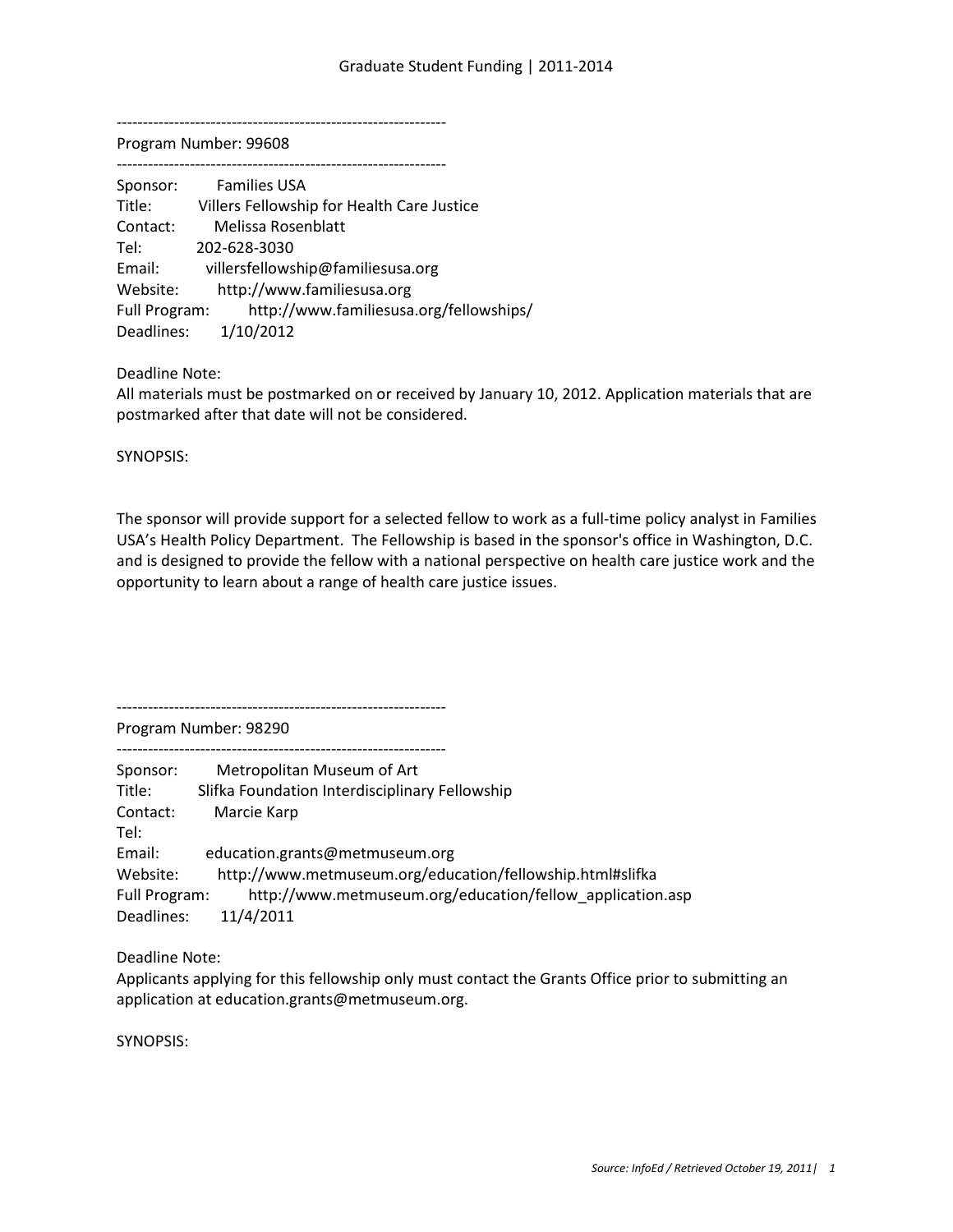Awarded to a completed M.A. or a Ph.D.-level candidate for training in an interdisciplinary approach, joining art historical research with technical investigation of the Museum's Northern Renaissance paintings. All fellowships must take place between September 1, 2012, and August 31, 2013. Fellowships generally begin in September.

---------------------------------------------------------------

Program Number: 98095

| Sponsor:      | Directorate for Education and Human Resources/NSF             |
|---------------|---------------------------------------------------------------|
| Title:        | Graduate Research Fellowship Program                          |
| Contact:      | Gisele Muller-Parker                                          |
| Tel:          | 703-292-8694                                                  |
| Email:        | grfp@nsf.gov                                                  |
| Website:      | http://www.grants.gov/search/search.do?oppId=119713&mode=VIEW |
| Full Program: | http://www.nsf.gov/pubs/2011/nsf11582/nsf11582.htm            |
| Deadlines:    | 11/14/2011,11/15/2011,11/16/2011,11/18/2011                   |

Deadline Note:

Application deadlines are as follows: November 14, 2011 -- Engineering; November 15, 2011 -- Mathematical Sciences; Computer and Information Sciences and Engineering; Chemistry; Physics and Astronomy; Materials Research; November 16, 2011 -- Social Sciences; Psychology; Geosciences; STEM Education and Learning; and November 18, 2011 -- Life Sciences; Interdisciplinary.

# SYNOPSIS:

The purpose of the NSF Graduate Research Fellowship Program (GRFP) is to help ensure the vitality and diversity of the scientific and engineering workforce in the United States. The program recognizes and supports outstanding graduate students who are pursuing research-based master's and doctoral degrees in fields within NSF's mission. The GRFP provides three years of support for the graduate education of individuals who have demonstrated their potential for significant achievements in science and engineering research. The ranks of NSF Fellows include numerous individuals who have made transformative breakthroughs in science and engineering research, many who have become leaders in their chosen careers, and some who have been honored as Nobel laureates. <S2S>

---------------------------------------------------------------

Program Number: 97806 ---------------------------------------------------------------

Sponsor: Knowles (Janet H. and Harry) Foundation Title: Teaching Fellowship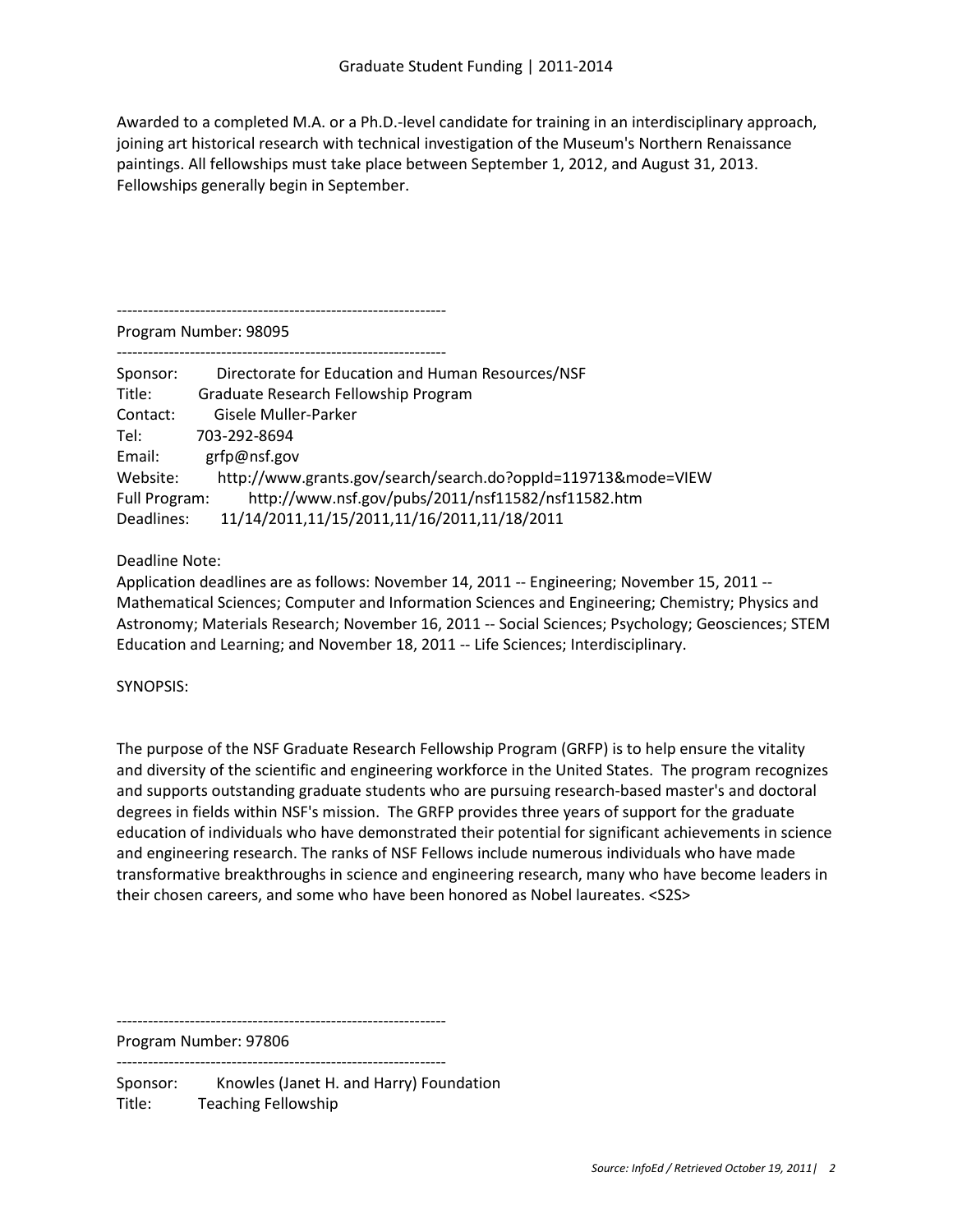Contact: Nicole Gillespie, Director for Teaching Fellowships Tel: 856-608-0001 Email: teachers@kstf.org Website: http://www.kstf.org/programs/teaching.html Full Program: http://www.kstf.org/programs/teaching/apply.html Deadlines: 1/11/2012

Deadline Note:

All applications for the KSTF Teaching Fellowship must be submitted online.

---------------------------------------------------------------

SYNOPSIS:

The sponsor's annual Teaching Fellowships are awarded based on four selection criteria: science or mathematics content knowledge, commitment to teaching, professional ability and leadership..

Program Number: 95690

---------------------------------------------------------------

Sponsor: New York University Title: Postdoctoral and Transition Program for Academic Diversity Fellowship Contact: Tel: Email: ptpfellowship@nyu.edu Full Program: http://www.nyu.edu/diversity/academics.research/fellowship.html Deadlines: 11/15/2011

SYNOPSIS:

The sponsor's provides a fellowship to support promising scholars and educators from different backgrounds, races, ethnic groups, and other diverse groups whose life experience, research experience, and employment background will contribute significantly to academic excellence at NYU.

Program Number: 94977

---------------------------------------------------------------

---------------------------------------------------------------

Sponsor: National Heart, Lung, and Blood Institute/NIH/DHHS

Title: NHLBI Ruth L. Kirschstein National Research Service Awards for Individual Predoctoral MD/PhD Fellows (F30)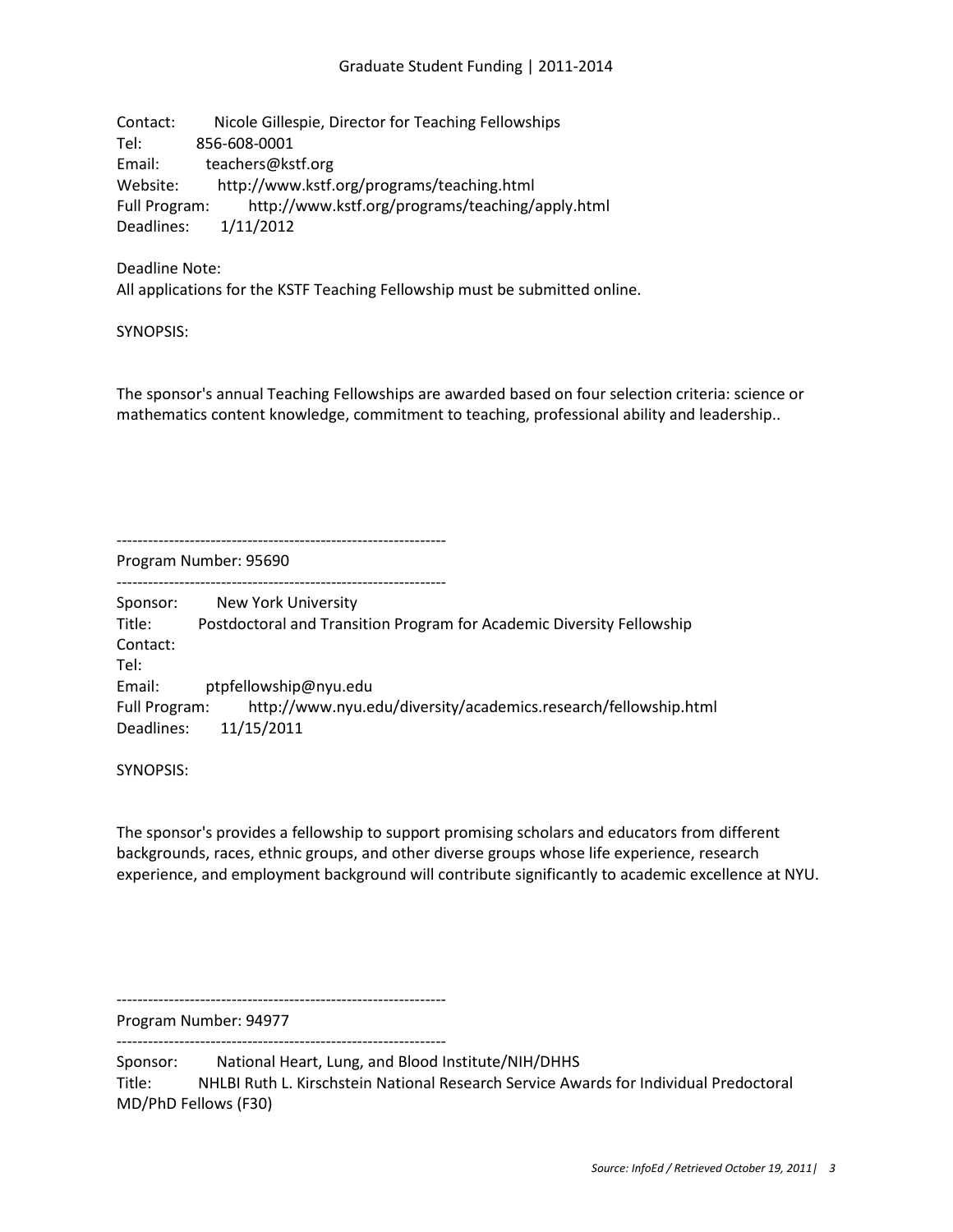Contact: Drew Carlson, Ph.D., Program Director Tel: 301-435-0535 Email: carlsonde@nhlbi.nih.gov Full Program: http://grants1.nih.gov/grants/guide/pa-files/PA-11-125.html Deadlines: 4/8/2011,5/7/2011,8/8/2011,9/7/2011,12/8/2011,1/7/2012,4/8/2012,5/7/2012,8/8/2012,9/7/2012,1 2/8/2012,1/7/2013

Deadline Note:

Applications may be submitted to Grants.gov in response to this announcement on or after March 8, 2011. The deadlines for receipt of standard applications under this announcement are: April 8, August 8, and December 8 annually. The deadlines for receipt of AIDS-related applications are: January 7, May 7, and September 7 annually. This program will expire on January 8, 2013.

SYNOPSIS:

The sponsor provides support for individual predoctoral fellowships for combined MD/PhD training in research areas relevant to the mission of the NHLBI. The NHLBI supports research training and career development of researchers in fundamental sciences and clinical disciplines related to heart, vascular, lung, and blood diseases; sleep disorders; and blood resources. Among the areas of emphasis, but not limited to, in research training are Computational Biology, Bioinformatics, Systems Biology or Network Biology, and Interdisciplinary Research. This Funding Opportunity Announcement (FOA) will utilize the NIH Ruth L. Kirschstein National Research Service Award (NRSA) mechanism for Individual Predoctoral MD/PhD Fellows (F30).

---------------------------------------------------------------

Program Number: 94903

Sponsor: Council on Library and Information Resources Title: Postdoctoral Fellowship in Academic Libraries Contact: Tel: 202-939-4750 Email: postdoc@clir.org Website: http://www.clir.org/fellowships/postdoc/postdocflyer12.pdf Full Program: http://www.clir.org/fellowships/postdoc/postdoc.html Deadlines: 12/19/2011

SYNOPSIS:

This fellowship provides recent Ph.D. recipients a unique opportunity to develop expertise in the new forms of scholarly research and the information resources that support them, both traditional and digital, that are challenging research institutions.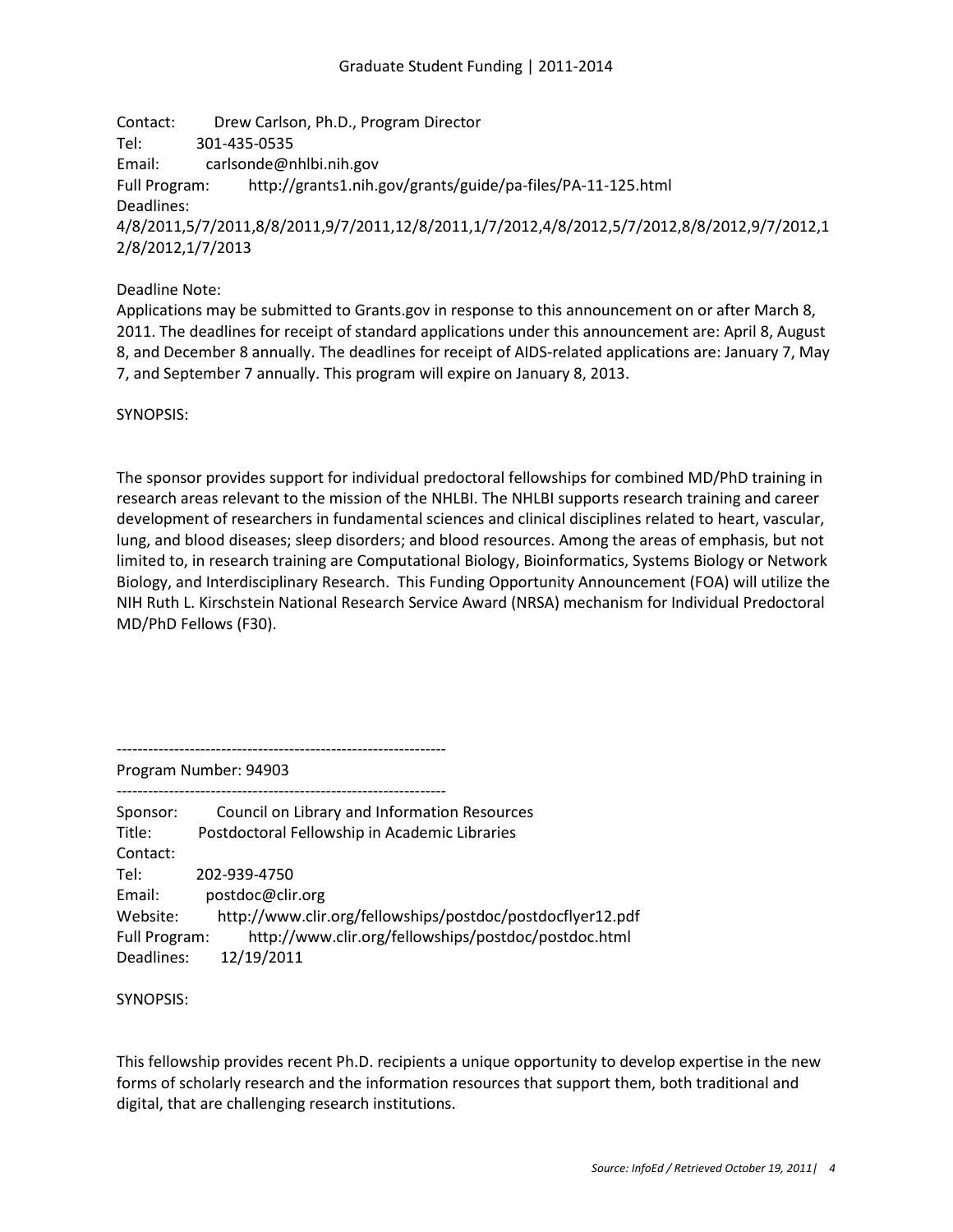Program Number: 94061

---------------------------------------------------------------

| Sponsor:      | Metropolitan Museum of Art                                    |
|---------------|---------------------------------------------------------------|
| Title:        | Hanns Swarzenski and Brigitte Horney Swarzenski Fellowship    |
| Contact:      | Marcie Karp                                                   |
| Tel:          |                                                               |
| Email:        | education.grants@metmuseum.org                                |
| Website:      | http://www.metmuseum.org/education/fellowship.html#swarzenski |
| Full Program: | http://www.metmuseum.org/education/fellow application.asp     |
| Deadlines:    | 11/4/2011                                                     |

---------------------------------------------------------------

Deadline Note:

Application, along with the required letters of recommendation, must be made by letter and must be received by the deadline date of November 4, 2011. Applications received after that date will not be considered. The sponsor will not accept electronically submitted applications or letters of recommendation.

SYNOPSIS:

The sponsor provides a fellowship to to a promising young scholar for study and research at the Metropolitan Museum of Art. Preference will be given to applicants with a proven interest in museum work or those planning to pursue a museum career in the field of Medieval Art. If in any given year the Grants Committee should find no suitable candidate for a fellowship in Medieval Art, it may instead select a suitable candidate in the field of European Decorative Arts.

Program Number: 93243

---------------------------------------------------------------

---------------------------------------------------------------

Sponsor: Huntington Library Title: Dibner History of Science Program Contact: Robert C. Ritchie, W.M. Keck Foundation Director of Research Tel: 626-405-2194 Email: cpowell@huntington.org Full Program: http://www.huntington.org/huntingtonlibrary.aspx?id=566#dibner Deadlines: 12/15/2011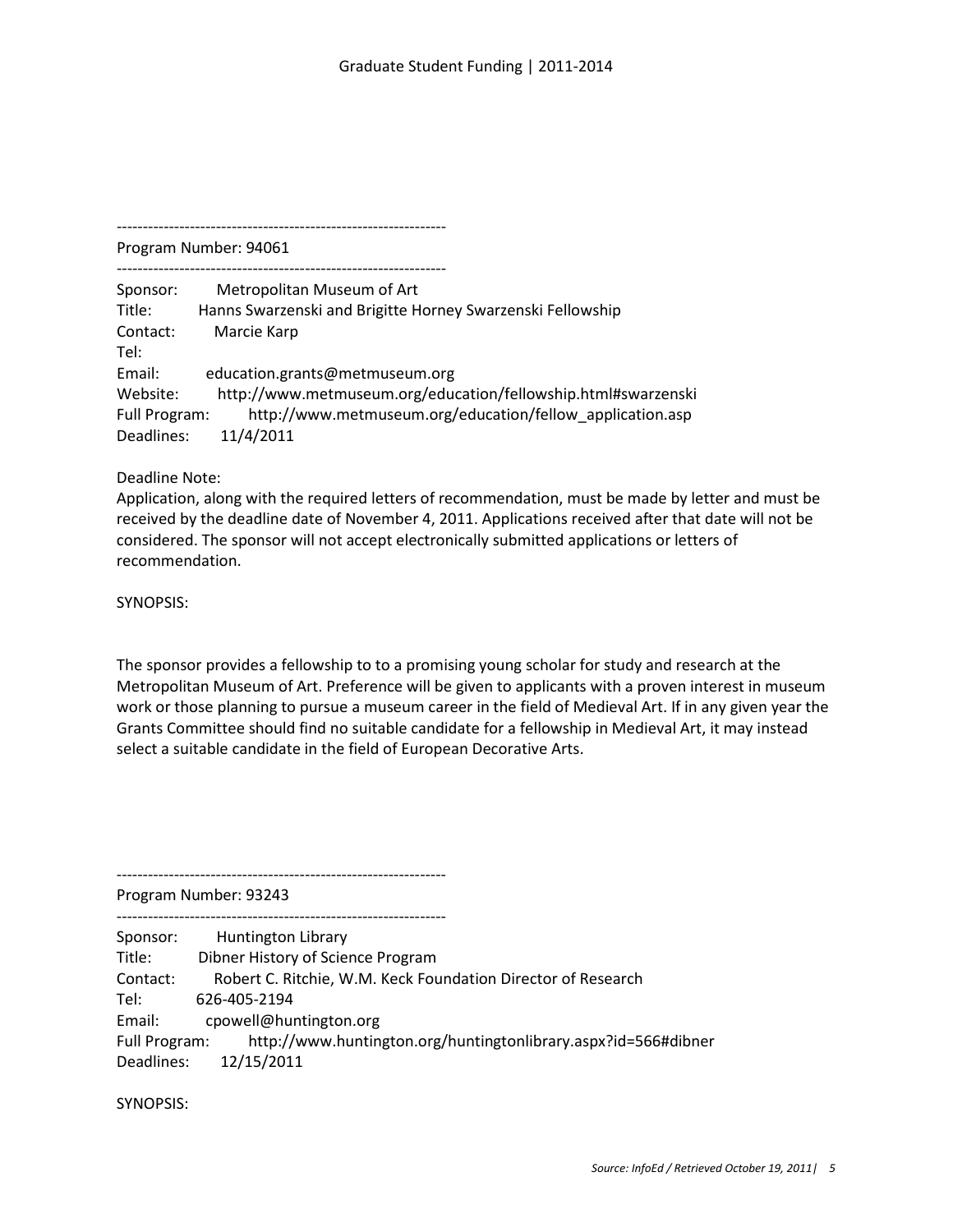The sponsor offers long- and short-term in-residence fellowships which are designed to further study in the Burndy Library and the other history of science and technology resources at The Huntington Library.

Program Number: 90820 --------------------------------------------------------------- Sponsor: Symantec Foundation Title: Symantec Research Labs Graduate Fellowship Contact: Tel: Email: SRLFellowship@Symantec.com Website: http://www.symantec.com/ Full Program: http://www.symantec.com/about/careers/college/fellowship.jsp Deadlines: 12/18/2011

SYNOPSIS:

Symantec will award Symantec Research Labs Graduate Fellowships to outstanding Ph.D. and M.S. students who meet the eligibility criteria. A key goal of the program is to fund innovative research that has real-world value, in areas of Symantec's business interests in information security, availability and integrity.

Program Number: 90367

---------------------------------------------------------------

---------------------------------------------------------------

---------------------------------------------------------------

Sponsor: Lawrence Livermore National Laboratory Title: Lawrence Fellowship Contact: Christine Zachow Tel: Website: https://fellowship.llnl.gov/ Full Program: https://fellowship.llnl.gov/selection.php Deadlines: 11/1/2011

Deadline Note:

The deadline for the application is 11/1/11. The reference letter deadline is 11/8/11. Candidate reviews and interviews will be conducted in the following months.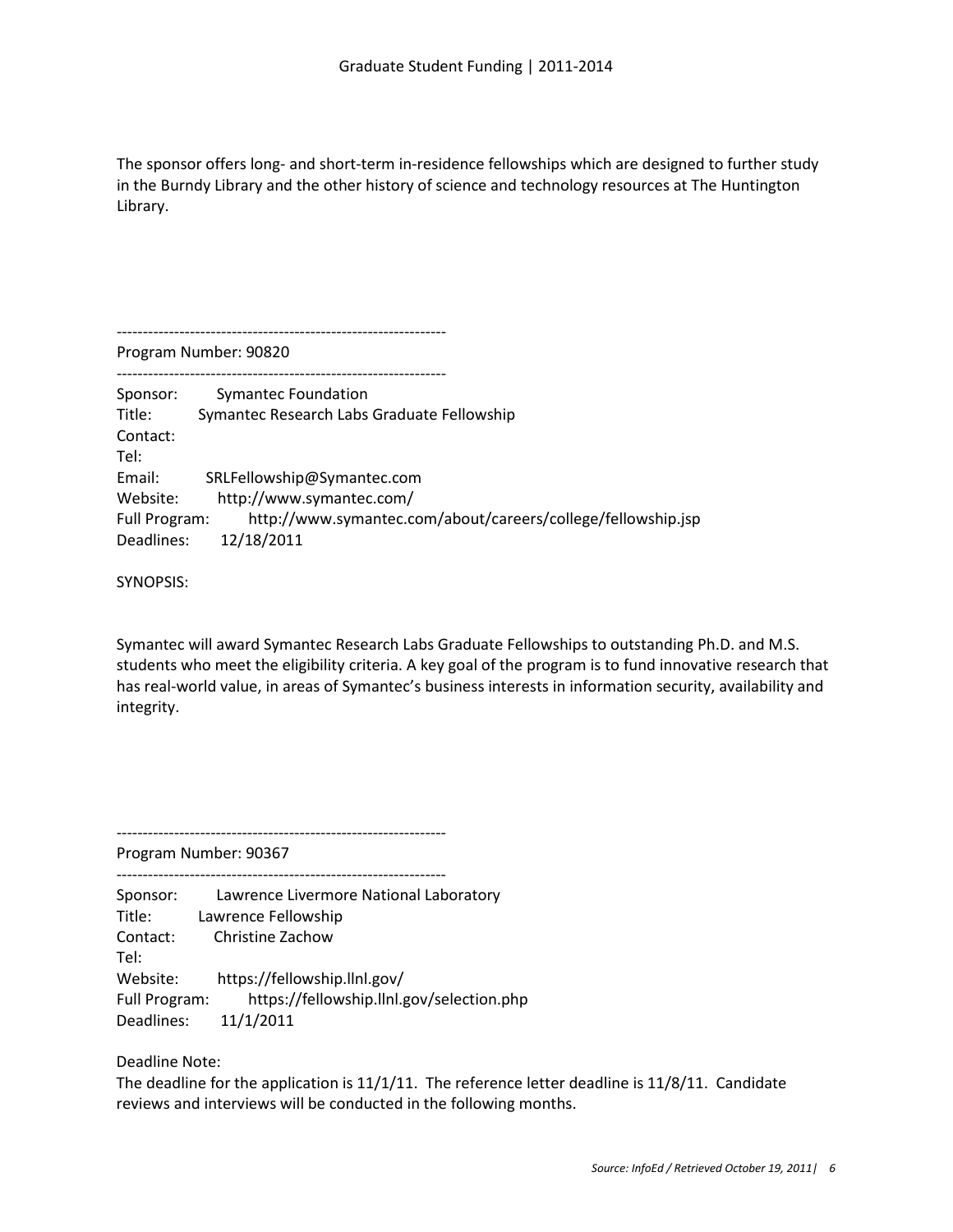Fellowships are awarded to candidates with exceptional talent, scientific track records, and potential for significant achievements. Typically two to four fellowships are awarded each year. This fellowship has a three year term. After this period, the fellows may consider any career options, including staying at the Laboratory.

---------------------------------------------------------------

Program Number: 89886

| Sponsor:      | <b>Harvard University</b>                                          |
|---------------|--------------------------------------------------------------------|
| Title:        | Safra Foundation Center for Ethics--Graduate Fellowships in Ethics |
| Contact:      | Director of Graduate Fellowships                                   |
| Tel:          | 617-496-0587                                                       |
| Email:        | Erica jaffe@hks.harvard.edu                                        |
| Full Program: | http://www.ethics.harvard.edu/fellowships/graduate-fellowships     |
|               | Deadlines: 11/18/2011                                              |

SYNOPSIS:

The sponsor encourages teaching and research about ethical issues in public life and the professions.

---------------------------------------------------------------

Program Number: 89683

--------------------------------------------------------------- Sponsor: IBM Corporation Title: Ph.D. Fellowship Program Contact: Tel: 877-426-6006 Email: phdfellow@us.ibm.com Full Program: http://www.ibm.com/developerworks/university/phdfellowship/index.html Deadlines: 11/1/2011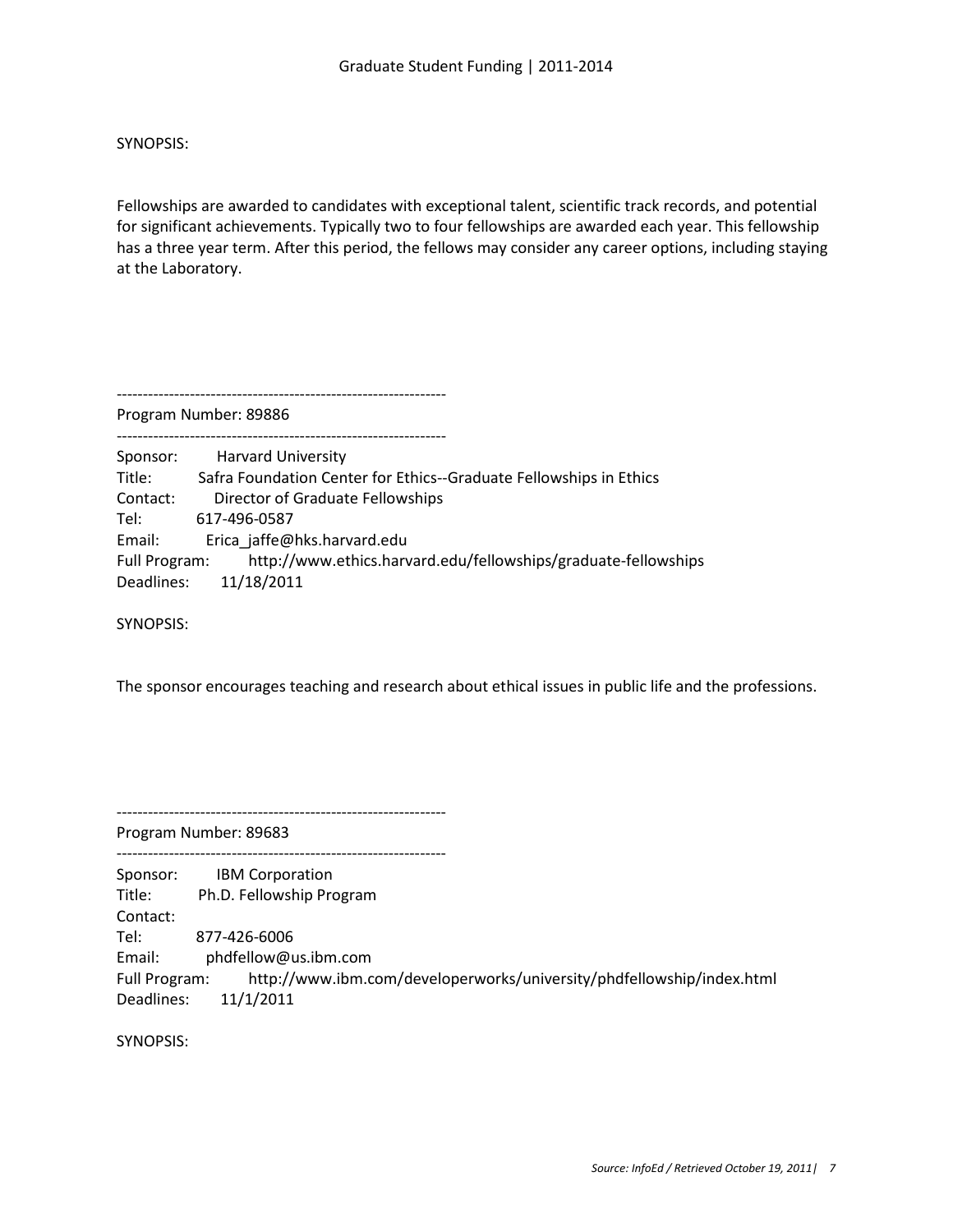IBM Ph.D. Fellowship Program is intended to honor exceptional Ph.D. students in disciplines of mutual interest and to support IBM's commitment to diversity in the workplace. IBM Ph.D. Fellowships are awarded worldwide. IBM Ph.D. Fellows are awarded tuition, fees and a stipend for one nine-month academic year. All Fellowship recipients are matched with an IBM Mentor according to their technical interests, and they are encouraged to intern at an IBM research or development laboratory under their Mentor's guidance. An IBM ThinkPad is awarded during the internship.

---------------------------------------------------------------

Program Number: 89536

--------------------------------------------------------------- Sponsor: American Council of Learned Societies Title: Mellon/ACLS Dissertation Completion Fellowships Contact: Nicole A. Stahlmann, Director of Fellowship Program Tel: 212-697-1505,x134 Email: fellowships@acls.org

Website: http://www.acls.org Full Program: http://www.acls.org/programs/dcf/

Deadlines: 11/9/2011

Deadline Note:

Completed applications must be submitted through the ACLS Online Fellowship Application system (ofa.acls.org) no later than 9 p.m. Eastern Standard Time, November 9, 2011. The Online Fellowship Application system will open mid-July.

SYNOPSIS:

The sponsor invites applications for the sixth annual competition for the Mellon/ACLS Dissertation Completion Fellowships, which support a year of research and writing to help advanced graduate students in the humanities and related social sciences in the last year of Ph.D. dissertation writing.

---------------------------------------------------------------

Program Number: 89277

| Sponsor: | Vienna Biocenter                                  |
|----------|---------------------------------------------------|
| Title:   | PhD Program                                       |
| Contact: | Christopher Robinson, PhD Programme Administrator |
| Tel:     | +43 1 79730 3001                                  |
| Email:   | sabina.winter@meduniwien.ac.at                    |
| Website: | http://www.vbcphdprogramme.at/index.php?id=384    |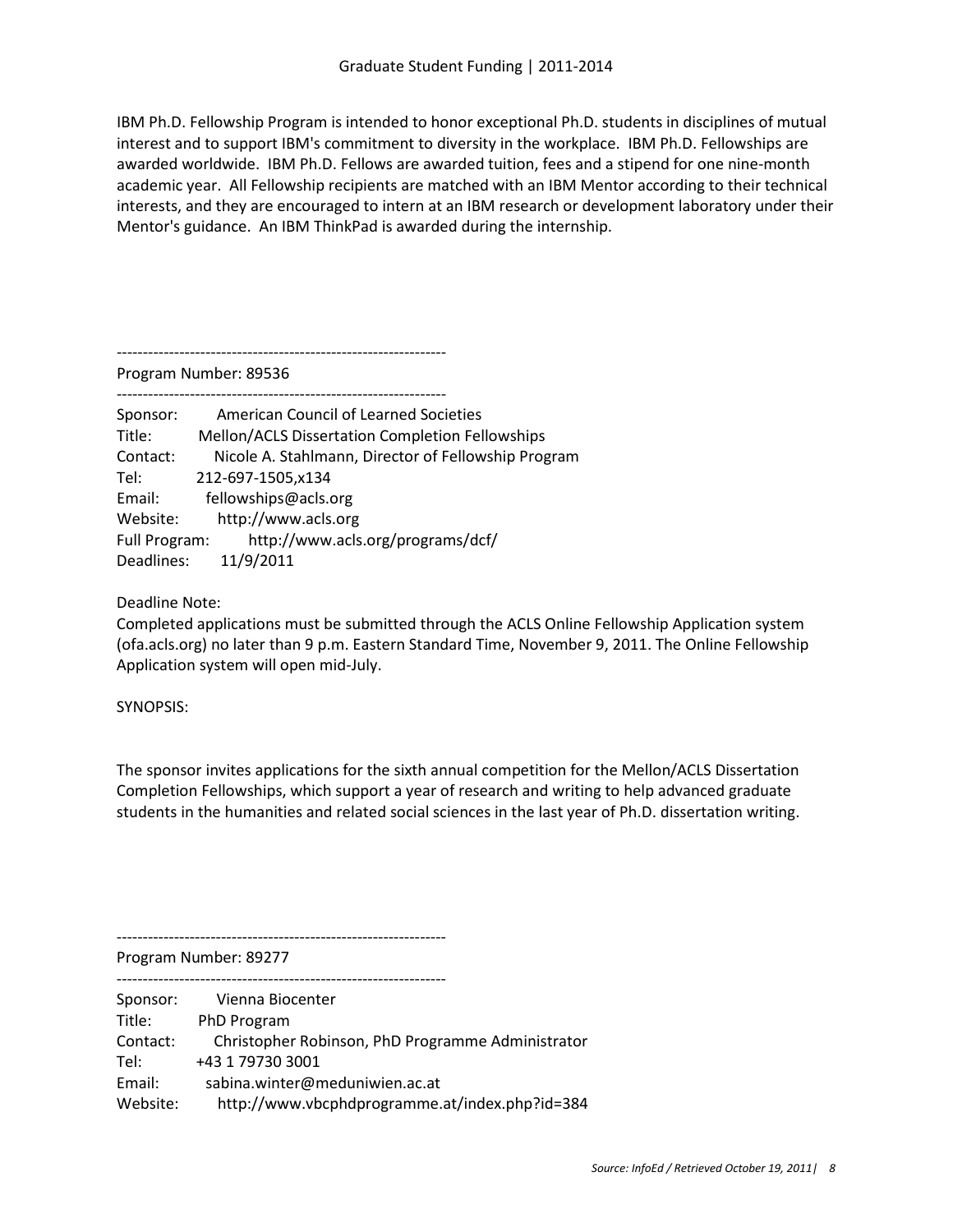Full Program: http://www.vbcphdprogramme.at/index.php?id=108 Deadlines: 5/15/2011,11/15/2011

SYNOPSIS:

The sponsor provides support for PhD students to have an opportunity for training and work in different areas at the forefront of modern biology. Emphasis is placed on academic and technical excellence.

--------------------------------------------------------------- Program Number: 89199

--------------------------------------------------------------- Sponsor: Colonial Williamsburg Foundation Title: Robert M. & Annetta J. Coffelt and Robert M. Coffelt, Jr. Fellowships Contact: Inge Flester, Administrative Specialist Tel: Email: iflester@cwf.org Full Program: http://research.history.org/Fellowships.cfm Deadlines: 4/1/2011,11/1/2011

SYNOPSIS:

<P>The Fellowship is open to doctoral candidates and junior scholars working on topics related to the American Revolution, Early Republic, or ideas and philosophies of America's founding fathers.

Program Number: 89198

--------------------------------------------------------------- Sponsor: Colonial Williamsburg Foundation

---------------------------------------------------------------

Title: Gilder Lehrman Short-Term Residential Fellowships Contact: Tel:

Full Program: http://research.history.org/Fellowships.cfm Deadlines: 4/1/2011,11/1/2011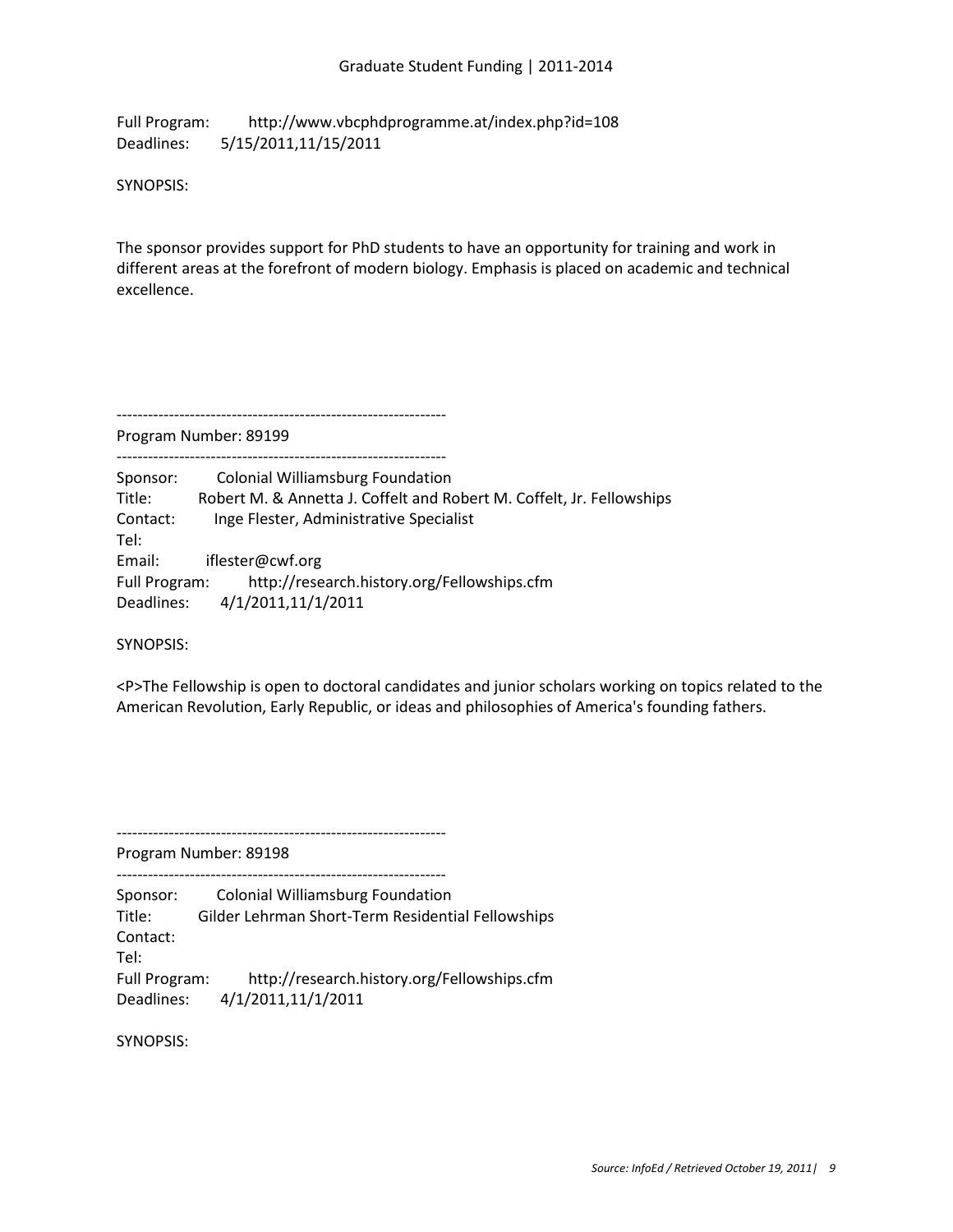The sponsor supports research on British America, the revolutionary era, and early republic, and has particular strengths in areas relating to eighteenth-century Williamsburg and Virginia, the colonial Chesapeake, African American studies, decorative arts and material culture through 1830, archaeology, architectural history, and historical preservation.

Program Number: 86337

---------------------------------------------------------------

| Sponsor:<br>Title: | University of Illinois at Urbana-Champaign<br>Kate Neal Kinley Memorial Fellowship |
|--------------------|------------------------------------------------------------------------------------|
| Contact:           |                                                                                    |
| Tel:               | 217-333-1661                                                                       |
| Email:             | faa@uiuc.edu                                                                       |
| Website:           | http://faa.illinois.edu/Administration                                             |
| Full Program:      | http://faa.illinois.edu/sites/faa.illinois.edu/files/katenealkinley2011.pdf        |
| Deadlines:         | 12/1/2011                                                                          |
|                    |                                                                                    |

SYNOPSIS:

Three major Fellowships will be awarded, one of up to \$20,000 in any field of music; one of up to \$20,000 in architectural design and history, art and design, theatre, dance, or instrumental or vocal music; and one of up to \$9,000 in art, architecture, dance, landscape architecture, theatre, or urban and regional planning. Up to three additional Fellowships of lesser amounts may also be granted upon Committee recommendations.

Program Number: 85772

---------------------------------------------------------------

--------------------------------------------------------------- Sponsor: Ransom (Harry) Humanities Research Center Title: Dissertation Fellowships Contact: Bridget Gayle Tel: 512-232-3214 Email: brigayle@mail.utexas.edu Website: http://www.hrc.utexas.edu Full Program: http://www.hrc.utexas.edu/research/fellowships/application/ Deadlines: 2/1/2012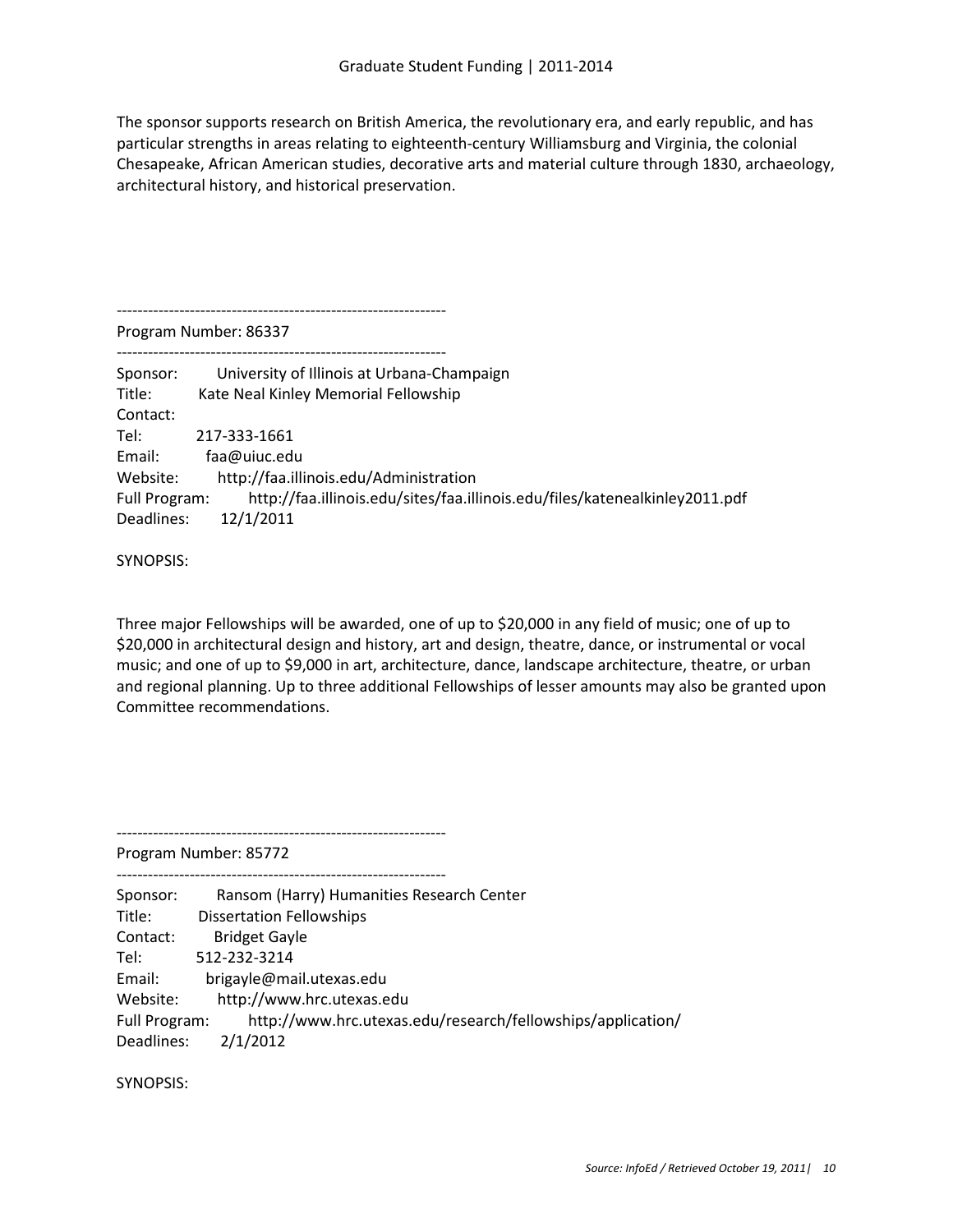The sponsor provides support for graduate students who are working on doctoral dissertations and require access to the holdings of the Ransom Center.

---------------------------------------------------------------

Program Number: 85152 ---------------------------------------------------------------

Sponsor: Nantucket Historical Association Title: E. Geoffrey and Elizabeth Thayer Verney Fellowship Contact: Ben Simons, Curator and Editor of Historic Nantucket Tel: 508-228-1655 Full Program: http://www.nha.org/library/verney.html Deadlines: 12/31/2011

Deadline Note: Applications accepted through December 31, 2011.

SYNOPSIS:

In an effort to enhance the public's knowledge and understanding of the heritage of Nantucket, Massachusetts, the Nantucket Historical Association offers the E. Geoffrey and Elizabeth Thayer Verney Fellowship.

---------------------------------------------------------------

---------------------------------------------------------------

Program Number: 85104

| Sponsor:   | <b>Historic New Orleans Collection</b>             |
|------------|----------------------------------------------------|
| Title:     | Dianne Woest Fellowship in the Arts and Humanities |
| Contact:   | Dr. Alfred Lemmon                                  |
| Tel:       | 504-598-7124                                       |
| Email:     | wrc@hnoc.org                                       |
| Website:   | http://www.hnoc.org/programs/fellowship.html       |
| Deadlines: | 11/1/2011                                          |

SYNOPSIS:

The sponsor provides a fellowship to support scholarly research in the arts and humanities.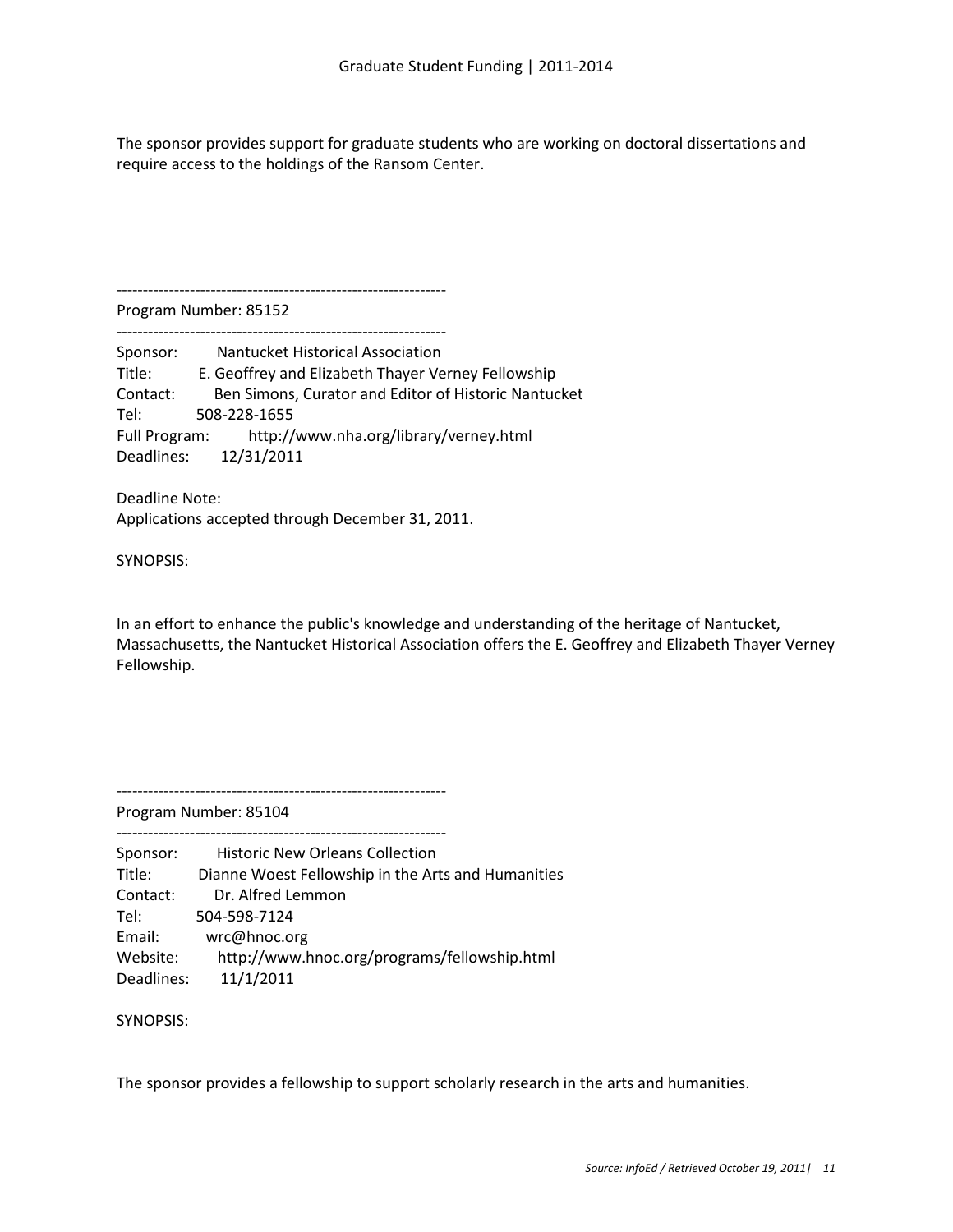--------------------------------------------------------------- Program Number: 84904 --------------------------------------------------------------- Sponsor: Center for Lesbian and Gay Studies Title: Joan Heller-Diane Bernard Fellowship in Lesbian and Gay Studies Contact: Tel: 212-817-1958 Email: clagsmembership@gc.cuny.edu Website: http://web.gc.cuny.edu/clags/ Full Program: http://web.gc.cuny.edu/clags/pages/fellowships\_awards.html Deadlines: 11/15/2011

SYNOPSIS:

The sponsor supports research by a junior scholar or senior scholar into the impact of lesbians and/or gay men on U.S. society and culture. Two awards of \$6,250 will be made.

Program Number: 82320

---------------------------------------------------------------

---------------------------------------------------------------

Sponsor: National Institute of Arthritis & Musculoskeletal & Skin Diseases/NIH/DHHS Title: Ruth L. Kirschstein National Research Service Awards for Individual Postdoctoral Fellowships in Muscular Dystrophy Research (F32) Contact: Amanda Taylor Boyce, Ph.D., Program Officer Tel: 301-594-5055 Email: boycea@mail.nih.gov Full Program: http://grants1.nih.gov/grants/guide/pa-files/PA-11-075.html Deadlines: 4/8/2011,8/8/2011,12/8/2011,4/8/2012,8/8/2012,12/8/2012,4/8/2013,8/8/2013,12/8/2013

Deadline Note:

Applications may be submitted to Grants.gov in response to this announcement on or after March 8, 2011. This FOA will expire on January 8, 2014.

SYNOPSIS:

The sponsor provides support to promising applicants with the potential to become productive and successful independent research investigators in scientific health-related fields relevant to the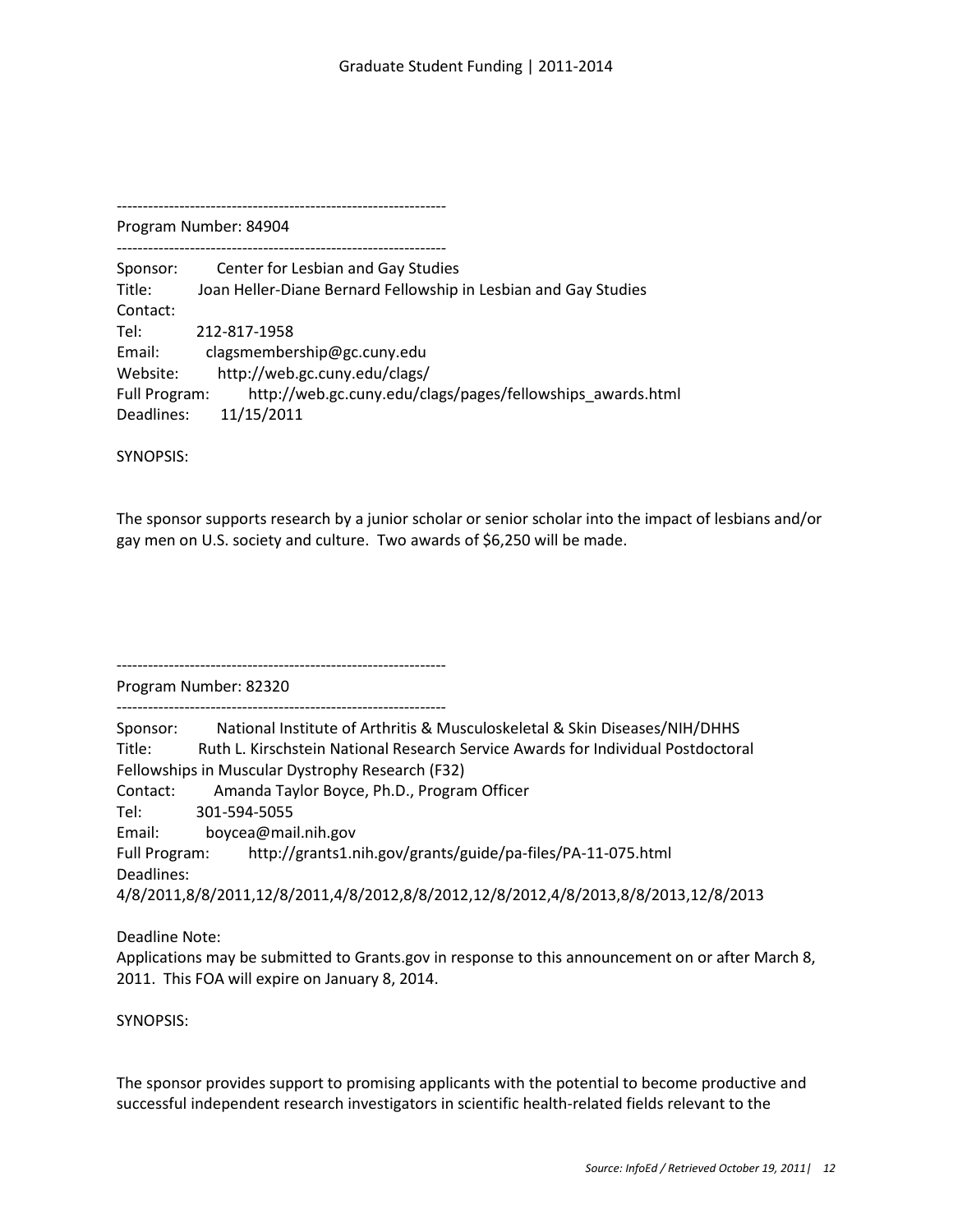programmatic interests of the National Institute of Arthritis and Musculoskeletal and Skin Diseases (NIAMS). NIAMS is interested in supporting additional training fellowship opportunities in muscular dystrophy research. Research supported through this funding opportunity announcement will address basic, translational or clinical studies of the muscular dystrophies, which include, but are not limited to, Duchenne, myotonic, facioscapulohumeral, and congenital muscular dystrophies. This FOA will utilize the Ruth L. Kirschstein NRSA F32 award mechanism.

---------------------------------------------------------------

Program Number: 82003

---------------------------------------------------------------

| Sponsor:      | Western Association of Women Historians         |
|---------------|-------------------------------------------------|
| Title:        | <b>Founders Dissertation Fellowship</b>         |
| Contact:      | Lydia Otero, Chair                              |
| Tel:          | 520-621-8985                                    |
| Email:        | lotero@u.arizona.edu                            |
| Website:      | http://www.wawh.org/awards/currentinfo.html#FDF |
| Full Program: | http://www.wawh.org/docs/FDFApplication2012.pdf |
| Deadlines:    | 1/15/2012                                       |

Deadline Note:

Applicants who wish to have acknowledgment of receipt of their application materials should send them certified mail with a return receipt.

SYNOPSIS:

The Founders' Dissertation Fellowship is an annual to graduate students who show promise of significant contributions to historical scholarship.

Program Number: 81942

--------------------------------------------------------------- Sponsor: University of Michigan Title: Jacob M. Price Visiting Research Fellowship Contact: Tel: 734-764-2347 Email: clements-fellowships@umich.edu Website: http://www.clements.umich.edu Full Program: http://www.clements.umich.edu/fellowship.php Deadlines: 1/15/2012

---------------------------------------------------------------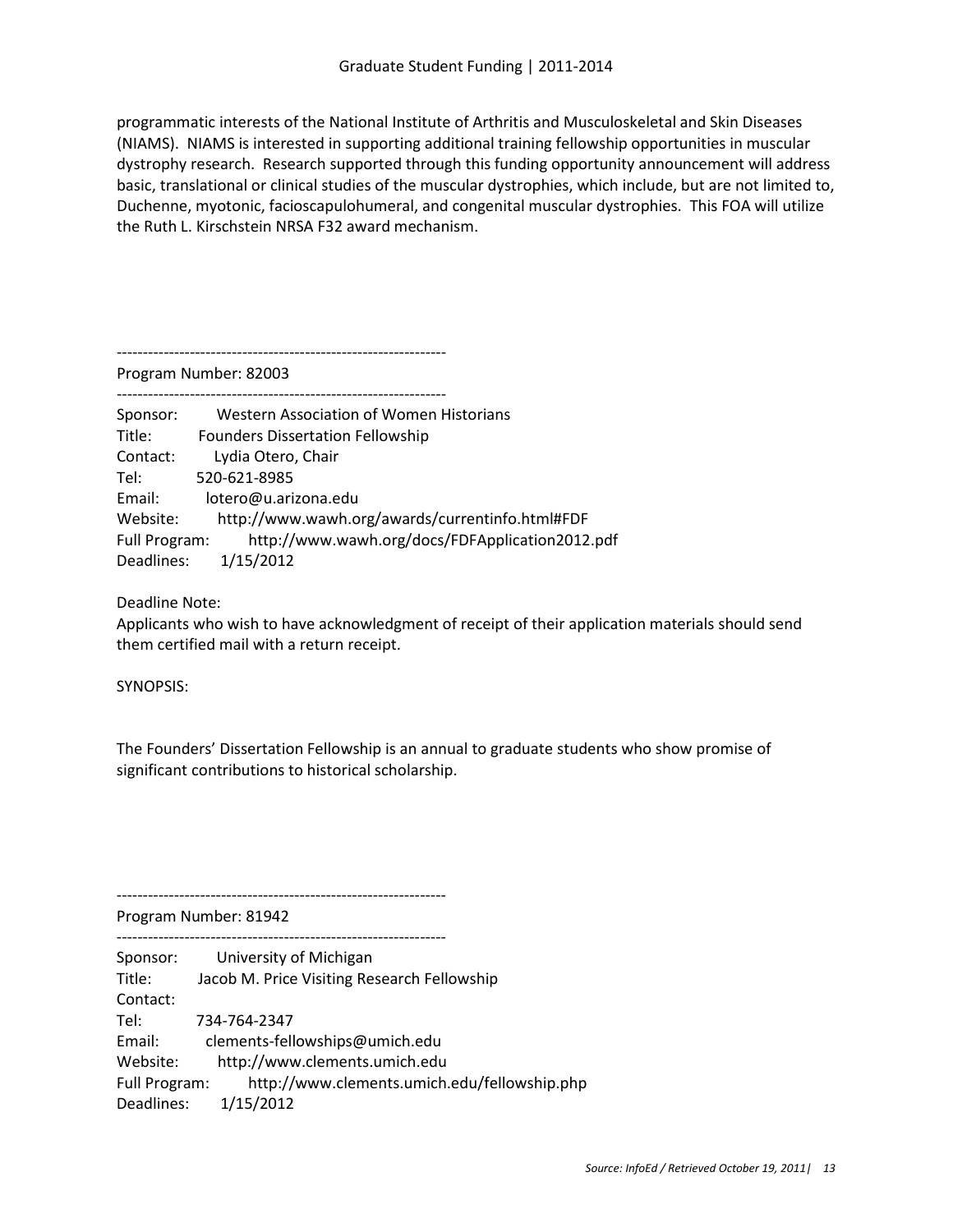The Jacob M. Price Visiting Research Fellowships offer support for short-term research at the Clements Library by graduate students and junior faculty on any topic of American history that is supported by the collections. Grants are for \$1,000 and require a minimum visit of one week.

---------------------------------------------------------------

Program Number: 81886

--------------------------------------------------------------- Sponsor: Texas Tech University Title: Formby Library Research Fellowships Contact: Dr. Diane Warner, Chair Tel: 806-742-3749 Email: diane.warner@ttu.edu Website: http://www.swco.ttu.edu/ Full Program: http://www.swco.ttu.edu/Formby%20Fellowship/formby\_research\_fellowships.php Deadlines: 1/20/2012

Deadline Note: There is no special application form.

SYNOPSIS:

The Southwest Collection/Special Collections Library (SWC/SCL) invites applications for the Formby Research Fellowships which support short-term fellowships of 1-3 months.

Program Number: 81708

---------------------------------------------------------------

---------------------------------------------------------------

Sponsor: National Institutes of Health/DHHS Title: Predoctoral Fellowships Contact: Becky Chen Tel: 301-496-2429 Email: bioethics-inquiries@mail.nih.gov Website: http://www.bioethics.nih.gov/education/index.shtml Full Program: http://www.bioethics.nih.gov/education/index.shtml Deadlines: 1/15/2012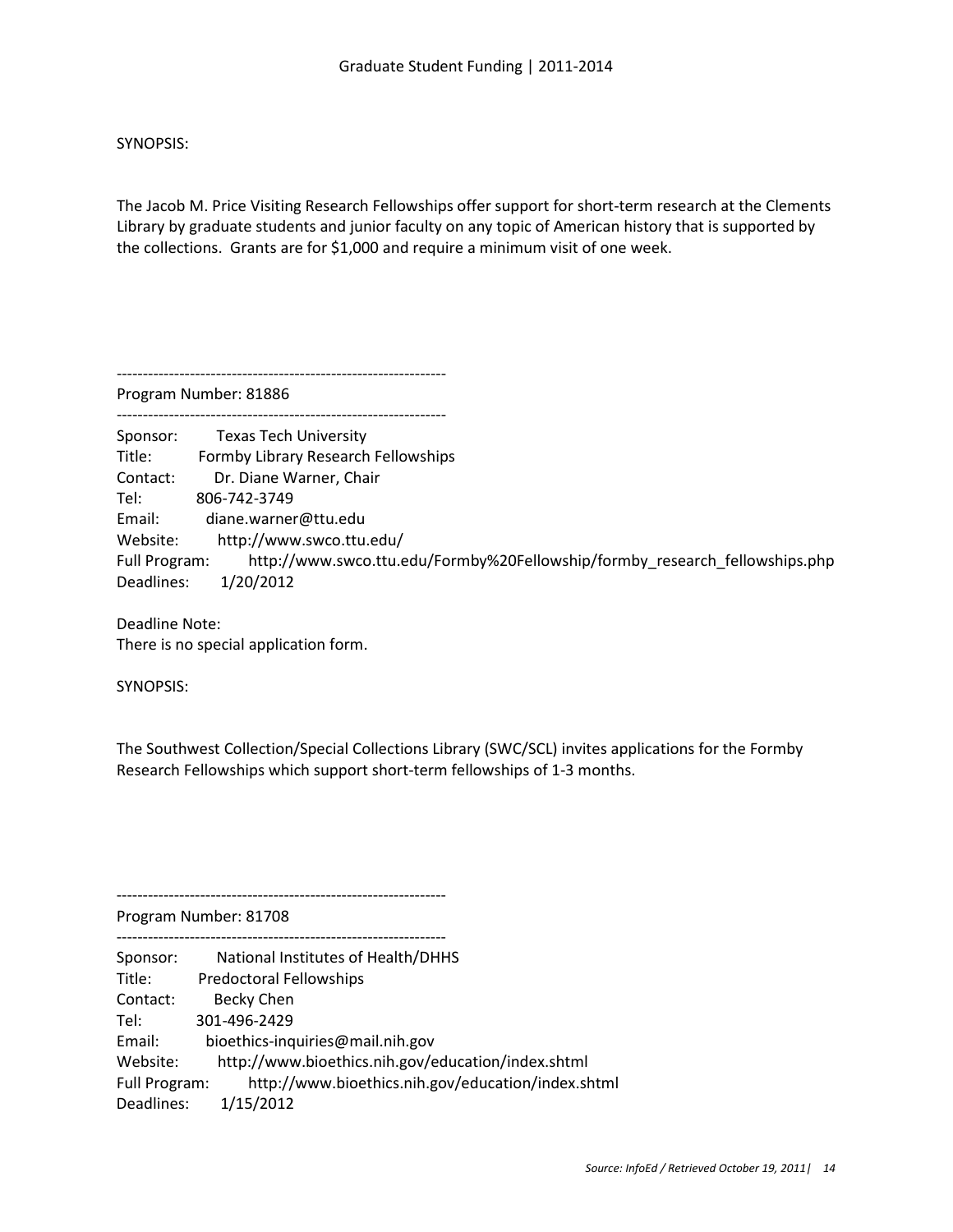The sponsor's Warren Grant Magnuson Clinical Center Department of Clinical Bioethics offers a limited number of predoctoral fellowship positions in bioethics.

---------------------------------------------------------------

Program Number: 80984

---------------------------------------------------------------

Sponsor: Kappa Omicron Nu Title: Marjorie M. Brown Dissertation Fellowship Program Contact: Dorothy Mitstifer Tel: 517-351-8335 Email: dmitstifer@kon.org Full Program: http://www.kon.org/awards/grants.html Deadlines: 1/15/2012

SYNOPSIS:

The purpose of the Kappa Omicron Nu Marjorie M. Brown Dissertation Fellowship Program is to support research to continue Brown's philosophical work using critical social theory, demonstrating understanding of Brown's Philosophical Studies and other recent pieces of work and of their ongoing significance for the human sciences. The intention is to build upon Brown's project and tradition of fine scholarship to continue critical analysis of concepts central to the field and for dialogue toward acceptance by the profession.

Program Number: 78311

---------------------------------------------------------------

---------------------------------------------------------------

Sponsor: Congressional Black Caucus Foundation, Inc. Title: Louis Stokes Urban Health Policy Fellows Program Contact: Tel: 202-263-2820 Email: info@cbcfinc.org Full Program: http://www.cbcfinc.org/fellowships/louis-stokes-urban-health-public-policyfellows-program.html Deadlines: 3/20/2012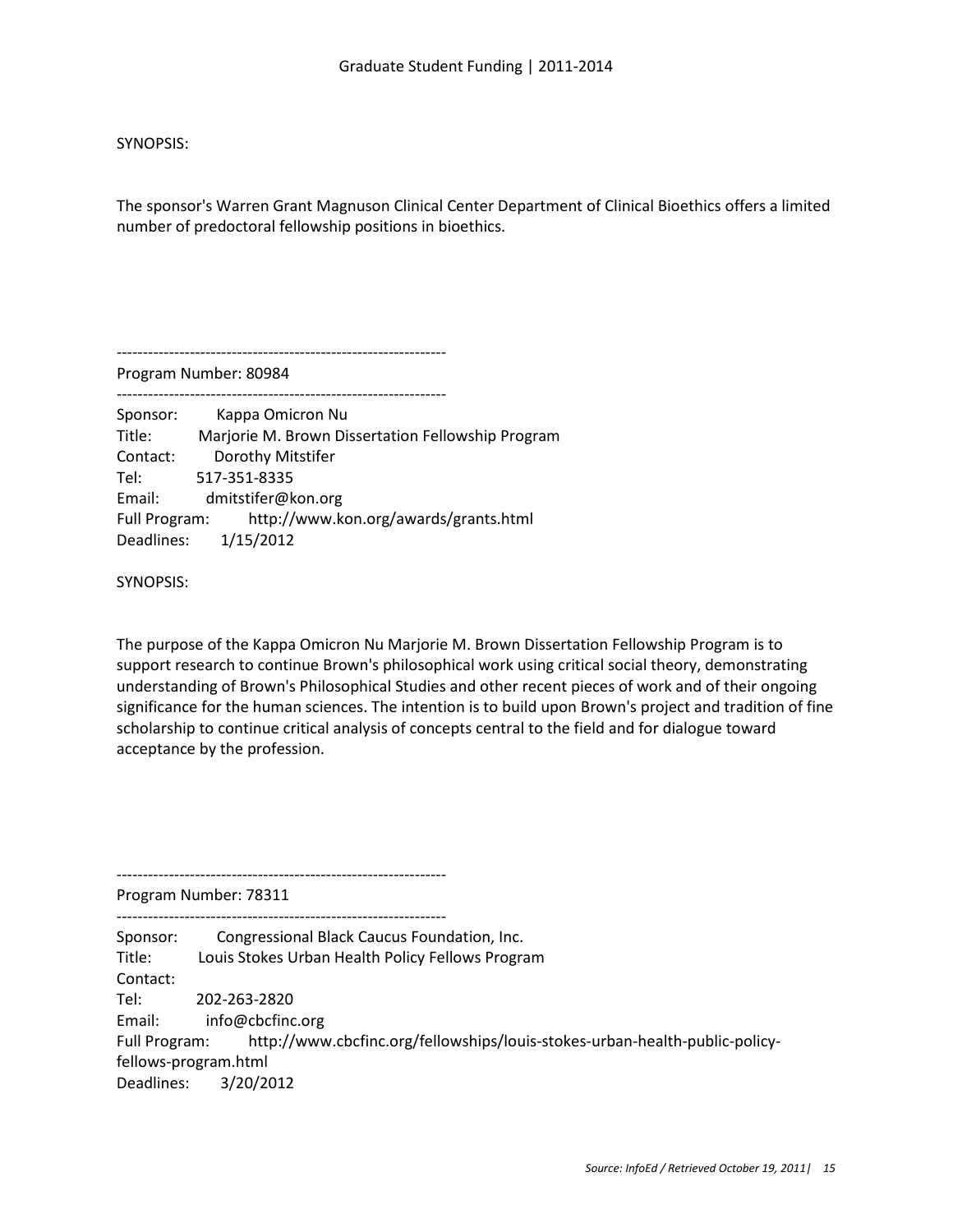The Louis Stokes Urban Health Policy Fellows Program is a 12-month policy training and leadership development program that targets early to mid-level policy professionals who are committed to eliminating health disparities nationally and globally. CBCF Louis Stokes Fellows receive health policy training while working in a CBC Member's personal and committee office. Typically, they spend five months working in a congressional member's office and the remaining seven months working on a congressional committee that focuses on health-related issues. CBCF complements the fellows' policy training on the Hill by providing opportunities to improve and develop leadership skills so they can be more effective in their professional roles. The program also includes educational enrichment opportunities through seminars on policy and politics. These seminars explore hot-button policy issues, the politics of policymaking and policy implementation, and evaluation of policy already implemented. Fellows are also exposed to the history and work of the Congressional Black Caucus, and prepared to analyze the impact of policies on African Americans and other minority groups. Participants in the Louis Stokes Urban Health Policy Fellows Program must reside in or relocate to the Washington, D.C., metropolitan area. Compensation for the fellowship term is \$40,000, with benefits. Fellows are responsible for their own travel, housing, and other associated expenses.

---------------------------------------------------------------

Program Number: 78202

--------------------------------------------------------------- Sponsor: University of California, Los Angeles Title: Thayer (James and Sylvia) Short-Term Research Fellowship Program Contact: James and Sylvia Thayer Fellowship Program Tel: Email: lib thayer@library.ucla.edu Full Program: http://www2.library.ucla.edu/special/thayer.cfm Deadlines: 11/18/2011

SYNOPSIS:

The James and Sylvia Thayer Short-Term Research Fellowships support the use of special collections materials by visiting scholars and UCLA graduate students. Special collections materials are located in the Arts, Biomedical, Music, and Research libraries and the University Archives.

---------------------------------------------------------------

Program Number: 77308

---------------------------------------------------------------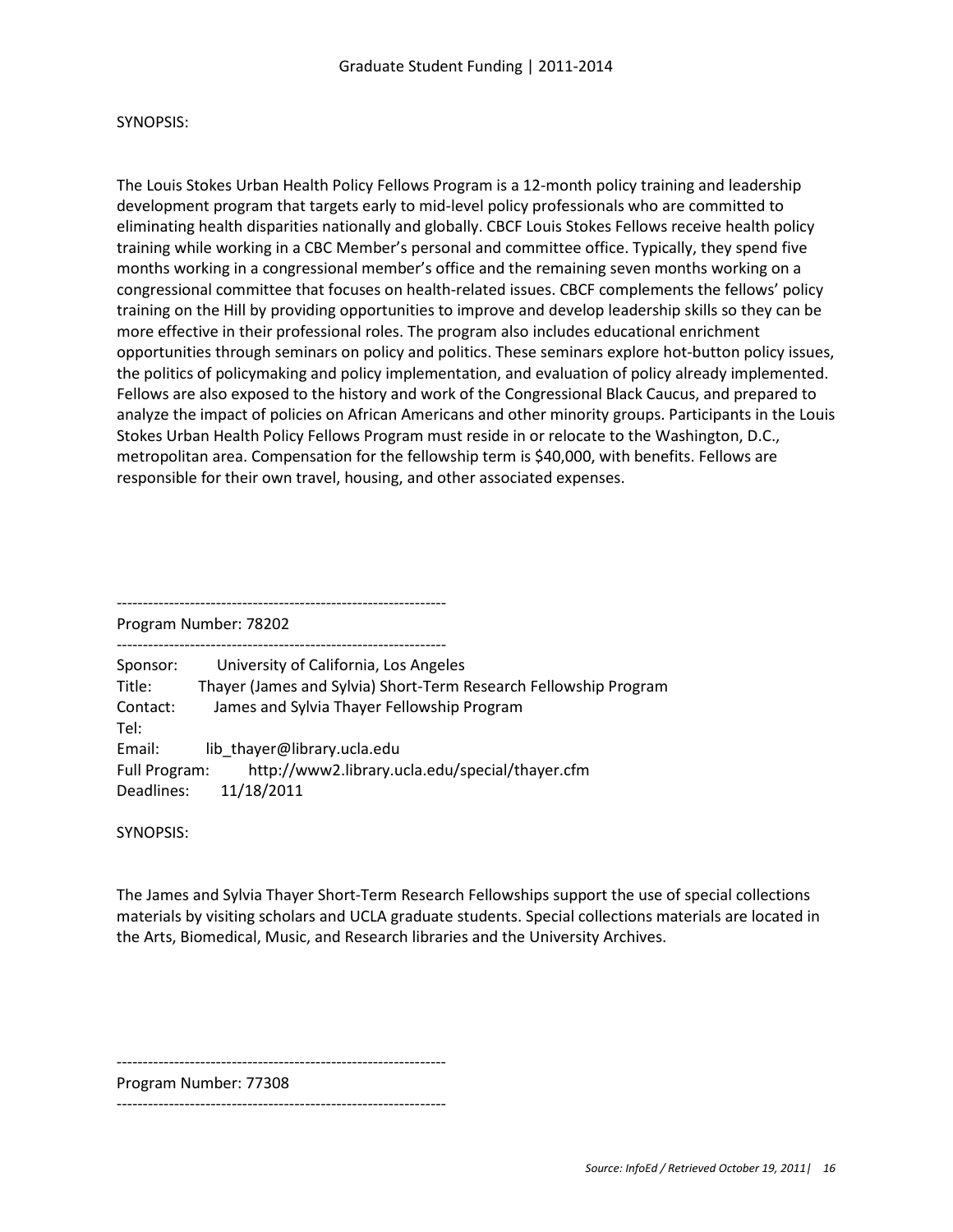| Sponsor:      | National Society of Professional Engineers                 |
|---------------|------------------------------------------------------------|
| Title:        | Milton F. Lunch Research Fellowship                        |
| Contact:      | Joe Jones                                                  |
| Tel:          | 301-951-5466                                               |
| Email:        | joe.h.jones@schinnerer.com                                 |
| Website:      | http://www.nspe.org                                        |
| Full Program: | http://www.nspe.org/Students/Scholarships/miltonlunch.html |
| Deadlines:    | 1/27/2012                                                  |

The sponsor invites applications for the Milton F. Lunch Research Fellowship, open to students of engineering, architecture, construction, and law.

Program Number: 76737

---------------------------------------------------------------

---------------------------------------------------------------

| Sponsor:      | <b>Association of University Radiologists</b>         |
|---------------|-------------------------------------------------------|
| Title:        | <b>AUR-GE Radiology Research Academic Fellowships</b> |
| Contact:      | Stephanie Taylor                                      |
| Tel:          | 630-368-3730                                          |
| Email:        | aur@rsna.org                                          |
| Website:      | http://www.aur.org/GE/index.cfm                       |
| Full Program: | http://www.aur.org/GE/application process.cfm         |
| Deadlines:    | 1/20/2012                                             |

SYNOPSIS:

The program was initiated to help meet the scholarly and research support needs of radiology. The specific purpose of the program is to bring the benefits of radiological advances to medical practice and the public. Up to four, two-year fellowships will be awarded annually.

Program Number: 76422

---------------------------------------------------------------

---------------------------------------------------------------

Sponsor: CDC Foundation Title: CDC Experience--Applied Epidemiology Fellowship Contact: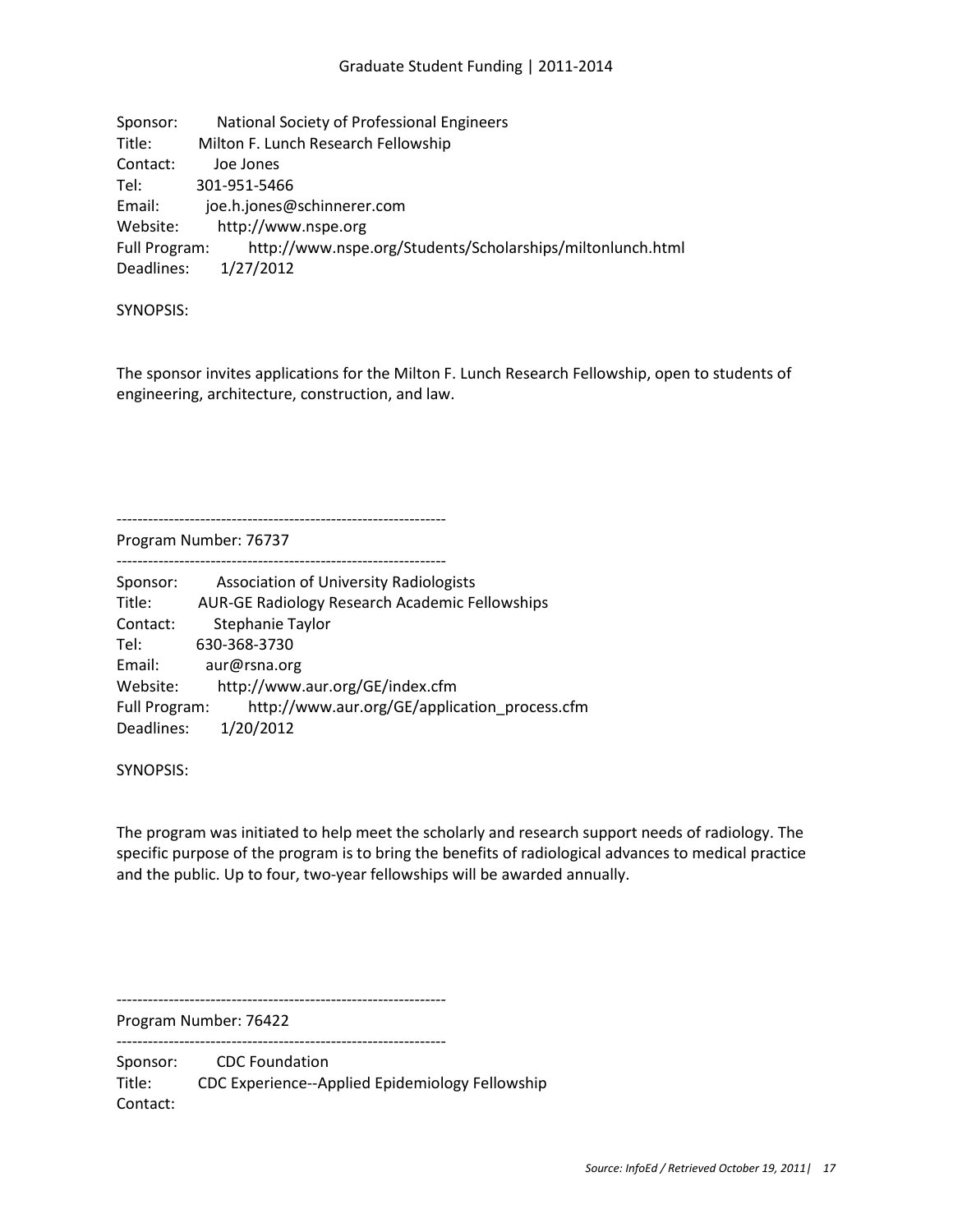Tel: 404-498-6151 Email: cdcexperience@cdcfoundation.org Website: http://www.cdcfoundation.org/thecdcexperience Full Program: http://www.cdc.gov/CDCExperienceFellowship/AppInfo.html Deadlines: 12/2/2011

Deadline Note: Applications are open from September 2, 2011 to December 2, 2011.

SYNOPSIS:

The CDC Experience Applied Epidemiology Fellowship is a one-year fellowship in applied epidemiology for medical students. The program is designed to increase the pool of physicians with a population health perspective.

Program Number: 76273

---------------------------------------------------------------

---------------------------------------------------------------

Sponsor: Center for Philosophy of Religion at the University of Notre Dame Title: Visiting Graduate Fellowships Contact: Michael Rea, Director Tel: 574-631-7339 Email: philreligion@nd.edu Full Program: http://philreligion.nd.edu/center-fellowships/ Deadlines: 2/1/2012

SYNOPSIS:

Visiting Graduate Fellowships are awarded to philosophy graduate students from other institutions who are working on dissertations in the philosophy of religion. One fellowship is awarded annually.

---------------------------------------------------------------

Program Number: 76184 ---------------------------------------------------------------

Sponsor: YIVO Institute for Jewish Research Title: Maria Salit-Gitelson Tell Memorial Fellowship Contact: Dr. Paul Glasser, Chair - Fellowship Committee Tel: 212-294-6139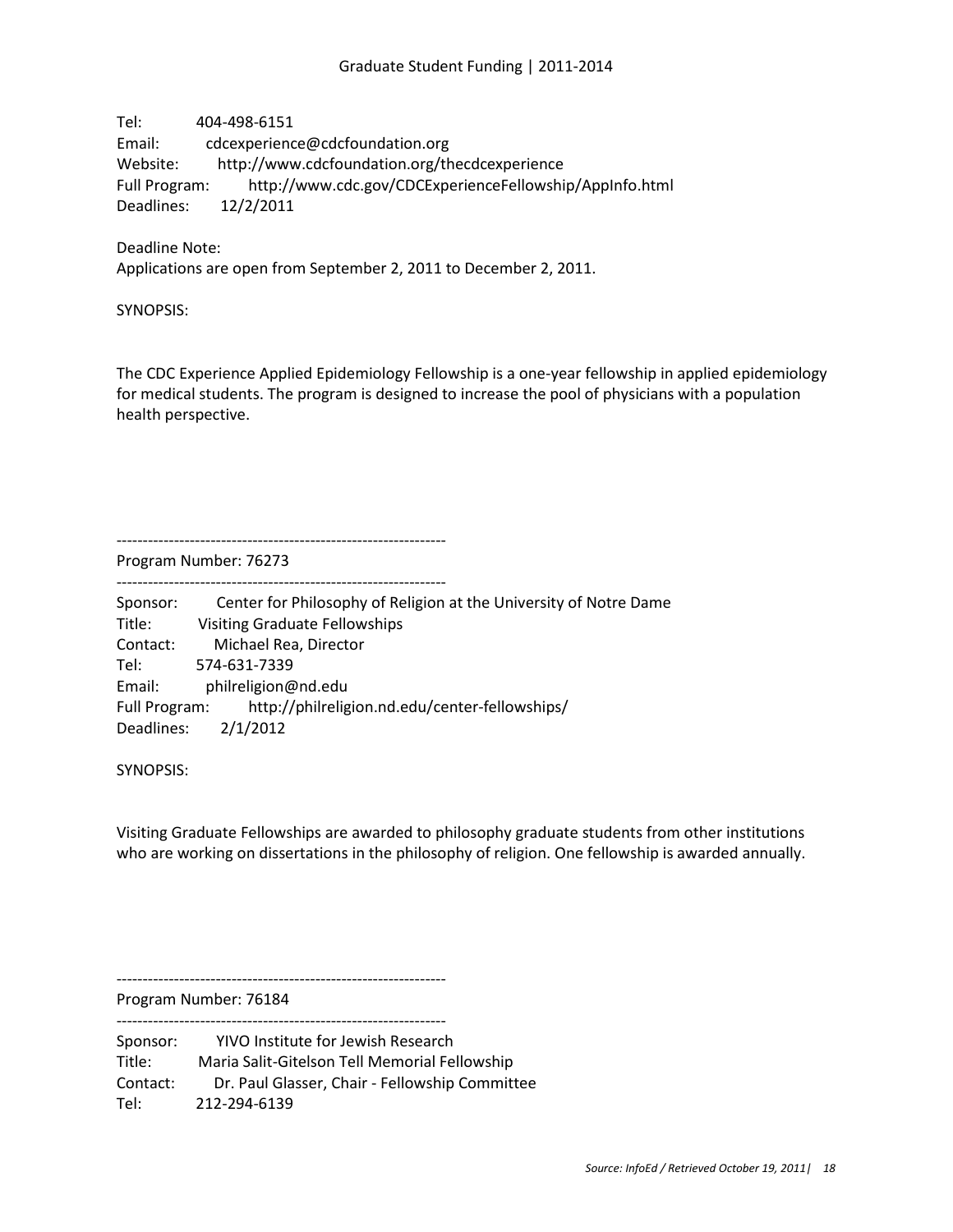Email: pglasser@yivo.cjh.org Website: http://www.yivoinstitute.org/max\_weinreich/index.php?tid=53&aid=887 Full Program: http://www.yivoinstitute.org/max\_weinreich/index.php?tid=53&aid=886 Deadlines: 12/31/2011

SYNOPSIS:

This fellowship supports original doctoral or post-doctoral research in the field of Lithuanian Jewish history, the city of Vilnius in particular.

Program Number: 76183

---------------------------------------------------------------

| Sponsor:      | YIVO Institute for Jewish Research                                     |
|---------------|------------------------------------------------------------------------|
| Title:        | Natalie and Mendel Racolin Memorial Fellowship                         |
| Contact:      | Dr. Paul Glasser, Chair - Fellowship Committee                         |
| Tel:          | 212-294-6139                                                           |
| Email:        | pglasser@yivo.cih.org                                                  |
| Website:      | http://www.yivoinstitute.org/max weinreich/index.php?tid=53&aid=887    |
| Full Program: | http://www.yivo.org/uploads/files/yivo fellowship 2011-2012 purple.pdf |
| Deadlines:    | 12/31/2011                                                             |

SYNOPSIS:

This fellowship supports original doctoral or post-doctoral research in the field of East European Jewish history.

Program Number: 76182

---------------------------------------------------------------

---------------------------------------------------------------

Sponsor: YIVO Institute for Jewish Research Title: Abraham and Rachela Melezin Fellowship Contact: Dr. Paul Glasser, Chair - Fellowship Committee Tel: 212-294-6139 Email: pglasser@yivo.cjh.org Website: http://www.yivoinstitute.org/max\_weinreich/index.php?tid=53&aid=887 Full Program: http://www.yivoinstitute.org/max\_weinreich/index.php?tid=53&aid=886 Deadlines: 12/31/2011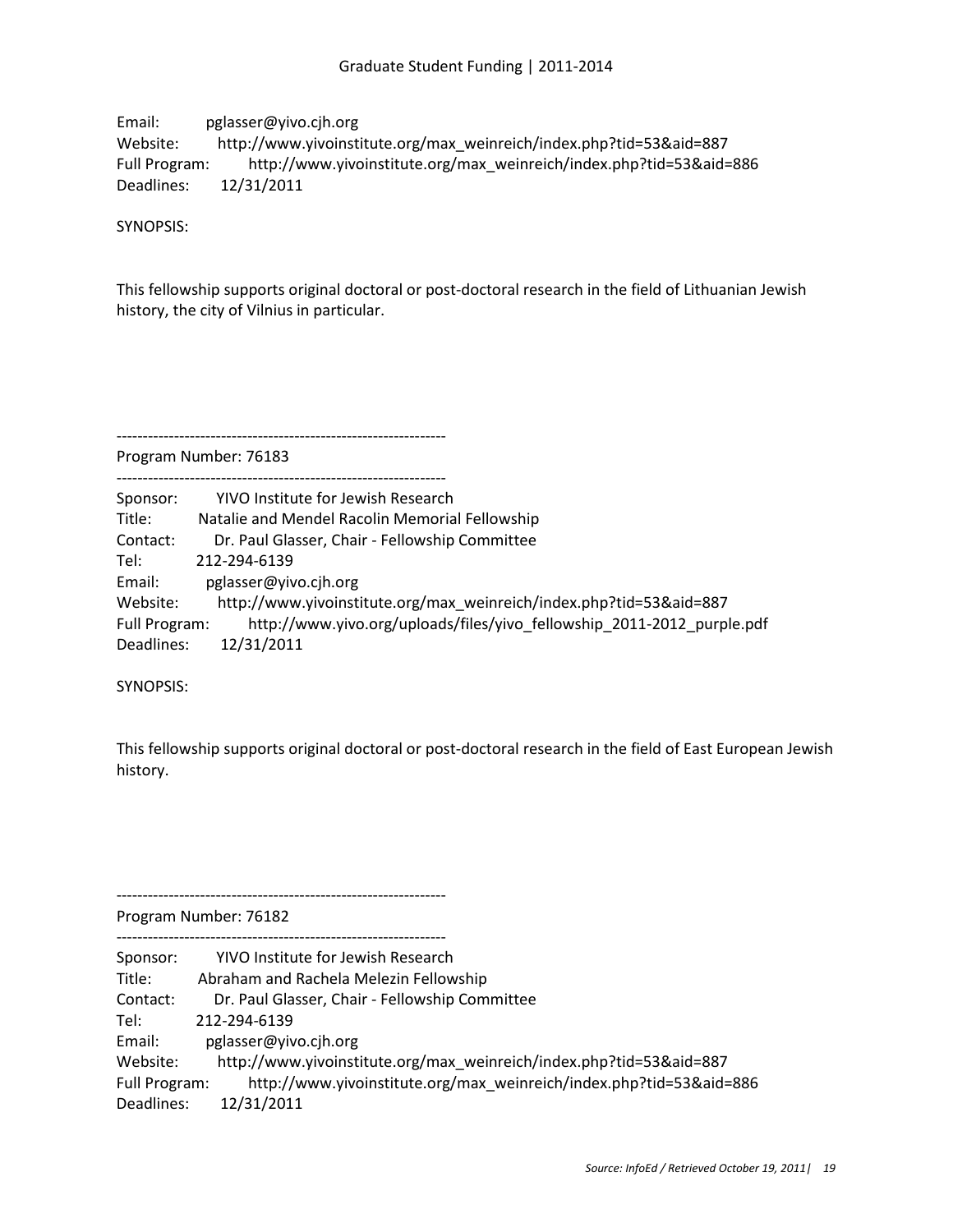This fellowship supports doctoral or post-doctoral research on Jewish educational networks in Lithuania, with emphasis on pre-war Vilna and the Vilna region.

---------------------------------------------------------------

Program Number: 76181

---------------------------------------------------------------

| Sponsor:      | YIVO Institute for Jewish Research                                  |
|---------------|---------------------------------------------------------------------|
| Title:        | Vivian Lefsky Hort Memorial Fellowship                              |
| Contact:      | Dr. Paul Glasser, Chair - Fellowship Committee                      |
| Tel:          | 212-294-6139                                                        |
| Email:        | pglasser@yivo.cih.org                                               |
| Website:      | http://www.yivoinstitute.org/max weinreich/index.php?tid=53&aid=887 |
| Full Program: | http://www.yivoinstitute.org/max_weinreich/index.php?tid=53&aid=886 |
| Deadlines:    | 12/31/2011                                                          |

SYNOPSIS:

This fellowship supports original doctoral or post-doctoral research in the field of Yiddish literature.

---------------------------------------------------------------

---------------------------------------------------------------

Program Number: 76180

| Sponsor:      | YIVO Institute for Jewish Research                                     |
|---------------|------------------------------------------------------------------------|
| Title:        | Aleksander and Alicja Hertz Memorial Fellowship                        |
| Contact:      | Dr. Paul Glasser, Chair - Fellowship Committee                         |
| Tel:          | 212-294-6139                                                           |
| Email:        | pglasser@yivo.cih.org                                                  |
| Website:      | http://www.yivoinstitute.org/max_weinreich/index.php?tid=53&aid=887    |
| Full Program: | http://www.yivo.org/uploads/files/yivo fellowship 2011-2012 purple.pdf |
| Deadlines:    | 12/31/2011                                                             |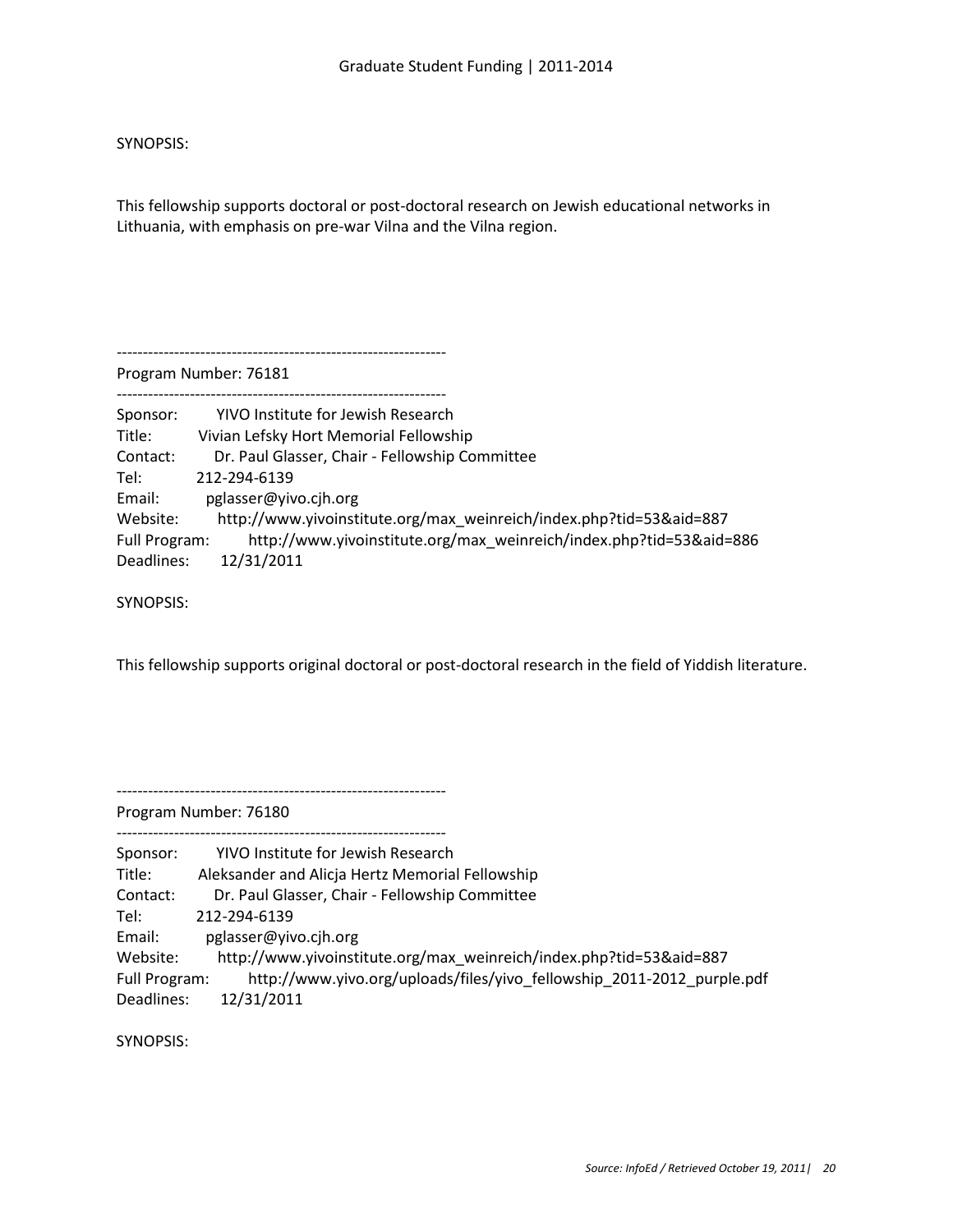This fellowship supports doctoral or post-doctoral research on Polish-Jewish history in the modern period, particularly Jewish-Polish relations and Jewish contributions to Polish literature and culture.

Program Number: 76179

---------------------------------------------------------------

| Sponsor:      | YIVO Institute for Jewish Research                                  |
|---------------|---------------------------------------------------------------------|
| Title:        | Vladimir and Pearl Heifetz Memorial Fellowship                      |
| Contact:      | Dr. Paul Glasser, Chair - Fellowship Committee                      |
| Tel:          | 212-246-6139                                                        |
| Email:        | pglasser@yivo.cih.org                                               |
| Website:      | http://www.yivoinstitute.org/max weinreich/index.php?tid=53&aid=887 |
| Full Program: | http://www.yivoinstitute.org/max weinreich/index.php?tid=53&aid=886 |
| Deadlines:    | 12/31/2011                                                          |

SYNOPSIS:

The fellowship is designed to assist an undergraduate, graduate or post-graduate researcher of Eastern European Jewish Music at the YIVO Archives and Library.

---------------------------------------------------------------

Program Number: 76178

--------------------------------------------------------------- Sponsor: YIVO Institute for Jewish Research Title: Rose and Isidore Drench Memorial Fellowship Contact: Dr. Paul Glasser, Chair - Fellowship Committee Tel: 212-294-6139 Email: pglasser@yivo.cjh.org Website: http://www.yivoinstitute.org/max\_weinreich/index.php?tid=53&aid=887 Full Program: http://www.yivoinstitute.org/max\_weinreich/index.php?tid=53&aid=886 Deadlines: 12/31/2011

SYNOPSIS:

This fellowship is dedicated to doctoral or post-doctoral research in American Jewish history, with special consideration given to scholars working on some aspect of the Jewish labor movement.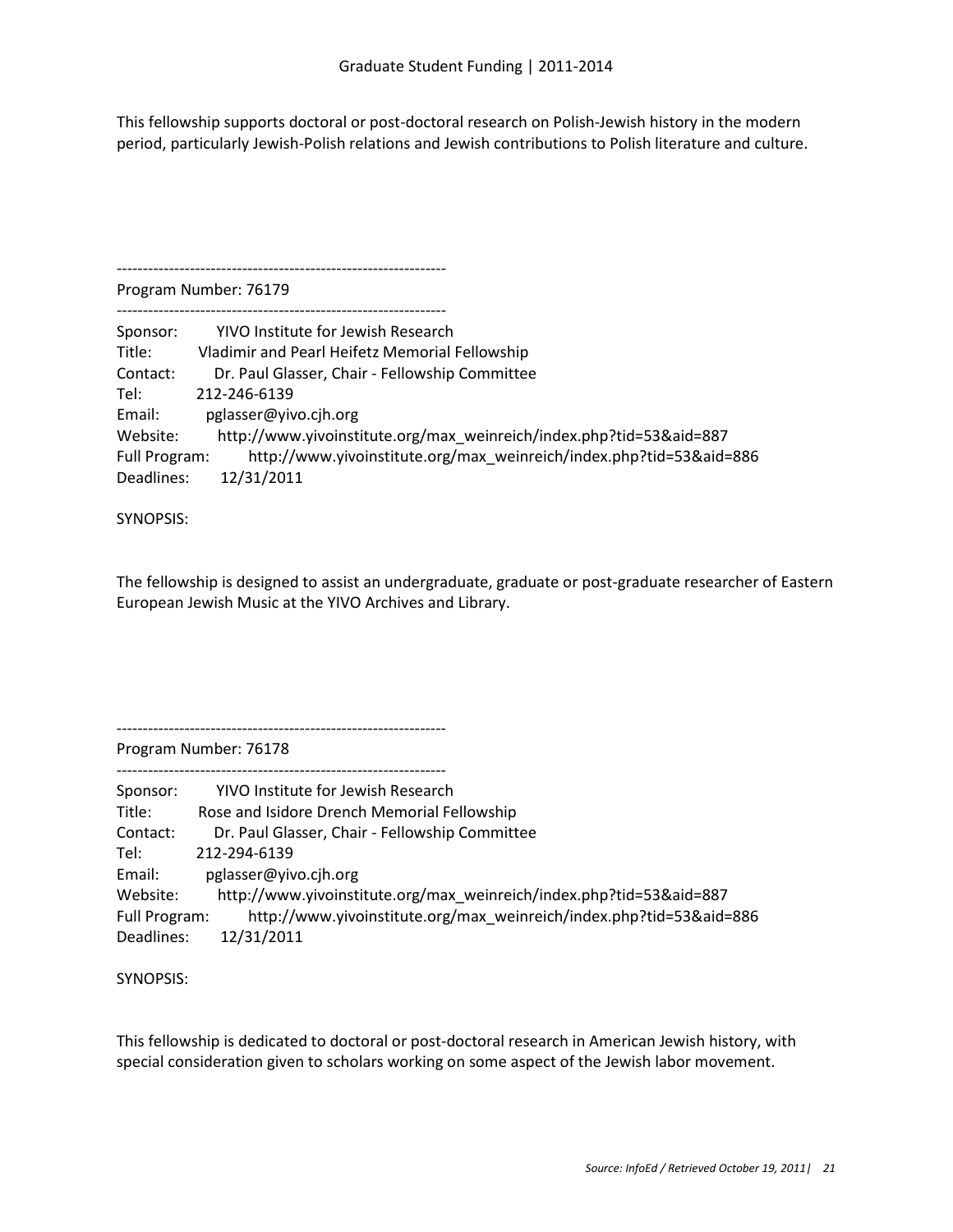--------------------------------------------------------------- Program Number: 76175

---------------------------------------------------------------

| Sponsor:      | YIVO Institute for Jewish Research                                  |
|---------------|---------------------------------------------------------------------|
| Title:        | Dora and Meyer Tendler Fellowship                                   |
| Contact:      | Dr. Paul Glasser, Chair - Fellowship Committee                      |
| Tel:          | 212-294-6139                                                        |
| Email:        | pglasser@yivo.cih.org                                               |
| Website:      | http://www.yivoinstitute.org/max weinreich/index.php?tid=53&aid=887 |
| Full Program: | http://www.yivoinstitute.org/max weinreich/index.php?tid=53&aid=886 |
| Deadlines:    | 12/31/2011                                                          |

SYNOPSIS:

The fellowship is designed to support graduate research in Jewish Studies, with preference given to research in YIVO collections.

--------------------------------------------------------------- Program Number: 76174

| Sponsor:      | YIVO Institute for Jewish Research                                  |
|---------------|---------------------------------------------------------------------|
| Title:        | Professor Bernard Choseed Memorial Fellowship                       |
| Contact:      | Dr. Paul Glasser, Chair - Fellowship Committee                      |
| Tel:          | 212-294-6139                                                        |
| Email:        | pglasser@yivo.cjh.org                                               |
| Website:      | http://www.yivoinstitute.org/max weinreich/index.php?tid=53&aid=887 |
| Full Program: | http://www.yivoinstitute.org/max weinreich/index.php?tid=53&aid=886 |
| Deadlines:    | 12/31/2011                                                          |

SYNOPSIS:

This fellowship supports original doctoral or post-doctoral research in the field of East European Jewish studies.

---------------------------------------------------------------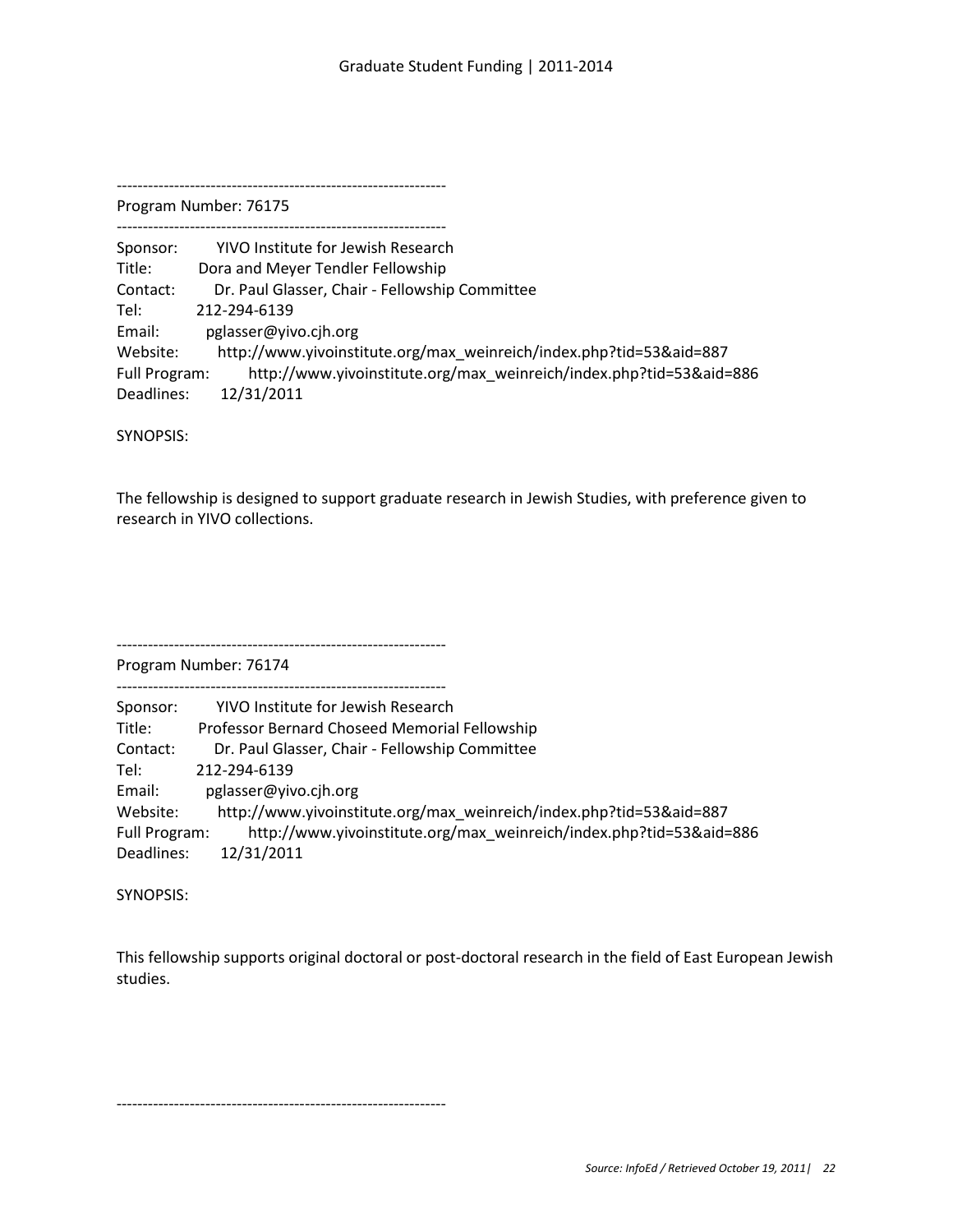Program Number: 74706

| Sponsor: | <b>Center for Plant Conservation</b>                                 |
|----------|----------------------------------------------------------------------|
| Title:   | Catherine H. Beattie Fellowship                                      |
| Contact: |                                                                      |
| Tel: Tel | 314-577-9450                                                         |
| Email:   | cpc@mobot.org                                                        |
|          | Full Program: http://www.centerforplantconservation.org/beattie.html |
|          | Deadlines: 11/30/2011                                                |
|          |                                                                      |

SYNOPSIS:

Each year, the grant enables a graduate student in biology, horticulture, or a related field to conduct research on a rare or endangered U.S. plant. Preference is given to students focusing on the endangered flora of the Carolinas or the southeastern United States.

---------------------------------------------------------------

Program Number: 74576

---------------------------------------------------------------

Sponsor: Society for Ethnomusicology Title: Nadia and Nicholas Nahumck Fellowship and Award Contact: Tel: 812-855-6672 Email: sem@indiana.edu Full Program: http://webdb.iu.edu/sem/scripts/prizes/prizesdetail.cfm?pID=8 Deadlines: 4/1/2012

Deadline Note: Awarded biennially

SYNOPSIS:

The sponsor provides an award to help support research on a dance-related subject and its subsequent publication.

---------------------------------------------------------------

Program Number: 73810

---------------------------------------------------------------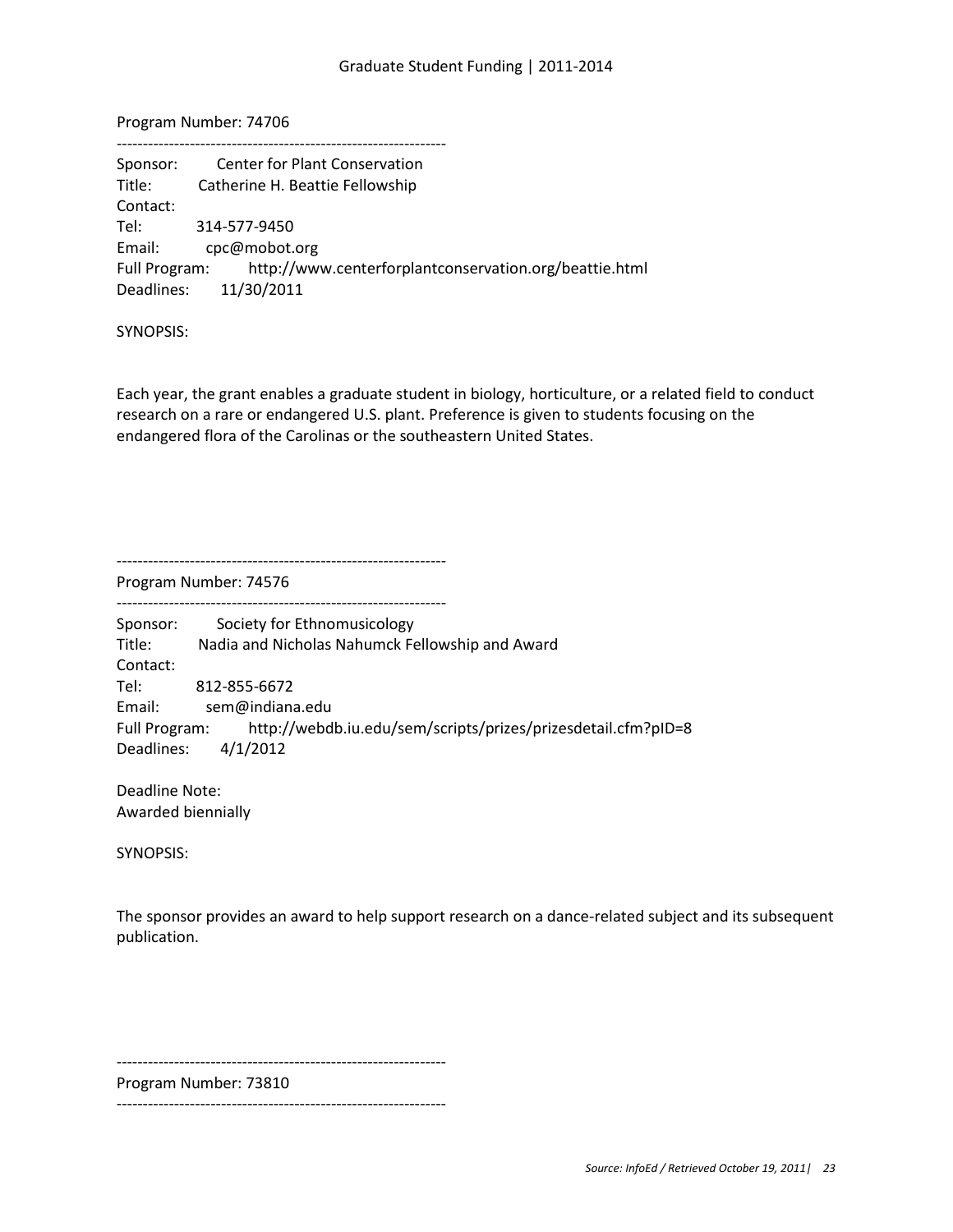Sponsor: Monterey Bay Aquarium Research Institute Title: Post-Doctoral Fellowship Program Contact: Tel: Email: jobs postdocs@mbari.org, Full Program: http://www.mbari.org/oed/jobs/Postdocs\_2012.html Deadlines: 12/7/2011

SYNOPSIS:

The sponsor invites applications for the Postdoctoral Fellowship Program at the Monterey Bay Aquarium Research Institute (MBARI).

--------------------------------------------------------------- Program Number: 73808

| Sponsor:      | Consoritum for Ocean Leadership                                             |
|---------------|-----------------------------------------------------------------------------|
| Title:        | Schlanger Ocean Drilling Fellowship Program                                 |
| Contact:      | Charna Meth, USSSP Assistant Director                                       |
| Tel:          | 202-787-1639                                                                |
| Email:        | cmeth@oceanleadership.org.                                                  |
| Website:      | http://iodp-usssp.org/research/schlanger-fellowships/                       |
| Full Program: | http://iodp-usssp.org/research/schlanger-fellowships/fellowship-guidelines/ |
| Deadlines:    | 11/15/2011                                                                  |

SYNOPSIS:

The Schlanger Ocean Drilling Fellowship Program offers merit-based awards for outstanding graduate students to conduct research related to the Integrated Ocean Drilling Program. The \$30,000 per year award is to be used for stipend, tuition, benefits, research costs, and travel.

---------------------------------------------------------------

Program Number: 73782 ---------------------------------------------------------------

Sponsor: International Center for Jefferson Studies Title: Short-Term Residential Fellowships Contact: Joan Hairfield Tel: 434-984-7500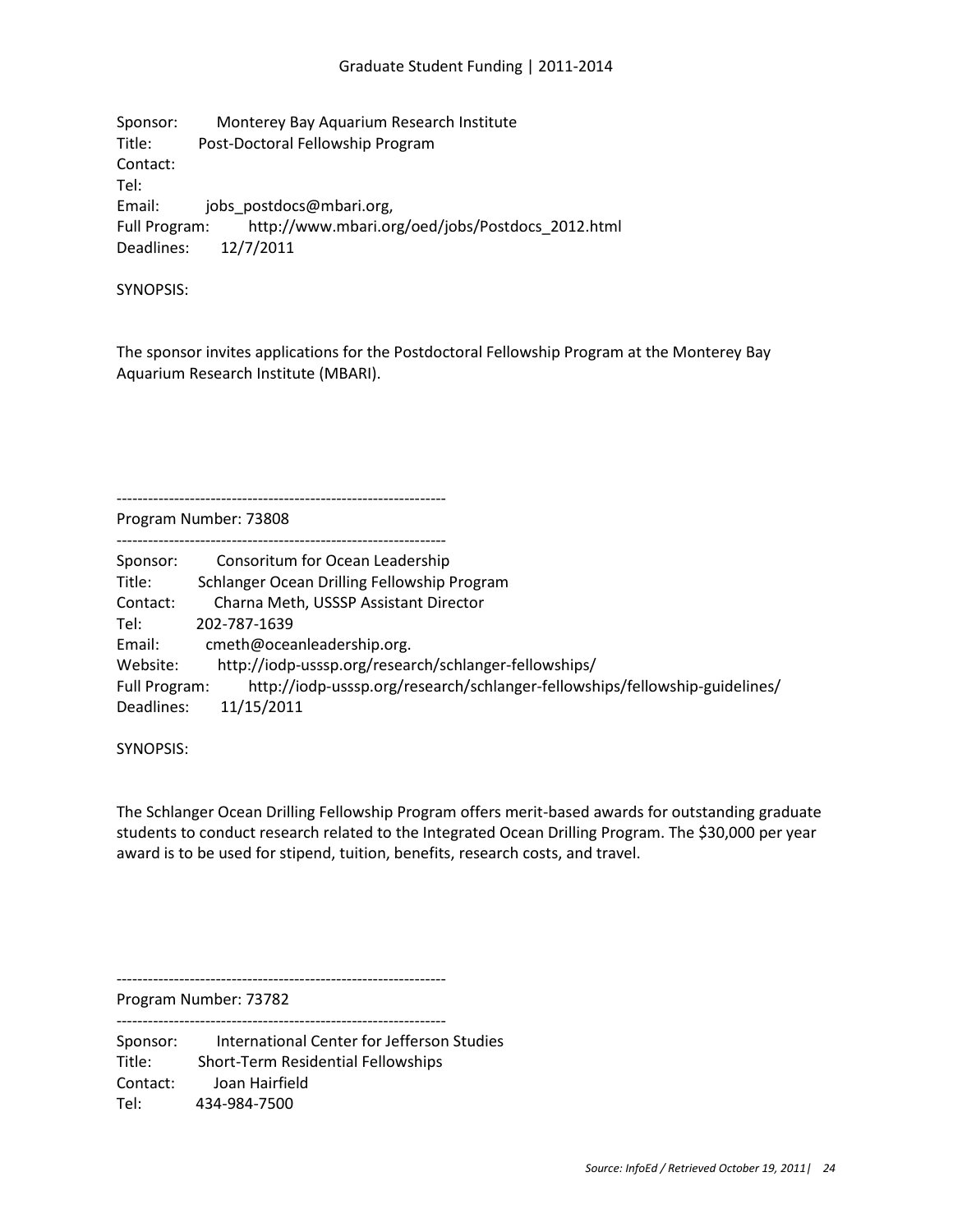# Email: jhairfield@monticello.org Website: http://www.monticello.org Full Program: http://www.monticello.org/research/fellowships/shortterm.html Deadlines: 4/1/2011,11/1/2011

SYNOPSIS:

Short-term fellowships are awarded for periods of one, two, three or four months to doctoral candidates and postdoctoral scholars from any country working on Jefferson-related projects. At least one fellowship will be reserved for related research topics in African-American History and in archaeology for fellows using the Digital Archaeological Archive of Comparative Slavery.

---------------------------------------------------------------

Program Number: 73742

--------------------------------------------------------------- Sponsor: University of Central Florida Title: Advanced Simulation and Training Fellowships Contact: Marybeth Thompson Tel: Email: thompson@ist.ucf.edu Full Program: http://www.ist.ucf.edu/link\_foundation.htm Deadlines: 1/16/2012

SYNOPSIS:

The sponsor awards up to five fellowships to qualified doctoral students studying in the simulation and training field in academic institutions per year, with each grant totaling \$25,000.

---------------------------------------------------------------

Program Number: 73738

---------------------------------------------------------------

Sponsor: Dartmouth College Title: Link Foundation Energy Fellowship Contact: Dr. Lee R. Lynd, Manager Tel: 603-646-2674 Website: http://www.binghamton.edu/link-foundation/ Full Program: http://www.linkenergy.org/guidelines.html Deadlines: 12/1/2011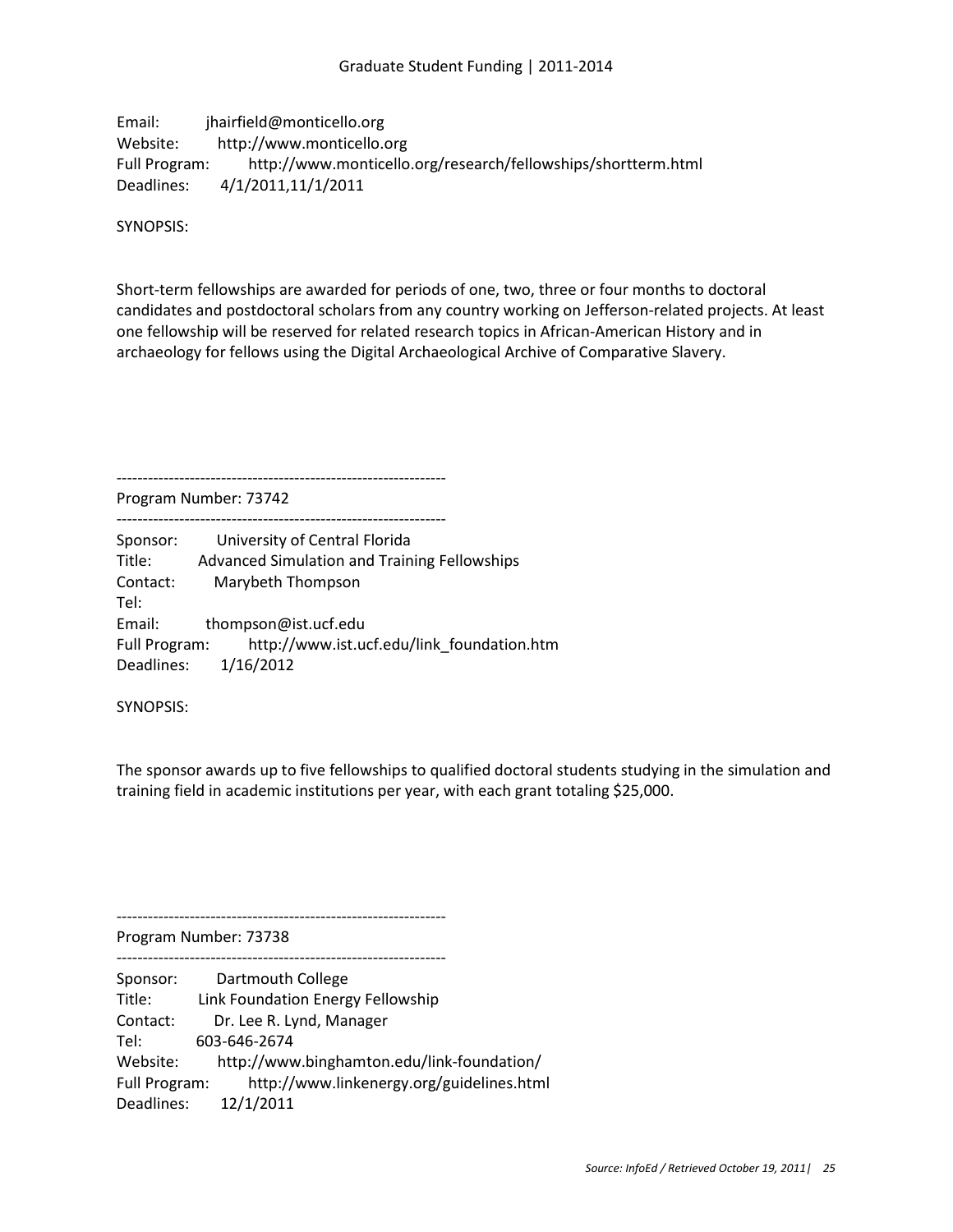In an effort to foster education and innovation in the area of societal production and utilization of energy, the sponsor invites applications for two-year fellowships of \$25,000 per year for students working toward a Ph.D. degree. Fellowships are only tenable at U.S. and Canadian Universities.

---------------------------------------------------------------

Program Number: 73546

--------------------------------------------------------------- Sponsor: De Karman (Josephine) Fellowship Trust Title: Fellowship Program Contact: Judy McClain, Secretary Tel: 909-592-0607 Email: info@dekarman.org Website: http://www.dekarman.org/ Full Program: http://www.dekarman.org/qualifications/ Deadlines: 1/31/2012

SYNOPSIS:

The purpose of this fellowship program is to recognize and assist students whose scholastic achievements reflect professor von Karman's high standards. At least ten fellowships are available.

Program Number: 72456

---------------------------------------------------------------

---------------------------------------------------------------

Sponsor: American Institute for Yemeni Studies Title: Fellowships for Study and Research in Yemen -- Competition for U.S. Scholars Contact: Dr. Maria J. Ellis, Executive Director Tel: 610-896-5412 Email: mellis@sas.upenn.edu Website: http://www.aiys.org/ Full Program: http://www.aiys.org/fellowships.html Deadlines: 12/31/2011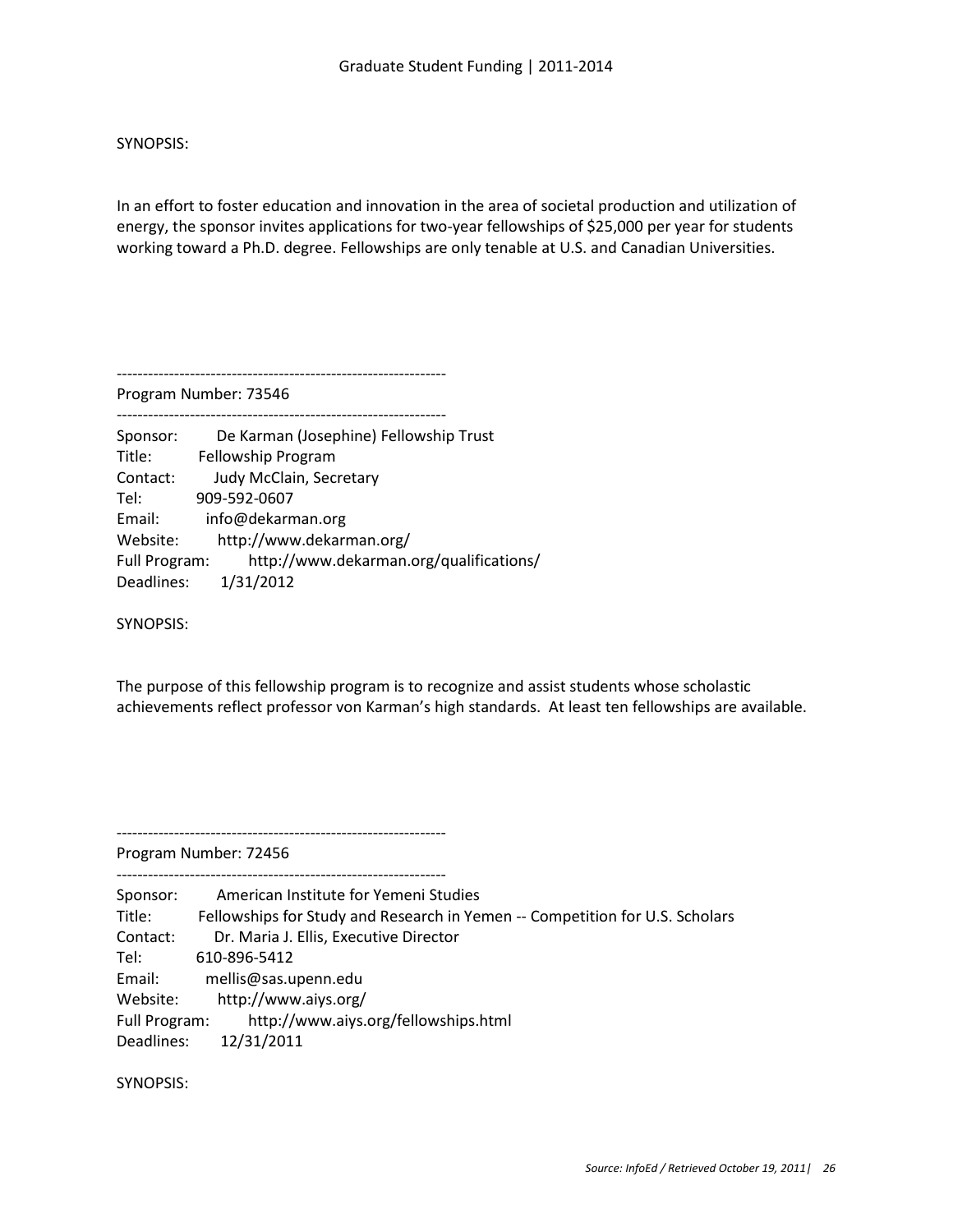The sponsor awards a fellowship for research on Yemen, presently limited to venues other than Yemen.

---------------------------------------------------------------

Program Number: 72453 ---------------------------------------------------------------

| Sponsor:      | Center for Comparative Immigration Studies         |
|---------------|----------------------------------------------------|
| Title:        | Pre-Doctoral Visiting Research Fellowship          |
| Contact:      | Ana Minvielle, Management Services Officer         |
| Tel:          | 858-822-4447                                       |
| Email:        | aminvielle@ucsd.edu                                |
| Website:      | http://ccis.ucsd.edu/                              |
| Full Program: | http://ccis.ucsd.edu/programs/fellowship-programs/ |
| Deadlines:    | 1/15/2012                                          |

SYNOPSIS:

The sponsor offers a limited number of Visiting Research Fellowships each academic year. These awards are to support advanced research and writing on any aspect of international migration and refugee flows, in any of the social sciences, history, law, and comparative literature. Due to funding constraints, the sponsor awards fellowships only to scholars who have a current or former affiliation with a University of California campus (as a graduate student, faculty member, or researcher). Selffunded Guest Scholars are not required to have a UC affiliation.

Program Number: 72445

---------------------------------------------------------------

--------------------------------------------------------------- Sponsor: Douglass (Frederick) Institute for African and African-American Studies Title: Predoctoral Fellowship Contact: Tel: 585-275-7235 Email: FDI@troi.cc.rochester.edu Website: http://www.rochester.edu/College/AAS/fellowships/index.html Full Program: http://www.rochester.edu/College/AAS/fellowships/predoc.html Deadlines: 12/31/2011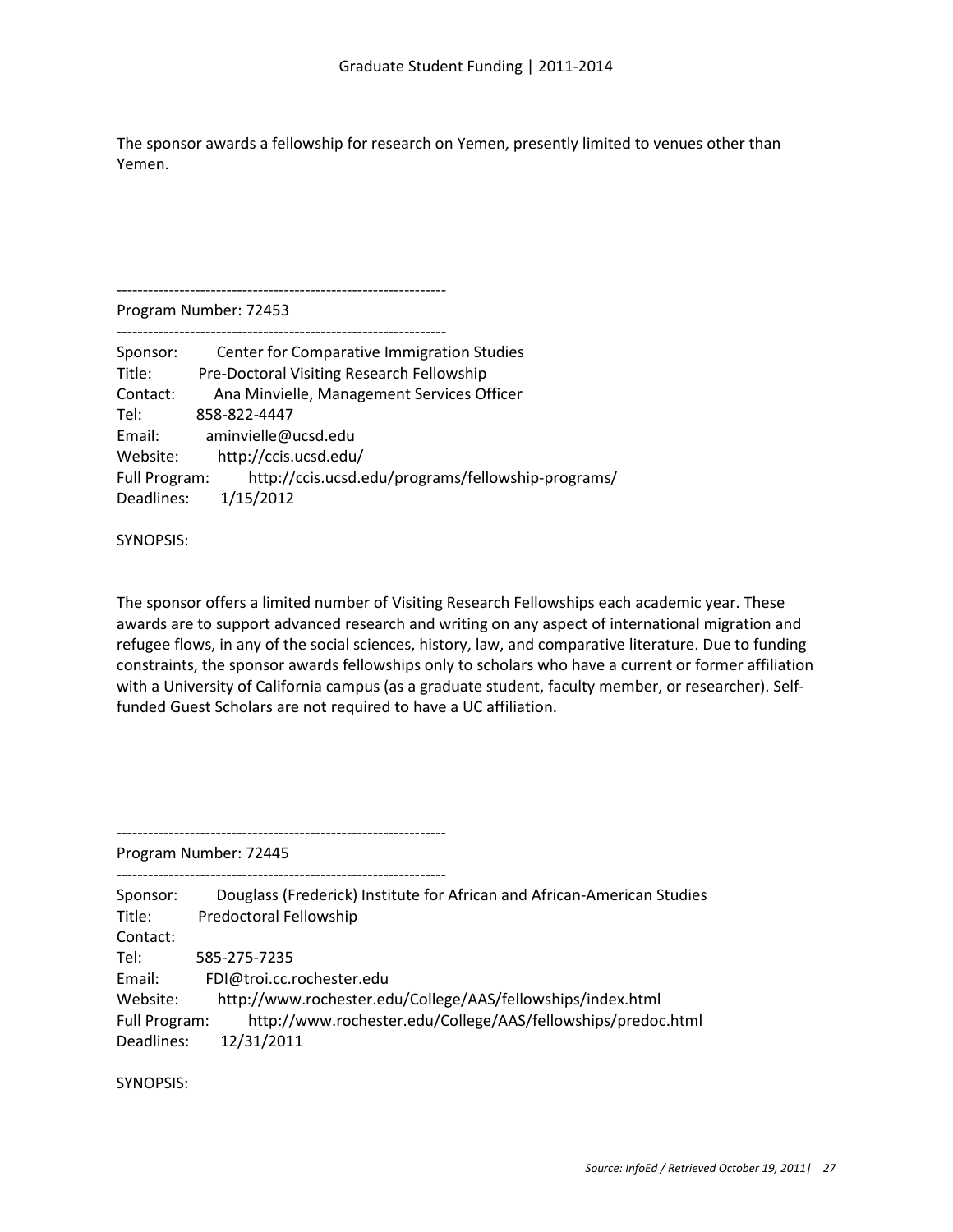The sponsor provides support for a predoctoral fellowship awarded annually to a graduate student of any university who studies aspects of the African and African-American experience. The annual stipend is \$26,000.

Program Number: 71747 --------------------------------------------------------------- Sponsor: American Association of Endodontists Foundation Title: Endodontic Educator Fellowship Award Contact: Tel: Email: info@aae.org Website: http://www.aae.org Full Program: http://www.aae.org/uploadedFiles/AAE\_Foundation/Research\_Grants\_and\_Awards/EE FAGuidelinesandApp.pdf Deadlines: 12/31/2011

SYNOPSIS:

An award is given in recognition of the critical role that educators play in strengthening the specialty. The awards provide funding to individuals who agree to commit a minimum of five years to a full-time academic career in endodontics at a dental school that is accredited by or has a reciprocal agreement with the Commission on Dental Accreditation of the American Dental Association.

Program Number: 71524

---------------------------------------------------------------

Sponsor: Economic History Association

---------------------------------------------------------------

---------------------------------------------------------------

Title: Graduate Dissertation Fellowships

Contact: Professor Aldo Musacchio, chair

Tel: 408-554-4348

Email: rmcquire@uakron.edu

Website: http://www.eh.net/eha/grants-and-fellowships

Full Program: http://www.eh.net/eha/node/add/grad-dissertation-app

Deadlines: 1/13/2012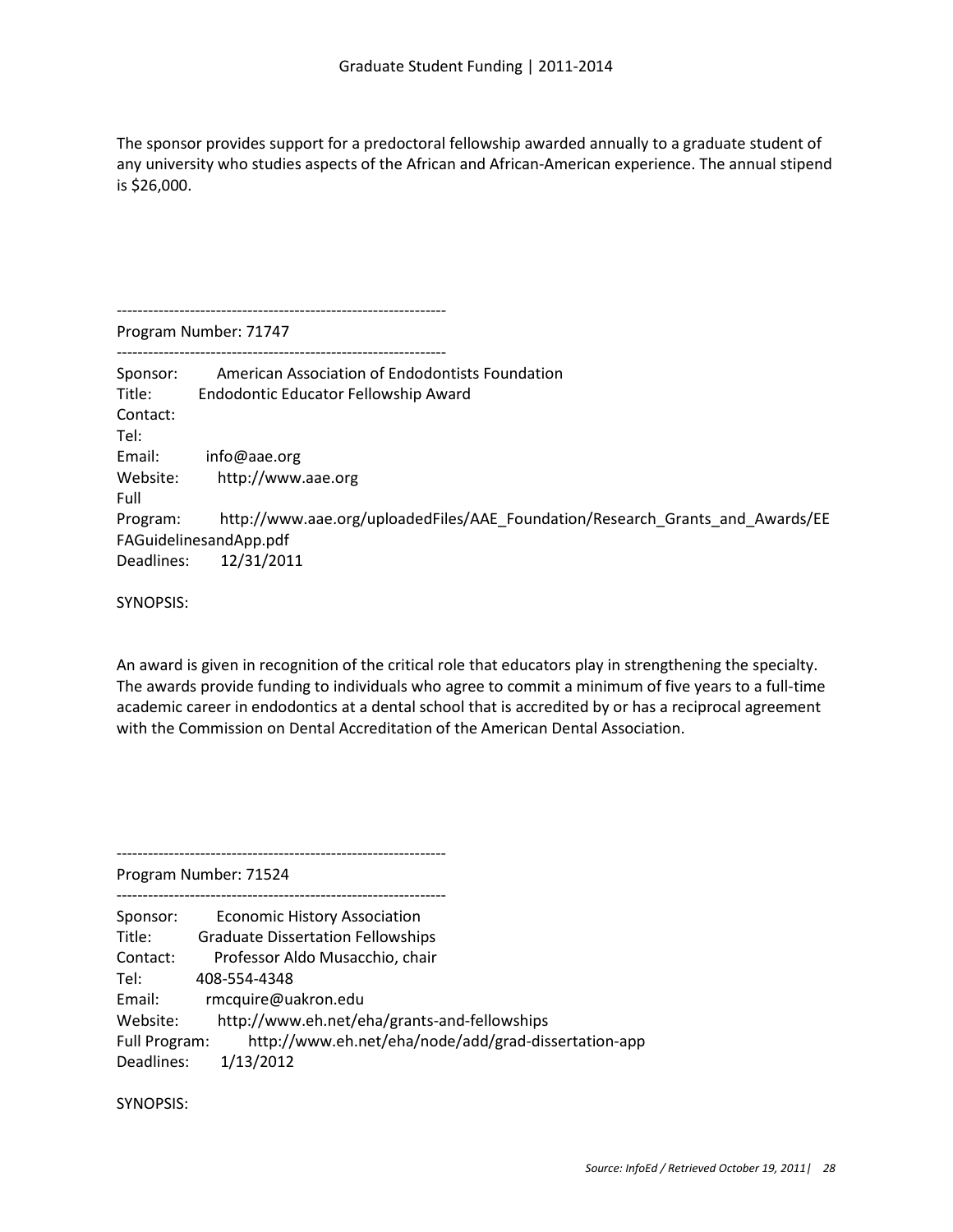The sponsor provides support for one Sokoloff fellowship of \$15,000 and an additional \$10,000 dissertation award designed for students whose thesis topic in Economic History has been approved and who have made some progress towards writing their dissertation.

Program Number: 71402

---------------------------------------------------------------

---------------------------------------------------------------

| Sponsor:      | American Association for Dental Research                  |
|---------------|-----------------------------------------------------------|
| Title:        | <b>Student Research Fellowships</b>                       |
| Contact:      | Sheri S. Herren                                           |
| Tel:          | 703-299-8094                                              |
| Email:        | sherren@iadr.org                                          |
| Website:      | http://www.aadronline.org                                 |
| Full Program: | http://www.aadronline.org/i4a/pages/index.cfm?pageid=3569 |
| Deadlines:    | 1/6/2012                                                  |

SYNOPSIS:

The sponsor provides awards to encourage dental students living in the United States to consider careers in oral health research. Proposals are sought in basic and clinical research related to oral health.

--------------------------------------------------------------- Program Number: 70580 --------------------------------------------------------------- Sponsor: Houghton Library Title: W. Jackson Bate/Douglas W. Bryant American Society for Eighteenth-Century Studies (ASECS) Fellowship Contact: Tel: 617-495-2441 Website: http://hcl.harvard.edu/libraries/houghton/public\_programs/visiting\_fellowships.cfm Full Program: http://hcl.harvard.edu/libraries/houghton/public\_programs/houghton\_library\_fellowsh ip\_app.pdf Deadlines: 1/13/2012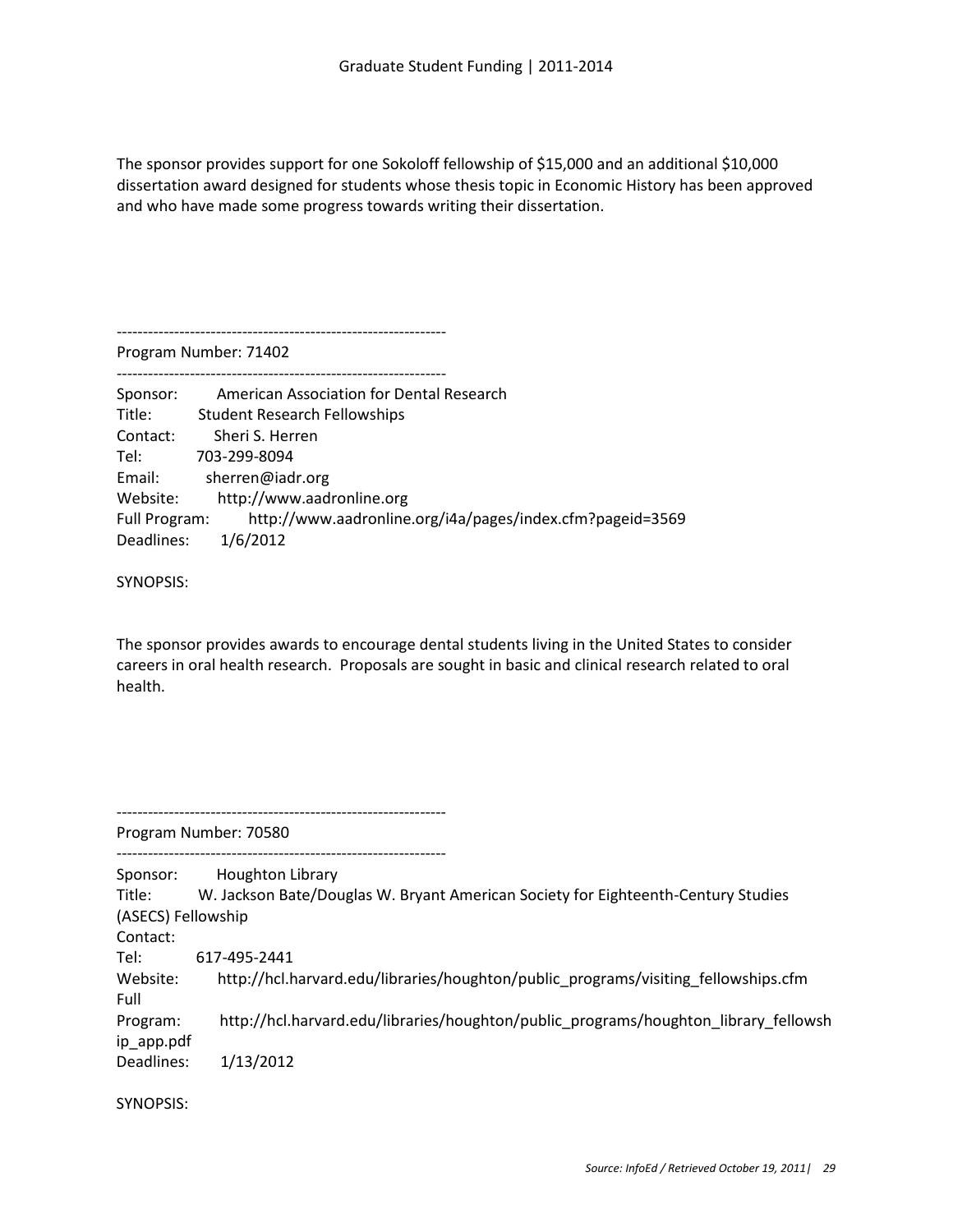Short-term fellowships are available to assist scholars who must travel to work within the Library's collections. Each fellow is expected to be in residence at Houghton for at least four weeks during the fellowship year, July 2010 through June 2011 (these do not have to be consecutive weeks); the stipend for the fellowship is \$3,000.

|               | Program Number: 70430                                             |
|---------------|-------------------------------------------------------------------|
| Sponsor:      | Walpole (Lewis) Library                                           |
| Title:        | <b>Visiting Fellowships and Travel Grants</b>                     |
| Contact:      | Margaret K. Powell, W.S. Lewis Librarian & Executive Director     |
| Tel:          | 860-677-2140                                                      |
| Email:        | margaret.powell@yale.edu                                          |
| Website:      | http://www.library.yale.edu/walpole/research/fellowships.html     |
| Full Program: | http://www.library.yale.edu/walpole/research/fellowships.html#vis |
| Deadlines:    | 1/23/2012                                                         |

SYNOPSIS:

The sponsor offers short-term residential fellowships and travel grants to support research in the Library's rich collections of eighteenth-century - mainly British - materials, including important holdings of prints, drawings, manuscripts, rare books, and paintings, as well as a growing collection of sources for the study of New England Native Americans.

---------------------------------------------------------------

---------------------------------------------------------------

Program Number: 70416

Sponsor: Yale Center for British Art Title: Residential Visiting Scholar Award Contact: Tel: 203-432-9805 Email: ycba.visitingscholars@yale.edu Full Program: http://ycba.yale.edu/education/edu\_fellowships.html Deadlines: 1/6/2012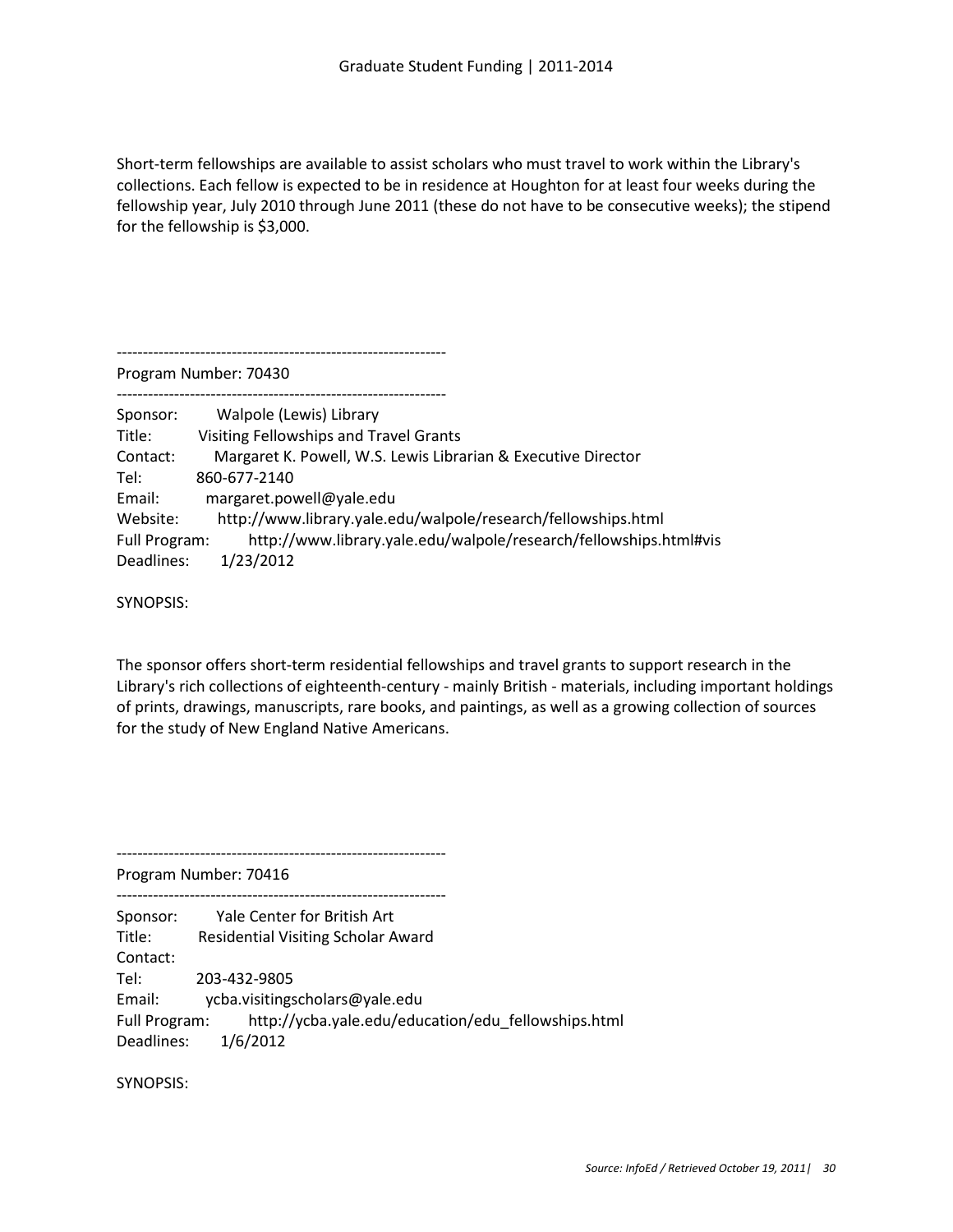The Yale Center for British Art offers short-term residential awards to scholars undertaking research related to British art. The awards are intended to enable scholars working in any discipline, including history, the history of art, literature, and other fields related to British visual and material culture, to study the Center's collections of paintings, sculptures, drawings, prints, rare books, and manuscripts, as well as primary and secondary reference materials.

---------------------------------------------------------------

Program Number: 70165

---------------------------------------------------------------

Sponsor: Sigma Delta Epsilon Title: Nell I. Mondy Fellowship Contact: Laurie B. Cook, PhD Tel: 585-395-5757 Email: fellowshipsquestions@gwis.org Full Program: http://www.gwis.org/programs.html#application Deadlines: 1/15/2012

SYNOPSIS:

The sponsor provides a fellowship to help increase knowledge in the fundamental sciences and to encourage research careers in the sciences by women.

---------------------------------------------------------------

---------------------------------------------------------------

Program Number: 68427

| Sponsor:      | Soros (Paul and Daisy) Fellowships for New Americans |
|---------------|------------------------------------------------------|
| Title:        | <b>Fellowships for New Americans</b>                 |
| Contact:      |                                                      |
| Tel:          | 212-547-6926                                         |
| Email:        | pdsoros fellows@sorosny.org                          |
| Website:      | http://www.pdsoros.org/competition/                  |
| Full Program: | http://www.pdsoros.org/forms/fullapp.pdf             |
| Deadlines:    | 11/1/2011                                            |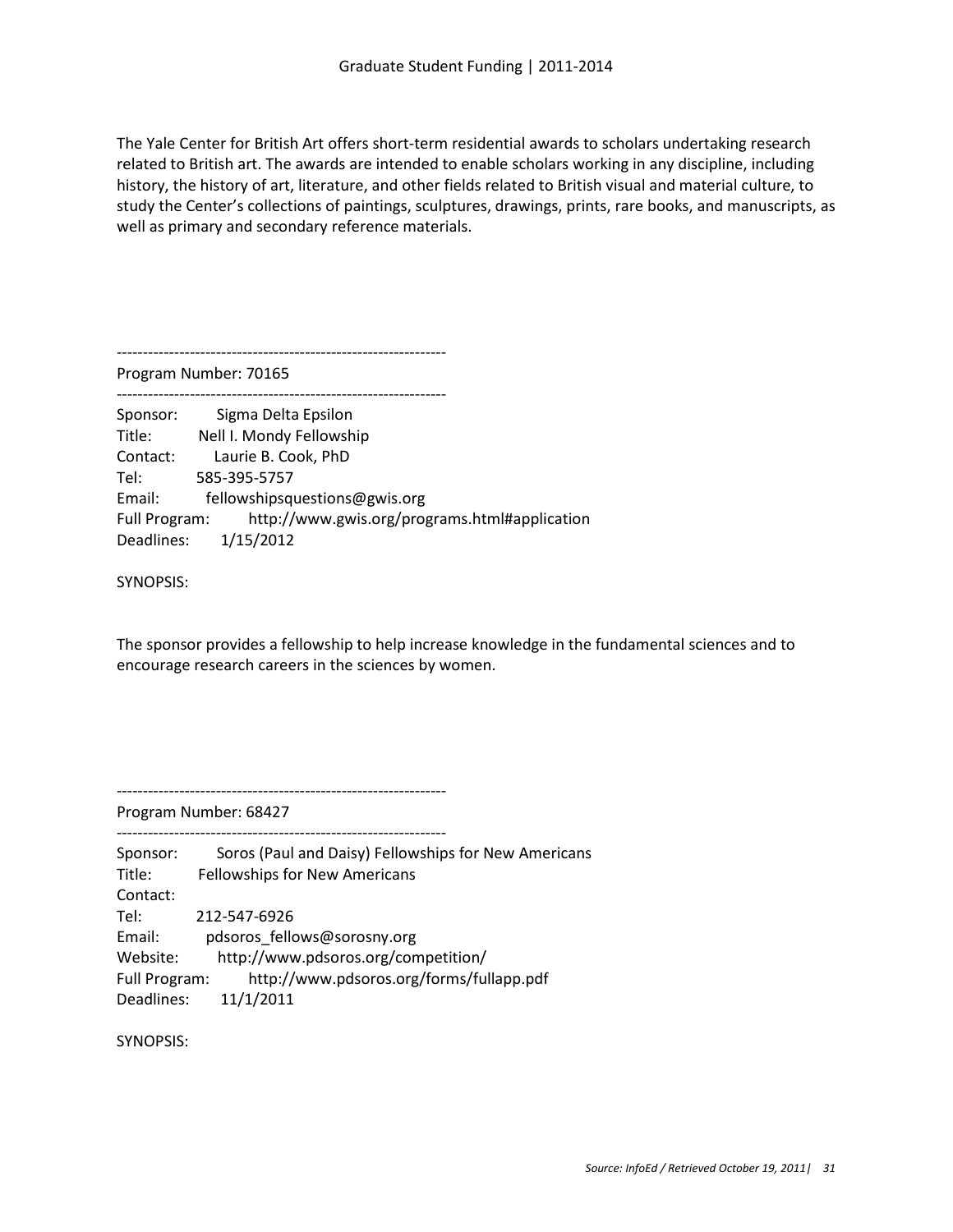This fellowship provides opportunities for continuing generations of able and accomplished New Americans to achieve leadership in their chosen fields. The Program is established in recognition of the contributions New Americans have made to American life and in gratitude for the opportunities the United States has afforded the donors and their family.

--------------------------------------------------------------- Program Number: 67914 --------------------------------------------------------------- Sponsor: Intercollegiate Studies Institute Title: Bache Renshaw Fellowship for Doctoral Study in Education Contact: Tel: 800-526-7022 Email: awards@isi.org Website: http://www.isi.org/programs/fellowships/bache\_renshaw.html Full Program: http://www.isi.org/programs/fellowships/fellowships.html Deadlines: 1/16/2012

### SYNOPSIS:

The sponsor provides a Fellowship for doctoral study in education that will influence the discipline with the ideas, values, and institutions that are fundamental to America's Western tradition.

---------------------------------------------------------------

Program Number: 67345 ---------------------------------------------------------------

| Sponsor:      | Weill (Kurt) Foundation for Music                                         |
|---------------|---------------------------------------------------------------------------|
| Title:        | <b>Dissertation Fellowships</b>                                           |
| Contact:      | Carolyn Weber, Director                                                   |
| Tel:          | 212-505-5240                                                              |
| Email:        | cweber@kwf.org                                                            |
| Website:      | http://www.kwf.org/                                                       |
| Full Program: | http://www.kwf.org/grants-a-prizes/grant-program/87-grant-guidelines.html |
| Deadlines:    | 11/1/2011                                                                 |

# Deadline Note:

The annual application deadline is 1 November for the following calendar year, academic year, or cultural season, and applicants will be informed of awards no later than 1 February of the funding year.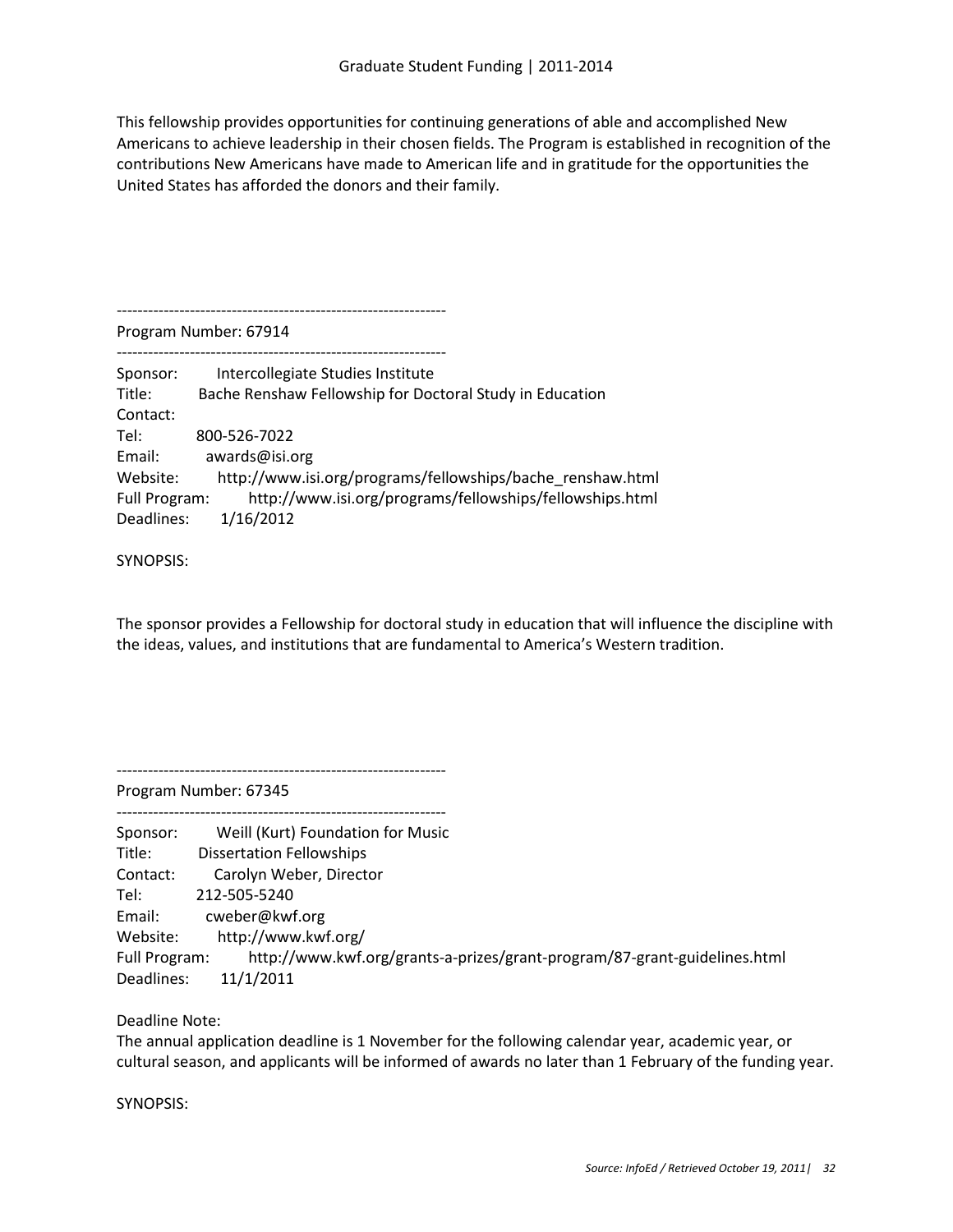The non-profit, private Foundation, founded by Lotte Lenya in 1962, is dedicated to promoting understanding of Kurt Weill's life and works and preserving the legacies of Weill and Lenya. For this particular grant, Doctoral (Ph.D.) candidates may apply for dissertation fellowships to assist in research activities.

--------------------------------------------------------------- Program Number: 66343 --------------------------------------------------------------- Sponsor: Louisville Institute Title: Dissertation Fellowship Program Contact: Tel: 502-992-5432 Email: info@louisville-institute.org Full Program: http://www.louisville-institute.org/Grants/programs/dfdetail.aspx Deadlines: 2/1/2012

SYNOPSIS:

The sponsor provides support for the final year Ph.D. or Th.D. dissertation writing for students engaged in research pertaining to North American Christianity, especially projects related to Christian faith and life, religious institutions, and pastoral leadership. The fellowship provides a \$19,000 stipend over a twelve-month period.

Program Number: 66092

---------------------------------------------------------------

--------------------------------------------------------------- Sponsor: Institute of International Education Title: Language Flagship Fellowships Contact: Tel: 800-618-6737 Email: flagship@iie.edu Website: http://borenawards.org Full Program: http://borenawards.org/the\_language\_flagship/apply.html Deadlines: 1/12/2012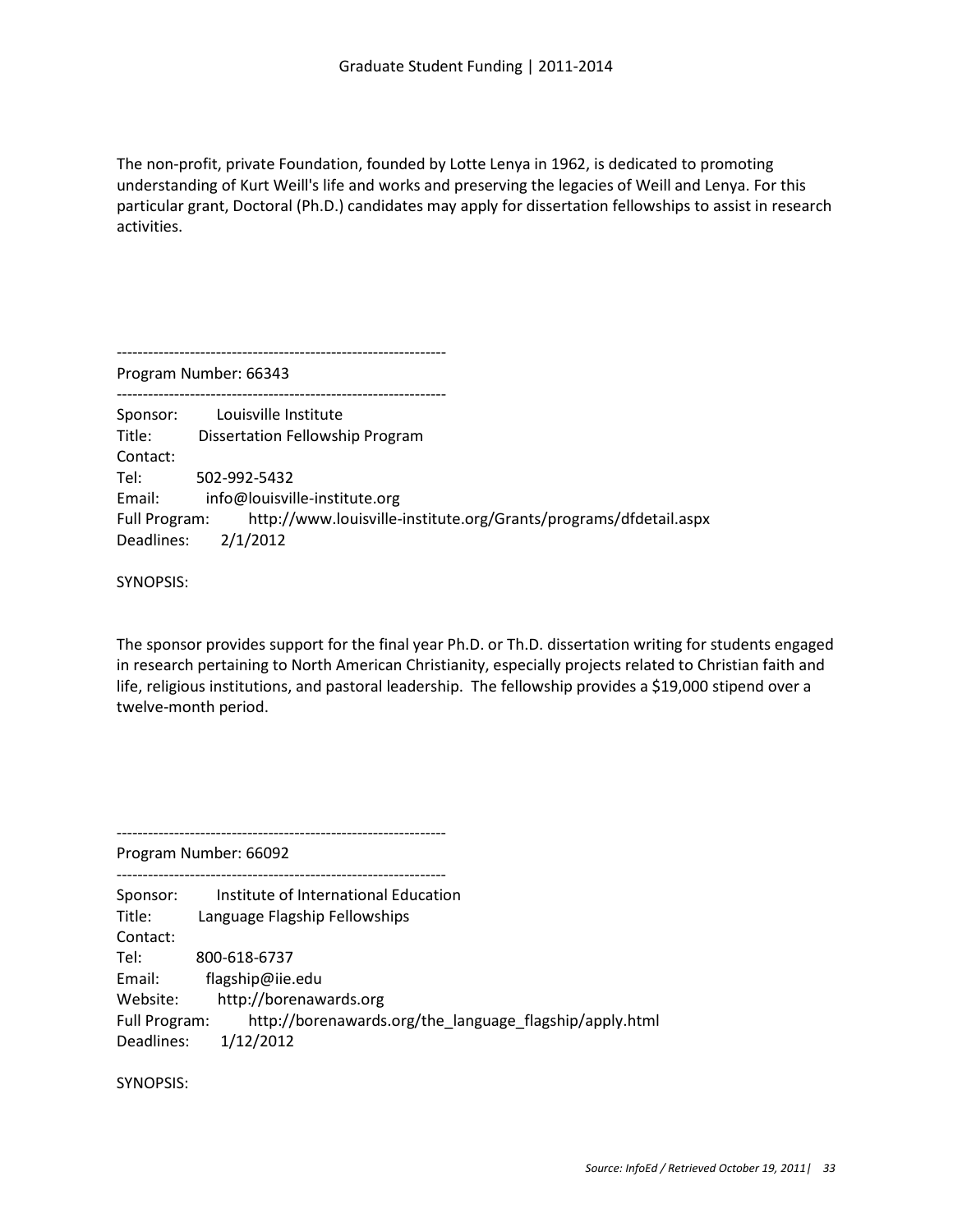The Language Flagship offers a limited number of fellowships to qualified American students interested in receiving financial support to participate in one of the graduate Flagship Programs in Arabic, Chinese, Korean, and Persian.

--------------------------------------------------------------- Program Number: 66068

--------------------------------------------------------------- Sponsor: Kenyon College Title: Marilyn Yarbrough Dissertation/Teaching Fellowship Contact: Amy Quinlivan, Executive Assistant to the Associate Provosts Tel: 740-427-5117 Email: quinlivana@kenyon.edu Website: http://www.kenyon.edu/x27112 Full Program: https://employment.kenyon.edu/applicants/jsp/shared/frameset/Frameset.jsp?time=1 317156749273 Deadlines: 12/15/2011

SYNOPSIS:

The sponsor provides support for minority scholars in the final stages of their doctoral work who need only to finish the dissertation to complete requirements for the Ph.D., in a effort to encourage these Fellows to consider a liberal arts college as a place to begin their careers as teachers and scholars. The one-year fellowship is at Kenyon College in Ohio. Fellows are expected to complete their dissertations during the year. A \$32,500 stipend is provided.

Program Number: 64654

| Sponsor:             | Sigma Delta Epsilon                           |
|----------------------|-----------------------------------------------|
| Title:               | Vessa Notchev Fellowship                      |
| Contact:             | Laurie B. Cook, PhD                           |
| Tel:                 | 585-395-5757                                  |
| Email:               | fellowshipsquestions@gwis.org                 |
| Website:             | http://www.gwis.org/                          |
| <b>Full Program:</b> | http://www.gwis.org/programs.html#application |
| Deadlines:           | 1/15/2012                                     |

---------------------------------------------------------------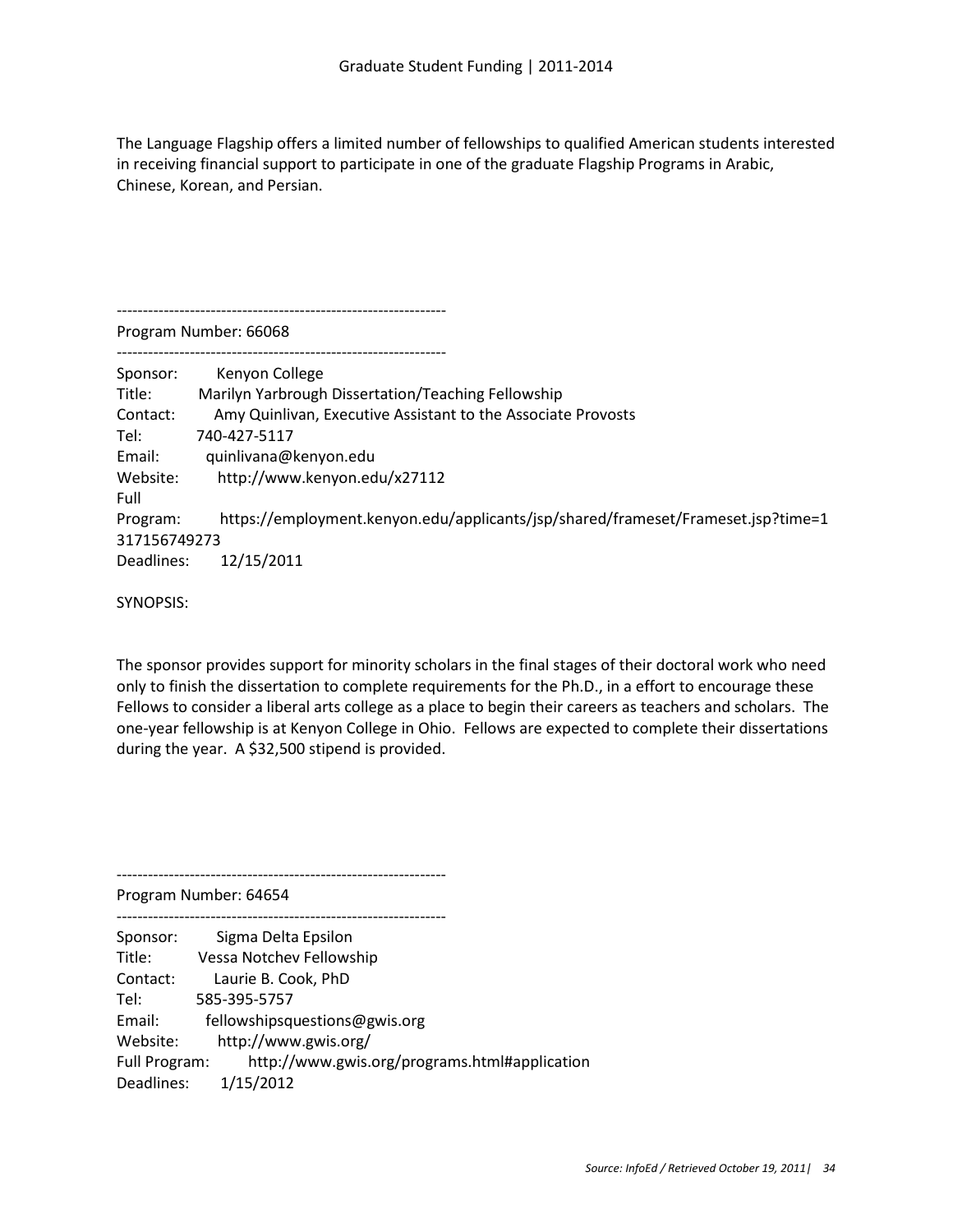The sponsor provides a fellowship for research in natural sciences, including physical, environmental, mathematical, computer, life sciences, anthropology, psychology, and statistics.

Program Number: 64653

---------------------------------------------------------------

---------------------------------------------------------------

| Sponsor:      | Sigma Delta Epsilon                           |
|---------------|-----------------------------------------------|
| Title:        | Sigma Delta Epsilon Fellowships               |
| Contact:      | Laurie B. Cook, PhD, Fellowships Coordinator  |
| Tel:          | 585-395-5757                                  |
| Email:        | fellowshipsquestions@gwis.org                 |
| Website:      | http://www.gwis.org/                          |
| Full Program: | http://www.gwis.org/programs.html#application |
| Deadlines:    | 1/15/2012                                     |

SYNOPSIS:

The sponsor provides fellowships for research in the natural sciences, including physical, environmental, mathematical, computer, life sciences, anthropology, psychology, and statistics.

---------------------------------------------------------------

---------------------------------------------------------------

Program Number: 64652

Sponsor: Sigma Delta Epsilon Title: Eloise Gerry Fellowship Contact: Laurie B. Cook, PhD Tel: 585-395-5757 Email: fellowshipsquestions@gwis.org Website: http://www.gwis.org/ Full Program: http://www.gwis.org/programs.html#application Deadlines: 1/15/2012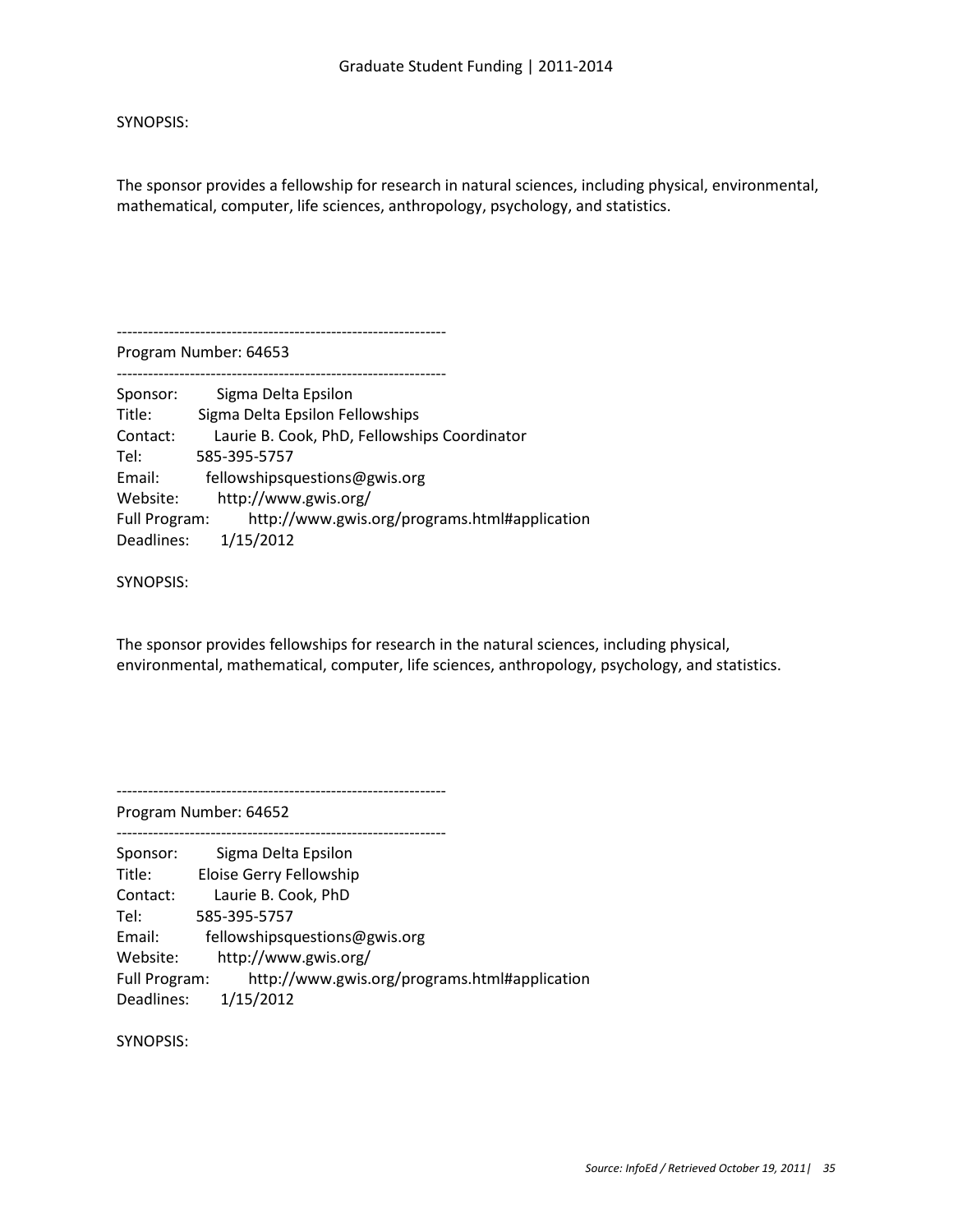The fellowship is for research in the natural sciences, including physical, environmental, mathematical, computer, life sciences, anthropology, psychology, and statistics.

Program Number: 64531

---------------------------------------------------------------

---------------------------------------------------------------

| Sponsor:      | American Educational Research Association                            |
|---------------|----------------------------------------------------------------------|
| Title:        | Minority Dissertation Fellowship in Education Research               |
| Contact:      | George Wimberly                                                      |
| Tel:          | 202-238-3200                                                         |
| Email:        | fellowships@aera.net                                                 |
| Website:      | http://www.aera.net/fellowships/?id=88                               |
| Full Program: | http://www.aera.net/uploadedFiles/Minority%20Instructions%202012.pdf |
| Deadlines:    | 12/1/2011                                                            |

SYNOPSIS:

The sponsor offers doctoral fellowships to advance education research by outstanding minority graduate students and to improve the quality and diversity of university faculties.

---------------------------------------------------------------

Program Number: 64330

--------------------------------------------------------------- Sponsor: American Society of Civil Engineers Title: Trent R. Dames and William W. Moore Fellowship Contact: Tel: Website: http://www.asce.org/Content.aspx?id=18337 Full Program: http://www.asce.org/Student-Organizations/Scholarships-and-Fellowships/2012- Trent-R--Dames-and-Williams-W--Moore-Fellowship/ Deadlines: 2/9/2012

SYNOPSIS:

Grants are to provide for the exploration of new applications of geotechnical engineering or the earth sciences to social, economic, environmental and political issues. Applicants must be practicing engineers or earth scientists, professors or graduate students.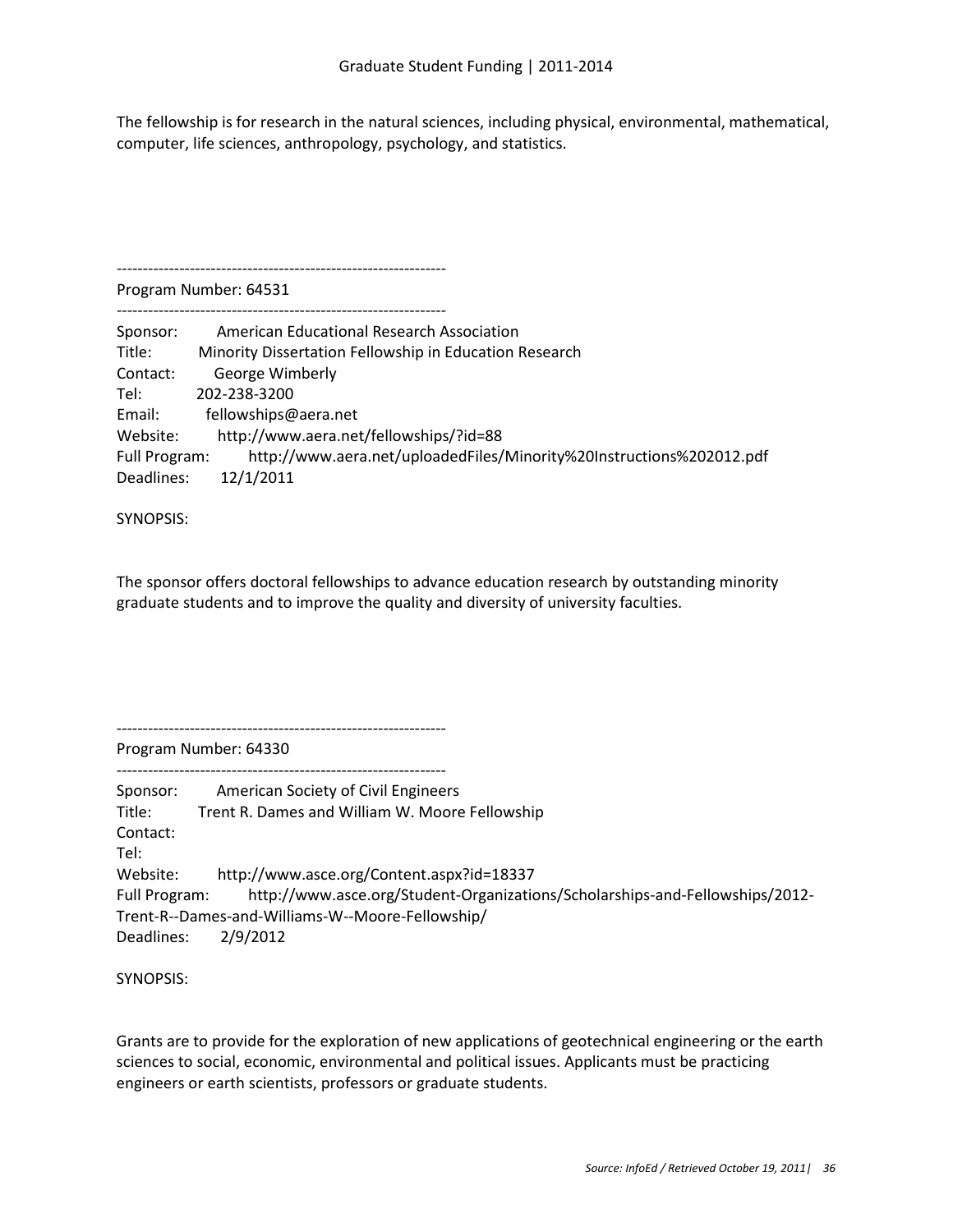---------------------------------------------------------------

Program Number: 64004 ---------------------------------------------------------------

Sponsor: Council on Library and Information Resources Title: Mellon Fellowships for Dissertation Research in Original Sources Contact: Tel: 202-939-4750 Email: mellon@clir.org Website: http://www.clir.org/fellowships/mellon/mellon.html#info Full Program: http://www.clir.org/fellowships/mellon/applicants.html Deadlines: 11/15/2011

Deadline Note:

Complete applications must be submitted using CLIR's online application form. The application deadline is 5:00 p.m. Eastern time on Tuesday, November 15, 2011.

SYNOPSIS:

The sponsor provides support to doctoral candidates for dissertation research in the humanities in original sources. Original source material means primary sources such as the following: records, documents, manuscripts, and other written material; photographs, films, sound recordings, oral histories, and other audiovisual material; maps, blueprints, drawings, and other graphic material; library special collections, including books used as primary, not secondary, sources; original artwork, artifacts, and museum objects; and born-digital sources such as websites, wikis, and blogs. Fellowships must begin between June 1 and September 1, 2012 and end within 12 months of commencing.

---------------------------------------------------------------

Program Number: 63957

--------------------------------------------------------------- Sponsor: Metropolitan Museum of Art Title: Douglass Foundation Fellowship in American Art Contact: Marcie Karp Tel: Email: education.grants@metmuseum.org Website: http://www.metmuseum.org/education/fellowship.html#doug Full Program: http://www.metmuseum.org/education/fellow\_application.asp Deadlines: 11/4/2011

Deadline Note: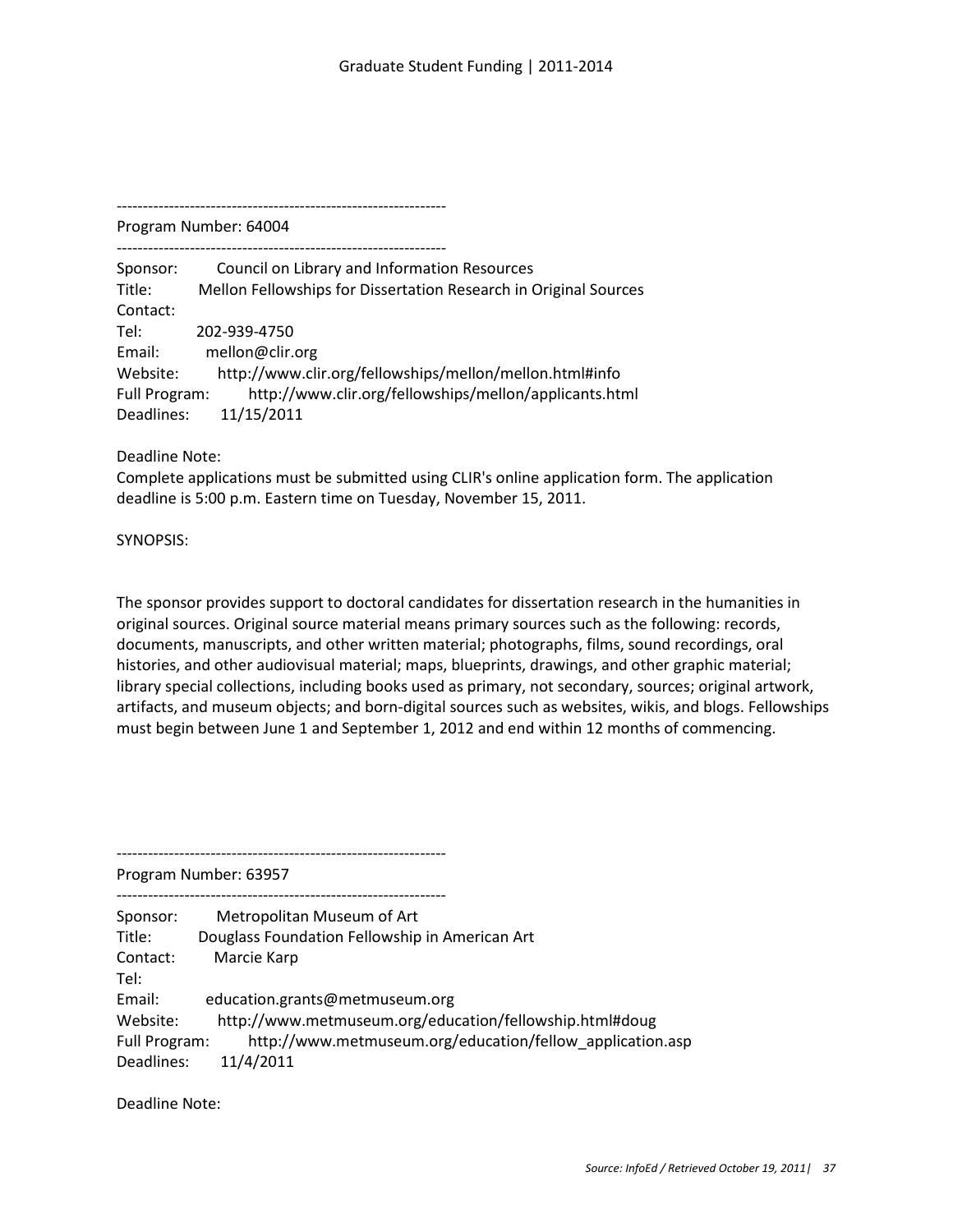Application, along with the required letters of recommendation, must be made by letter and must be received by the deadline date of November 4, 2011. Applications received after that date will not be considered. The sponsor will not accept electronically submitted applications or letters of recommendation.

SYNOPSIS:

The sponsor provides a fellowship to a promising young scholar for one year's study or research in the American Wing of the Metropolitan Museum of Art (in either the Department of American Paintings and Sculpture or the Department of American Decorative Arts) on an aspect of the Museum's collection. All fellowships must take place between September 1, 2012, and August 31, 2013. Fellowships generally begin in September.

---------------------------------------------------------------

Program Number: 63950

--------------------------------------------------------------- Sponsor: National Institute of Nursing Research/NIH/DHHS Title: Ruth L. Kirschstein National Research Service Award (NRSA) for Individual Predoctoral Fellows in Nursing Research (F31) Contact: David Banks, Ph.D., M.P.H., M.S.S.W., RN , Extramural Research Training Program Director Tel: 301-496-9558 Email: banksdh@mail.nih.gov Full Program: http://grants1.nih.gov/grants/guide/pa-files/PAR-11-117.html Deadlines: 4/8/2011,5/7/2011,8/8/2011,9/7/2011,12/8/2011,1/7/2012,4/8/2012,5/7/2012,8/8/2012,9/7/2012,1 2/8/2012,1/7/2013,4/8/2013,5/7/2013,8/8/2013,9/7/2013,12/8/2013,1/7/2014

Deadline Note:

Applications may be submitted to Grants.gov in response to this announcement on or after March 8, 2011. Applications are due annually on August 8, December 8, and April 8. The deadlines for receipt of AIDS-related applications are: January 7, May 7, and September 7 annually. This program will expire on January 8, 2014 .

# SYNOPSIS:

The sponsor invites applications for the Ruth L. Kirschstein National Research Service Award (NRSA) for Individual Predoctoral Fellows in Nursing Research (F31) program. The purpose of the program is to train future generations of outstanding nurse scientists who are committed to research careers in scientific health-related fields relevant to the programmatic interests of the National Institute of Nursing Research (NINR). This FOA encourages Individual Predoctoral Fellowship (F31) applications from institutions/organizations that propose to increase the number of nurses prepared with a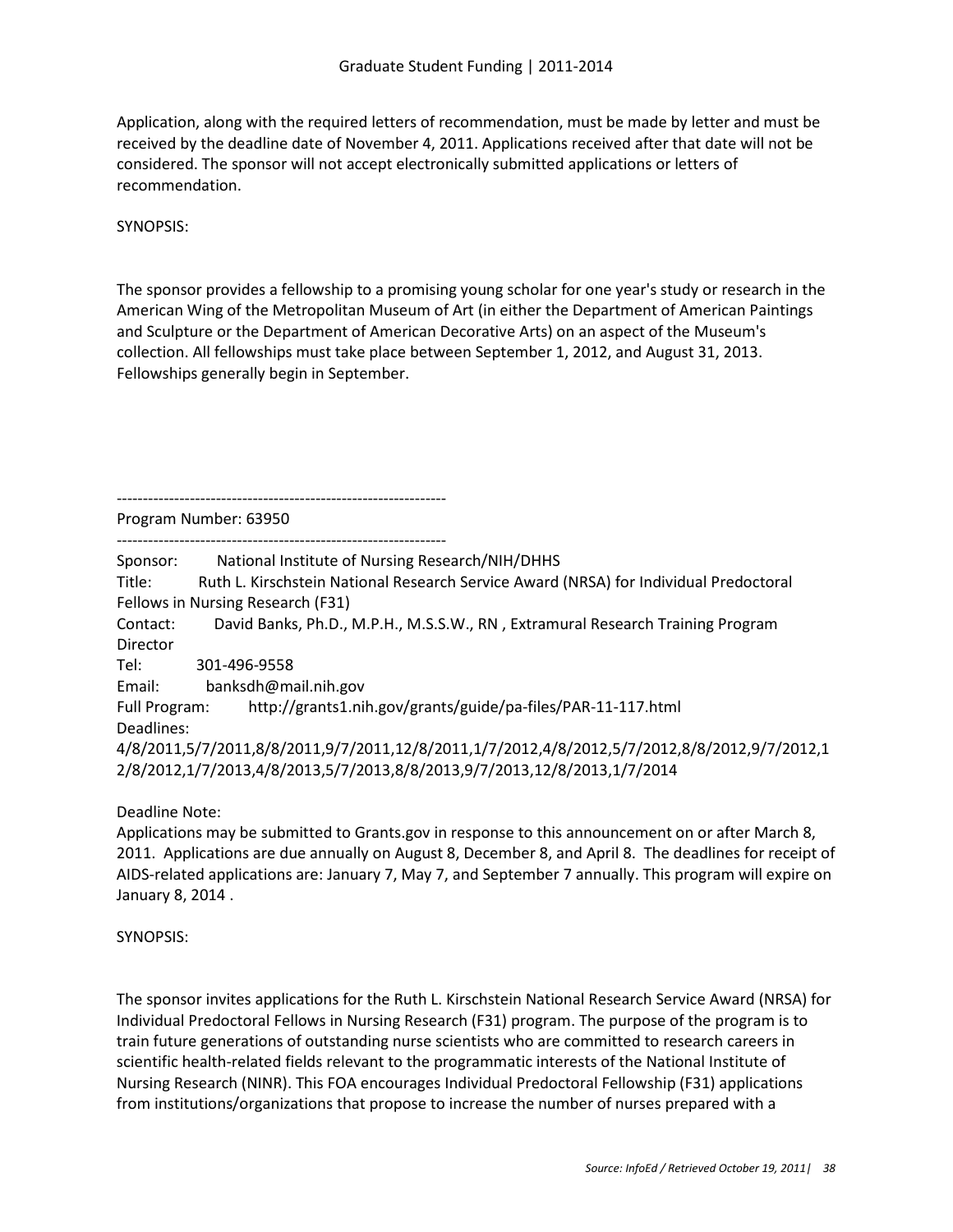doctoral degree in order to meet the demands for adequately trained behavioral, biological, and biobehavioral scientists. NINR is particularly interested in facilitating the progress of students who are in research training programs for recent nursing graduates and students in BSN to PhD programs. This fellowship program will provide predoctoral training support for doctoral students. The applicant should propose a research training program and dissertation research that is consistent with the scientific mission of the NINR. This FOA will utilize the Ruth L. Kirschstein NRSA F31 award mechanism.

---------------------------------------------------------------

Program Number: 63417

--------------------------------------------------------------- Sponsor: Institute of Industrial Engineers Title: E.J. Sierleja Memorial Fellowship Contact: Bonnie Cameron Tel: 800-494-0460 Email: bcameron@iienet.org Full Program: http://www.iienet2.org/Details.aspx?id=857 Deadlines: 11/15/2011,2/1/2012

Deadline Note:

Students may not apply directly for any scholarships except the IIE Council of Fellows Undergraduate Scholarship. They must be nominated by IE department heads and nomination must be mailed to the Institute headquarters by Nov. 15. Scholarship nominations open Sept. 1. Students will be sent an application package to complete and return to IIE. Applications must be postmarked on or before Feb. 1.

SYNOPSIS:

The sponsor provides a fellowship to a graduate student pursuing advanced studies in the area of transportation.

---------------------------------------------------------------

Program Number: 63409

---------------------------------------------------------------

Sponsor: Institute of Industrial Engineers Title: Gilbreth Memorial Fellowship

Contact: Bonnie Cameron

Tel: 800-494-0460

Email: bcameron@iienet.org

Full Program: http://www.iienet2.org/Details.aspx?id=857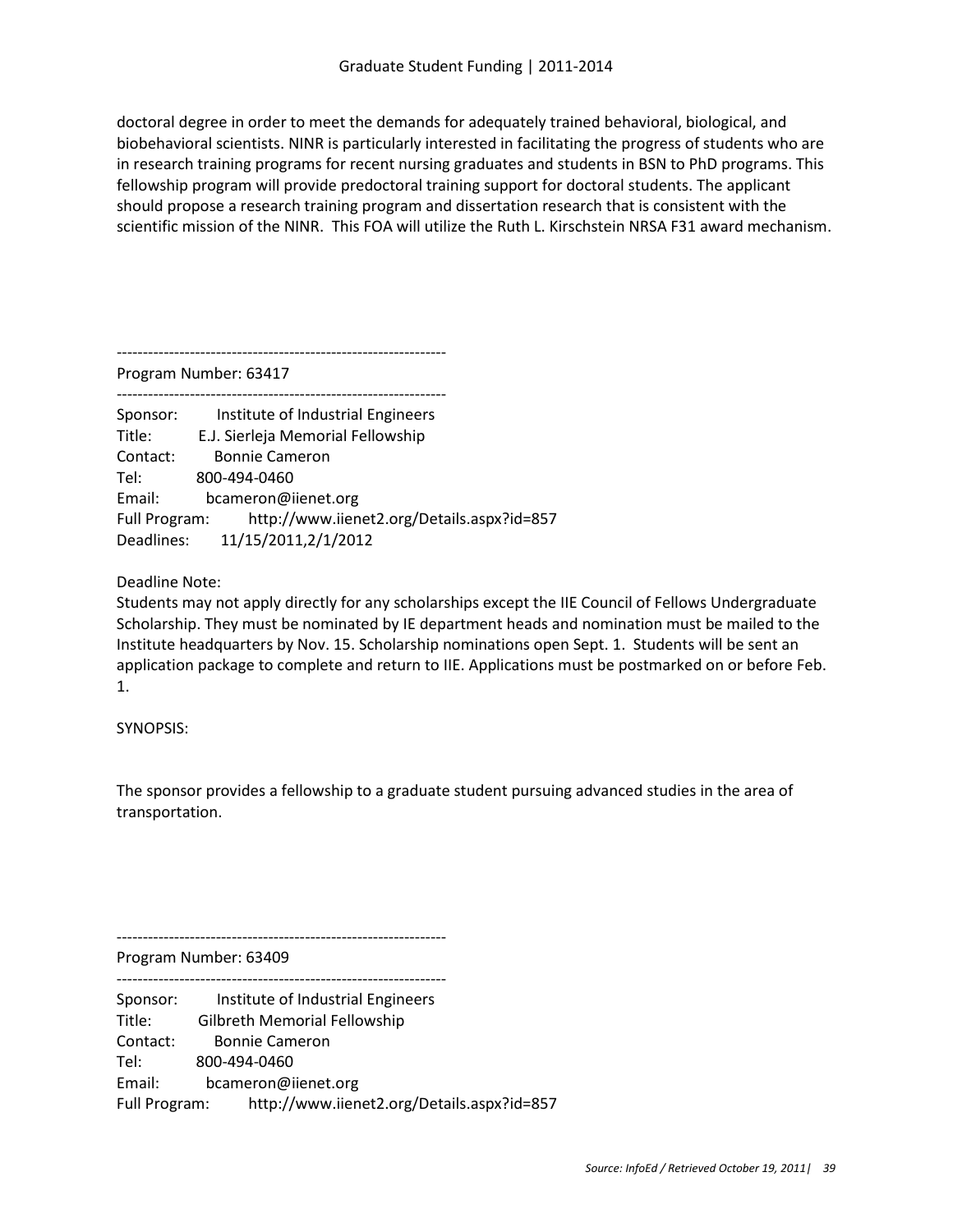Deadlines: 11/15/2011,2/1/2012

Deadline Note:

Students may not apply directly for any scholarships except the IIE Council of Fellows Undergraduate Scholarship. They must be nominated by IE department heads and nomination must be mailed to the Institute headquarters by Nov. 15. Scholarship nominations open Sept. 1. Students will be sent an application package to complete and return to IIE. Applications must be postmarked on or before Feb. 1.

SYNOPSIS:

The sponsor provides a fellowship to graduate students enrolled in any accredited school in the United States, its territories, Canada and Mexico who are pursuing advanced degree programs in industrial engineering.

--------------------------------------------------------------- Program Number: 63392

--------------------------------------------------------------- Sponsor: American Antiquarian Society Title: American Historical Print Collectors Society Fellowship Contact: Tel: 508-755-5221 Email: academicfellowships@mwa.org Full Program: http://www.americanantiquarian.org/ahpcs.htm

Deadlines: 1/15/2012

SYNOPSIS:

The sponsor provides a fellowship for research on American prints of the eighteenth and nineteenth centuries or for projects using prints as primary documentation. The is jointly funded by the American Historical Print Collectors Society and AAS.

Program Number: 63388

---------------------------------------------------------------

---------------------------------------------------------------

Sponsor: American Antiquarian Society Title: Reese Fellowship Contact: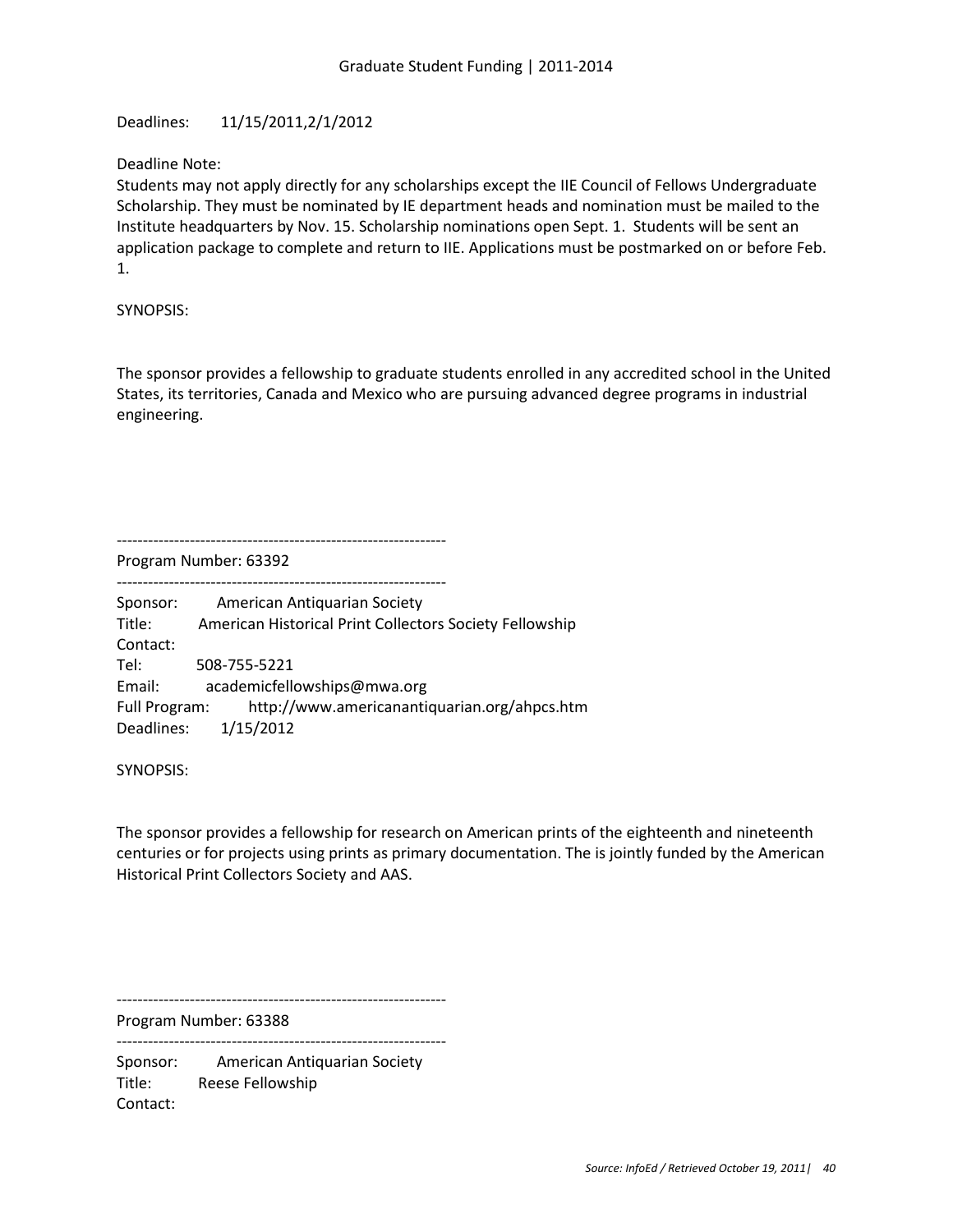Tel: 508-755-5221 Email: academicfellowships@mwa.org Website: http://www.americanantiquarian.org Full Program: http://www.americanantiquarian.org/reese.htm Deadlines: 1/15/2012

SYNOPSIS:

The sponsor funds short-term fellowships for access to the collections at the American Antiquarian Society in Worcester, Massachusetts. Eligible applicants must hold a Ph.D. or be doctoral candidates engaged in dissertation research.

---------------------------------------------------------------

Program Number: 63386 ---------------------------------------------------------------

| Sponsor:      | American Antiquarian Society                         |
|---------------|------------------------------------------------------|
| Title:        | Drawn to Art Fellowship                              |
| Contact:      |                                                      |
| Tel:          | 508-755-5221                                         |
| Email:        | academicfellowships@mwa.org                          |
| Website:      | http://www.americanantiquarian.org/acafellowship.htm |
| Full Program: | http://www.americanantiquarian.org/drawntoart.htm    |
| Deadlines:    | 1/15/2012                                            |

SYNOPSIS:

The "Drawn to Art" Fellowship supports research on American art, visual culture, or other projects that will make substantial use of graphic materials as primary sources.

---------------------------------------------------------------

Program Number: 63384

--------------------------------------------------------------- Sponsor: American Antiquarian Society Title: Legacy Fellowship Contact: Tel: 508-755-5221 Email: academicfellowships@mwa.org Website: http://www.americanantiquarian.org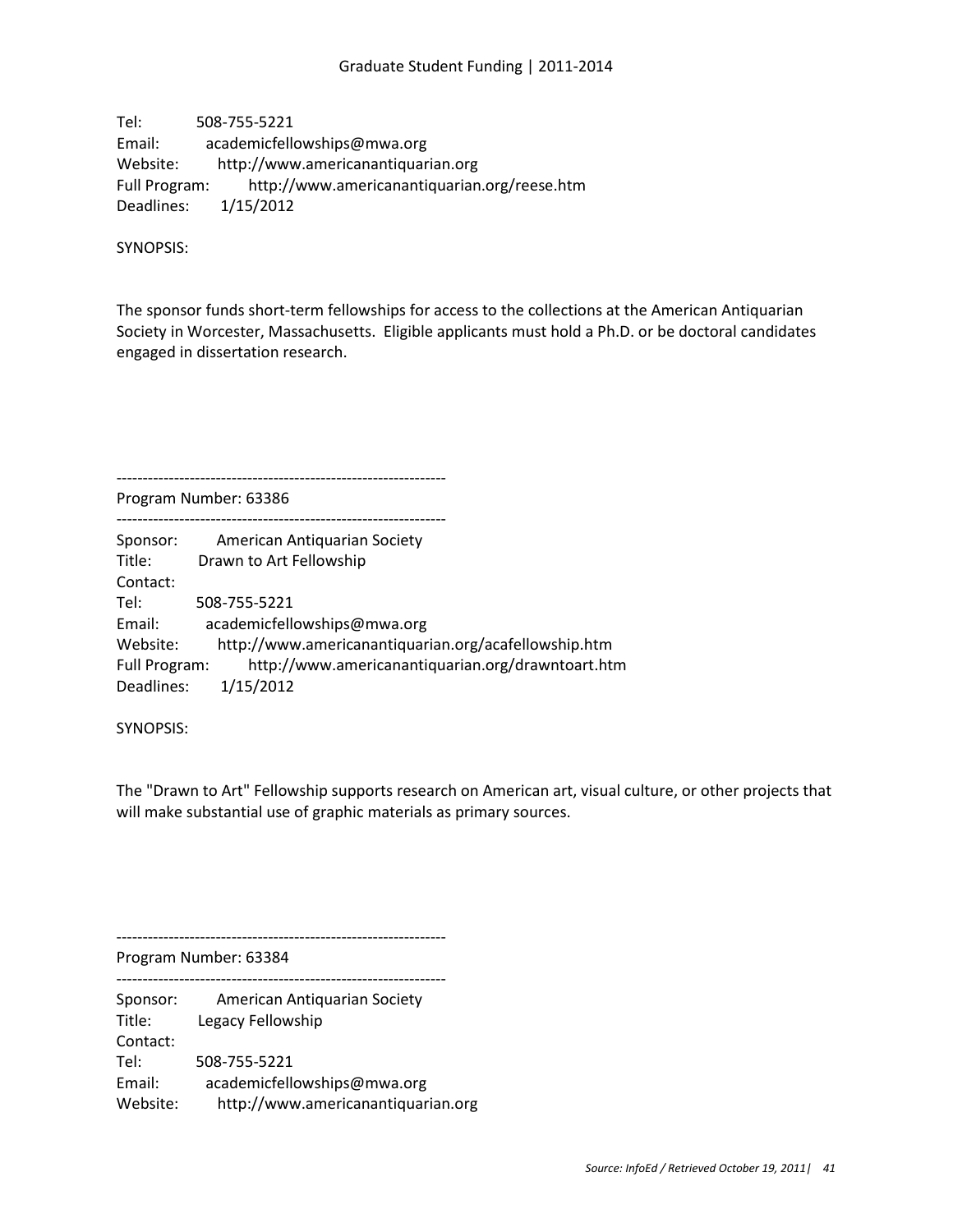Full Program: http://www.americanantiquarian.org/legacy.htm Deadlines: 1/15/2012

SYNOPSIS:

The Legacy Fellowship is awarded for research on any topic supported by the collections.

---------------------------------------------------------------

Program Number: 63241

---------------------------------------------------------------

Sponsor: American Heart Association (Greater Southeast Affiliate) Title: Greater Southeast Affiliate--Predoctoral Fellowship Contact: Tel: 410-637-4541 Email: apply@heart.org Website: http://my.americanheart.org/professional/Research/FundingOpportunities/Funding-Opportunities\_UCM\_316909\_SubHomePage.jsp Full Program: http://my.americanheart.org/professional/Research/FundingOpportunities/ForScientist s/Winter-2012---Greater-Southeat-Affiliate-Predoctoral-Fellowship\_UCM\_431318\_Article.jsp Deadlines: 1/23/2012

SYNOPSIS:

The sponsor's goal is to help students initiate careers in cardiovascular research by providing research assistance and training. Awards are in the amount of \$25,180 per year, for a duration of one or two years.

---------------------------------------------------------------

Program Number: 63185

--------------------------------------------------------------- Sponsor: American Society for Engineering Education Title: National Defense Science and Engineering Graduate Fellowships Contact: Tel: 202-331-3516 Email: ndseg@asee.org Website: https://ndseg.asee.org/about\_ndseg Full Program: https://ndseg.asee.org/application\_instructions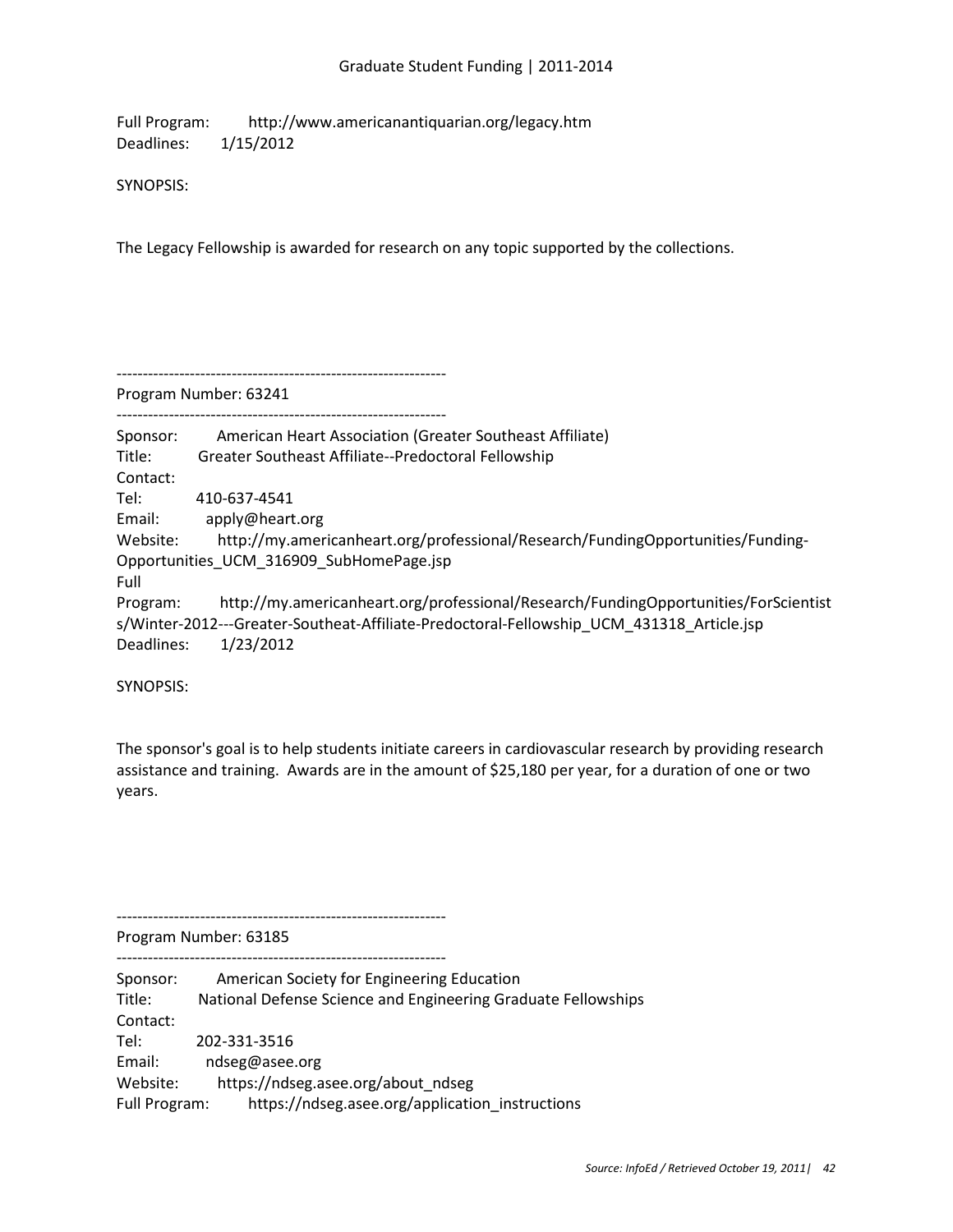Deadlines: 12/16/2011

Deadline Note:

All applicants are required to submit the application online by December 16, 2011 at 5 p.m. EST. All materials must be submitted electronically or received by this deadline. Reference Letters are also due on December 16, 2011 by 5 p.m. EST.

SYNOPSIS:

The sponsor offers a highly competitive, portable fellowship that is awarded to U.S. citizens and nationals who intend to pursue graduate study in one of the 15 supported disciplines.

---------------------------------------------------------------

Program Number: 61847 ---------------------------------------------------------------

| Sponsor:   | University of Wisconsin-Madison Arboretum       |
|------------|-------------------------------------------------|
|            |                                                 |
| Title:     | Fellowship in Ecological Restoration            |
| Contact:   | <b>Bradley M. Herrick</b>                       |
| Tel:       | 608-263-7888                                    |
| Email:     | bmherrick@uwarb.wisc.edu                        |
| Website:   | http://uwarboretum.org/research/gca fellowship/ |
| Deadlines: | 12/31/2011                                      |

SYNOPSIS:

The sponsor provides a fellowship of \$8,000 to an exceptional graduate student to assist with study and research in ecological restoration at an accredited university in the United States.

---------------------------------------------------------------

Program Number: 61846

---------------------------------------------------------------

Sponsor: Landscape Architecture Foundation

Title: Douglas Dockery Thomas Fellowship in Garden History and Design

Contact:

Tel: 202-331-7070

Website: http://lafoundation.org/

Full Program: http://lafoundation.org/scholarship/leadership-in-landscape/awardsavailable/douglas-dockery-thomas-fellowship/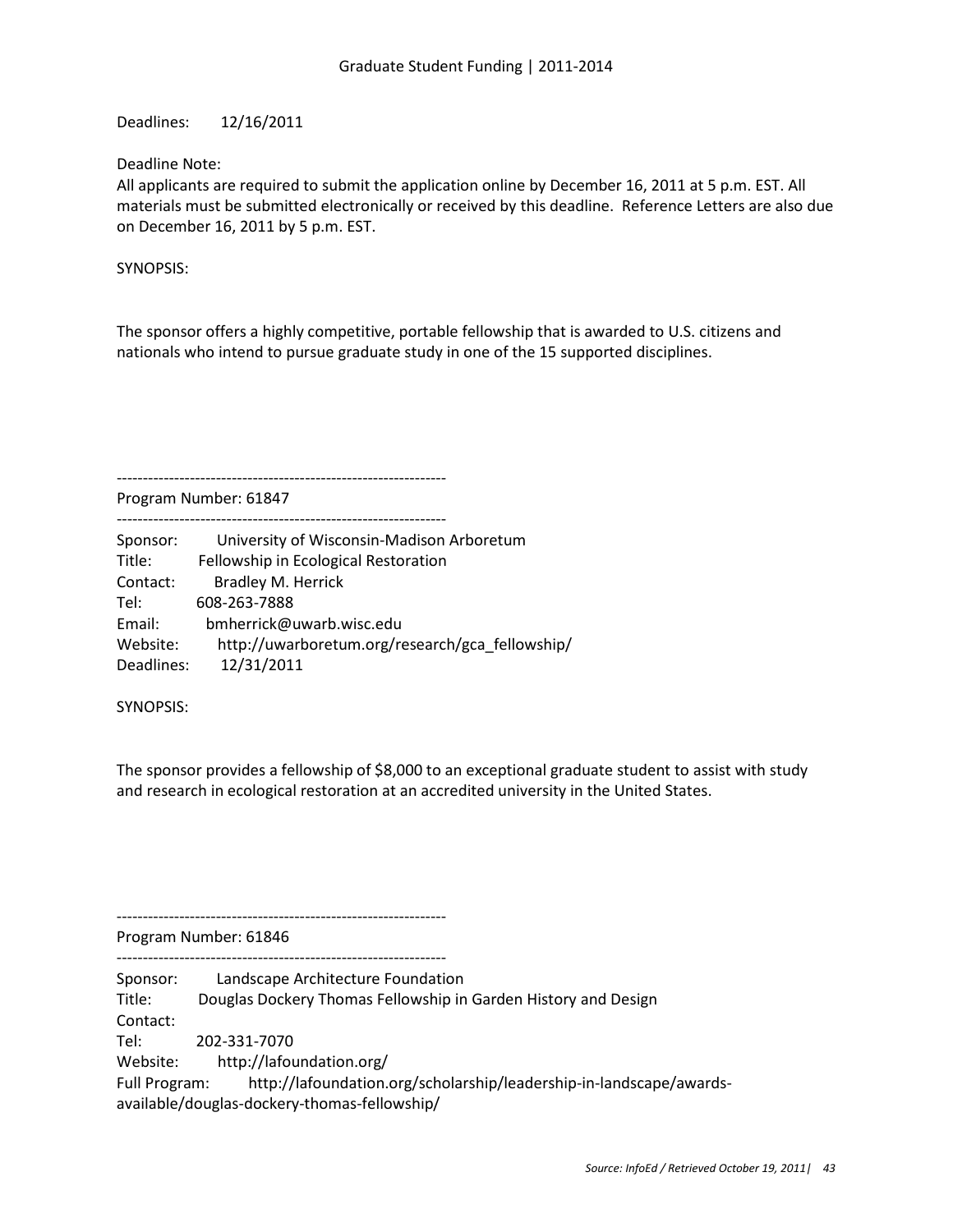Deadlines: 2/1/2012

SYNOPSIS:

This fellowship is awarded annually to an exceptional graduate student to assist with study and research at a leading American institution.

---------------------------------------------------------------

Program Number: 61551

| Sponsor:      | <b>American Otological Society</b>                                       |
|---------------|--------------------------------------------------------------------------|
| Title:        | <b>Research Training Fellowship</b>                                      |
| Contact:      | John P. Carey, M.D., Executive Secretary                                 |
| Tel:          | 410-955-7381                                                             |
| Email:        | jcarey@jhmi.edudu                                                        |
| Website:      | http://www.americanotologicalsociety.org/information.html                |
| Full Program: | http://www.americanotologicalsociety.org/images/forms/FY13fellowship.doc |
| Deadlines:    | 1/31/2012                                                                |

SYNOPSIS:

The sponsor awards fellowships to foster the academic training of students and resident physicians in sciences related to the investigation of any topic related to ear disorders. Awards of up to \$35,000 are available.

Program Number: 61525

---------------------------------------------------------------

--------------------------------------------------------------- Sponsor: Pharmaceutical Research & Manufacturers of America (PhRMA) Foundation Title: Postdoctoral Fellowships in Health Outcomes Contact: Tel: 202-572-7756 Website: http://www.phrmafoundation.org/ Full Program: http://www.phrmafoundation.org/index.php?option=com\_award&task=sdetail&id=7 Deadlines: 2/1/2012

Deadline Note: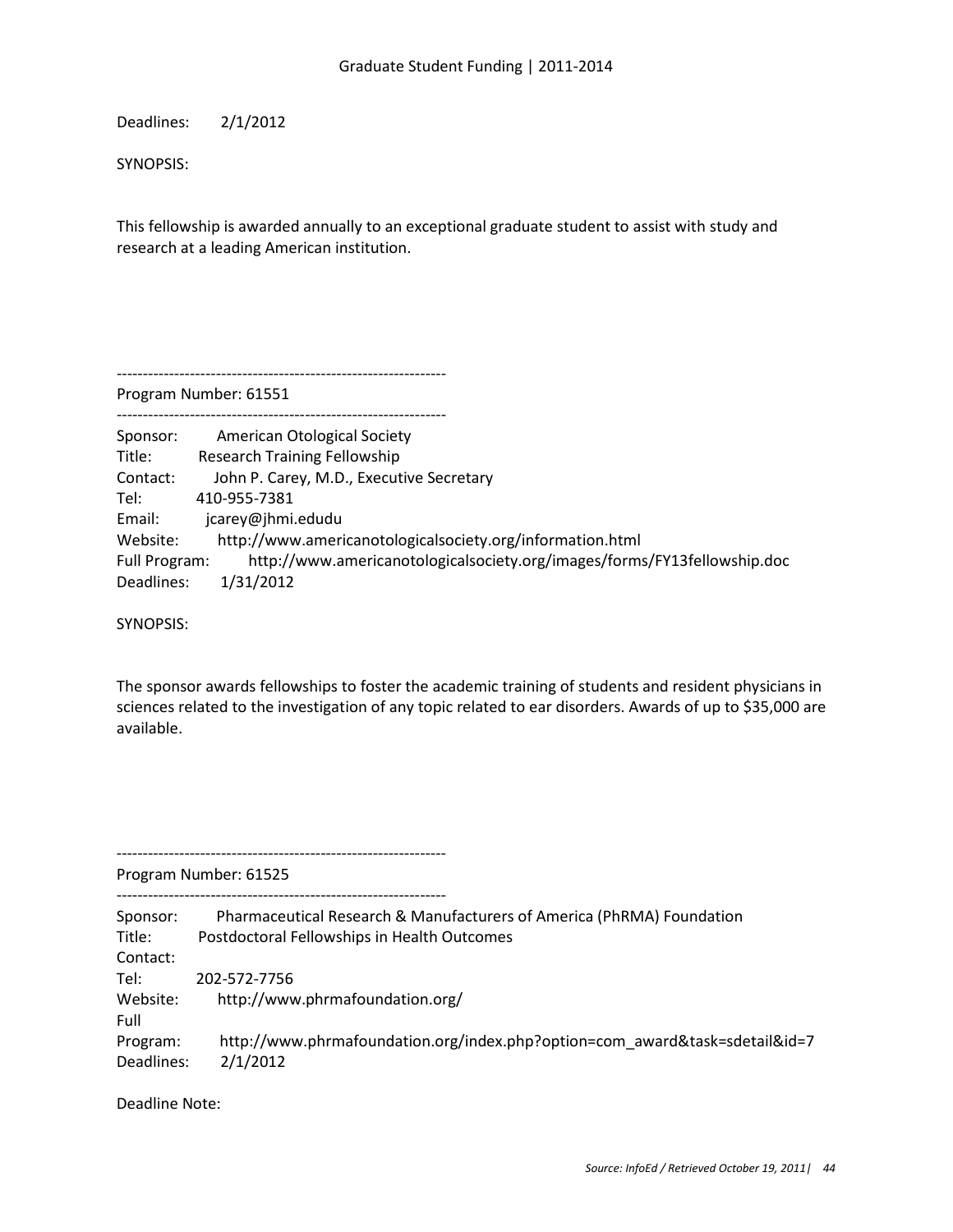Applications are to be submitted via the Foundation website and received by February 1, 2012.

SYNOPSIS:

The sponsor provides stipend support for individuals engaged in a research training program that will create or extend their credentials in health outcomes. The award consists of an annual stipend of \$55,000 per year for up to two years.

---------------------------------------------------------------

Program Number: 61524

| Sponsor:   | Pharmaceutical Research & Manufacturers of America (PhRMA) Foundation       |
|------------|-----------------------------------------------------------------------------|
| Title:     | Predoctoral Fellowships in Health Outcomes                                  |
| Contact:   |                                                                             |
| Tel:       | 202-572-7756                                                                |
| Website:   | http://www.phrmafoundation.org/                                             |
| Full       |                                                                             |
| Program:   | http://www.phrmafoundation.org/index.php?option=com award&task=sdetail&id=3 |
| Deadlines: | 2/1/2012                                                                    |
|            |                                                                             |

Deadline Note:

Applications are to be submitted via the Foundation website and received by February 1, 2012.

SYNOPSIS:

The sponsor provides support for promising students during their thesis research in health outcomes. The program provides a stipend and funds to cover costs incidental to the training for a minimum of one year, and a maximum of two years.

---------------------------------------------------------------

Program Number: 61387

--------------------------------------------------------------- Sponsor: Social Science Research Council Title: Eurasia Program--Predissertation Awards Contact: Cynthia Buckley, Program Director Tel: 212-377-2700 Email: eurasia@ssrc.org Website: http://www.ssrc.org/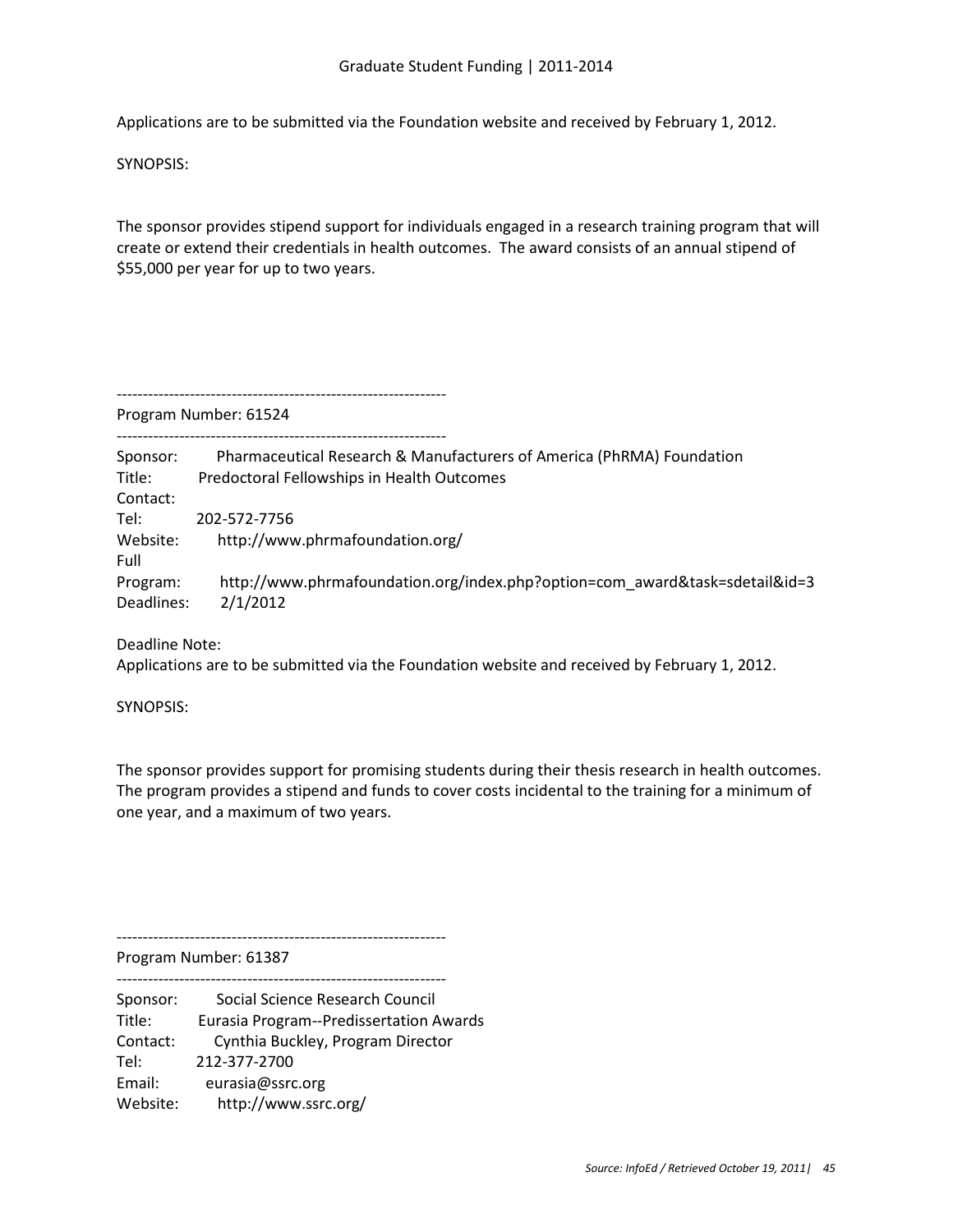Full Program: http://www.ssrc.org/fellowships/eurasia-fellowship/ Deadlines: 11/15/2011

SYNOPSIS:

Pre-Dissertation Awards (PDAs) enable early stage graduate students to perform initial field assessments of up to 4 weeks for archival exploration, preliminary interviews, and other forms of feasibility studies related to their dissertations. The following countries are eligible for funding under the SSRC Eurasia Fellowship Program: Armenia, Azerbaijan, Belarus, Georgia, Kazakhstan, Kyrgyzstan, Moldova, Russia, Tajikistan, Turkmenistan, Ukraine and Uzbekistan. Th length of the fellowship term is four consecutive weeks (June 1, 2012 – May 31, 2013).

---------------------------------------------------------------

Program Number: 60786

| Sponsor:      | Fund for Theological Education, Inc.                  |
|---------------|-------------------------------------------------------|
| Title:        | <b>Dissertation Fellows</b>                           |
| Contact:      |                                                       |
| Tel:          | 404-727-1409                                          |
| Website:      | http://www.thefund.org/pages/fellowship-applications  |
| Full Program: | http://www.thefund.org/pages/dissertation-fellowships |
| Deadlines:    | 2/1/2012                                              |

SYNOPSIS:

The sponsor provides support for African-American doctoral students who are preparing to write their Ph.D. or Th.D. dissertations. Fellows receive a stipend of up to \$20,000.

---------------------------------------------------------------

Program Number: 59756

| Sponsor:      | <b>American Musicological Society</b>        |
|---------------|----------------------------------------------|
| Title:        | Howard Mayer Brown Fellowship                |
| Contact:      | Prof. Charles Hiroshi Garrett, Chair         |
| Tel:          | 877-679-7648                                 |
| Email:        | cgarr@umich.edu                              |
| Website:      | http://www.ams-net.org/fellowships/hmb.php   |
| Full Program: | http://www.ams-net.org/fellowships/index.php |
|               |                                              |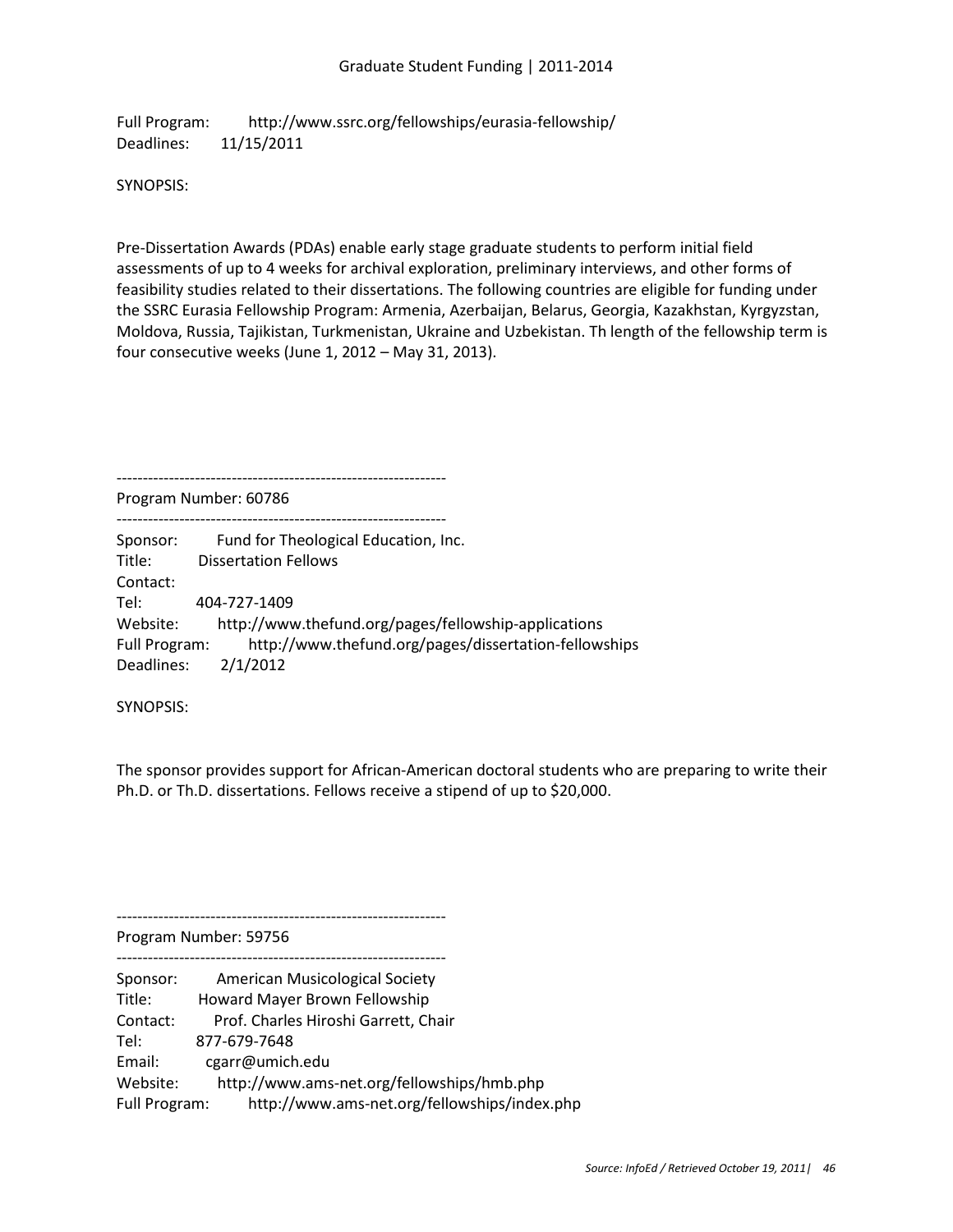Deadlines: 12/15/2011

Deadline Note:

Applications should be made using the online submission form, a link to which will be available on the sponsor's website on 18 November. The application deadline is 5:00 p.m. EST, 15 December 2011.

SYNOPSIS:

This fellowship is intended to increase the presence of minority scholars and teachers in musicology. Preference will normally be given to candidates who are citizens or permanent residents of the U.S. or Canada.

---------------------------------------------------------------

Program Number: 59755

--------------------------------------------------------------- Sponsor: American Musicological Society Title: Alvin H. Johnson AMS 50 Dissertation Fellowships Contact: Tel: 207-798-4243 Email: a50-recomms@ams-net.org Website: http://www.ams-net.org/fellowships/ams50.php Full Program: http://www.ams-net.org/fellowships/index.php Deadlines: 12/15/2011

Deadline Note:

Applications should be made using the online submission form, a link to which will be available on the sponsor's website on 18 November. The application deadline is 5:00 p.m. EST, 15 December 2011.

SYNOPSIS:

The Society makes available three dissertation-year fellowships each year. Any submission for a doctoral degree in which the emphasis is on musical scholarship will be eligible.

---------------------------------------------------------------

Program Number: 59279 ---------------------------------------------------------------

Sponsor: American Parkinson Disease Association Title: Medical Student Summer Fellowships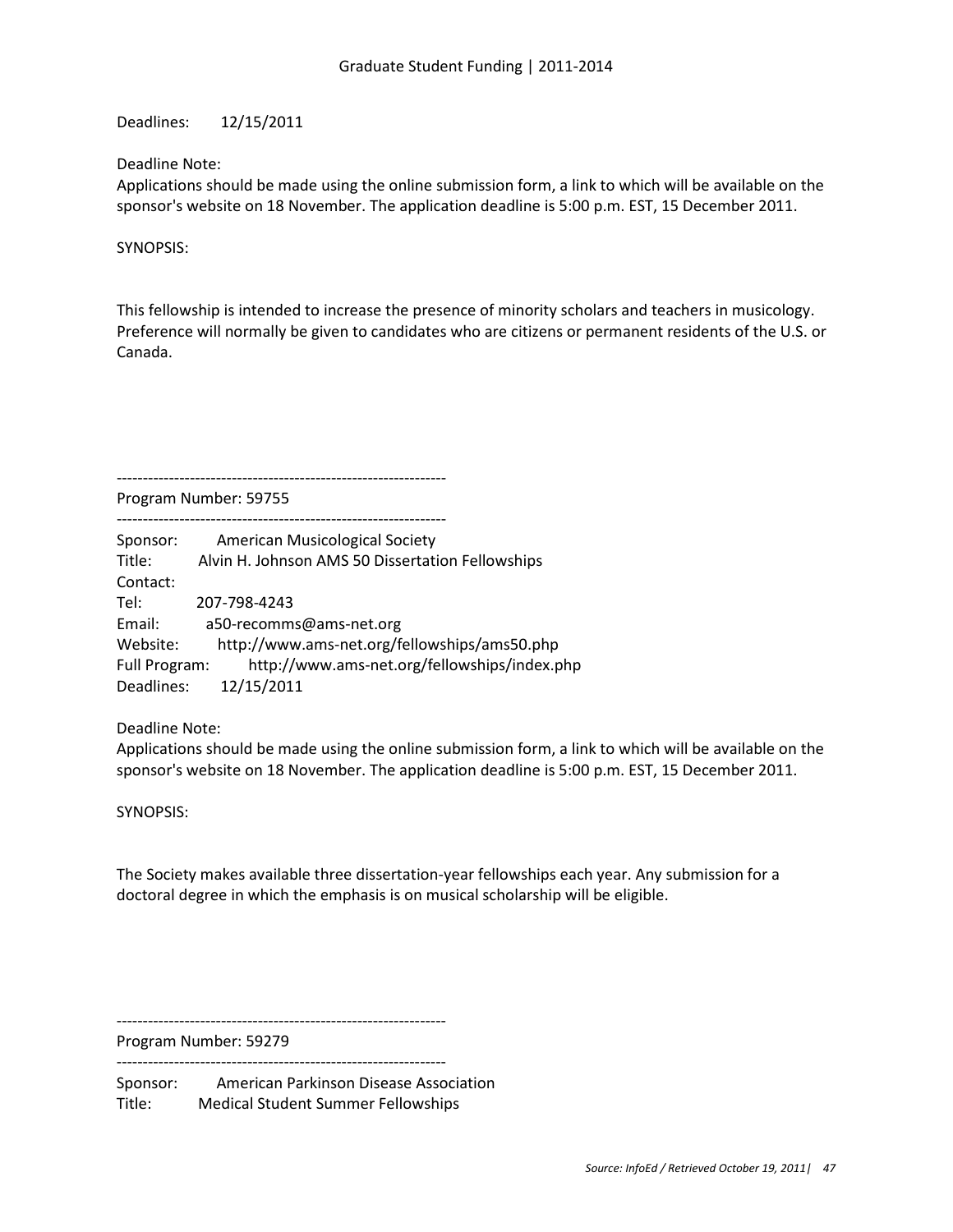# Graduate Student Funding | 2011-2014

| Contact:   |                                                                               |
|------------|-------------------------------------------------------------------------------|
| Tel:       | 800-223-2732                                                                  |
| Email:     | apda@apdaparkinson.org                                                        |
| Website:   | http://www.apdaparkinson.org                                                  |
| Full       |                                                                               |
| Program:   | http://www.apdaparkinson.org/userND/DetailFellowshipAndGrants.asp?FellowId=32 |
| Deadlines: | 1/31/2012                                                                     |

SYNOPSIS:

The sponsor provides support to enable a medical student to perform active supervised laboratory or clinical research designed to clarify our understanding of Parkinson's disease, its nature, manifestations, etiology or treatment. The stipend will be in the amount of \$4,000.

Program Number: 58831

---------------------------------------------------------------

---------------------------------------------------------------

Sponsor: American Society of Safety Engineers Title: Liberty Mutual Safety Research Fellowship Program Contact: Dr. Chien-Chi (Max) Chang Tel: Email: Chien-Chi.Chang@LibertyMutual.com Full Program: http://www.asse.org/foundation/research/LM\_program.php Deadlines: 2/1/2012

SYNOPSIS:

The sponsor provides support to encourage research activity in the field of safety. Eligible applicants must be United States citizens or permanent residents; and possess a Ph.D. degree, or be working towards a masters or Ph.D. The award period is four to six weeks, and provides a maximum stipend of \$9,500.

Program Number: 58471

---------------------------------------------------------------

---------------------------------------------------------------

Sponsor: National Research Council Title: Ford Foundation Dissertation Fellowships Contact: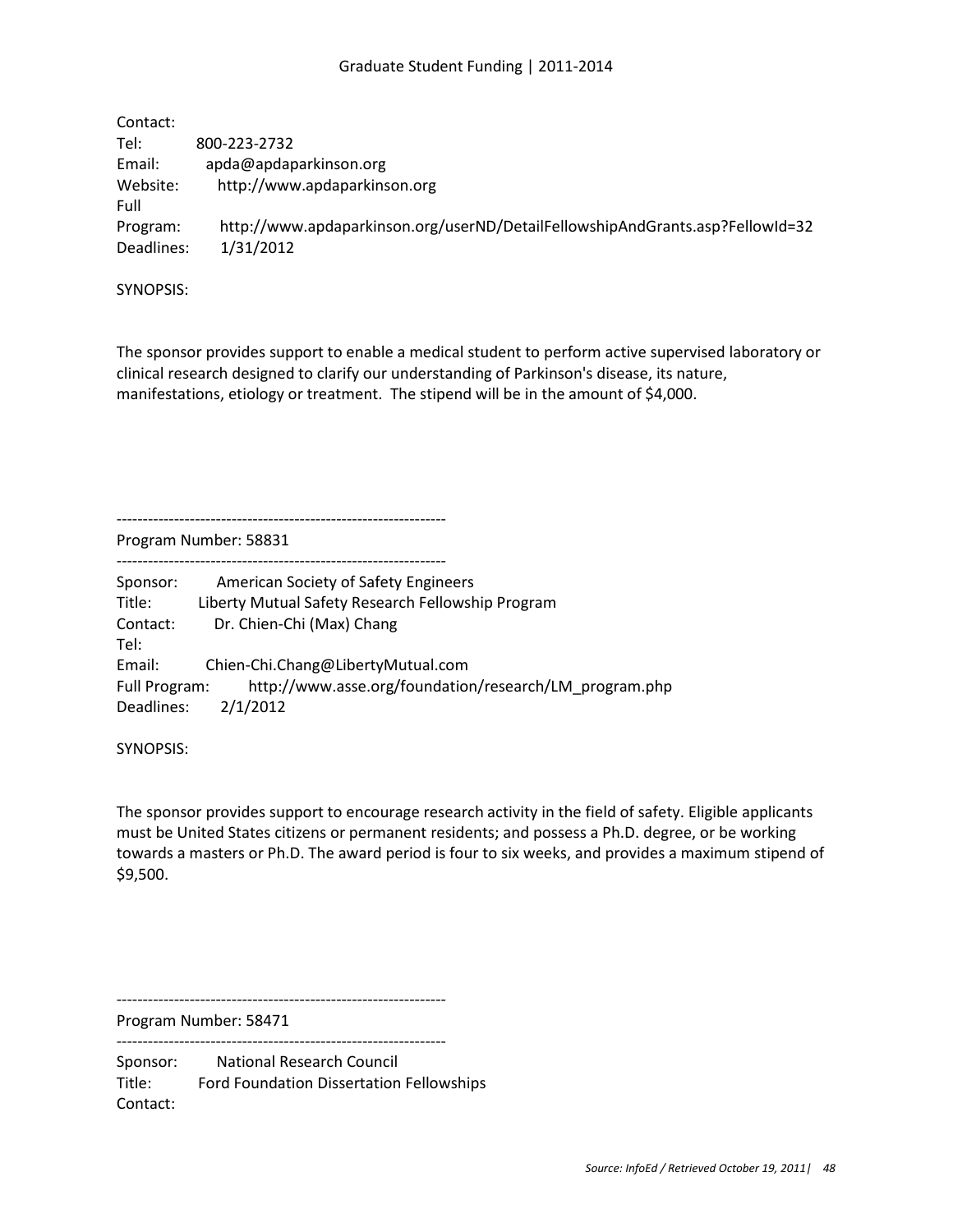Tel: 202-334-2872 Email: infofell@nas.edu Website: http://sites.nationalacademies.org/PGA/FordFellowships/PGA\_047959 Full Program: http://sites.nationalacademies.org/PGA/FordFellowships/PGA\_048203 Deadlines: 11/17/2011

Deadline Note:

n order to be reviewed, the on-line application must be submitted by 11:59 p.m. Eastern Time on November 17, 2011. Supplementary Materials must be received in the Fellowships Office by January 6, 2012.

SYNOPSIS:

The dissertation fellowships provide one year of support for individuals working to complete a dissertation leading to a Doctor of Philosophy (Ph.D.) or Doctor of Science (Sc.D.) degree. Dissertation fellowships will be awarded in a national competition administered by the National Research Council (NRC) on behalf of the Ford Foundation. The awards will be made to individuals who, in the judgment of the review panels, have demonstrated superior academic achievement, are committed to a career in teaching and research at the college or university level, show promise of future achievement as scholars and teachers, and are well prepared to use diversity as a resource for enriching the education of all students.

--------------------------------------------------------------- Program Number: 57956

---------------------------------------------------------------

Sponsor: National Institutes of Health/DHHS Title: Ruth L. Kirschstein National Research Service Awards (NRSA) for Individual Senior Fellows (Parent F33) Contact: Tel: Email: GrantsInfo@nih.gov Full Program: http://grants1.nih.gov/grants/guide/pa-files/PA-11-114.html Deadlines: 4/8/2011,5/7/2011,8/8/2011,9/7/2011,12/8/2011,1/7/2012,4/8/2012,5/7/2012,8/8/2012,9/7/2012,1 2/8/2012,1/7/2013,4/8/2013,5/7/2013,8/8/2013,9/7/2013,12/8/2013,1/7/2014,4/8/2014,5/7/2014

Deadline Note:

Applications may be submitted to Grants.gov in response to this announcement on or after March 8, 2011. The deadlines for receipt of standard applications under this announcement are: April 8, August 8, and December 8 annually. The deadlines for receipt of AIDS-related applications are: January 7, May 7, and September 7 annually. This program will expire on May 8, 2014.

SYNOPSIS: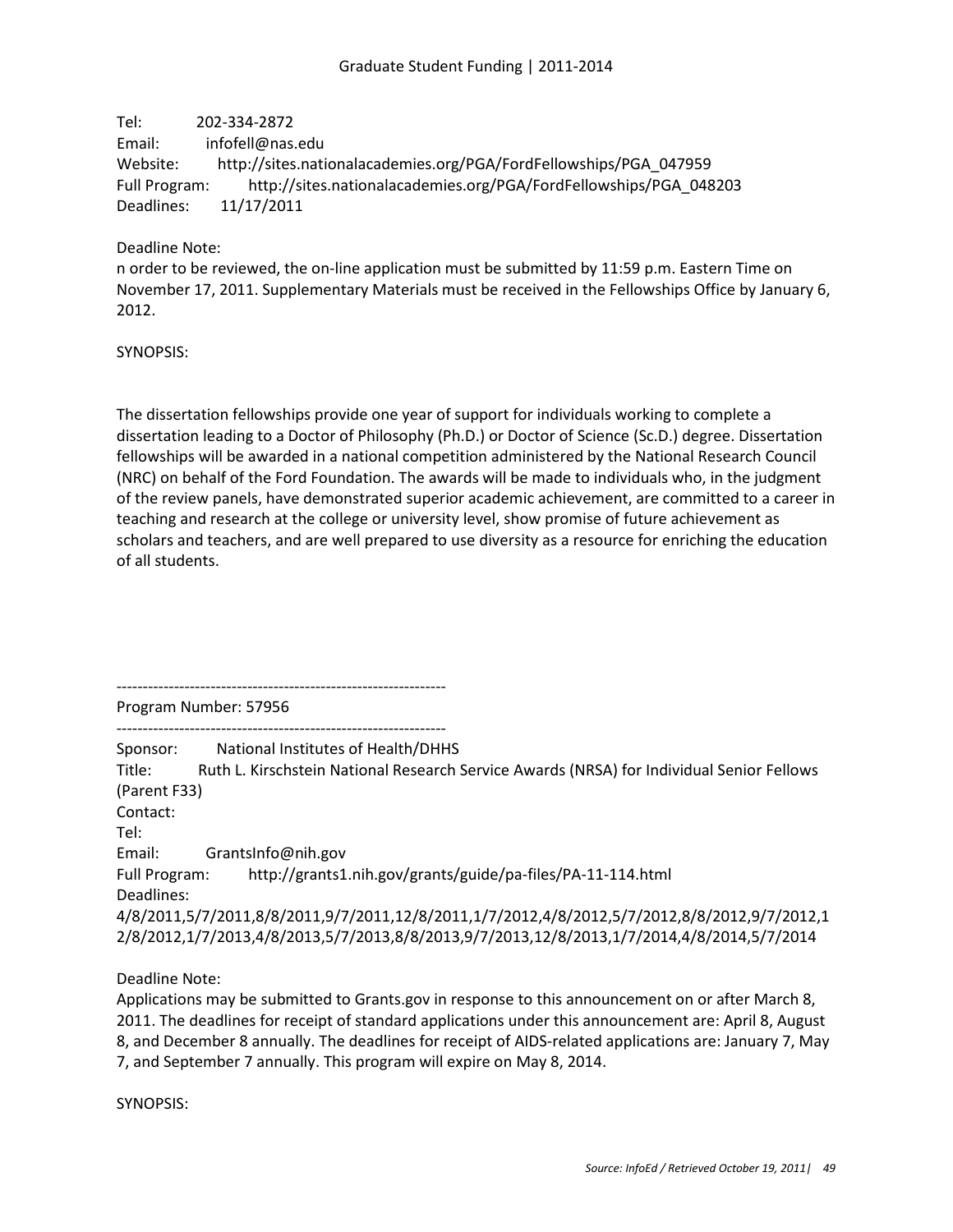The sponsors awards individual senior level research training fellowships to experienced scientists who wish to make major changes in the direction of their research careers or who wish to broaden their scientific background by acquiring new research capabilities as independent investigators in research fields relevant to the missions of participating NIH Institutes and Centers. This funding opportunity announcement (FOA) uses the Ruth L. Kirschstein Individual Postdoctoral National Research Service Award (NRSA) mechanism (F33).

---------------------------------------------------------------

Program Number: 56706

--------------------------------------------------------------- Sponsor: United Negro College Fund Title: UNCF/Merck Graduate Science Research Dissertation Fellowships Contact: Tel: 800-331-2244 Email: uncfmerck@uncf.org Full Program: http://umsi.uncf.org/ApplyOnline/GraduateInstructions/tabid/211/Default.aspx Deadlines: 12/1/2011

SYNOPSIS:

Support is provided to African Americans who are enrolled in a full-time Ph.D. or equivalent doctoral degree program to complete coursework, conduct research, and prepare the dissertation required for a doctoral degree in the biomedically relevant life or physical sciences. Each award consists of a stipend for the student and a grant for the department.

Program Number: 46695

---------------------------------------------------------------

--------------------------------------------------------------- Sponsor: Hagley Museum & Library Title: Henry Belin du Pont Dissertation Fellowship Contact: Tel: 302-658-2400 Website: http://www.hagley.org/library/center/hbdupontdissfellow.html Deadlines: 11/15/2011

SYNOPSIS: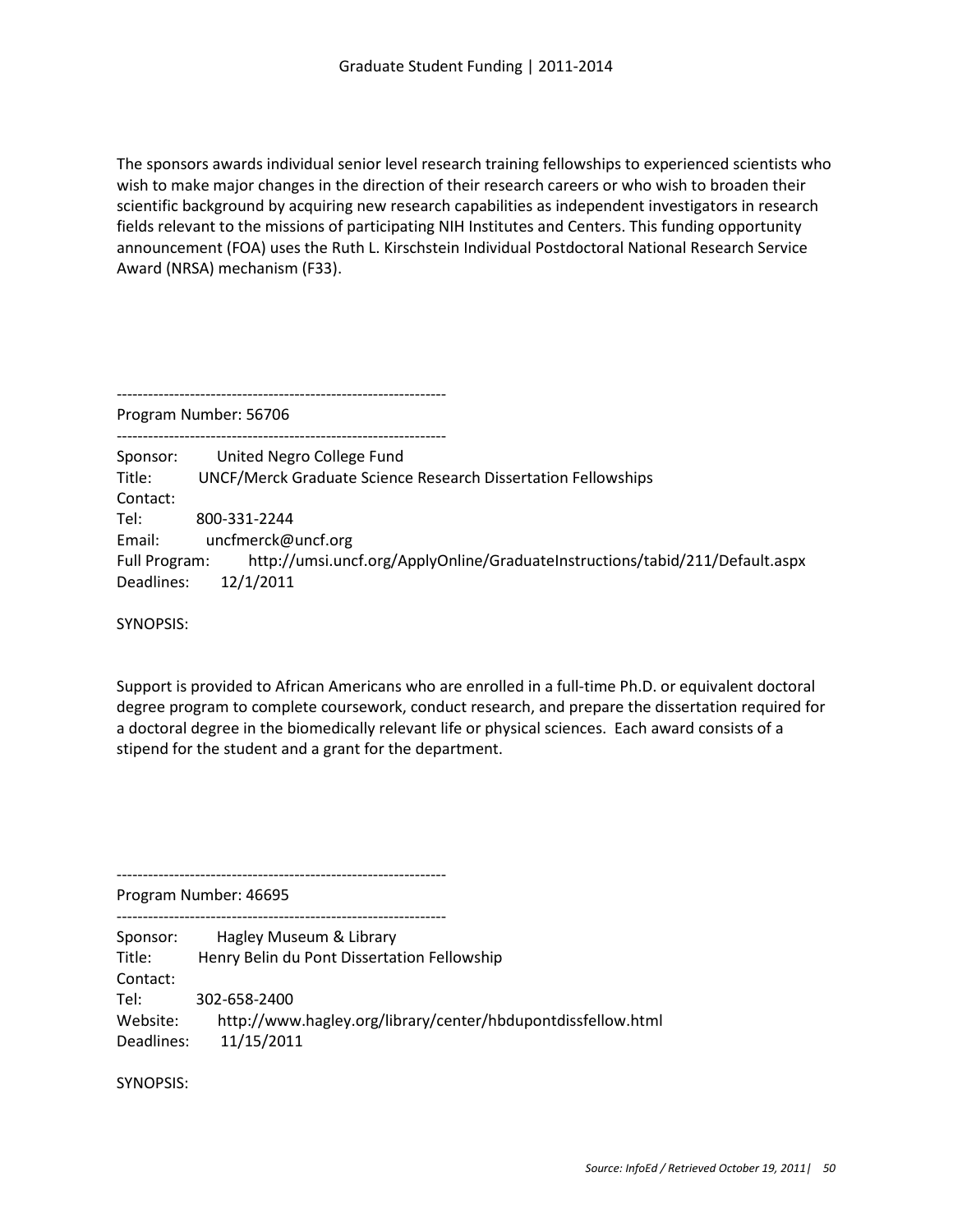The sponsor provides support for graduate students who have completed all course work for the doctoral degree and are conducting research on their dissertation.

--------------------------------------------------------------- Program Number: 46081

--------------------------------------------------------------- Sponsor: National Institutes of Health/DHHS Title: Ruth L. Kirschstein National Research Service Awards for Individual Predoctoral Fellows (Parent F31) Contact: Tel: Email: GrantsInfo@nih.gov Full Program: http://grants1.nih.gov/grants/guide/pa-files/PA-11-111.html Deadlines: 8/8/2011,9/7/2011,12/8/2011,1/7/2012,4/8/2012,5/7/2012,8/8/2012,9/7/2012,12/8/2012,1/7/2013, 4/8/2013,5/7/2013,8/8/2013,9/7/2013,12/8/2013,1/7/2014,4/8/2014,5/7/2014

# Deadline Note:

The deadlines for receipt of standard applications under this announcement are: April 8, August 8, and December 8 annually. The deadlines for receipt of AIDS-related applications are: January 7, May 7, and September 7 annually. This program will expire on May 8, 2014.

NOTE: The last receipt date for new non AIDS F31 applications to NCCAM is August 8, 2011, and September 7, 2011 AIDS related applications; the last receipt date for resubmissions of non AIDS F31 applications to NCCAM is April 8, 2012 and AIDS-related applications is May 7, 2012.

# SYNOPSIS:

The sponsors invite applications for Ruth L. Kirschstein National Research Service Awards for Individual Predoctoral Fellows to provide support for promising doctoral candidates who will be performing dissertation research and training in scientific health-related fields relevant to the missions of the participating NIH Institutes and Centers (ICs) during the tenure of the award. This Funding Opportunity Announcement (FOA) will utilize the NIH Ruth L. Kirschstein Individual Predoctoral National Research Service Award (NRSA) mechanism (F31).

---------------------------------------------------------------

Program Number: 45853

---------------------------------------------------------------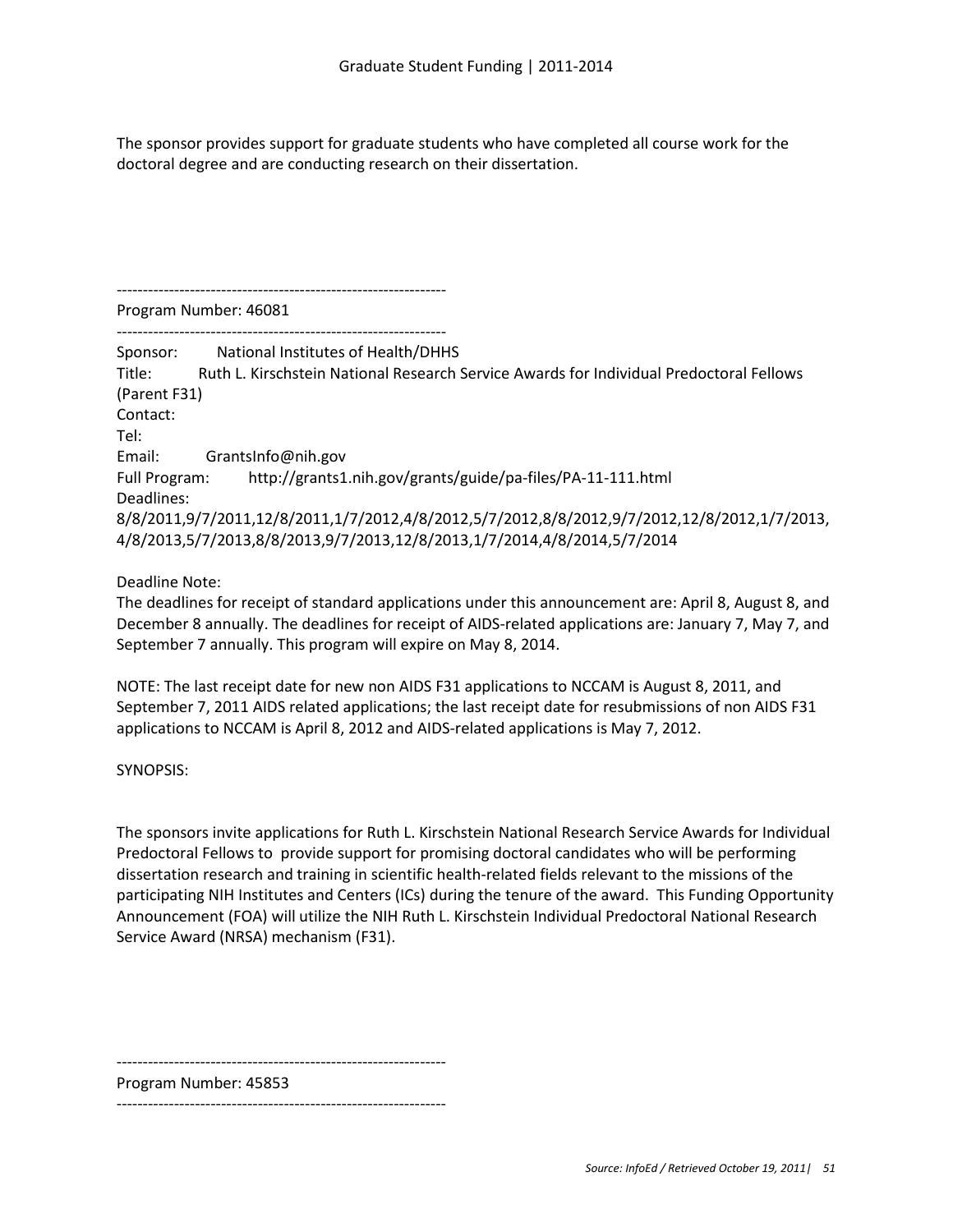Sponsor: Smithsonian Institution Title: Smithsonian American Art Museum and Renwick Gallery - Fellowships in American Art Contact: Amelia Goerlitz, Fellowship Program Administrator Tel: 202-633-8353 Email: AmericanArtFellowships@si.edu Website: http://americanart.si.edu/research/opportunity/fellows/ Full Program: http://www.si.edu/ofg/Applications/SIFELL/SIFELLapp.htm Deadlines: 1/15/2012

SYNOPSIS:

The Smithsonian American Art Museum and its Renwick Gallery invite applications for research fellowships in art and visual culture of the United States. Fellowships are residential and support fulltime independent and dissertation research.

Program Number: 44809

---------------------------------------------------------------

---------------------------------------------------------------

Sponsor: Grass Foundation Title: Grass Fellowship Program at the Marine Biological Laboratory Contact: Tel: 508-289-7173 Email: gfp@grassfoundation.org Website: http://www.grassfoundation.org/fellowships/grass\_fellowship/index.html Full Program: http://www.grassfoundation.org/fellowships/grass\_fellowship/guidelines\_app.html Deadlines: 12/5/2011

SYNOPSIS:

The sponsor provides support to encourage independent research by investigators early in their careers and to increase research opportunities for persons trained for careers in neurobiological investigation.

---------------------------------------------------------------

Program Number: 44143 ---------------------------------------------------------------

Sponsor: National Gallery of Art Title: Samuel H. Kress Predoctoral Fellowship (CASVA)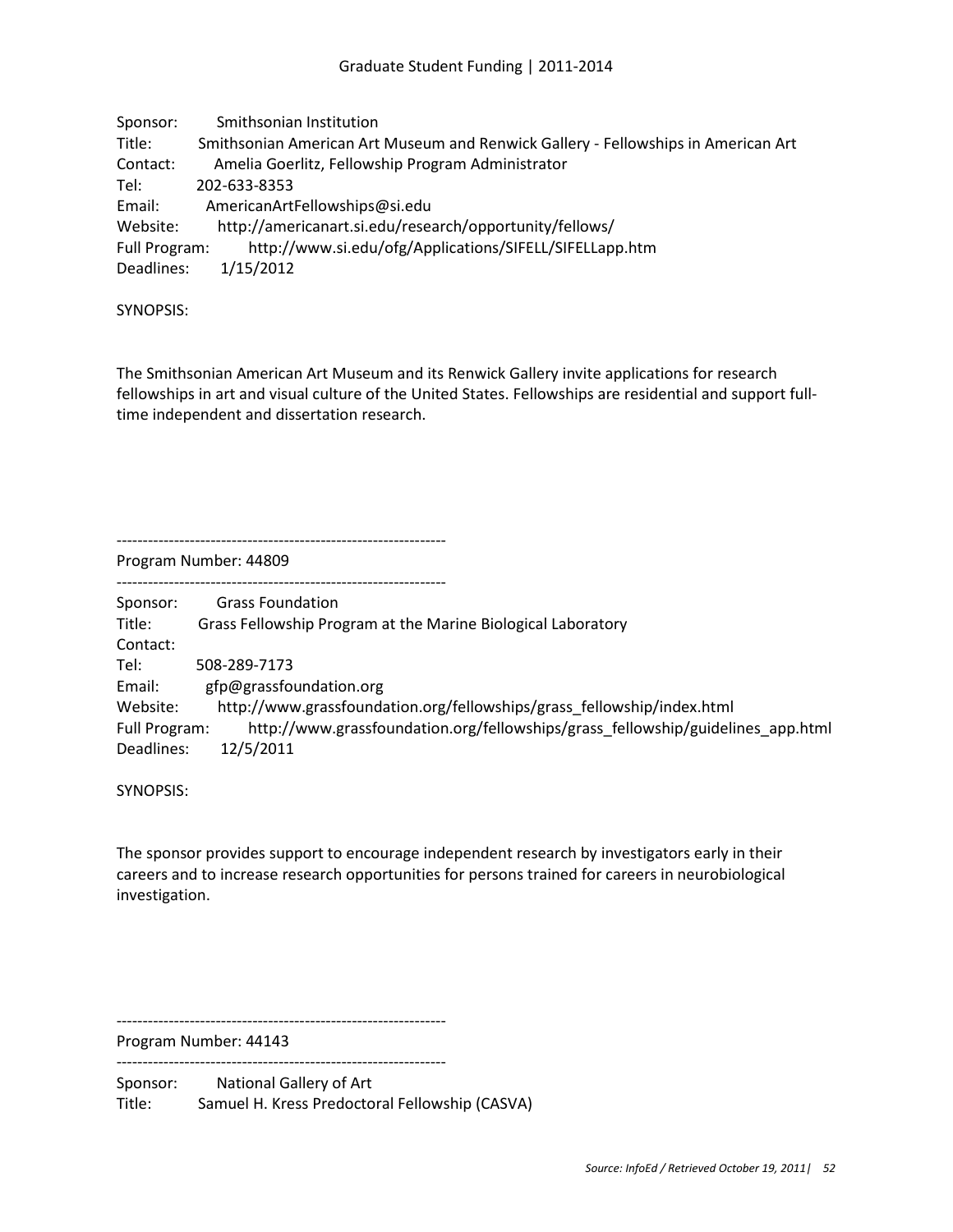#### Graduate Student Funding | 2011-2014

Contact: Tel: 202-842-6482 Full Program: http://www.nga.gov/casva/casvapre.htm Deadlines: 11/15/2011

SYNOPSIS:

One fellowship is awarded annually for 24 months. The fellowship is intended for the advancement and completion of a doctoral dissertation in European art on a topic before the early nineteenth century.

---------------------------------------------------------------

---------------------------------------------------------------

Program Number: 42442

Sponsor: Missouri Botanical Garden Title: Anne S. Chatham Fellowship in Medicinal Botany Contact: Bruce Ponman Tel: 314-577-9565 Email: bruce.ponman@mobot.org Full Program: http://www.wlbcenter.org/chatham.htm Deadlines: 2/1/2012

SYNOPSIS:

Support is provided to enable study in medicinal botany. Eligible applicants are Ph.D. candidates and recent Ph.D.s. One award of \$4,000 is granted annually.

Program Number: 41956

---------------------------------------------------------------

---------------------------------------------------------------

Sponsor: Mellon (Paul) Centre for Studies in British Art Title: Junior Fellowships Contact: Grants Administrator Tel: 020 7580 0311 Email: grants@paul-mellon-centre.ac.uk Website: http://www.paul-mellon-centre.ac.uk/20/ Full Program: http://www.paul-mellon-centre.ac.uk/fileadmin/documents/fellowships/junior.doc Deadlines: 1/15/2012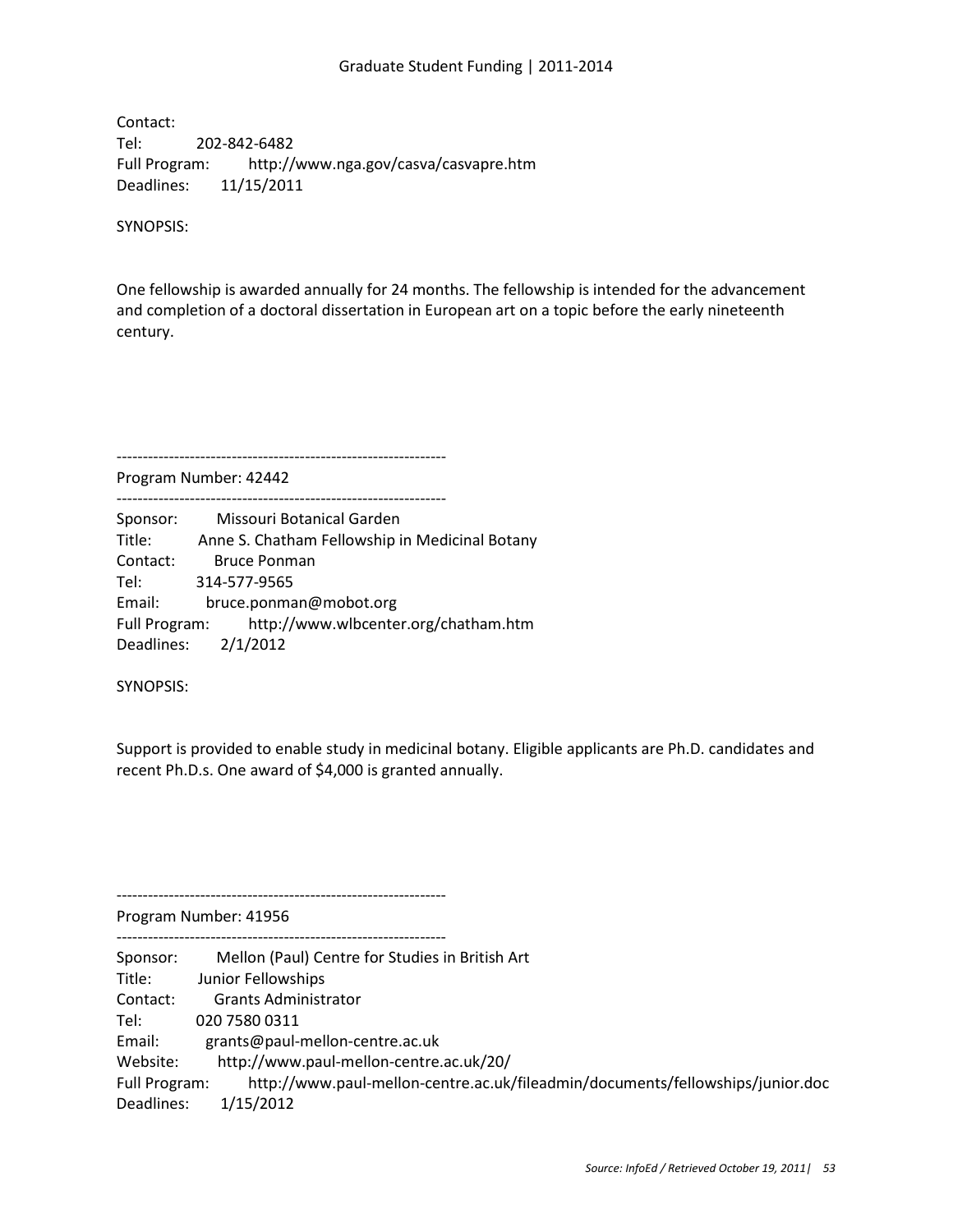SYNOPSIS:

Junior Fellowships in the United Kingdom (based at the Paul Mellon Centre for Studies in British Art in London) or in the United States (based at the Yale Center for British Art in New Haven, Conn.) are offered to scholars already engaged in doctoral research on British art or architectural history.

Program Number: 39978 --------------------------------------------------------------- Sponsor: International Reading Association Title: Jeanne S. Chall Research Fellowship Contact: Tel: 302-731-1600 Email: research@reading.org Full Program: http://www.reading.org/Resources/AwardsandGrants/research\_chall.aspx Deadlines: 11/1/2011

SYNOPSIS:

The sponsor encourages and supports dissertation researching in reading by promising scholars.

---------------------------------------------------------------

---------------------------------------------------------------

---------------------------------------------------------------

Program Number: 39472

Sponsor: Indianapolis News Title: Pulliam Journalism Fellowship Contact: Russell B. Pulliam, Fellowship Director Tel: 317-444-6001 Email: russell.pulliam@indystar.com Website: http://www.indystar.com/apps/pbcs.dll/article?AID=/99999999/HELP03/80129025 Full Program: http://www2.indystar.com/help/jobs/pjf/2012\_application.pdf Deadlines: 11/1/2011

Deadline Note:

All application materials must be postmarked by Nov. 1, 2011. However, the sponsor may accept some journalism candidates after the deadline.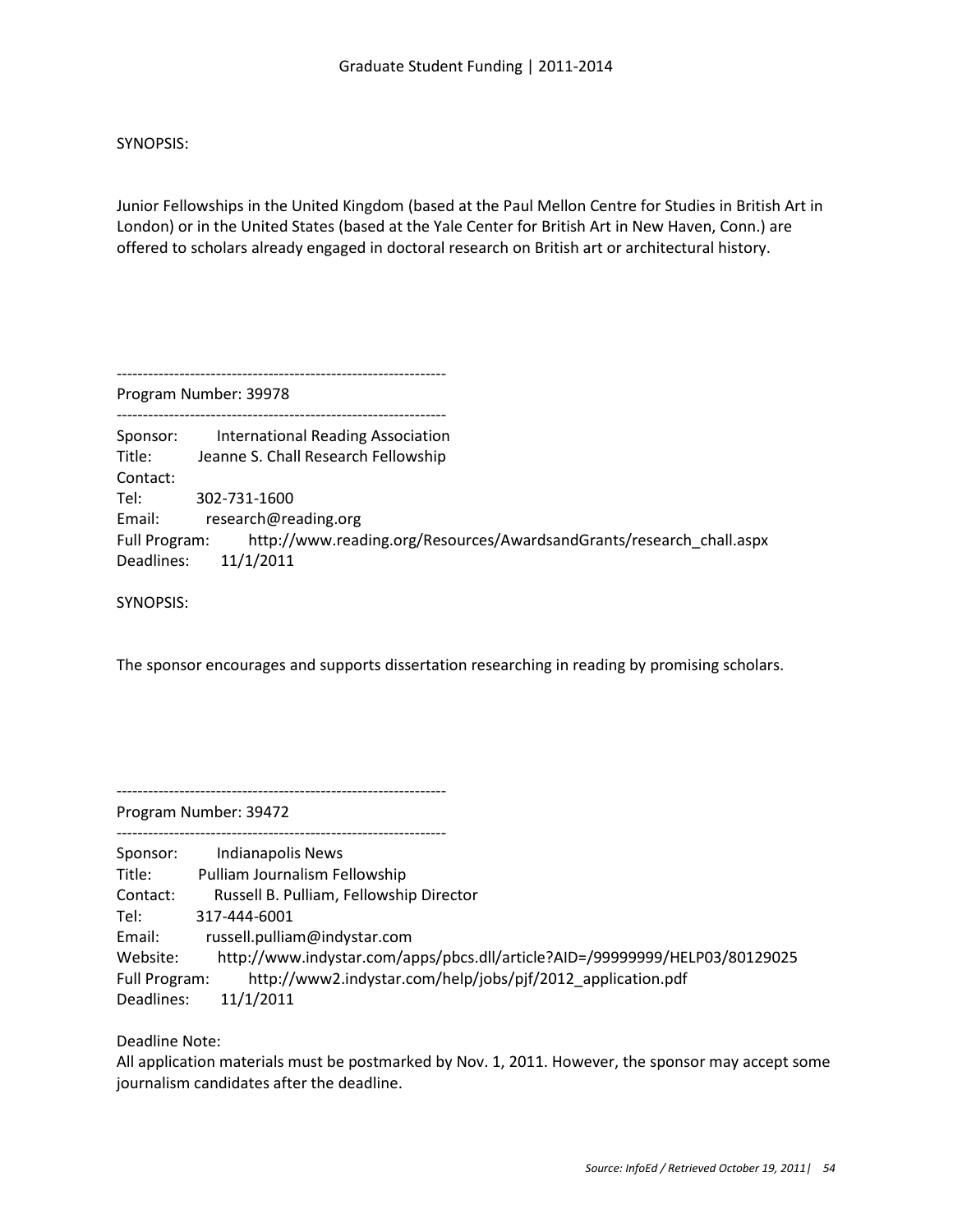SYNOPSIS:

The sponsor offers a fellowship program to college students and new graduates with a talent for reporting, news design and graphics, or photojournalism, for ten weeks of work and study at The Indianapolis Star or The Arizona Republic.

---------------------------------------------------------------

Program Number: 38905

---------------------------------------------------------------

Sponsor: SOM Foundation Title: Structural Engineering Traveling Fellowship Contact: Tel: 312-427-4202 Email: somfoundation@som.com Website: http://www.somfoundation.som.com/content.cfm/structural\_engineering Full Program: http://www.somfoundation.som.com/2012.SOM.Foundation.Structural.Engineering.Fell owship.Program.Participation.Guidelines.pdf Deadlines: 12/12/2011

Deadline Note:

Candidates must be nominated by the dean or department chair via U.S. mail on or before Monday, December 12, 2011. Submissions are due by 5:00 p.m. CST Monday, January 30, 2012.

SYNOPSIS:

The Structural Engineering Travel Fellowship is a \$10,000 award that aims to foster an appreciation of the aesthetic potential in the structural design of buildings and bridges by enabling a gifted graduate to experience works of architecture and engineering first hand.

--------------------------------------------------------------- Program Number: 37874

---------------------------------------------------------------

Sponsor: American Association for the Advancement of Science Title: AAAS Mass Media Science and Engineering Fellows Program Contact: Stacey Pasco, Manager Mass Media Program Tel: 202-326-6441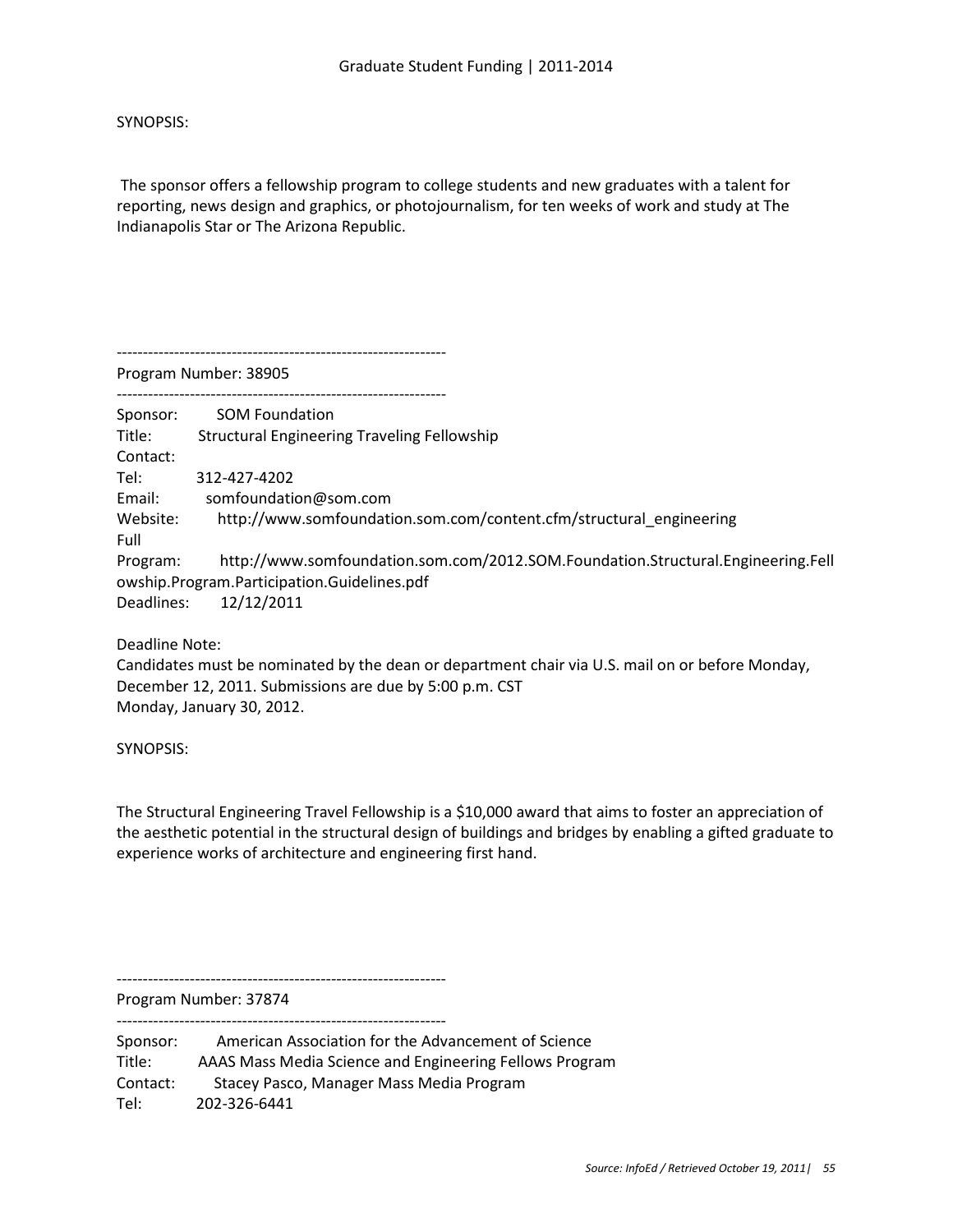Email: spasco@aaas.org Full Program: http://www.aaas.org/programs/education/MassMedia/index.shtml Deadlines: 1/15/2012

SYNOPSIS:

The sponsor makes awards to strengthen the connections between scientists and journalists by placing advanced science, engineering and mathematics students in newsrooms across the country. Approximately fifteen to twenty fellows will be selected.

Program Number: 37746

---------------------------------------------------------------

Sponsor: Newberry Library Title: Herzog August Bibliothek Wolfenbuttel Fellowship Contact: Tel: 312-255-3666 Email: research@newberry.org Website: http://www.newberry.org/research/felshp/short-term.html Deadlines: 12/12/2011,2/6/2012

---------------------------------------------------------------

Deadline Note:

The application deadlines are December 12, 2011 for the linked long-term fellowship, and February 6, 2012 for the linked short-term fellowship.

SYNOPSIS:

Fellowships long-term studies in residence sequentially at the Newberry Library in Chicago and Herzog August Bibliothek Wolfenbuttel, Germany. The proposed project should link the collections of both libraries.

---------------------------------------------------------------

Program Number: 35921 ---------------------------------------------------------------

Sponsor: Kellogg (Helen) Institute for International Studies Title: Visiting Residential Fellowships Contact: Luis Canales, Assistant Director Tel: 574-631-3636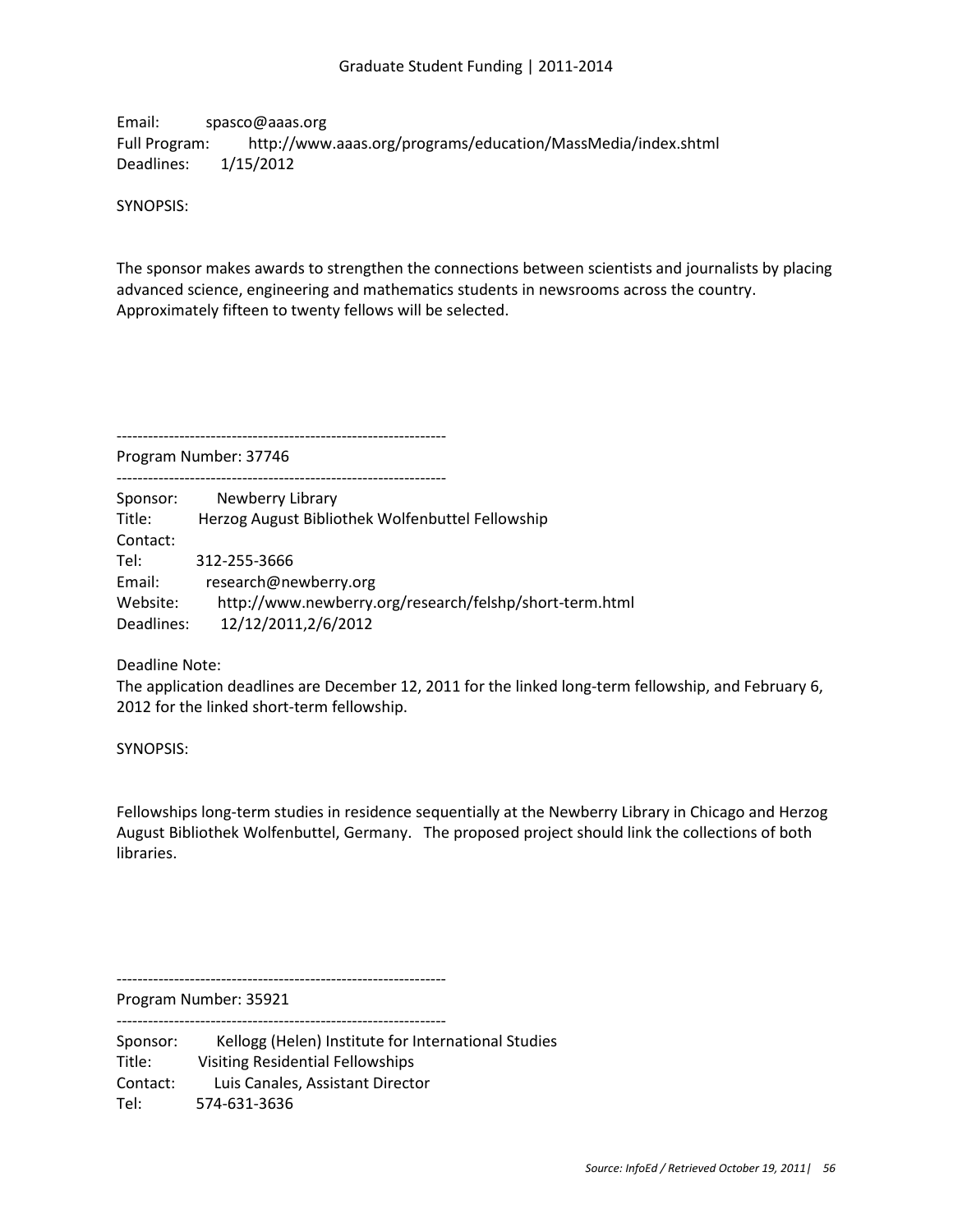Email: lcanales@nd.edu Website: http://kellogg.nd.edu/vfellowships/fellowships.shtml Full Program: http://kellogg.nd.edu/vfellowships/process.shtml Deadlines: 11/1/2011

SYNOPSIS:

The sponsor offers residential Visiting Fellowships which are designed to provide applicants with the time and space to work on research, while interacting with leading scholars. The sponsor offers numerous opportunities to explore the work of noted scholars through seminars, conferences, and roundtable discussions.

---------------------------------------------------------------

Program Number: 31826

---------------------------------------------------------------

| Sponsor:      | National Oceanic & Atmospheric Administration/Department of Commerce |
|---------------|----------------------------------------------------------------------|
| Title:        | <b>Coastal Services Center Coastal Management Fellowship (NOS)</b>   |
| Contact:      | Margaret Allen, Fellowship Coordinator                               |
| Tel:          | 843-740-1273                                                         |
| Email:        | csc.fellowships@noaa.gov                                             |
| Website:      | http://www.csc.noaa.gov/cms/fellows.html                             |
| Full Program: | http://www.csc.noaa.gov/cms/fellows/grad_opportunities.html          |
| Deadlines:    | 10/21/2011,1/27/2012                                                 |

Deadline Note:

Proposals are due from states on Friday, October 21, 2011. Applications are due from fellowship candidates on Friday, January 27, 2012.

SYNOPSIS:

Temporarily suspended. The sponsor provides funding for professional on-the-job education and training opportunities for post-graduate students in the coastal resource field and to provide assistance to state coastal resource management programs. This two-year opportunity offers a competitive salary, medical benefits, and travel and relocation expense reimbursement.

---------------------------------------------------------------

Program Number: 31682

---------------------------------------------------------------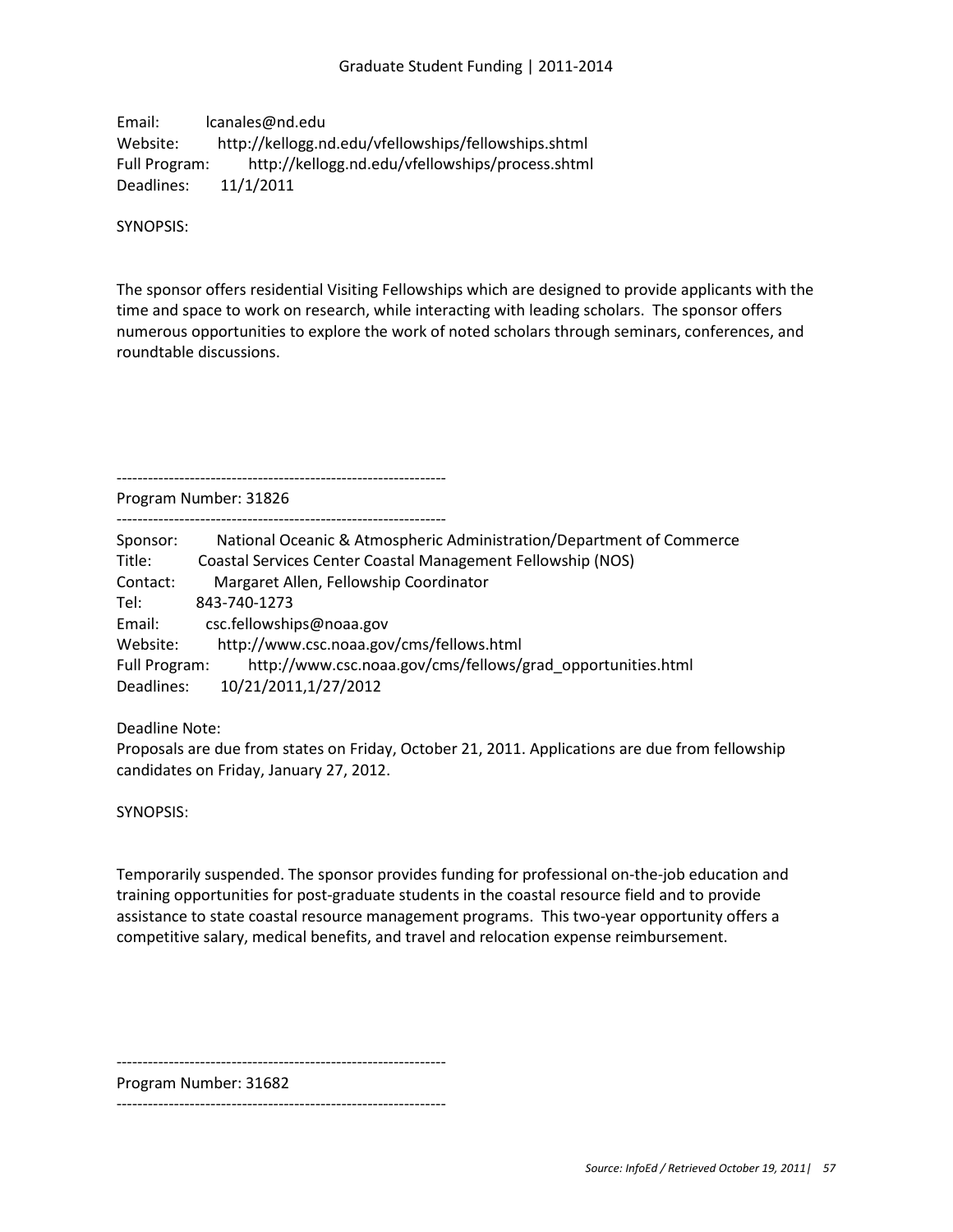| Sponsor:      | Oak Ridge Institute for Science and Education                 |
|---------------|---------------------------------------------------------------|
| Title:        | National Library of Medicine Associate Fellowship             |
| Contact:      | Jennifer Garren, Project Manager                              |
| Tel:          | 865-576-5300                                                  |
| Email:        | Jennifer.Garren@orau.org                                      |
| Website:      | http://www.nlm.nih.gov/about/training/associate/proginfo.html |
| Full Program: | http://www.nlm.nih.gov/about/training/associate/index.html    |
| Deadlines:    | 2/3/2012                                                      |

SYNOPSIS:

The sponsor awards training fellowships at the National Library of Medicine (NLM), designed to prepare librarians for future leadership roles in health sciences libraries. Fellows are appointed for renewable one year fellowships.

Program Number: 30045

---------------------------------------------------------------

| Sponsor:      | American Antiquarian Society                 |
|---------------|----------------------------------------------|
| Title:        | Joyce Tracy Fellowship                       |
| Contact:      |                                              |
| Tel:          | 508-755-5221                                 |
| Email:        | academicfellowships@mwa.org                  |
| Website:      | http://www.americanantiquarian.org           |
| Full Program: | http://www.americanantiquarian.org/tracy.htm |
| Deadlines:    | 1/15/2012                                    |
|               |                                              |

SYNOPSIS:

The Joyce Tracy Fellowship is for research on newspapers and magazines or for projects using these resources as primary documentation.

Program Number: 29986

---------------------------------------------------------------

---------------------------------------------------------------

Sponsor: Environmental Protection Agency Title: Science to Achieve Results (STAR) Fellowships for Graduate Environmental Study (NCER) Contact: Brandon Jones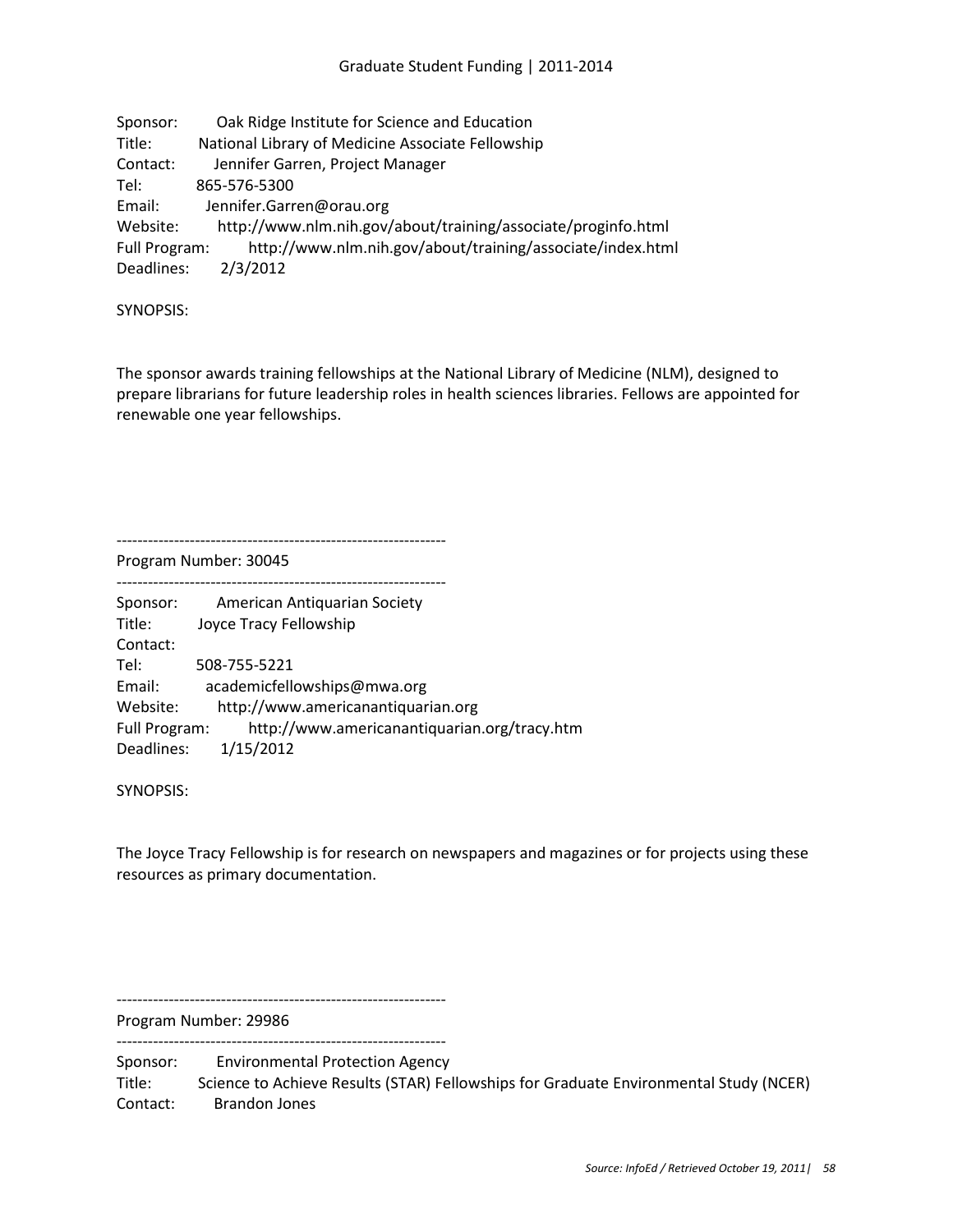Tel: 1-800-490-9194 Email: 2012FellowshipsRFP@epa.gov Website: http://www.grants.gov/search/search.do;jsessionid=vRQFTynMHgCgTHmJtWhrqzdF2Vv Kp3hYZGPG17hf9tQHQ4rwv3cT!1527577127?oppId=122673&mode=VIEW Full Program: http://www.epa.gov/ncer/rfa/2012/2012\_star\_gradfellow.html Deadlines: 11/8/2011

SYNOPSIS:

The sponsor offers graduate fellowships for master's and doctoral level students in environmentally related fields of study. The sponsor plans to award approximately 80 new fellowships. Master's level students may receive support for a maximum of two years. Doctoral students may be supported for a maximum of three years, with funding available, under certain circumstances, over a period of five years. The fellowship program provides up to \$42,000 per year of support.

--------------------------------------------------------------- Program Number: 28968

---------------------------------------------------------------

Sponsor: Bentley Historical Library

Title: Travel and Research Grants--Mark C. Stevens Fellowship & Bordin/Gillette Fellowship Contact: William K. Wallach, Associate Director Tel: 734-764-3482 Email: bwallach@umich.edu Full Program: http://bentley.umich.edu/academic/travel/ Deadlines: 10/15/2011,3/15/2012

Deadline Note:

Application postmark deadlines for each year fall on October 15 and March 15.

SYNOPSIS:

The sponsor provides fellowships to encourage research and writing based on the holdings of it's Library. Grants provide a modest amount of support to facilitate travel to the library and to underwrite research-related expenses.

---------------------------------------------------------------

Program Number: 24987

---------------------------------------------------------------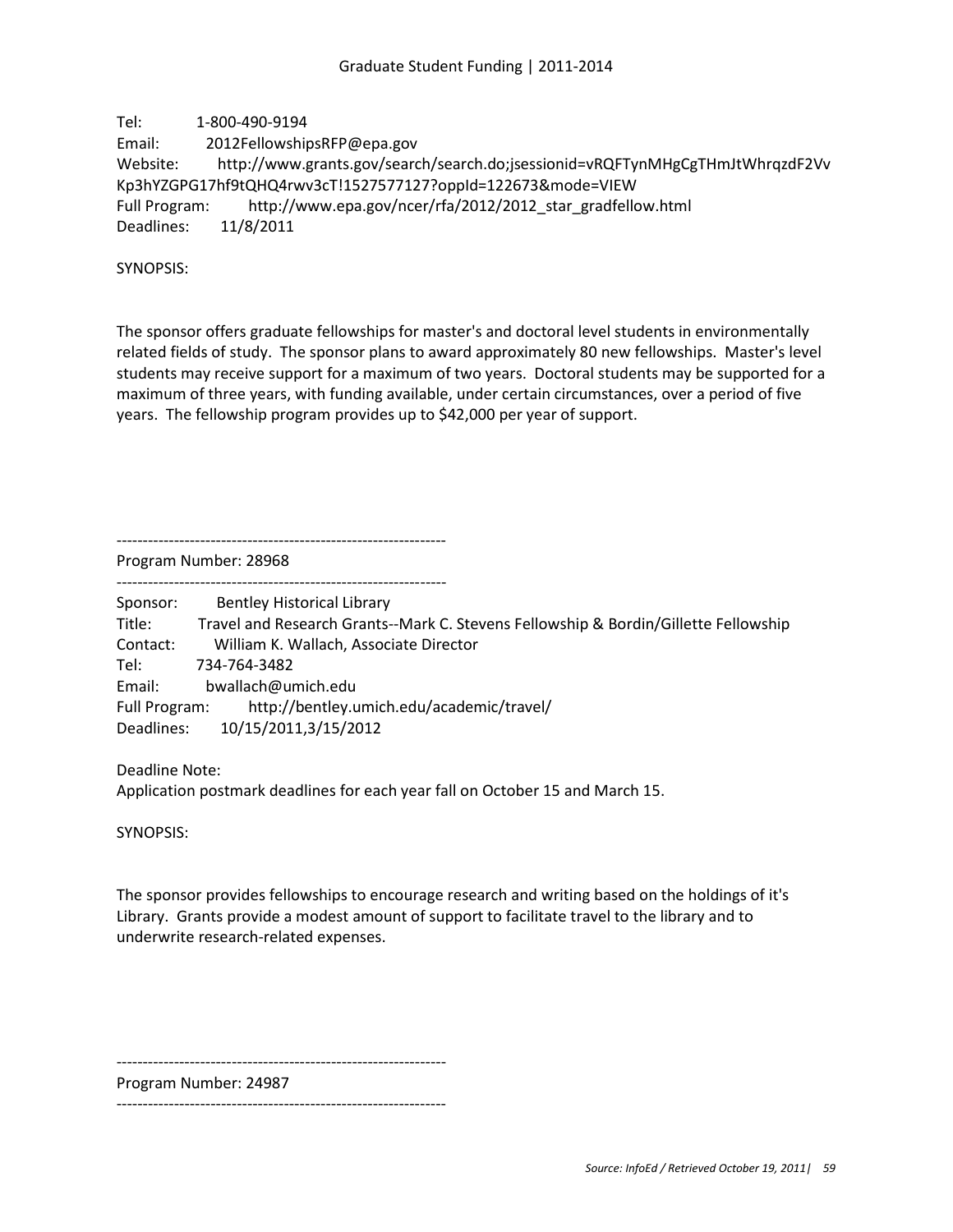Sponsor: Bancroft Library Title: Arthur J. Quinn Memorial Fellowship Contact: Diana Vergil Tel: 510-642-3782 Email: dvergil@library.berkeley.edu Website: http://bancroft.berkeley.edu/info/fellowships.html Full Program: http://bancroft.berkeley.edu/info/fellowships.html#quinn Deadlines: 2/6/2012

Deadline Note: The application deadline is the first Monday in February by 5pm.

SYNOPSIS:

The sponsor offers this fellowship to support research by doctoral candidates in the history of California from any recognized institution of higher education in the United States or abroad, with a preference for students carrying out research in The Bancroft Library.

---------------------------------------------------------------

Program Number: 24985

--------------------------------------------------------------- Sponsor: Bancroft Library Title: Reese Fellowships in American Bibliography and the History of the Book in the Americas Contact: Diana Vergil Tel: 510-642-3782 Email: dvergil@library.berkeley.edu Website: http://bancroft.berkeley.edu/info/fellowships.html Full Program: http://bancroft.berkeley.edu/info/fellowships.html#reese Deadlines: 2/6/2012

Deadline Note: The application deadline is the first Monday in February by 5pm.

SYNOPSIS:

The sponsor offers this fellowship to support individuals pursuing research in American Bibliography and the History of the Book in the Americas.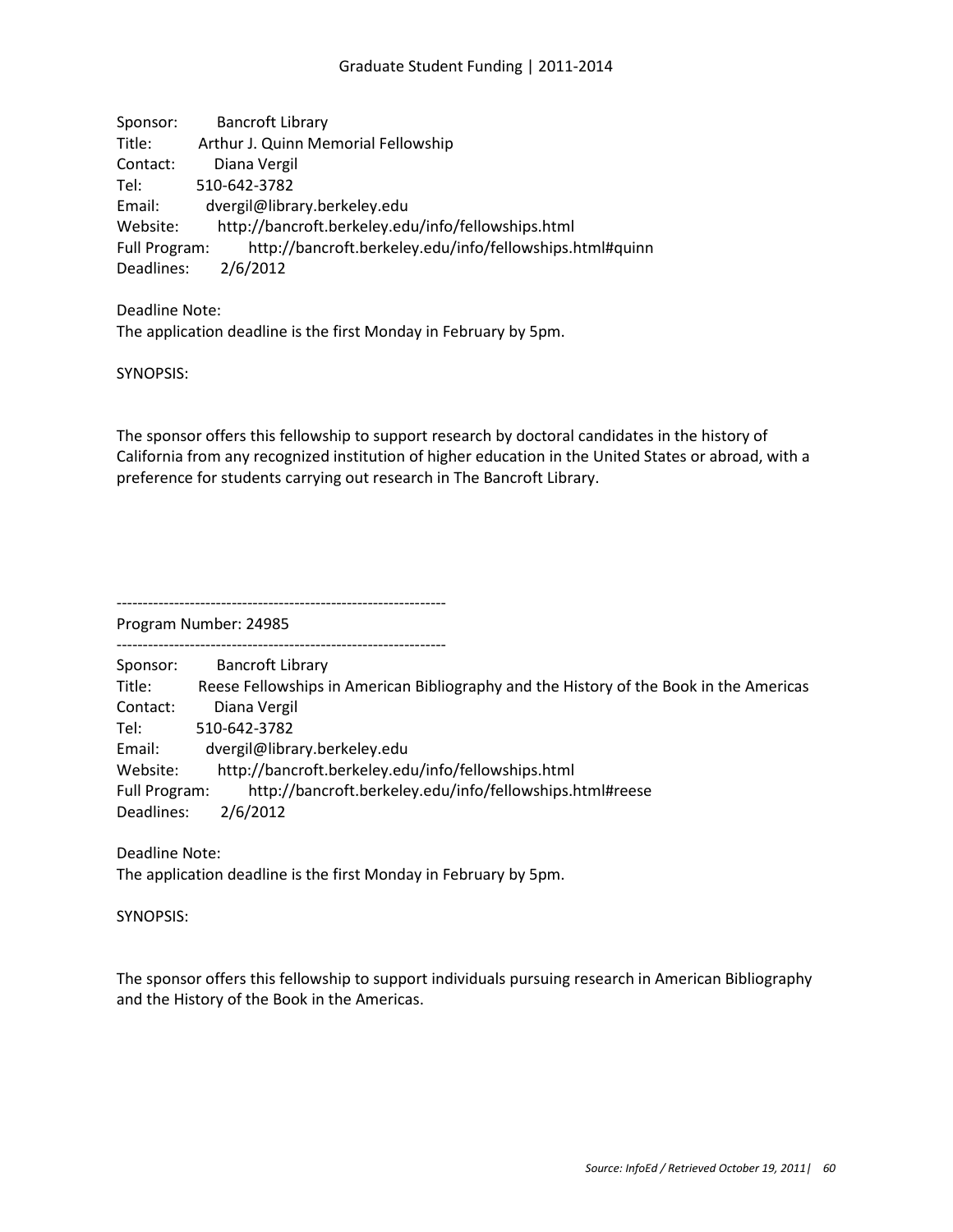---------------------------------------------------------------

Program Number: 24982 ---------------------------------------------------------------

| Sponsor:      | <b>Bancroft Library</b>                                  |
|---------------|----------------------------------------------------------|
| Title:        | <b>Gunther Barth Fellowships</b>                         |
| Contact:      | Diana Vergil                                             |
| Tel:          | 510-642-3782                                             |
| Email:        | dvergil@library.berkeley.edu                             |
| Website:      | http://bancroft.berkeley.edu/info/fellowships.html       |
| Full Program: | http://bancroft.berkeley.edu/info/fellowships.html#barth |
| Deadlines:    | 2/6/2012                                                 |

Deadline Note: The application deadline is the first Monday in February by 5pm.

SYNOPSIS:

The sponsor offers this student fellowship in the form of short-term support for research projects to be conducted at the Bancroft Library.

---------------------------------------------------------------

Program Number: 24845 ---------------------------------------------------------------

Sponsor: Alpha Kappa Alpha Education Advancement Foundation Title: Dr. Dorri Phipps Fellowship Contact: Tel: 773-947-0026 Email: akaeaf@akaeaf.net Full Program: http://www.akaeaf.org/fellowships\_endowments.htm Deadlines: 4/15/2012

Deadline Note:

Fellowship applications will be available for download starting January 2012. Applications and supporting documents will have a postmark deadline of April 15, 2012, and awards will be announced by August 2012.

SYNOPSIS:

The sponsor offers the Dr. Dorri Phipps Fellowship, during even-numbered years, for students pursuing degrees in medicine or research pertaining to lupus.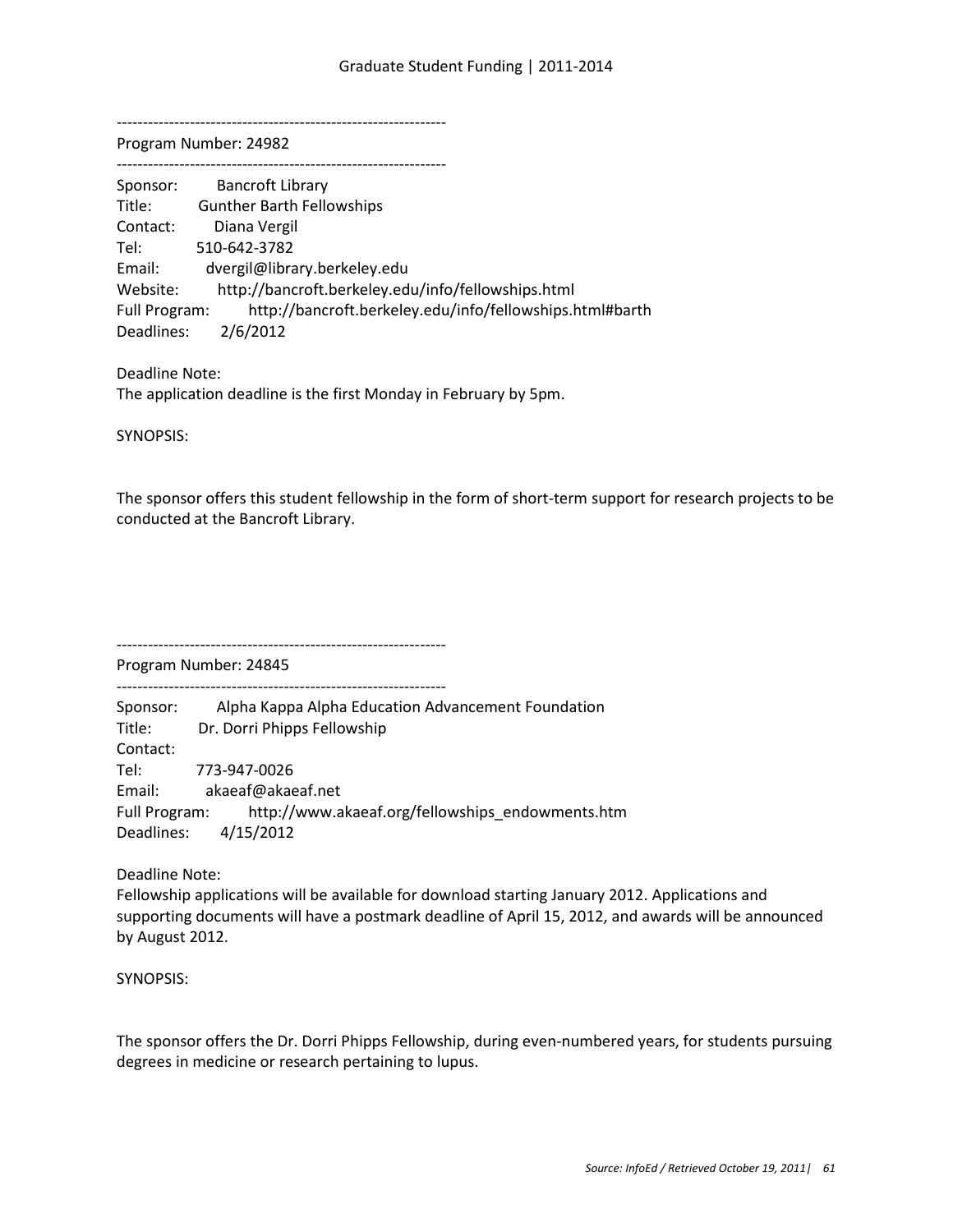---------------------------------------------------------------

Program Number: 24657

--------------------------------------------------------------- Sponsor: University of Minnesota Title: James Ford Bell Library Research Fellowships - William Reese Company Fellowship in the Print Culture of the Americas Contact: Dr. Marguerite Ragnow, Curator Tel: Email: ragn0001@umn.edu Full Program: http://www.lib.umn.edu/bell/fellowships Deadlines: 12/1/2012

SYNOPSIS:

One award of \$2,500 is given each year to a scholar interested in researching any topic in the Bell collection related to print culture in any part of the Western Hemisphere, or in investigating the history of the book in the Americas. Projects may investigate any printed genre (e.g., books, prints, newspapers, magazines, pamphlets, illustrations intended for publication, broadsides, etc.). They may address any issues of ownership, readership, or use of printed materials or be purely bibliographical. Subject areas might include religion, popular culture, political life, science, music, or specialized forms of printing. Support for work in manuscript collections will be limited to projects related to printed materials (e.g. annotations in books, publishers' business archives, personal papers related to publication or readership).

---------------------------------------------------------------

Program Number: 24628

| Sponsor:      | American School of Classical Studies at Athens                |
|---------------|---------------------------------------------------------------|
| Title:        | Anna C. and Oliver C. Colburn Fellowship (AIA)                |
| Contact:      |                                                               |
| Tel:          | 609-683-0800                                                  |
| Email:        | application@ascsa.org                                         |
| Website:      | http://www.ascsa.edu.gr/index.php/admission-membership/grants |
| Full Program: | http://www.ascsa.edu.gr/pdf/uploads/colburn aia.pdf           |
| Deadlines:    | 1/15/2012                                                     |

SYNOPSIS: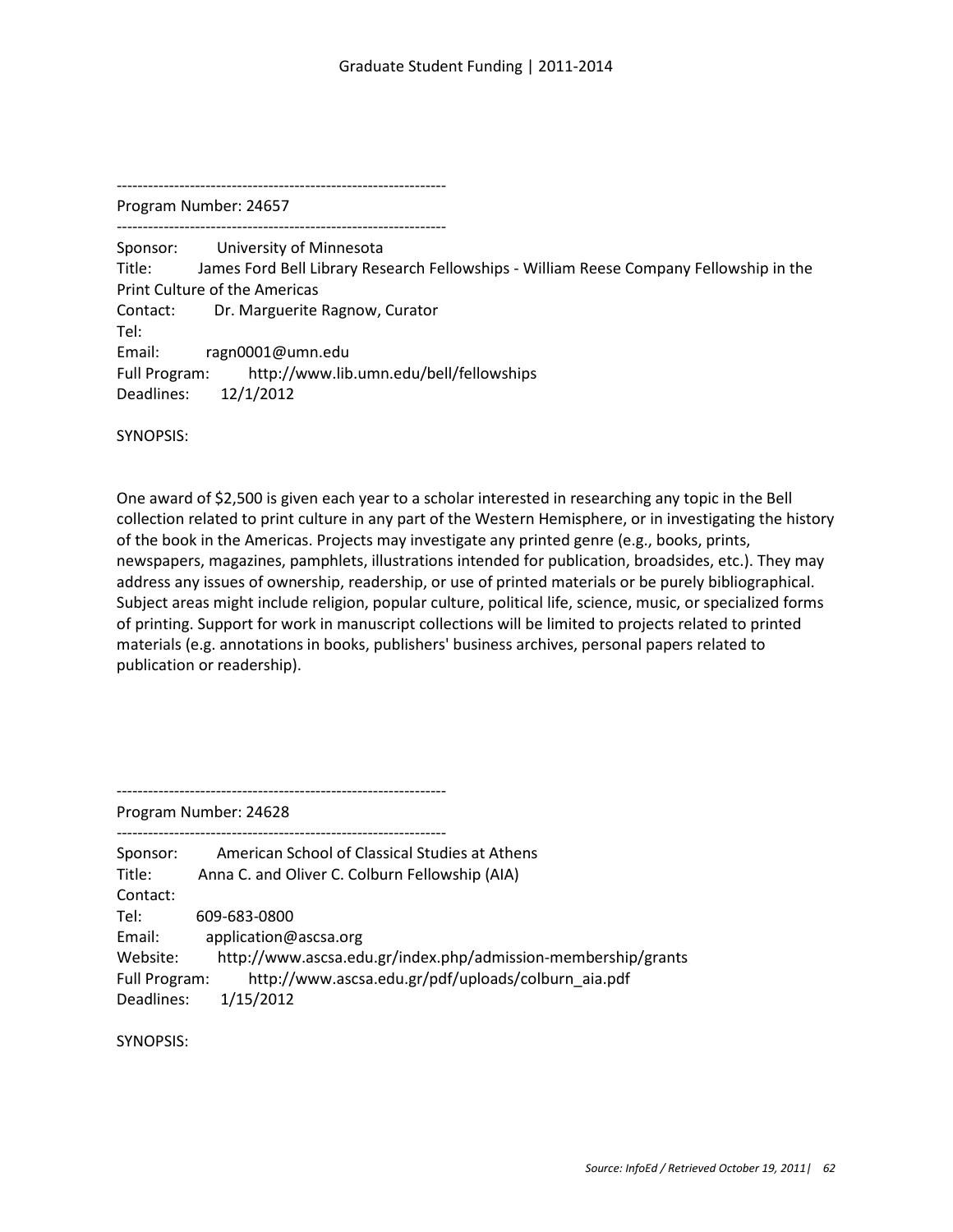The sponsor offers this fellowship in classical archaeology for a maximum period of one year. The fellowship includes a stipend of \$11000 for school fees. The

Fellow is expected to submit an abstract to the AIA Program Committee within two years, in accordance with that committee's guidelines, in order to present a paper on their research at the AIA Annual Meeting. The sponsor expects that copies of all publications that result from research conducted as a Fellow of the ASCSA be contributed to the Blegen Library of the School.

---------------------------------------------------------------

Program Number: 24587

---------------------------------------------------------------

| Sponsor:      | Directorate for Geosciences/NSF                               |
|---------------|---------------------------------------------------------------|
| Title:        | Ocean Sciences Postdoctoral Research Fellowships (OCE-PRF)    |
| Contact:      | Larry H. Weber                                                |
| Tel:          | 703-292-7240                                                  |
| Email:        | lweber@nsf.gov                                                |
| Website:      | http://www.grants.gov/search/search.do?oppId=121593&mode=VIEW |
| Full Program: | http://www.nsf.gov/pubs/2011/nsf11586/nsf11586.htm            |
| Deadlines:    | 1/13/2012                                                     |

SYNOPSIS:

The sponsor offers Postdoctoral Research Fellowships to increase the participation of underrepresented groups in the ocean sciences. Awards are intended to support the individual fellows' research and increase the diversity of the U.S. ocean sciences research community. In this solicitation, the term under-represented groups will refer to and include the following: women, persons with disabilities, African Americans, Hispanics, Native Americans, Alaska Natives, and Pacific Islanders. Fellowships are awards to individuals, not organizations, and are administered by the fellows.

Program Number: 23992

--------------------------------------------------------------- Sponsor: Society for American Archaeology Title: Fred Plog Memorial Fellowship Contact: Tel: 202-789-8200 Email: headquarters@saa.org Website: http://saa.org/AbouttheSociety/Awards/tabid/123/Default.aspx

---------------------------------------------------------------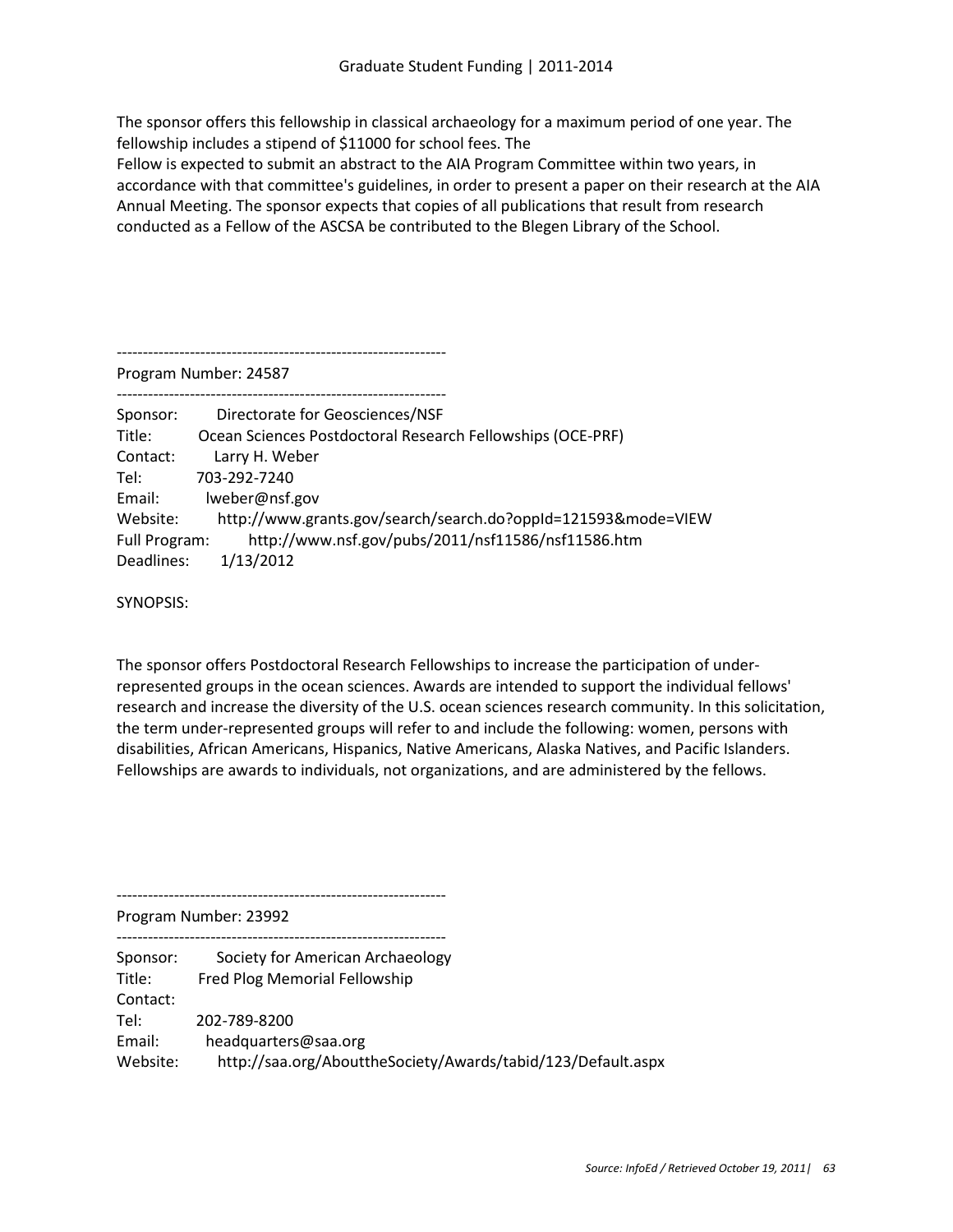Full Program: http://saa.org/AbouttheSociety/Awards/FredPlogMemorialFellowship/tabid/171/Defau lt.aspx Deadlines: 12/9/2011

SYNOPSIS:

The award provides support for the research of a graduate student with ABD who is writing a dissertation on the North American Southwest or northern Mexico or on a topic, such as culture change or regional interactions, on which Fred Plog did research.

---------------------------------------------------------------

Program Number: 23991

| Sponsor:   | Society for American Archaeology                                                  |
|------------|-----------------------------------------------------------------------------------|
| Title:     | Douglas C. Kellogg Fellowship for Geoarchaeological Research                      |
| Contact:   |                                                                                   |
| Tel:       | 202-789-8200                                                                      |
| Email:     | headquarters@saa.org                                                              |
| Website:   | http://saa.org/AbouttheSociety/Awards/tabid/123/Default.aspx                      |
| Full       |                                                                                   |
| Program:   | http://saa.org/AbouttheSociety/Awards/DienjeKenyonFellowship/tabid/175/Default.as |
| рx         |                                                                                   |
| Deadlines: | 11/29/2011                                                                        |
|            |                                                                                   |

SYNOPSIS:

The Douglas C. Kellogg Award provides support for thesis or dissertation research, with emphasis on the field and/or laboratory aspects of this research, for graduate students in the earth sciences and archaeology.

---------------------------------------------------------------

Program Number: 23989 ---------------------------------------------------------------

Sponsor: Society for American Archaeology Title: Dienje Kenyon Fellowship Contact: Tel: 202-789-8200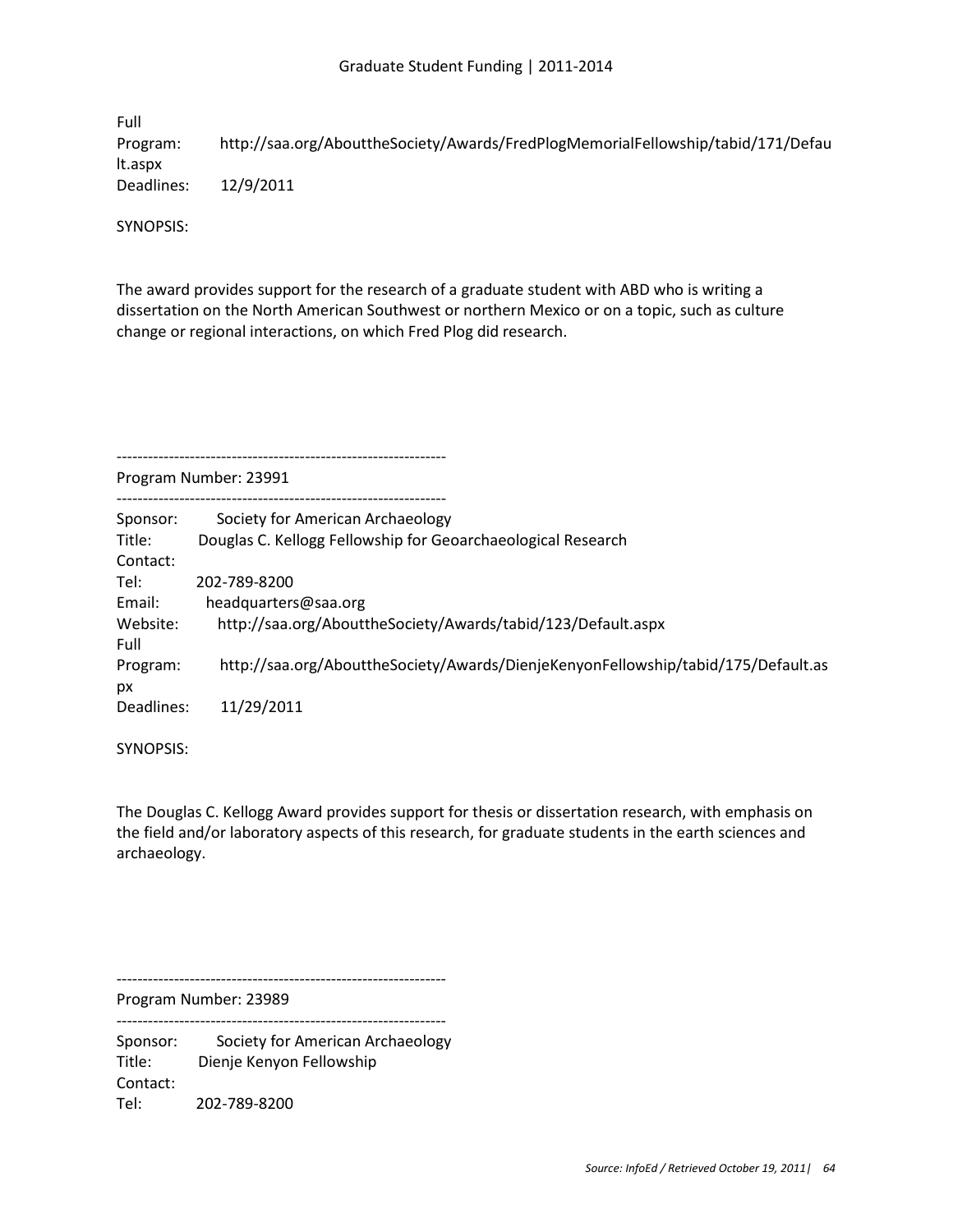| Email:     | headquarters@saa.org                                                              |
|------------|-----------------------------------------------------------------------------------|
| Website:   | http://saa.org/AbouttheSociety/Awards/tabid/123/Default.aspx                      |
| Full       |                                                                                   |
| Program:   | http://saa.org/AbouttheSociety/Awards/DienjeKenyonFellowship/tabid/175/Default.as |
| рx         |                                                                                   |
| Deadlines: | 12/15/2011                                                                        |

SYNOPSIS:

A fellowship in honor of the late Dienje M. E. Kenyon is offered to support the research of women archaeologists in the early stages of their graduate training.

---------------------------------------------------------------

Program Number: 22939 ---------------------------------------------------------------

| Sponsor:             | International Society of Ethnobiology                          |
|----------------------|----------------------------------------------------------------|
| Title:               | Darrell Posey Fellowship Program - Institutional Fellowships   |
| Contact:             |                                                                |
| Tel:                 | 1802 453-6996                                                  |
| Email:               | isecoordinator@gmail.com                                       |
| Website:             | http://ethnobiology.net                                        |
| <b>Full Program:</b> | http://ethnobiology.net/fellowships/institutional-fellowships/ |
| Deadlines:           | 11/1/2011                                                      |

SYNOPSIS:

The ISE Institutional Fellowships support the field of ethnobiology within academic institutions. In 2011, the ISE will be making a call for applications and nominations for the PhD and Masters Fellowships only.

---------------------------------------------------------------

Program Number: 22807

--------------------------------------------------------------- Sponsor: Congressional Hunger Center (CHC) Title: Bill Emerson National Hunger Fellowship Contact: Tel: 202-547-7022 x29 Email: fellows@hungercenter.org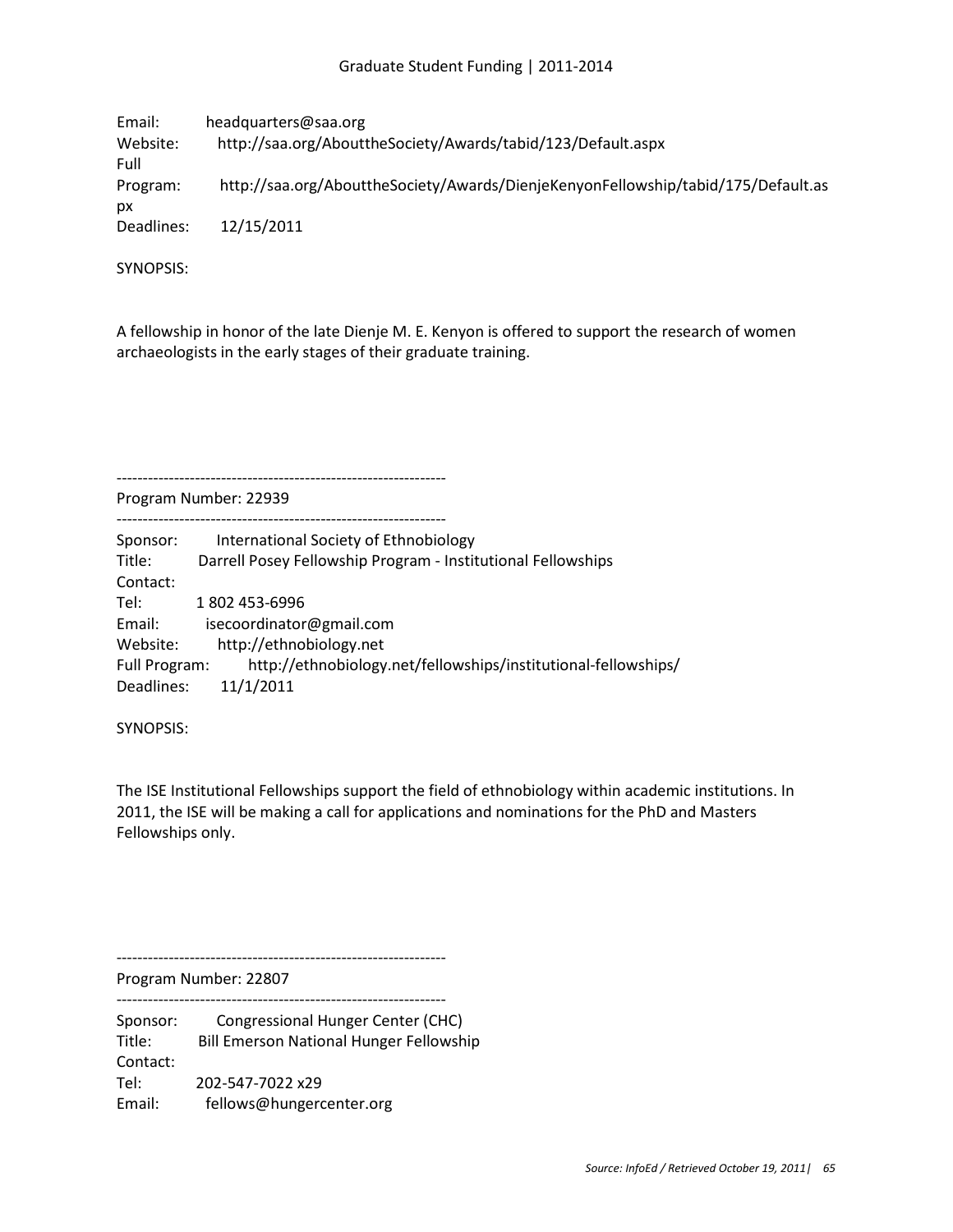Website: http://www.emersonapplication.org/ Full Program: http://www.emersonapplication.org/fellowship Deadlines: 1/17/2012

#### SYNOPSIS:

Each year, twenty participants are selected from around the country for this year long program; The Emerson National Hunger Fellows Program. Fellows assemble in Washington, D.C. in August for a comprehensive orientation and field training, where they learn about hunger and poverty in the United States, the local and national programs designed to address the issues, and the various approaches to social change. Fellows are placed for five months with community-based organizations involved in fighting hunger and poverty at the local level, such as grassroots organizing groups, local advocates, economic development agencies, food banks, and city/state government agencies. Each host organization identifies specific goals and outcomes for the Fellows and provides the supervision and resources necessary to accomplish them. In mid-February, the Fellows regroup in Washington, D.C. to debrief and share their field experiences and participate in an extensive policy training to learn about national anti-hunger and anti-poverty policy work. Fellows then work in nonprofit organizations and government agencies involved in designing, implementing, researching, and advocating for anti-hunger and anti-poverty policies at the national level. During their time in D.C., Fellows complete research, outreach, advocacy, and public education projects that support national policy initiatives. They also meet regularly for professional development trainings.

--------------------------------------------------------------- Program Number: 22793

--------------------------------------------------------------- Sponsor: Clements (William L.) Library Title: Jacob M. Price Visiting Research Fellowships Contact: Tel: 734-764-2347 Email: clements-fellowships@umich.edu Full Program: http://www.clements.umich.edu/fellowship.php Deadlines: 1/15/2012

SYNOPSIS:

The Jacob M. Price Visiting Research Fellowships offer support for short-term research at the Clements Library by graduate students and junior faculty on any topic of American history that is supported by the collections. Grants are for \$1,000 and require a minimum visit of one week.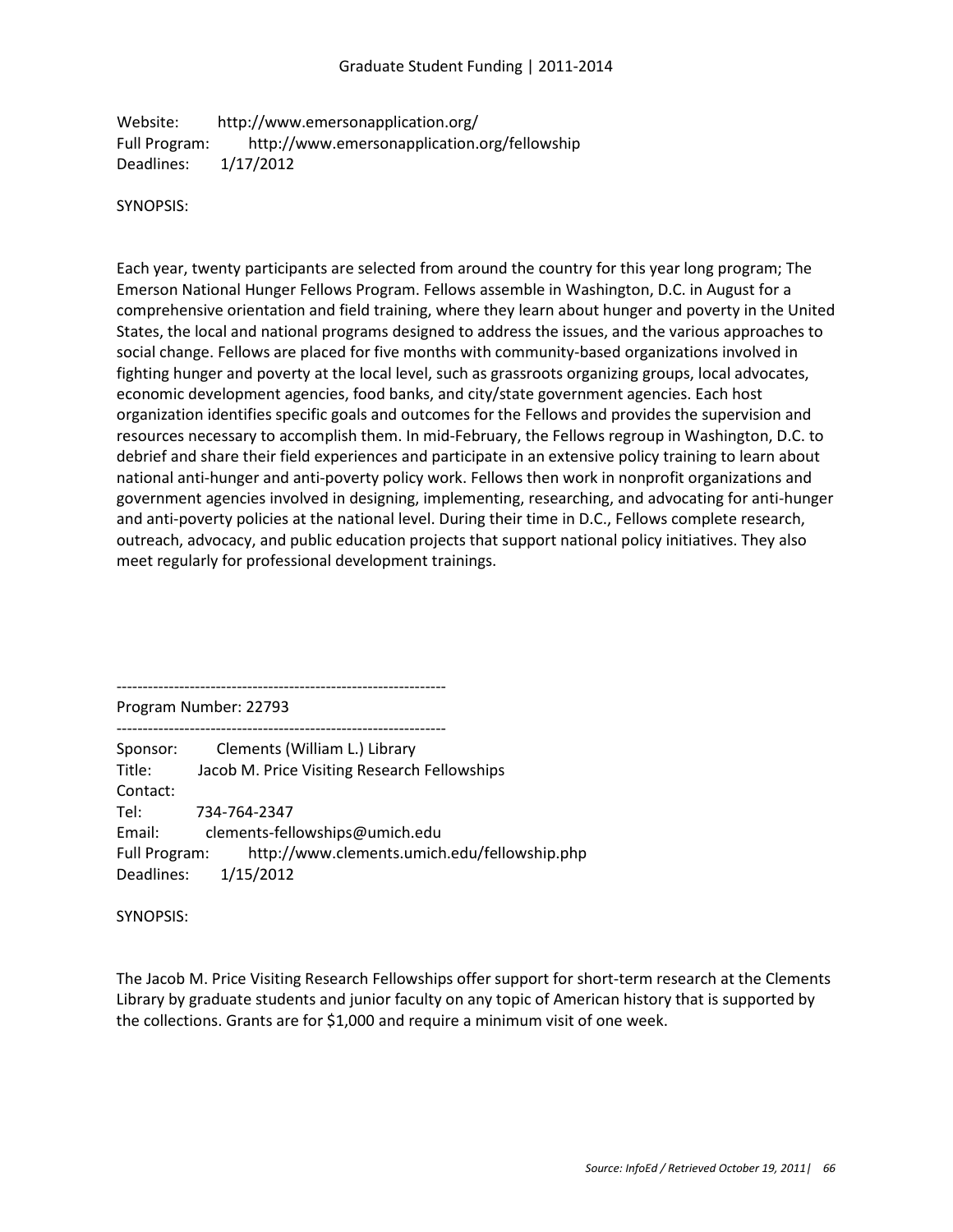---------------------------------------------------------------

Program Number: 21638

--------------------------------------------------------------- Sponsor: Reuther (Walter P) Library Title: SEIU District 925 Educational Research Scholarship for the Study of Women in Organized Labor Contact: Dr. Louis Jones Tel: 313-577-0263 Email: louis.jones@wayne.edu Website: http://www.reuther.wayne.edu/ Full Program: http://www.reuther.wayne.edu/opportunity Deadlines: 11/11/2011

SYNOPSIS:

This research grant will provide assistance for an advanced graduate student, college/university faculty member or other qualified individual to use the SEIU District 925 Collection and/or the SEIU District 925 oral histories at the Walter P. Reuther Library. Secondary consideration will be given to qualified applicants pursuing another topic concerning the role of women in organized labor.

Program Number: 21358

---------------------------------------------------------------

---------------------------------------------------------------

| Sponsor:      | Directorate for Geosciences/NSF                                     |
|---------------|---------------------------------------------------------------------|
| Title:        | Atmospheric and Geospace Sciences Postdoctoral Research Fellowships |
| Contact:      | C. Susan Weiler                                                     |
| Tel:          | 703-292-4708                                                        |
| Email:        | cweiler@nsf.gov                                                     |
| Website:      | http://www07.grants.gov/search/search.do?oppId=64133&mode=VIEW      |
| Full Program: | http://www.nsf.gov/pubs/2011/nsf11521/nsf11521.htm                  |
| Deadlines:    | 4/11/2011,2/2/2012,2/2/2013                                         |

SYNOPSIS:

The Division of Atmospheric and Geospace Sciences (AGS) awards Postdoctoral Research Fellowships (PRF) to highly qualified investigators within 3 years of obtaining their PhD to carry out an independent research program. The research plan of each Fellowship must address scientific questions within the scope of AGS disciplines. The program supports researchers for a period of up to 2 years with Fellowships that can be taken to the institution or national facility of their choice.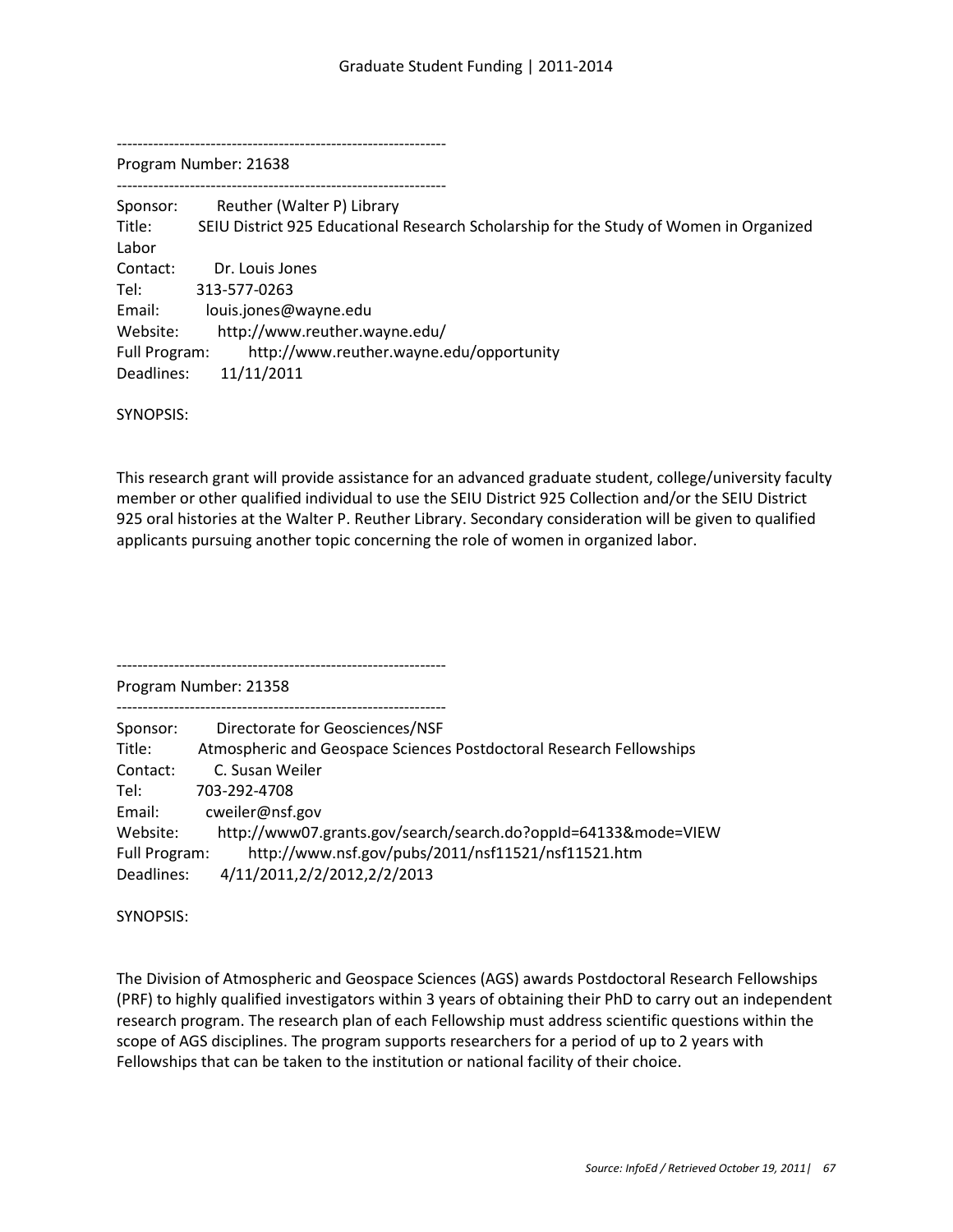Program Number: 21278

---------------------------------------------------------------

--------------------------------------------------------------- Sponsor: Morris Animal Foundation Title: Fellowship Training Grants -- Wildlife Contact: Tobie McPhail, Director Tel: 303-790-2345 Email: grantapplications@morrisanimalfoundation.org Website: http://www.morrisanimalfoundation.org/for-grant-seekers/fellowship-traininggrants.html Full Program: http://www.morrisanimalfoundation.org/assets/pdfs/spa/online-appinstructions.pdf Deadlines: 11/15/2011

Deadline Note:

Wildlife Proposals on topics relevant to wildlife health and welfare are due by 11:59 p.m. EST on November 15, 2011

SYNOPSIS:

Fellowship Training Grants provide salary support for training opportunities that will help biomedical scientists launch a career in wildlife research.

---------------------------------------------------------------

Program Number: 21073 ---------------------------------------------------------------

Sponsor: National Gallery of Art Title: Andrew W. Mellon Predoctoral Fellowship (CASVA) Contact: Tel: 202-842-6482 Full Program: http://www.nga.gov/casva/casvapre.htm Deadlines: 11/15/2011

SYNOPSIS:

One fellowship is awarded annually for 24 months. The fellowship is intended for the advancement and completion of a doctoral dissertation in a field other than European or American art through the twentieth century or in cross-cultural studies involving at least one culture outside the European or American traditions.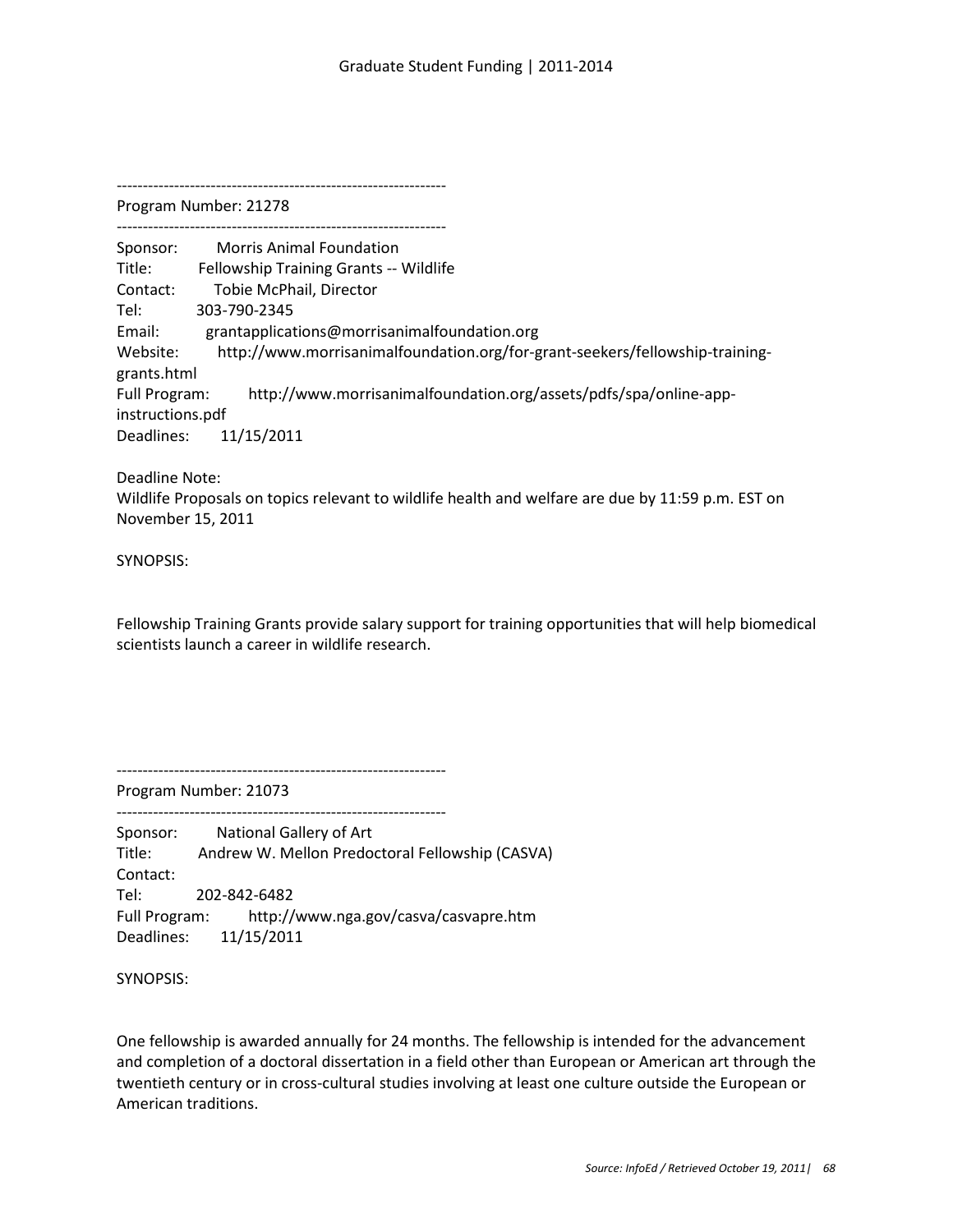---------------------------------------------------------------

Program Number: 20633 ---------------------------------------------------------------

Sponsor: Institute of Electrical and Electronics Engineers (IEEE) Title: Microwave Theory and Techniques Society Graduate Fellowships Contact: Dr. Aditya Gupta Tel: 410 765 9170 Website: http://www.ieee.org/membership\_services/membership/students/awards/index.html Full Program: http://www.ieee.org/membership\_services/membership/students/awards/mtt\_gradua te.html Deadlines: 11/30/2011

SYNOPSIS:

The sponsor offers IEEE Microwave Theory and Techniques Society Graduate Fellowship valued at US\$5000 to support graduate research studies in Microwave Engineering.

---------------------------------------------------------------

---------------------------------------------------------------

Program Number: 20261

Sponsor: Smithsonian Institution Title: A. Stanley Rand Fellowship Program Contact: Tel: 507-212-8031 Email: FELLOWS@SI.EDU Website: http://www.stri.si.edu/english/education\_fellowships/fellowships/index.php Full Program: http://www.stri.si.edu/english/education\_fellowships/fellowships/STF\_application\_and \_guidelines\_N10.pdf Deadlines: 5/15/2011,8/15/2011,11/15/2011,3/15/2012

SYNOPSIS:

Support is provided for short-term research in the tropics focused on animal behavior, natural history, evolutionary biology, plant and animal ecology and environmental monitoring.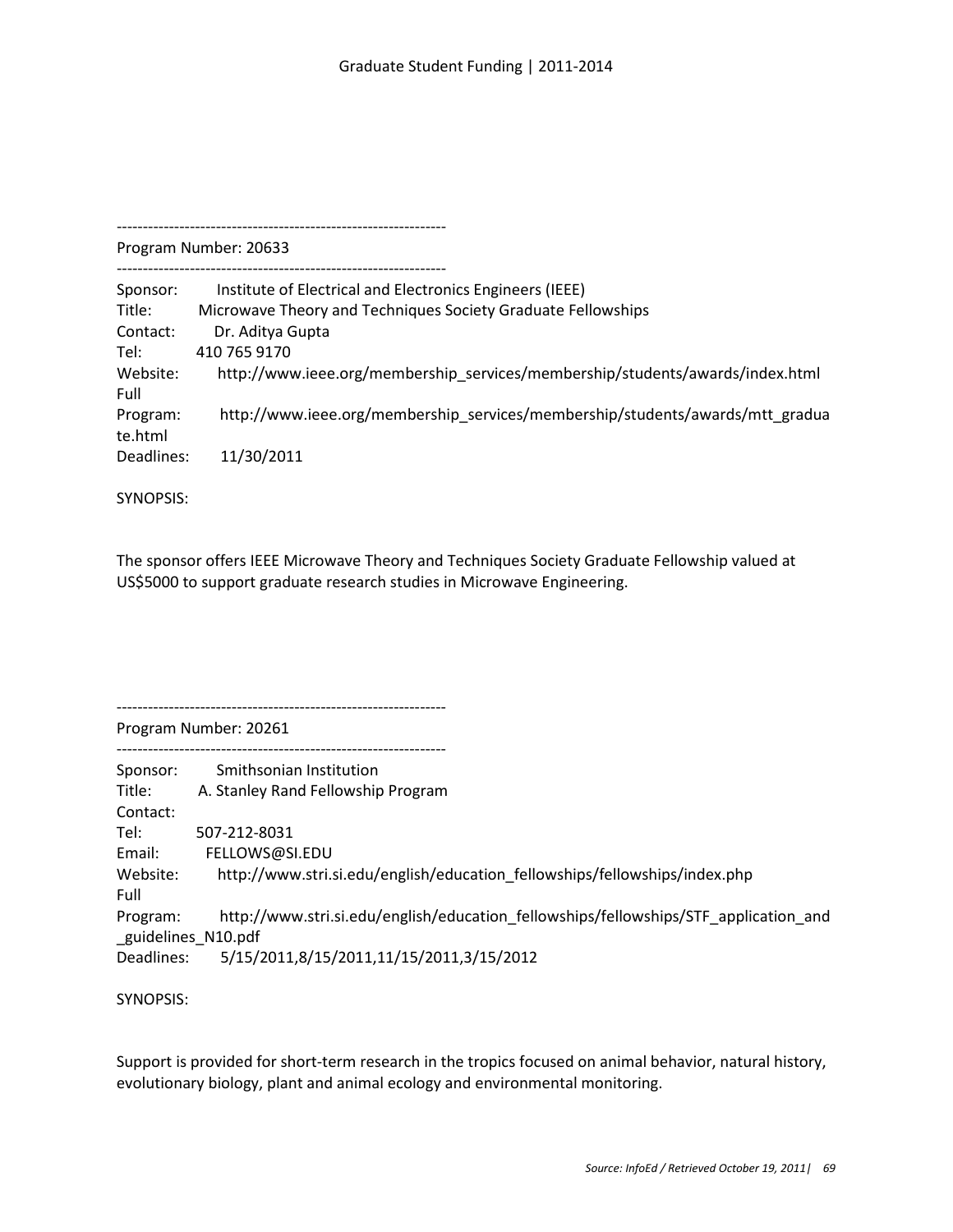---------------------------------------------------------------

Program Number: 20052 ---------------------------------------------------------------

Sponsor: Social Science Research Council Title: International Dissertation Field Research Fellowship Program (IDRF) Contact: Daniella Sarnoff, Program Director Tel: 212-377-2700 Email: sarnoff@ssrc.org Website: http://www.ssrc.org/ Full Program: http://www.ssrc.org/fellowships/idrf-fellowship/ Deadlines: 11/3/2011

SYNOPSIS:

The International Dissertation Research Fellowship (IDRF) offers nine to twelve months of support to graduate students in the humanities and social sciences who are enrolled in doctoral programs in the United States and conducting dissertation research outside of the United States.

--------------------------------------------------------------- Program Number: 19727

---------------------------------------------------------------

Sponsor: International Society for Magnetic Resonance in Medicine Title: Junior Fellow Program Contact: Tel: 1 510-841-1899 Email: Junior Fellow@ismrm.org Full Program: http://www.ismrm.org/12/jrfellow.htm Deadlines: 11/9/2011

Deadline Note: The application deadline is Wednesday, 09 November 2011 at 23:59 Eastern.

SYNOPSIS:

The International Society for Magnetic Resonance in Medicine (ISMRM) Junior Fellow Program has been established to recognize outstanding researchers at an early stage in their careers, with an established and long-term commitment to ISMRM. Junior Fellowship may be maintained for up to ten (10) years as long as ISMRM membership remains current. Up to twenty (20) individuals will be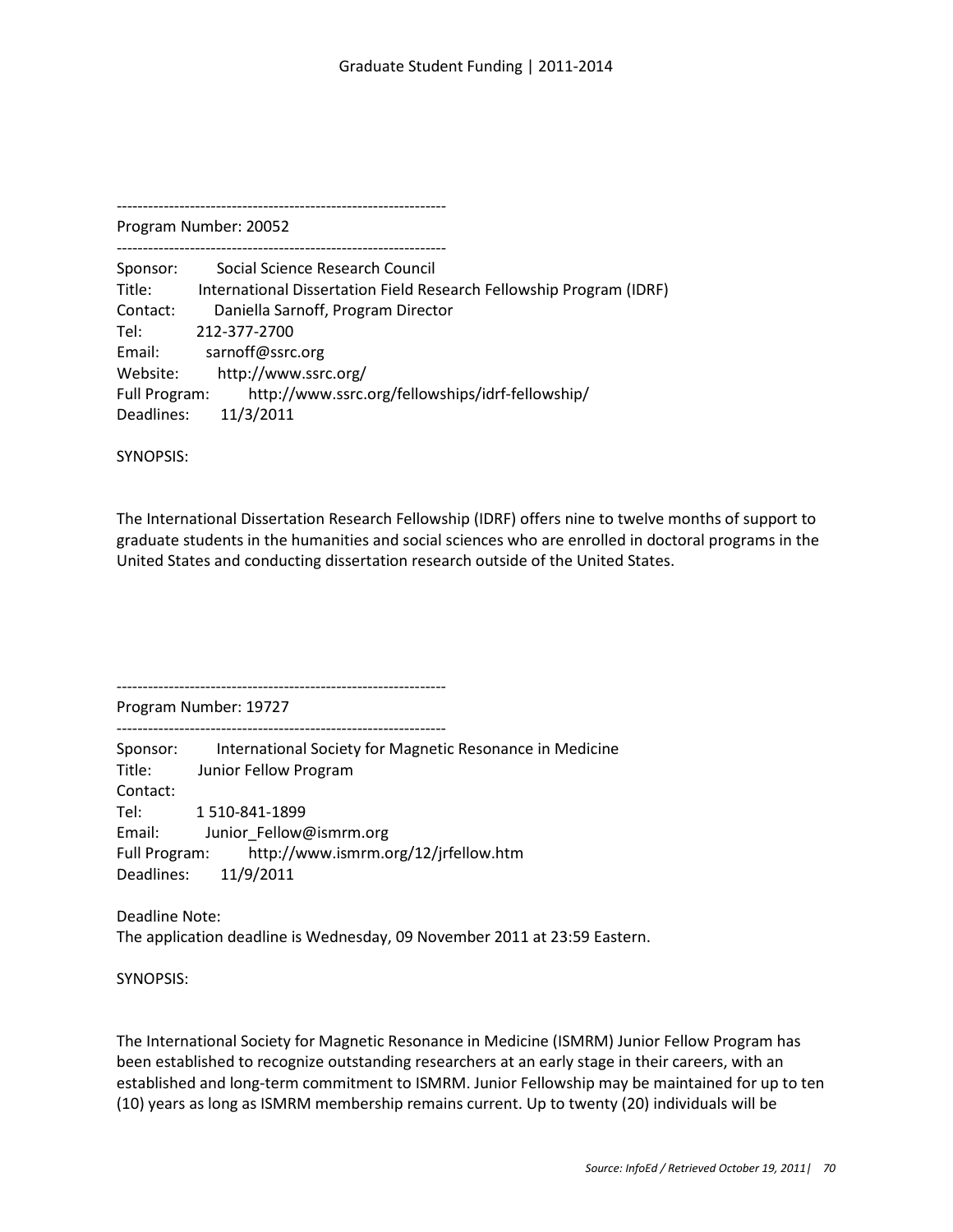selected as Junior Fellows for 2011 on the basis of an outstanding abstract, c.v. and documented commitment to ISMRM.

Program Number: 19692

---------------------------------------------------------------

---------------------------------------------------------------

| Sponsor:      | National Oceanic & Atmospheric Administration/Department of Commerce     |
|---------------|--------------------------------------------------------------------------|
| Title:        | National Estuarine Research Reserve Graduate Research Fellowship Program |
| Contact:      | Alison Krepp                                                             |
| Tel:          | 301-713-3155 x105                                                        |
| Email:        | Alison.Krepp@noaa.gov                                                    |
| Full Program: | http://www.grants.gov/search/search.do?oppId=116653&mode=VIEW            |
| Deadlines:    | 11/1/2011                                                                |

SYNOPSIS:

National Estuarine Research Reserve System (NERRS) research funds are provided to support management-related research projects that will enhance scientific understanding of the Reserve ecosystem, provide information needed by Reserve management and coastal management decisionmakers, and improve public awareness and understanding of estuarine ecosystems and estuarine management issues. The Reserve System's Graduate Research Fellowship (GRF) Program offers qualified master's and doctoral students the opportunity to address scientific questions of local, regional, and national significance. The result is high-quality research focused on improving coastal management issues.

Program Number: 18107

---------------------------------------------------------------

---------------------------------------------------------------

Sponsor: National Consortium for Graduate Degrees for Minorities in Engineering and Science, Inc. Title: Ph.D. Engineering Fellowship Program Contact: Gerald Littleton Tel: 703-562-3646 Email: info@gemfellowship.org Website: http://www.gemfellowship.org/gem-fellowship Full Program: http://www.gemfellowship.org/gem-fellowship/application-requirements Deadlines: 11/15/2011

SYNOPSIS: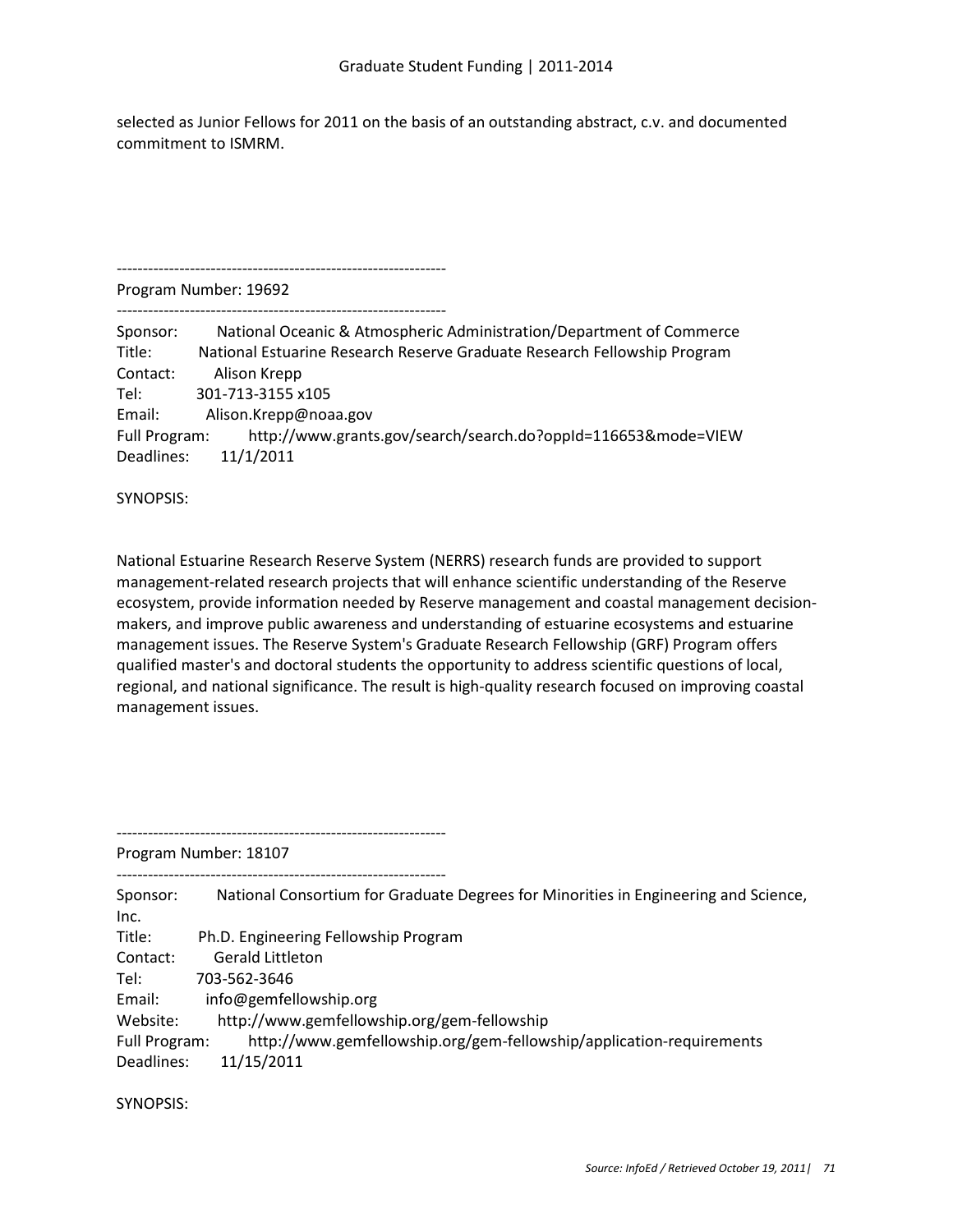The objective of this program is to offer doctoral fellowships to underrepresented minority students who have either completed, are currently enrolled in a master's in engineering program, or received admittance into a PhD program directly from a bachelor's degree program. Fellowships may be used at any participating GEM Member University where the GEM Fellow is admitted.

--------------------------------------------------------------- Program Number: 18106 --------------------------------------------------------------- Sponsor: National Consortium for Graduate Degrees for Minorities in Engineering and Science, Inc. Title: Ph.D. Science Fellowship Program Contact: Gerald Littleton Tel: 703-562-3646 Email: info@gemfellowship.org Website: http://www.gemfellowship.org/gem-fellowship Full Program: http://www.gemfellowship.org/gem-fellowship/application-requirements Deadlines: 11/15/2011

SYNOPSIS:

The goal of this program is to increase the number of minority students who pursue doctoral degrees in the natural science disciplines -- chemistry, physics, earth sciences, mathematics, biological sciences, and computer science. Applicants to this program are accepted as early as their seniore undergraduate year, as well as candidates currently enrolled in a Master's of Engineering program and working professionals. Fellowships offered through this program are portable and may be used at any participating GEM Member University where the GEM Fellow is admitted.

---------------------------------------------------------------

Program Number: 18104

---------------------------------------------------------------

| Sponsor: | National Consortium for Graduate Degrees for Minorities in Engineering and Science, |
|----------|-------------------------------------------------------------------------------------|
| Inc.     |                                                                                     |
| Title:   | MS Engineering Fellowship Program                                                   |
| Contact: | <b>Gerald Littleton</b>                                                             |
| Tel:     | 703-562-3646                                                                        |
| Email:   | info@gemfellowship.org                                                              |
| Website: | http://www.gemfellowship.org/gem-fellowship/apply                                   |
|          |                                                                                     |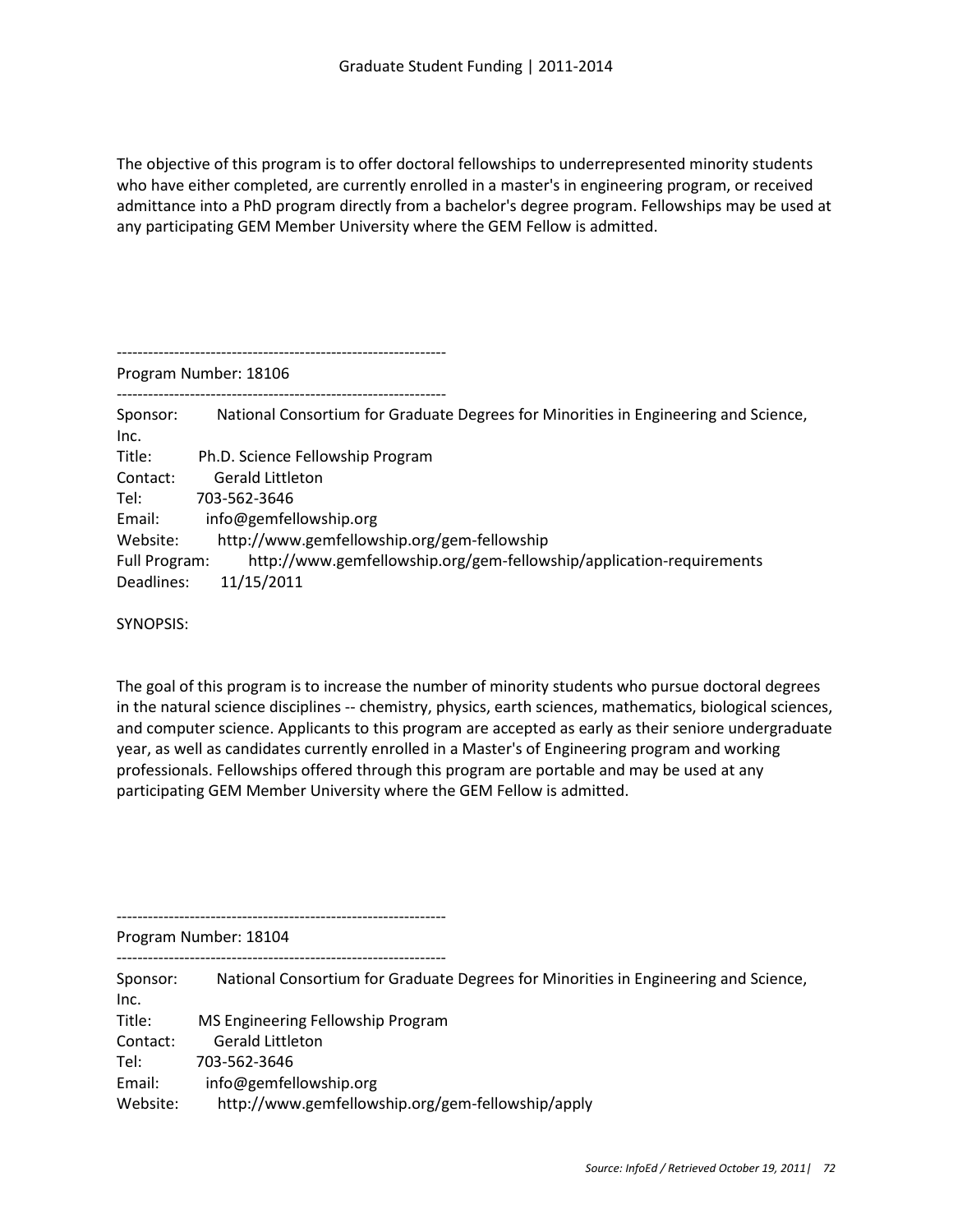Full Program: http://www.gemfellowship.org/gem-fellowship Deadlines: 11/15/2011

SYNOPSIS:

The sponsor offers fellowships to promote participation of underrepresented groups in post-graduate science and engineering education and the technical workforce. The objective of this program is to promote the benefits of a masters degree within industry.

Program Number: 18081

---------------------------------------------------------------

--------------------------------------------------------------- Sponsor: Kierkegaard (Howard V. and Edna H. Hong) Library Title: Kierkegaard House Foundation Fellowships Contact: Gordon Marino Tel: Email: marino@stolaf.edu Website: http://www.stolaf.edu Full Program: http://www.stolaf.edu/collections/kierkegaard/programs/fellowships.html Deadlines: 2/1/2012

Deadline Note:

Applications will be accepted from September 1 through February 1 for openings beginning the following September.

SYNOPSIS:

The sponsor offers the Kierkegaard House Foundation Fellowships which provide living quarters close to the St. Olaf campus and \$1500 per month stipends for periods of 4–12 months. Advanced graduate students, professors, and other serious students of Kierkegaard are invited to apply.

---------------------------------------------------------------

Program Number: 17966 ---------------------------------------------------------------

Sponsor: School for Advanced Research (SAR) Title: Resident Scholar Fellowships - Katrin H. Lamon Fellowship Contact: Tel: 505-954-7201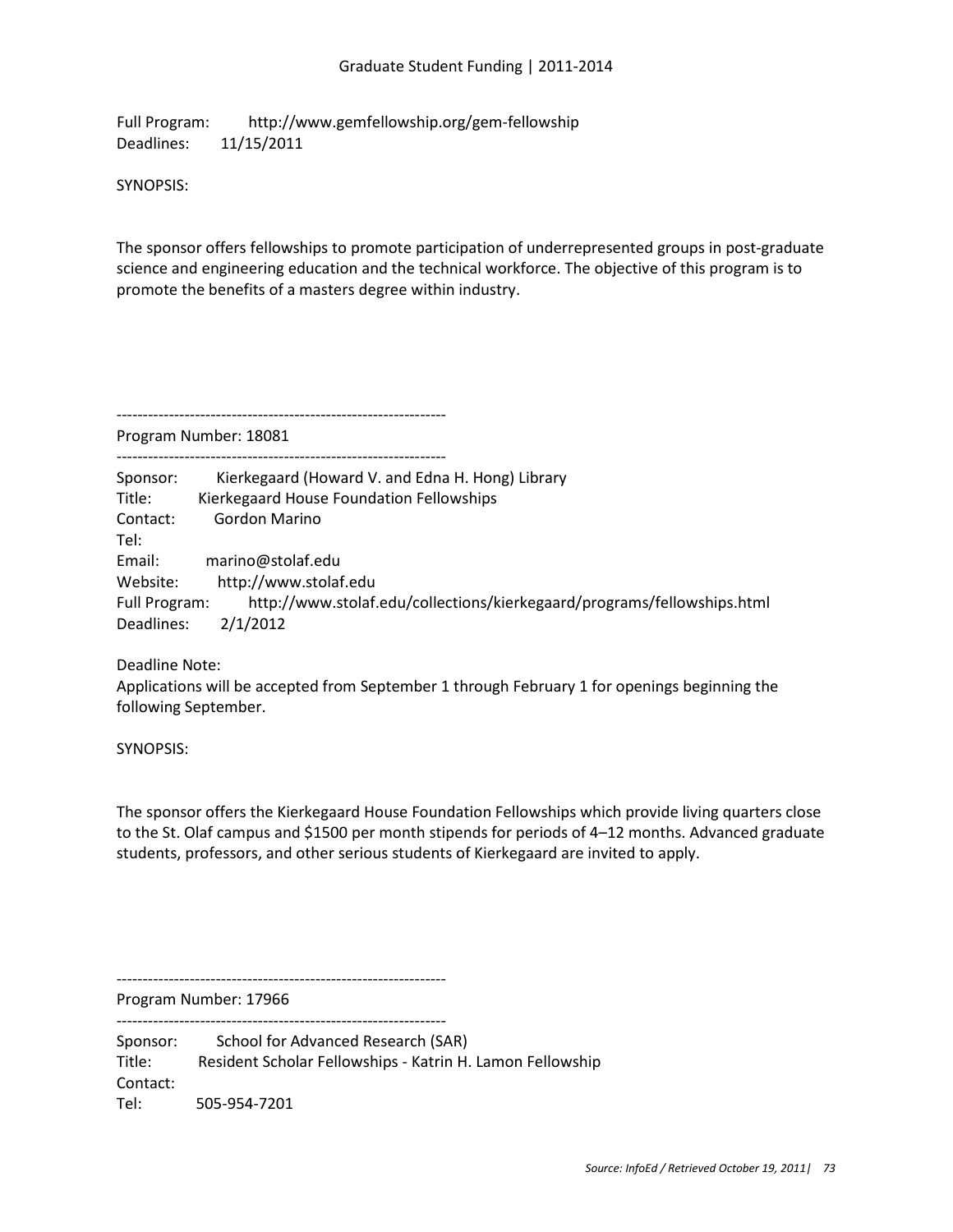Email: scholar@sarsf.org Website: http://sarweb.org/index.php?resident\_scholars Full Program: http://sarweb.org/index.php?resident\_scholar\_lamon\_fellowship Deadlines: 11/1/2011

SYNOPSIS:

The sponsor offers the Katrin H. Lamon Fellowship of 9 months for a Native American Ph.D. candidate or postdoctoral scholar working in either the humanities or the social sciences.

--------------------------------------------------------------- Program Number: 17877

---------------------------------------------------------------

Sponsor: American Osteopathic Association Title: Osteopathic Research Fellowship Contact: Tel: 800-621-1773 Website: http://www.osteopathic.org

Full Program: http://www.osteopathic.org/inside-aoa/development/quality/research-andgrants/Pages/research-grants-and-fellowships-program.aspx Deadlines: 1/30/2012

SYNOPSIS:

Support is provided to conduct a basic science or clinical research project that will make a significant contribution to osteopathic medicine.

Program Number: 17815

---------------------------------------------------------------

---------------------------------------------------------------

| Sponsor:      | Alpha Omega Alpha Honor Medical Society          |
|---------------|--------------------------------------------------|
| Title:        | Carolyn L. Kuckein Student Research Fellowships  |
| Contact:      | Carol Wong                                       |
| Tel:          | 650-329-0291                                     |
| Email:        | c.wong@alphaomegaalpha.org                       |
| Website:      | http://alphaomegaalpha.org/                      |
| Full Program: | http://alphaomegaalpha.org/student_research.html |
| Deadlines:    | 12/31/2011                                       |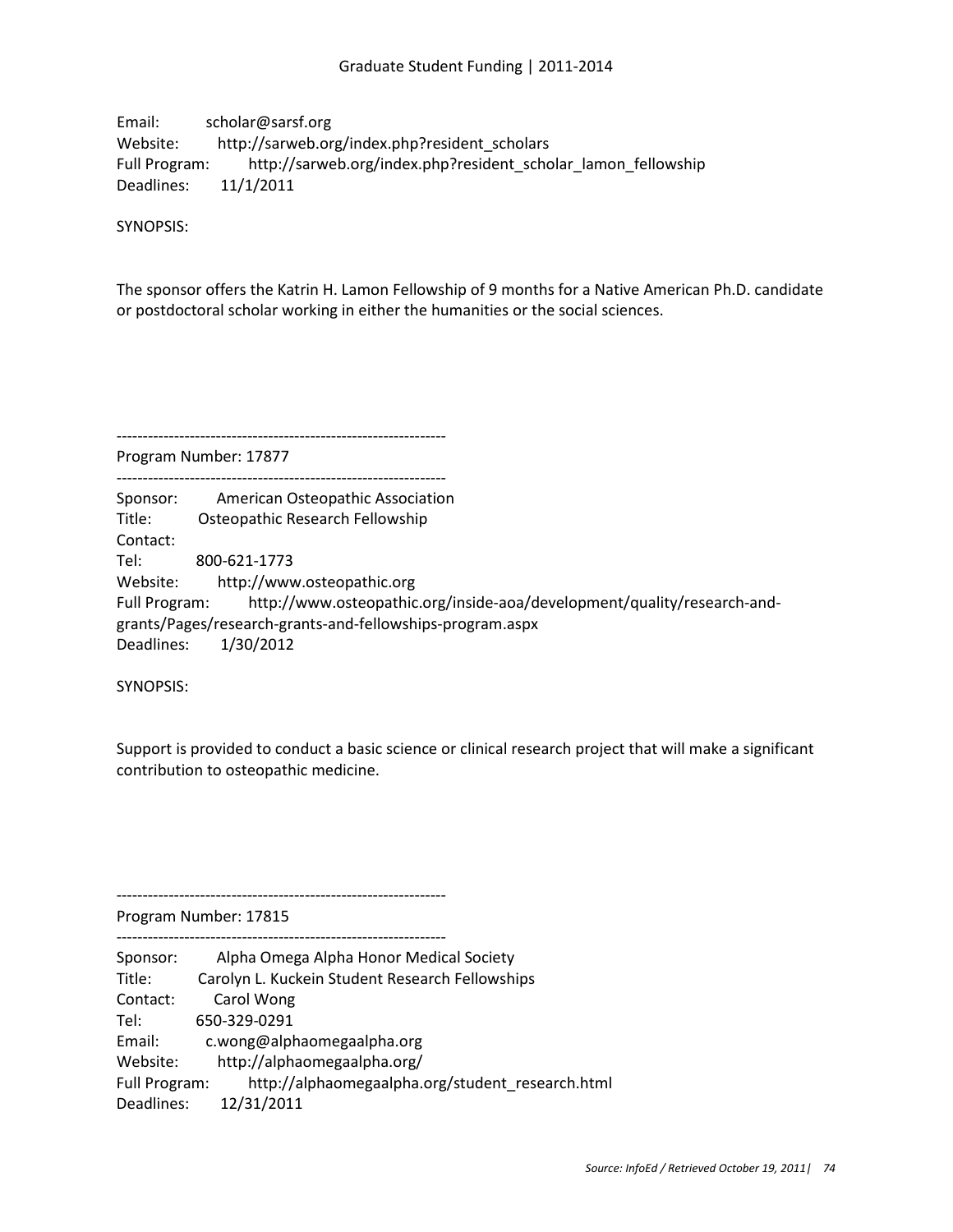Deadline Note:

Proposals must be submitted to the councilor before December 31, 2011. The final application to the national office must be postmarked no later than January 31, 2012.

SYNOPSIS:

The sponsor provides research support for a continual period of a minimum of eight to ten weeks, thirty hours or more per week, for clinical investigation, basic laboratory research, epidemiology, or social science/health services research. Funds from the fellowship are expected to be the major source of support for the student.

---------------------------------------------------------------

Program Number: 17558

---------------------------------------------------------------

Sponsor: National Institutes of Health/DHHS

Title: Ruth L. Kirschstein National Research Service Awards for Individual Predoctoral Fellowships to Promote Diversity in Health-Related Research (Parent F31 - Diversity) Contact:

Tel:

Email: GrantsInfo@nih.gov

Full Program: http://grants1.nih.gov/grants/guide/pa-files/PA-11-112.html Deadlines:

4/13/2011,5/7/2011,8/13/2011,9/7/2011,12/13/2011,1/7/2012,4/13/2012,5/7/2012,8/13/2012,9/7/2 012,12/13/2012,1/7/2013,4/13/2013,5/7/2013,8/13/2013,9/7/2013,12/13/2013,1/7/2014,4/13/2014, 5/7/2014

Deadline Note:

Applications may be submitted to Grants.gov in response to this announcement on or after March 13, 2011. The deadlines for receipt of standard applications under this announcement are: April 13, August 13, and December 13 annually. The deadlines for receipt of AIDS-related applications are: January 7, May 7, and September 7 annually. This program will expire on May 8, 2014.

SYNOPSIS:

The sponsor offers support designed to improve the diversity of the health-related research workforce by supporting the training of predoctoral students from groups that have been shown to be underrepresented. Such candidates include individuals from underrepresented racial and ethnic groups, individuals with disabilities, and individuals from disadvantaged backgrounds. This Funding Opportunity Announcement (FOA) will utilize the NIH Ruth L. Kirschstein Individual Predoctoral National Research Service Award (NRSA) mechanism (F31).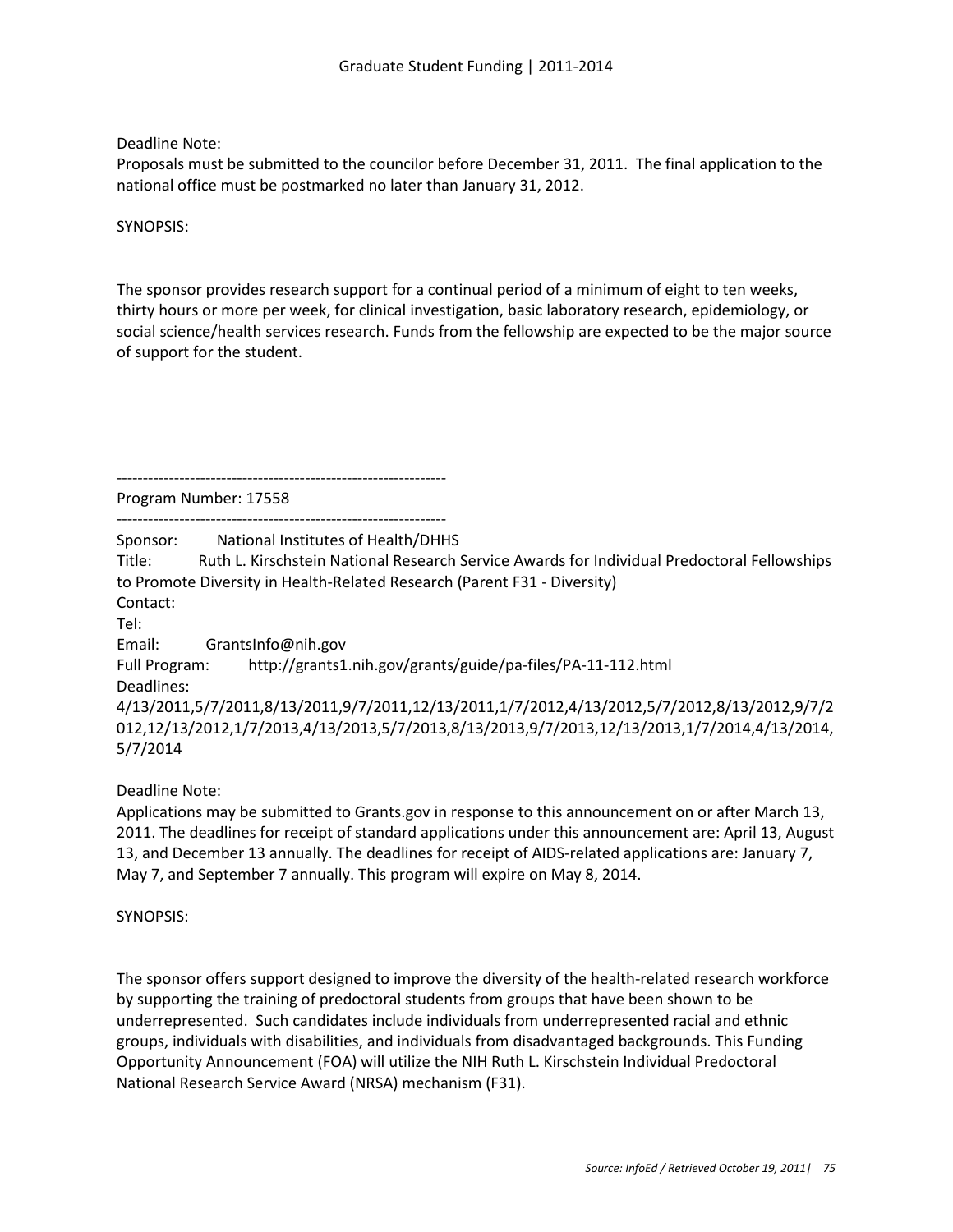--------------------------------------------------------------- Program Number: 16678 --------------------------------------------------------------- Sponsor: American Water Works Association Title: Abel Wolman Fellowship Contact: Linda Moody Tel: 303-347-6201 Email: lmoody@awwa.org Website: http://www.awwa.org/files/Membership/Scholarships/2012scholarshipcriteria.pdf Full Program: http://www.awwa.org/files/Education/ScholarshipForms/2012WolmanFellowshipApplic ationForm.pdf Deadlines: 1/15/2012 Deadline Note: The application deadline for each is Jan. 15.

SYNOPSIS:

The sponsor provides support to promising doctoral students in the U.S., Canada and Mexico pursuing advanced training and research in the field of water supply and treatment.

---------------------------------------------------------------

Program Number: 16662 ---------------------------------------------------------------

| Sponsor:      | Ochsner Health System                              |
|---------------|----------------------------------------------------|
| Title:        |                                                    |
|               | Adult Cardiothoracic Anesthesia Fellowship Program |
| Contact:      | Dr. David Broussard                                |
| Tel:          | 504-842-3161                                       |
| Email:        | dabroussard@ochsner.org                            |
| Website:      | http://academics.ochsner.org/gmepro2.aspx?id=19348 |
| Full Program: | http://academics.ochsner.org/gmepro2.aspx?id=7010  |
| Deadlines:    | 12/31/2011                                         |

Deadline Note:

Applications are accepted between July and December for the next academic year.

SYNOPSIS: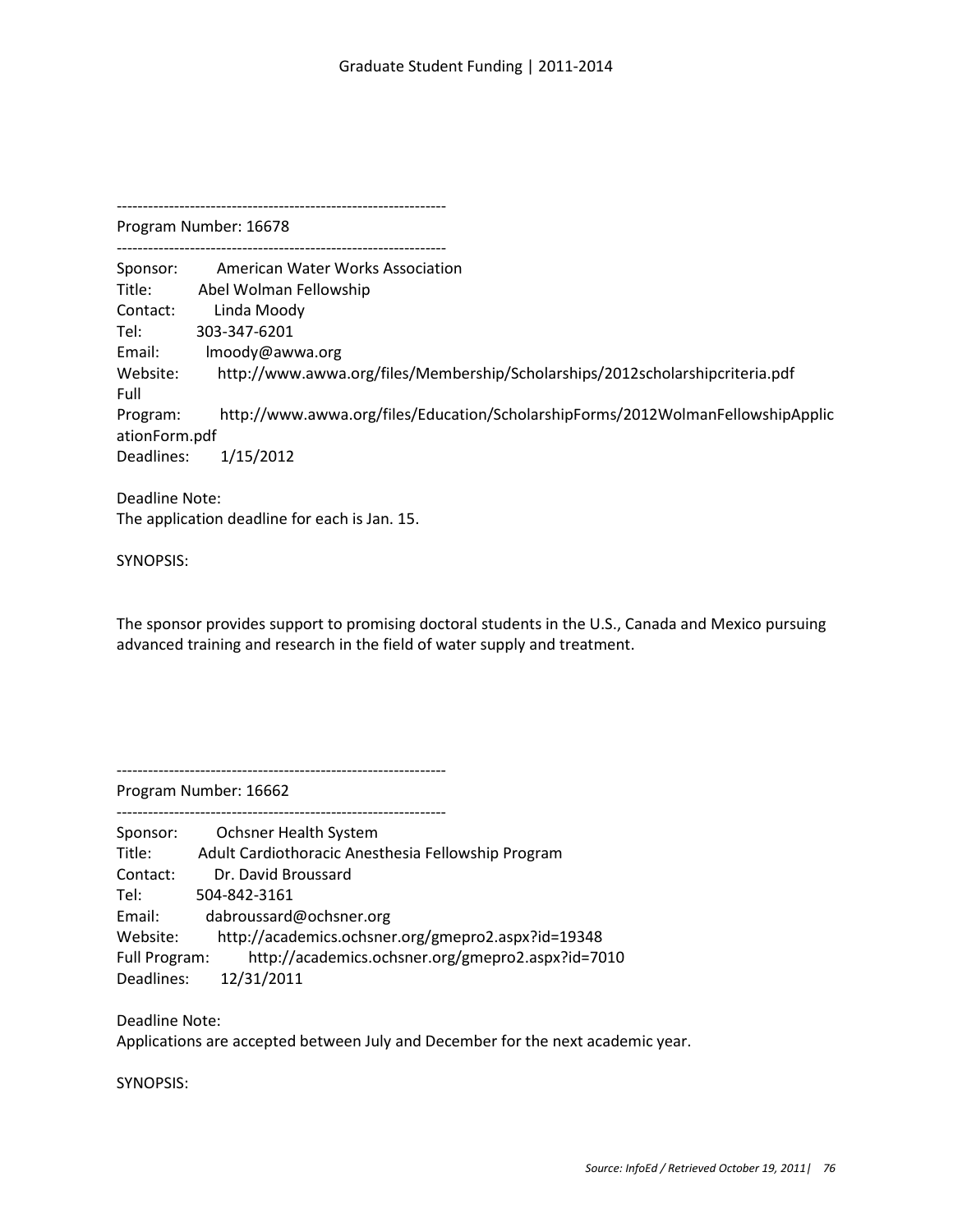The sponsor offers a one year program in adult cardiothoracic anesthesia training. A prerequisite for entry into the program is completion of 4 years of accredited training in anesthesia.

---------------------------------------------------------------

Program Number: 16402 ---------------------------------------------------------------

| Sponsor:      | Boren Awards for International Study                       |
|---------------|------------------------------------------------------------|
| Title:        | Boren Fellowship                                           |
| Contact:      | Boren Fellowships                                          |
| Tel:          | 800-618-6737                                               |
| Email:        | boren@iie.org                                              |
| Website:      | http://www.borenawards.org/boren fellowship/home.html      |
| Full Program: | http://www.borenawards.org/boren fellowship/how apply.html |
| Deadlines:    | 1/31/2012                                                  |

Deadline Note: The 2012 Application deadline is January 31, 2012 at 5:00 p.m. EST.

SYNOPSIS:

Boren Fellowships provide American graduate students, both at the master's and the doctoral level, with the resources and encouragement they need to acquire skills and experiences in areas of the world critical to the future security of our nation, in exchange for their commitment to seek work in the federal government. The sponsor will provide up to \$30,000 to support overseas or domestic study, or a combination of both. Boren Fellowship awards are made for a minimum of 12 weeks and maximum of 24 months. Overseas programs can be no longer than one year. Boren Fellows may study abroad in Africa, Asia, Central & Eastern Europe, Eurasia, Latin America, and the Middle East. Students may apply to study in any country outside of the United States, Western Europe, Canada, Australia, or New Zealand. Multi-country comparative studies must be well justified.

---------------------------------------------------------------

Program Number: 15193

Sponsor: Torrey Botanical Society Title: Graduate Student Research Fellowship Contact: Dr. Robert Naczi Tel: 718-817-8087 Email: rnaczi@nybg.org

---------------------------------------------------------------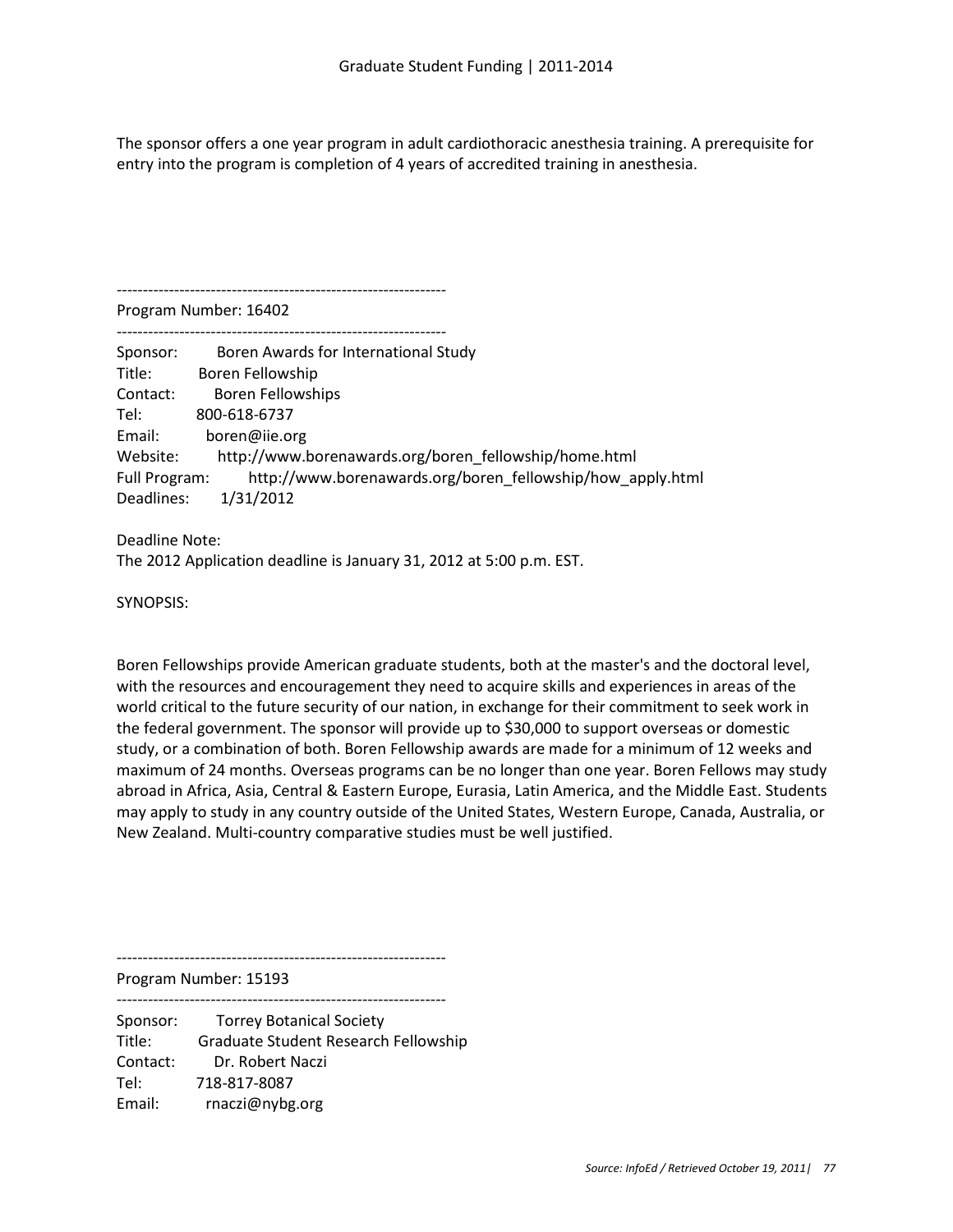Website: http://www.torreybotanical.org/index.html Full Program: http://www.torreybotanical.org/grants.html#Torrey\_Botanical\_Society\_Student\_Resear ch\_Fellowship Deadlines: 12/31/2011

SYNOPSIS:

The sponsor supports student research in botany with an annual award of \$2,500.

Program Number: 15062

--------------------------------------------------------------- Sponsor: Emergency Medicine Foundation Title: EMF Research Fellowship Grant Contact: Cynthia Singh, Director of Grants and Foundation Development Tel: 800-798-1822, x3217

---------------------------------------------------------------

Email: csingh@acep.org Website: http://www.emfoundation.org/EMF.aspx?id=108

Deadlines: 1/9/2012

SYNOPSIS:

The sponsor awards up to \$150,000 over two years for the development of research in emergency medicine. The goals of this program are to: promote research within the specialty of emergency medicine; advance emergency medical care; and facilitate the academic growth and development of future researchers in emergency medicine and thereby invest in the future of the specialty of emergency medicine.

---------------------------------------------------------------

Program Number: 14939

| Sponsor: | School for Advanced Research (SAR)                     |
|----------|--------------------------------------------------------|
| Title:   | Resident Scholar Fellowships - Weatherhead Fellowships |
| Contact: |                                                        |
| Tel:     | 505-954-7201                                           |
| Email:   | scholar@sarsf.org                                      |
| Website: | http://sarweb.org/index.php?resident scholars          |
|          |                                                        |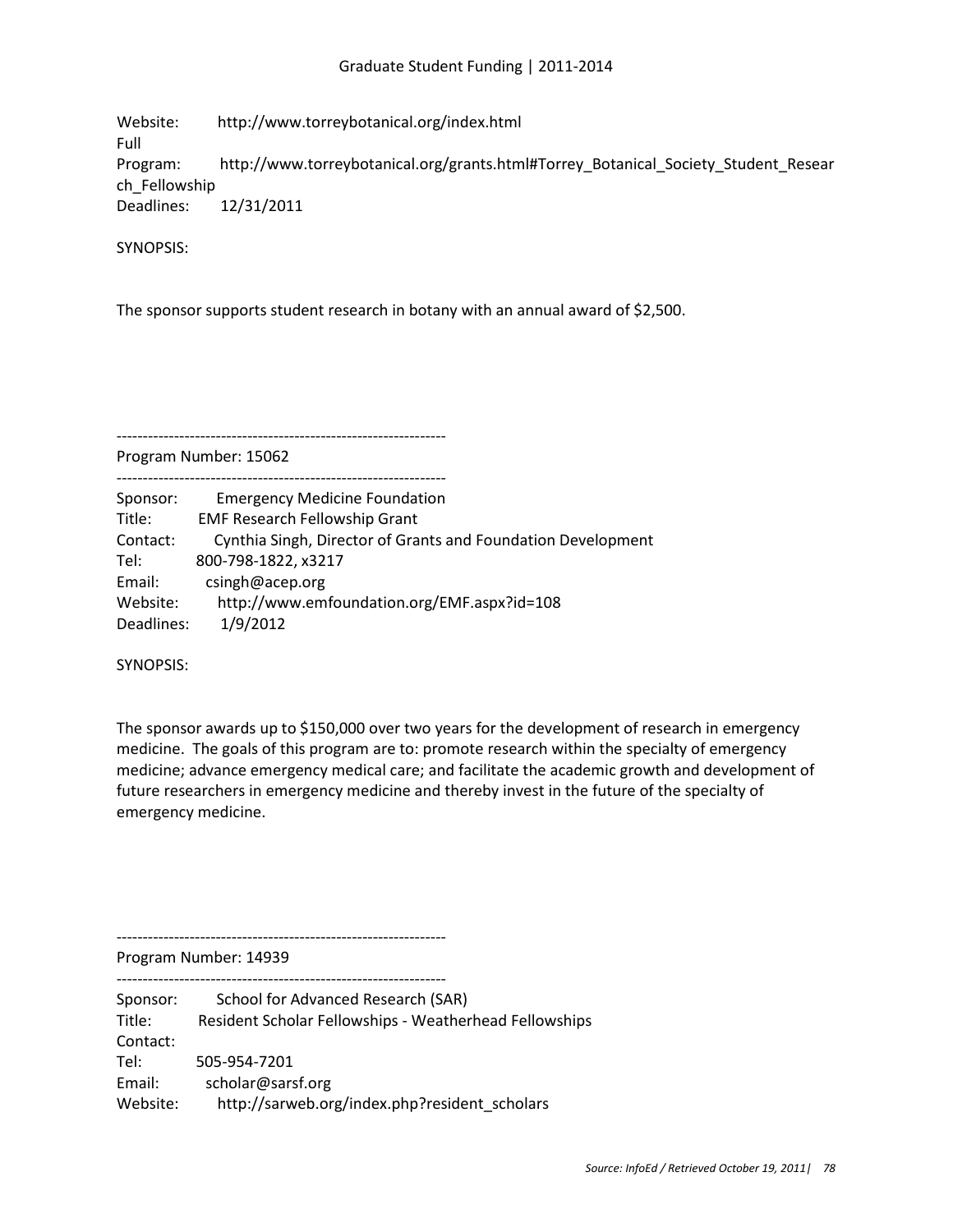Full Program: http://sarweb.org/index.php?resident\_scholar\_weatherhead\_fellowship Deadlines: 11/1/2011

SYNOPSIS:

Up to two 9-month fellowships are available for either Ph.D. candidates or scholars with doctorates whose work is either humanistic or social scientific in nature. Fellows receive a \$40,000 stipend (\$30,000 for Ph.D. candidates) and housing and office space on the SAR campus.

---------------------------------------------------------------

Program Number: 14855 ---------------------------------------------------------------

| Sponsor:      | Carnegie Institution for Science            |
|---------------|---------------------------------------------|
| Title:        | Carnegie-Princeton Fellowship               |
| Contact:      |                                             |
| Tel:          | 626-577-1122                                |
| Email:        | c-pfellow@obs.carnegiescience.edu           |
| Website:      | http://obs.carnegiescience.edu/fellowships/ |
| Full Program: | http://obs.carnegiescience.edu/fellowships/ |
| Deadlines:    | 11/15/2011                                  |

Deadline Note:

Applicants should send a curriculum vitae, bibliography, and research plan via the web to both Carnegie and Princeton by November 15, 2011.

SYNOPSIS:

Applications are invited for a four-year postdoctoral fellowship in astronomy. The Fellow is expected to work two years at the main offices of the Observatories in Pasadena and two years at Princeton, in an order to be negotiated by the applicant. The Fellow will have access to all of the resources and facilities of both institutions.

Program Number: 14727

---------------------------------------------------------------

---------------------------------------------------------------

Sponsor: National Institute of Food and Agriculture/Department of Agriculture Title: Agriculture and Food Research Initiative Predoctoral Fellowships Contact: Dr. Ray Ali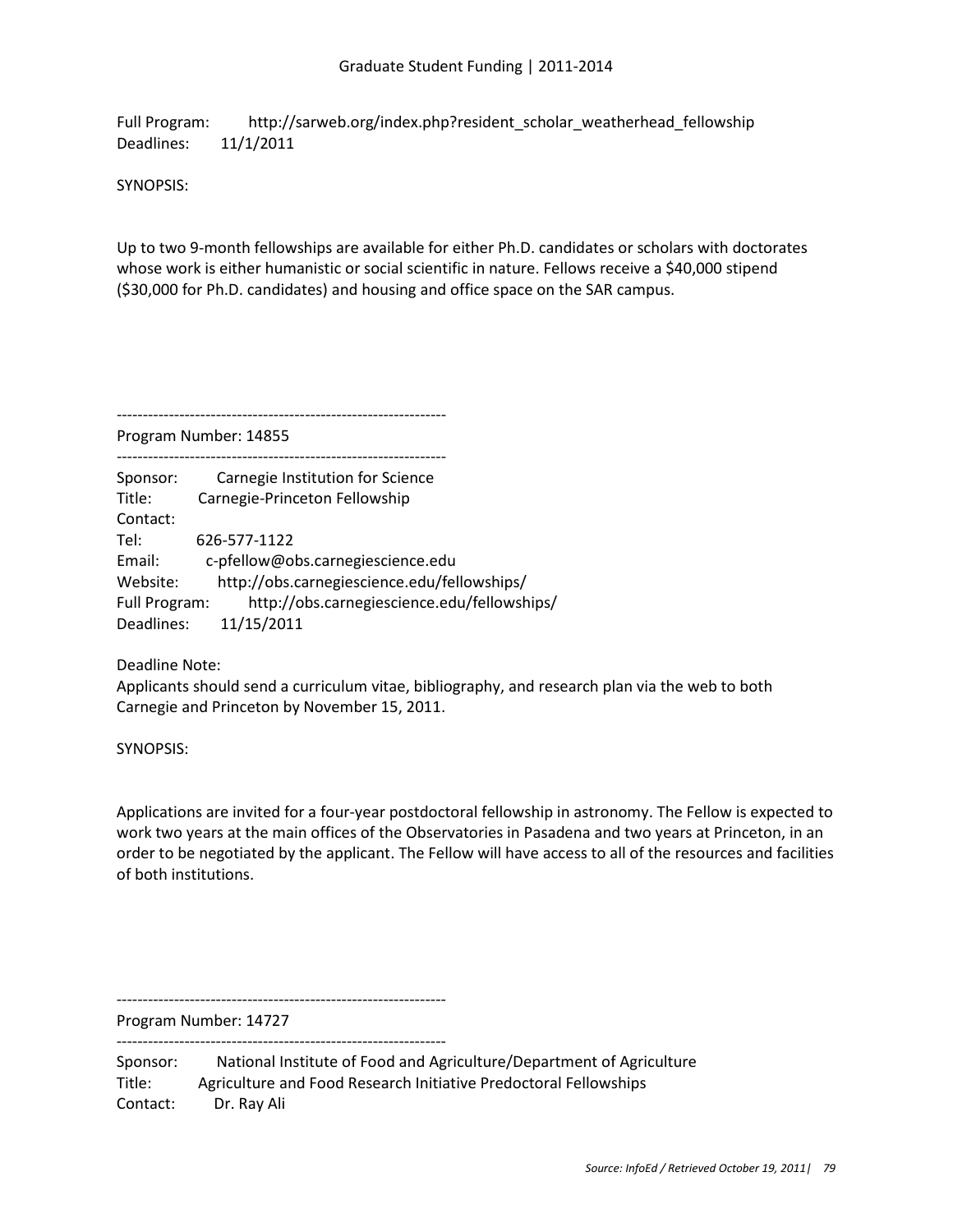Tel: 202-720-2727 Email: nifafellows@nifa.usda.gov Website: http://www.csrees.usda.gov/funding/rfas/pdfs/12\_afri\_nifa\_fellowship.pdf Full Program: http://www07.grants.gov/search/search.do;jsessionid=TFtXT6JCHDl3NNp4hp3ptGD2xk RNv9JQ76LQyyTKMGjMPh6Y1bs2!1527577127?oppId=123794&mode=VIEW Deadlines: 11/8/2011

Deadline Note:

The deadline for receipt of mandatory letters of intent is November 8, 2011. The deadline for full applications is January 19, 2012.

SYNOPSIS:

The AFRI NIFA Fellowship RFA focuses on developing the next generation of scientists who will lead agriculture into the future by solving current and future challenges facing our society. The AFRI NIFA Fellowships Grant Program targets talented, highly-motivated doctoral candidates athat demonstrate remarkable promise and the ability to increase the number of gifted agricultural scientists in the United States. The Program seeks to develop the technical and academic competence of doctoral candidates in the food, forestry and agricultural sciences that are within NIFA's challenge areas through well-developed and highly interactive mentoring and training activities.

--------------------------------------------------------------- Program Number: 14279

--------------------------------------------------------------- Sponsor: Toigo (Robert) Foundation Title: MBA Fellowship Contact: Tel: 510-763-5771 Email: apply@toigofoundation.org Website: http://www.toigofoundation.org/fellowship/ Full Program: http://www.toigofoundation.org/fellowship/how-to-become-a-fellow Deadlines: 3/23/2012

Deadline Note: The online application goes live October 15, 2011. The fellowship application deadline is March 23, 2012.

SYNOPSIS:

The sponsor offers an MBA graduate-level fellowship for minority professionals committed to careers in finance.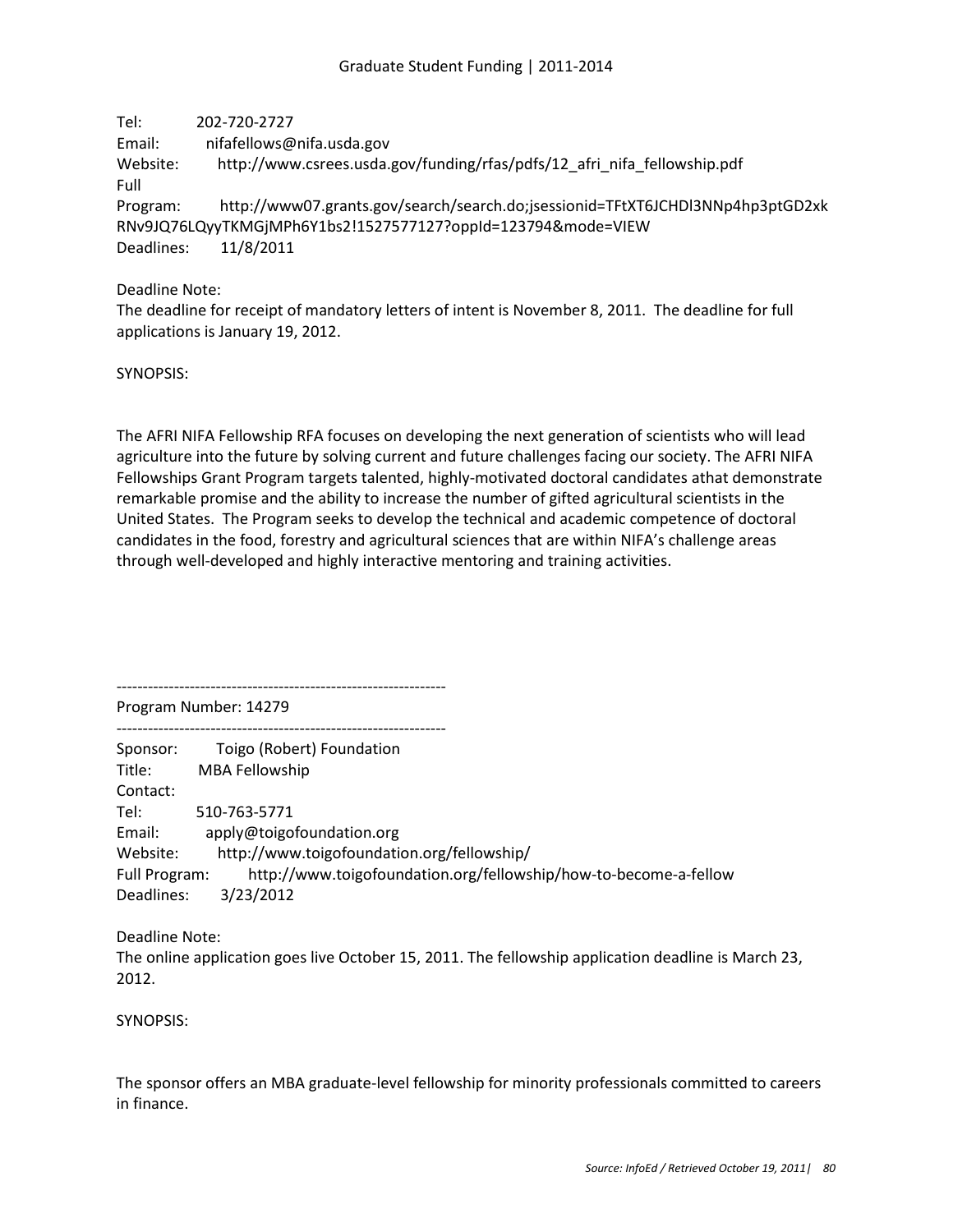Program Number: 14094 ---------------------------------------------------------------

Sponsor: National Bureau of Asian Research Title: Next Generation Fellowship in Asian Affairs Program Contact: Kailani Chin-Hidano, Director, Human Resources Tel: 206-632-7370 Email: nextgen@nbr.org Website: http://www.nbr.org/default.aspx Full Program: http://www.nbr.org/about/nextgenfellowship.aspx Deadlines: 1/15/2012

SYNOPSIS:

The Next Generation Fellowship is a post-master's degree program that is cultivating a new generation of Asian affairs specialists committed to and capable of bridging the gap between the best scholarly research and the pressing needs of U.S. foreign policy toward a rapidly changing Asia.

---------------------------------------------------------------

Program Number: 14073 ---------------------------------------------------------------

Sponsor: University Corporation for Atmospheric Research Title: High Altitude Observatory Newkirk Graduate Research Fellowships Contact: Amy Knack Tel: Email: knack@ucar.edu Website: http://www.hao.ucar.edu/ Full Program: http://www.hao.ucar.edu/people/visitors/newkirk.php Deadlines: 1/6/2012

SYNOPSIS:

The Newkirk Fellowship provides the financial and benefit support. The student's progress will be reviewed on a yearly basis, with an eye to scientific achievement as well as continued academic suitability, until completion of the Ph.D. degree (usually 2-3 years).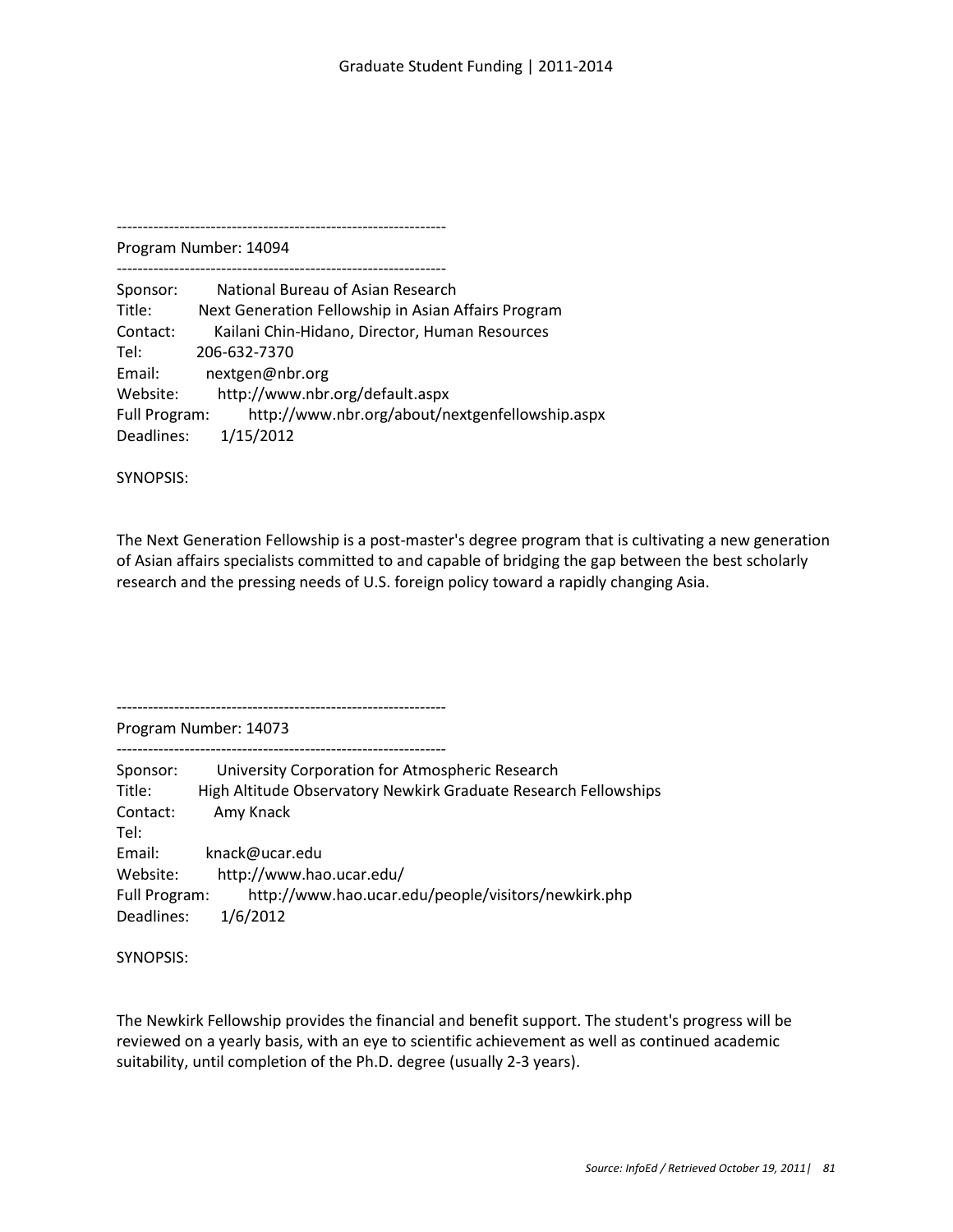Program Number: 12926 ---------------------------------------------------------------

Sponsor: Institute of International Education Title: Whitaker International Fellows Program Contact: Sabeen Altaf, Program Manager Tel: 212-984-5542 Email: whitaker@iie.org Website: http://www.whitaker.org/ Full Program: http://www.whitaker.org/program\_overview Deadlines: 1/23/2012

SYNOPSIS:

The Whitaker International Fellows and Scholars Program sends emerging leaders in U.S. biomedical engineering (or bioengineering) to undertake a self-designed project that will enhance their own careers within the field.

Program Number: 12677

---------------------------------------------------------------

---------------------------------------------------------------

Sponsor: Mayo Clinic College of Medicine Title: Internal Medicine - Gastroenterology Fellowship - Rochester, MN Contact: Joanna Meyer, Gastroenterology Fellowship Education Coordinator Tel: 507-538-3309 Email: meyer.j@mayo.edu Website: http://www.mayo.edu/msgme/gastro-rch.html Deadlines: 12/31/2011

Deadline Note:

Applicants must apply through the Electronic Residency Application Service (ERAS). The application form and all supporting documentation must be submitted by Dec. 31, approximately 18 months before the academic year begins in July.

SYNOPSIS:

The goal of the Gastroenterology Fellowship Program at Mayo Clinic Rochester is to train academic leaders who successfully pursue clinical and academic excellence.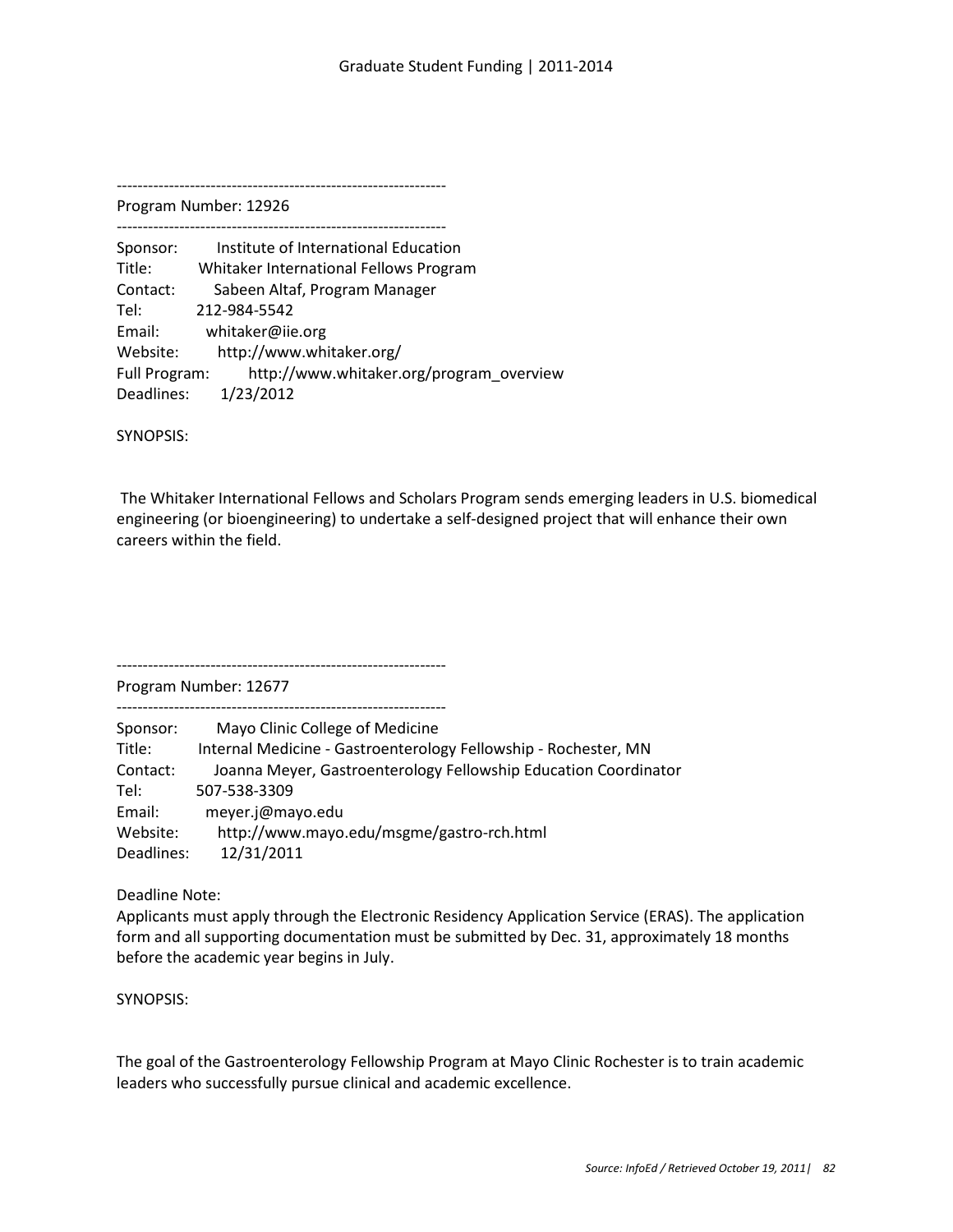Program Number: 12456 ---------------------------------------------------------------

Sponsor: Mayo Clinic College of Medicine Title: Dermatology - Dermatopathology Fellowship Program - Rochester, MN Contact: Thomas Flotte, M.D., Dermatopathology Fellowship Program Associate-Director Tel: 507-284-3736 Email: mayodermfellows@mayo.edu Website: http://www.mayo.edu/msgme/index.html Full Program: http://www.mayo.edu/msgme/dermatopath-rch.html Deadlines: 11/13/2011

Deadline Note:

The sponsor does not process printed applications to this program. To apply, you need to use the thirdparty application service, Apply Yourself. Applicants must complete the application form and all supporting documentation by November 13 two years preceding the appointment date. The academic year begins in July.

SYNOPSIS:

There are two options in the one-year Dermatopathology Fellowship Program at Mayo Clinic in Rochester. Both options meet the certification requirements of the American Boards of Dermatology and Pathology in dermatopathology. Both can be tailored to meet specific career goals.

The first option is designed for clinically-based, board-eligible dermatologists. It consists of six months in Mayo Clinic's dermatopathology laboratories and six months divided between anatomical and surgical pathology, and dermatopathology.

The second option is for laboratory-based, board-eligible pathologists. The entire year is devoted to extensive clinical experience in dermatology and dermatopathology. Training includes daily patient conferences, hospital rounds, floor and clinicopathological conferences, and work with a large clinical photographic library.

--------------------------------------------------------------- Program Number: 12428

---------------------------------------------------------------

Sponsor: Phillips Collection - Center for the Study of Modern Art Title: Phillips Collection-George Washington University Postdoctoral Fellowship Contact: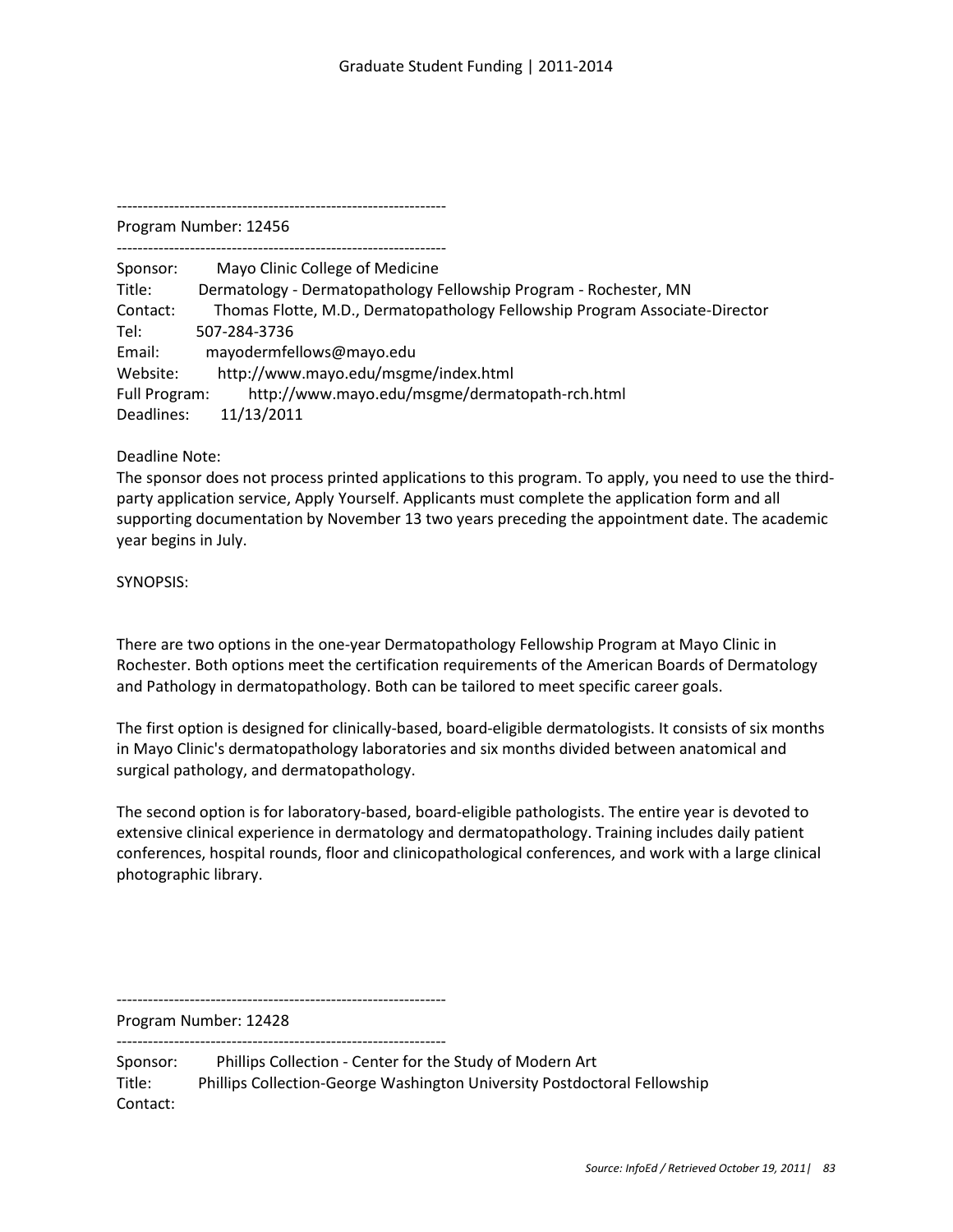Tel: 202-387-2151x286 Email: CSMAprograms@phillipscollection.org Full Program: http://www.phillipscollection.org/research/center/fellowships.aspx Deadlines: 1/15/2012

SYNOPSIS:

The sponsor has partnered with The George Washington University (GW), to offer a Postdoctoral Fellowship available to support research and teaching on topics in American, European, or nonwestern art, including photography, from 1780 to the present. The fellow is expected to be in residence in Washington, D.C., at The Phillips Collection during the fall and spring semesters throughout the term of the fellowship.

--------------------------------------------------------------- Program Number: 12422

--------------------------------------------------------------- Sponsor: Yale University Title: Center for the Study of American Politics - Research Fellowship Contact: Pamela Greene Tel: 203-432-3052 Email: pamela.greene@yale.edu Full Program: http://www.yale.edu/csap/fellowships.htm Deadlines: 1/13/2012

SYNOPSIS:

The Center for the Study of American Politics at the Yale Institution for Social and Policy Studies (ISPS) offers research fellowships for postdoctoral students, junior faculty, and senior faculty working on projects in American Politics.

---------------------------------------------------------------

Program Number: 12314

--------------------------------------------------------------- Sponsor: Mayo Clinic College of Medicine

Title: Pathology & Laboratory Medicine - Hematopathology Fellowship - Rochester, MN Contact: Tasha Gilbertson, Hematopathology Fellowship Education Coordinator Tel: 507-538-6453 Website: http://www.mayo.edu/msgme/lm-hematopath-rch.html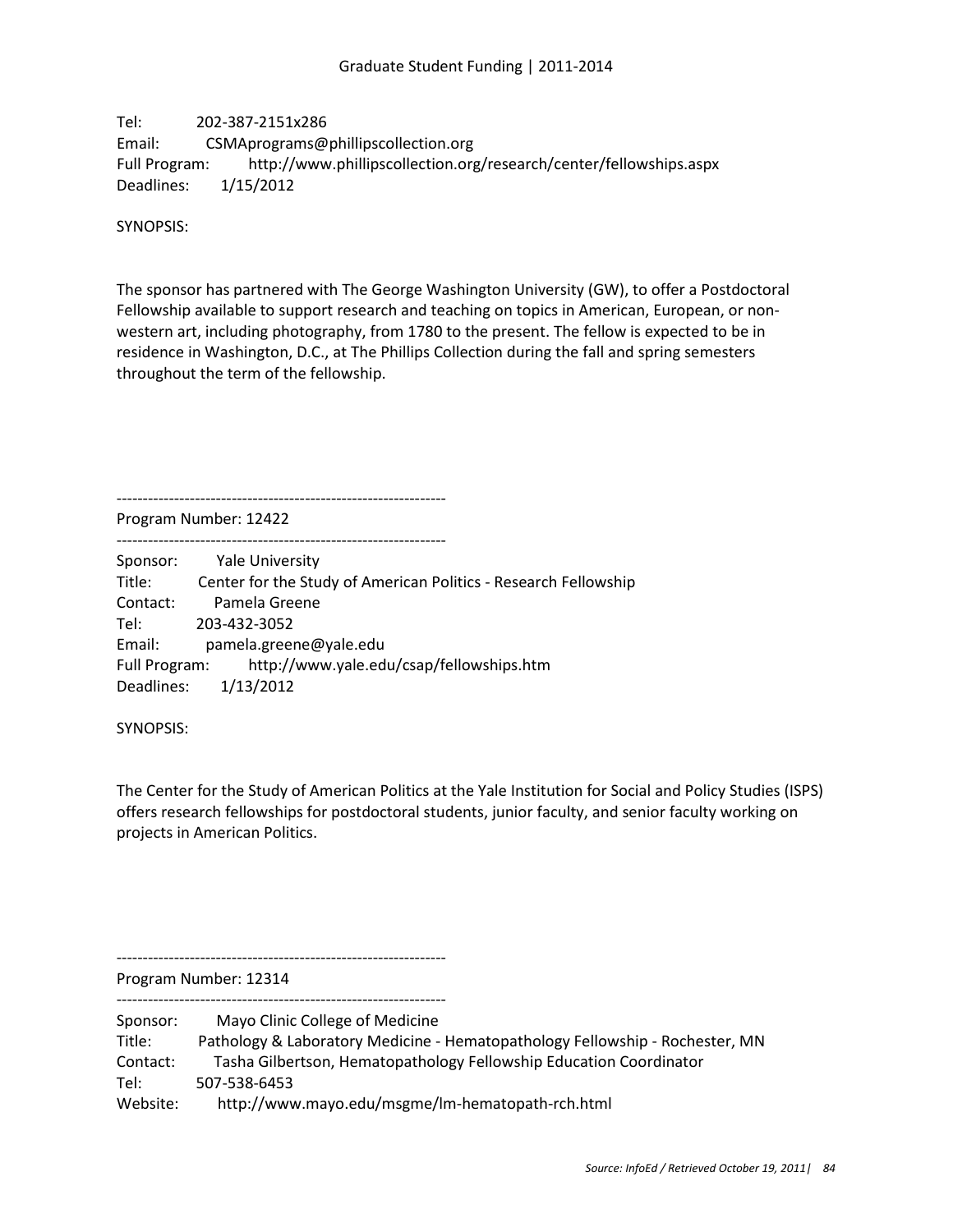Deadlines: 12/1/2011

## Deadline Note:

Applications for each academic year, which begins in July, should be completed by December 1 (19 months prior) with Letters of Recommendation being received by January 1.

SYNOPSIS:

The sponsor offers a one- or two-year Hematopathology Fellowship Program that will prepare one for a career in the diagnostic and research aspects of hematopathology. When one successfully completes this program they will meet the hematology certification requirements of The American Board of Pathology. This fellowship program is fully accredited by the Accreditation Council for Graduate Medical Education (ACGME). One or two hematopathology fellowship positions are available each year on a competitive basis. The next available positions (1) for candidates interested in the program will begin June 29, 2013.

---------------------------------------------------------------

Program Number: 12095

---------------------------------------------------------------

Sponsor: Marine Biological Laboratory Title: The Eugene and Millicent Bell Fellowship Fund in Tissue Engineering at the MBL Contact: Tel: 508-289-7173 Email: researchawards@mbl.edu Website: http://www.mbl.edu/research/summer/awards\_general.html Deadlines: 12/15/2011

SYNOPSIS:

This fellowship fund will provide a research award to visiting graduate students, postdoctoral fellows or faculty pursuing research in a variety of biomedical questions that advance our knowledge of biological composition and function at levels ranging from molecules to cells, to tissue, to organs and whole organisms. This work is grounded in a solid base of chemistry, physics, math and biology and aims to expand the possibilities for tissue and organ reconstitution and replacement.

---------------------------------------------------------------

Program Number: 11913

---------------------------------------------------------------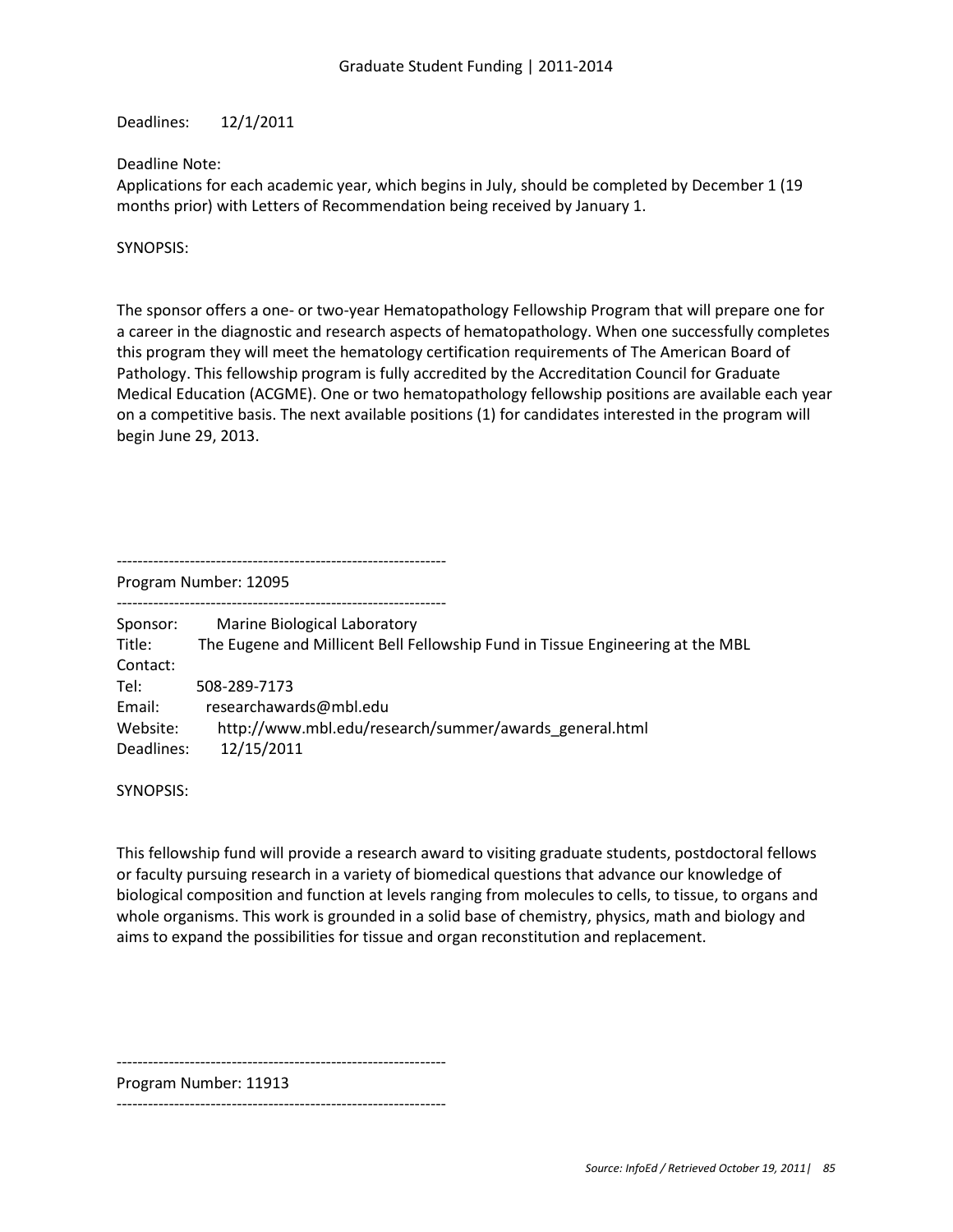| Sponsor:   | Kim (D.) Foundation for the History of Science and Technology in East Asia |
|------------|----------------------------------------------------------------------------|
| Title:     | <b>Exchange Student Fellowship</b>                                         |
| Contact:   |                                                                            |
| Tel:       |                                                                            |
| Email:     | info@dkimfoundation.org                                                    |
| Website:   | http://www.dkimfoundation.org./fellowships.html                            |
| Deadlines: | 12/15/2011                                                                 |

#### Deadline Note:

The deadline for the receipt of applications is December 15, 2011.

SYNOPSIS:

The sponsor will award annual fellowships to students who are working in the history of science and technology in East Asia from the beginning of the 20th century, and who wish to expand their scholarly experience by studying abroad.

---------------------------------------------------------------

Program Number: 11911

--------------------------------------------------------------- Sponsor: Kim (D.) Foundation for the History of Science and Technology in East Asia Title: Dissertation Fellowship Contact: Tel: Email: info@dkimfoundation.org Website: http://www.dkimfoundation.org./ Full Program: http://www.dkimfoundation.org./fellowships.html Deadlines: 12/15/2011

SYNOPSIS:

One or two fellowships (up to \$25,000 each) will be awarded annually to Ph.D candidates who are writing their dissertations on the history of science and technology in East Asia from the beginning of the 20th century.

---------------------------------------------------------------

Program Number: 11676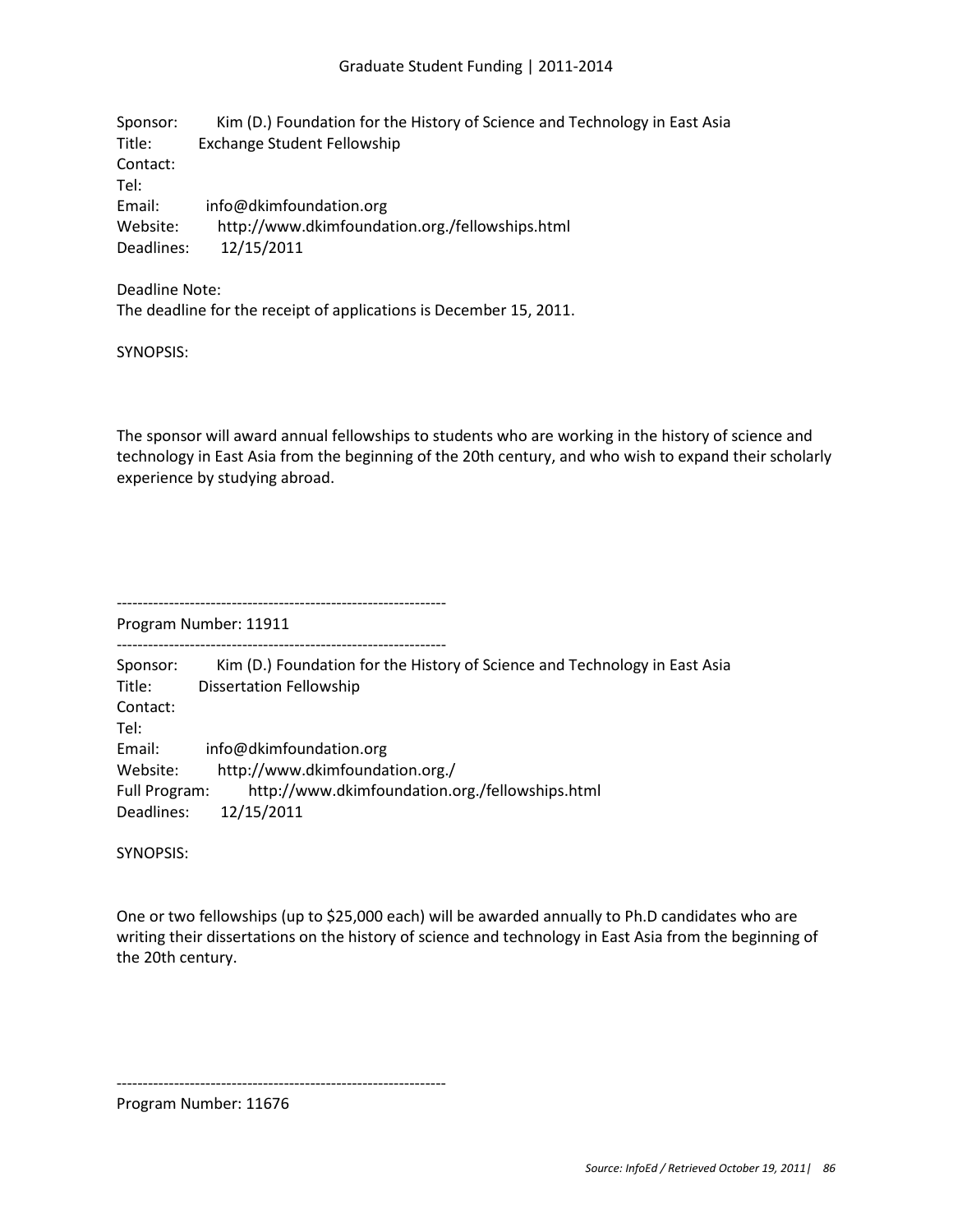--------------------------------------------------------------- Sponsor: Autry National Center Title: Jonathan Heritage Foundation Fellowship Contact: Marva Felchlin, Director, Autry Library and Research Services Tel: 323-667-2000 x 349 Email: mfelchlin@autrynationalcenter.org Website: http://theautry.org/ Full Program: http://theautry.org/research/fellowships Deadlines: 12/31/2011

Deadline Note: Applications are due no later than December 31, 2011.

SYNOPSIS:

The sponsor presents a fellowship to the Autry Institute that includes a stipend of \$2,000 for a residency of one month to conduct research and studies in the field of American West. Topics focusing on the social, cultural or business history of the Los Angeles region, circa 1895 – 1950 are preferred. In addition to the Autry's research resources, the archives of the Jonathan Club will be available to the fellow.

Program Number: 11675

--------------------------------------------------------------- Sponsor: Autry National Center Title: Los Angeles Westerners Fellowships Contact: Marva Felchlin, Director, Autry Library and Research Services Tel: 323-667-2000 x 349 Email: mfelchlin@autrynationalcenter.org Website: http://theautry.org/ Full Program: http://theautry.org/research/fellowships

Deadlines: 12/31/2011

Deadline Note: Applications are due no later than December 31, 2011.

---------------------------------------------------------------

SYNOPSIS:

The sponsor presents a fellowship to the Autry Institute that includes a \$2,500 stipend for a residency of one month to conduct research and studies in the field of American West. Fellows will be expected to speak about their research at the July meeting of the Los Angeles Westerners.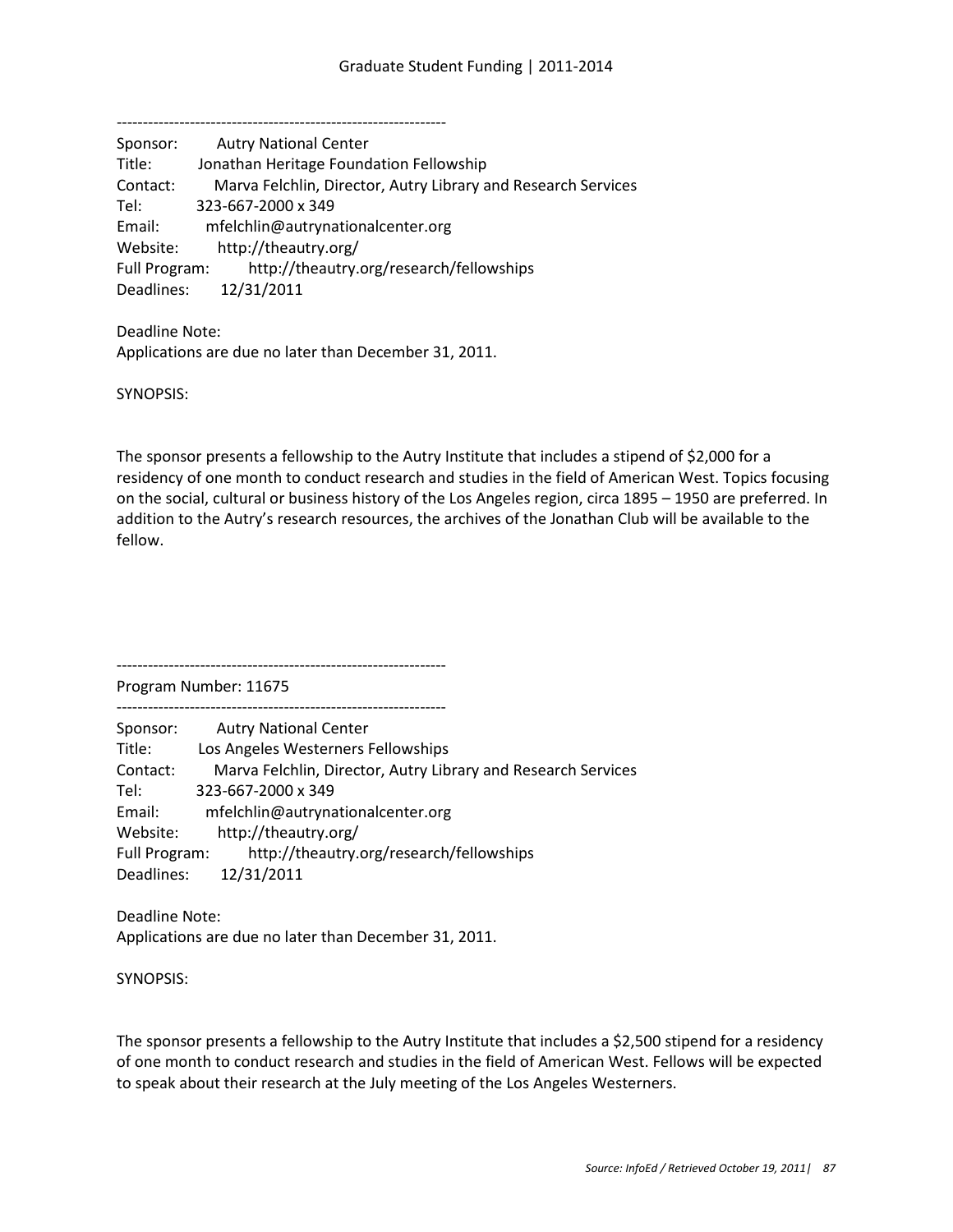--------------------------------------------------------------- Program Number: 11674

---------------------------------------------------------------

Sponsor: Autry National Center Title: Visiting Scholar Fellowship Contact: Marva Felchlin, Director, Autry Library and Research Services Tel: 323-667-2000 x 349 Email: mfelchlin@autrynationalcenter.org Website: http://theautry.org/ Full Program: http://theautry.org/research/fellowships Deadlines: 12/31/2011

Deadline Note: Applications are due no later than December 31, 2011.

SYNOPSIS:

The sponsor presents a fellowship to the Autry Institute that includes stipends of varying amounts for residency up to one month to conduct research and studies in the field of American West. Scholars and projects will be matched with the appropriate fellowship by library staff and the Institute director.

---------------------------------------------------------------

Program Number: 11611

| Sponsor:      | North American Conference on British Studies |
|---------------|----------------------------------------------|
| Title:        | Huntington Library Fellowship                |
| Contact:      | Professor Stephen M. Miller                  |
| Tel:          |                                              |
| Email:        | Stephen Miller@umit.maine.edu                |
| Website:      | http://www.nacbs.org/huntfellowship.html     |
| Full Program: | http://www.nacbs.org/huntfellowship.html     |
| Deadlines:    | 11/30/2011                                   |

SYNOPSIS:

The sponsor aims to aid in dissertation research in British Studies using the collections of the Huntington Library.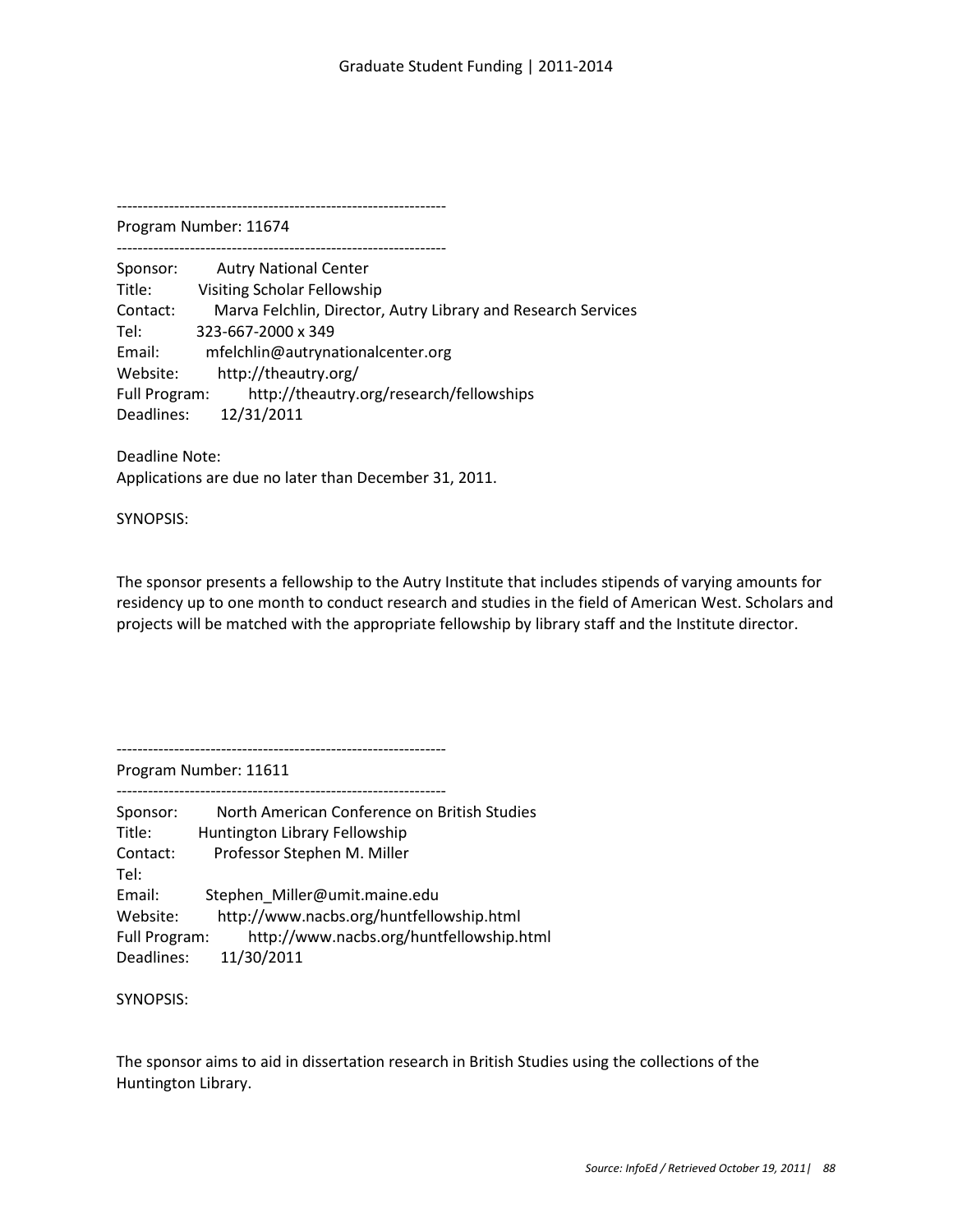Program Number: 11038 ---------------------------------------------------------------

Sponsor: Katz (Hebert D.) Center for Advanced Judaic Studies Title: Fellowships Contact: Sheila Allen Tel: 215-238-1290 Email: allenshe@sas.upenn.edu Website: http://www.cajs.upenn.edu/forms/fellowship-app.htm Full Program: http://www.cjs.upenn.edu/program/2012-2013/announce.htm Deadlines: 11/10/2011

SYNOPSIS:

The sponsor invites applications from scholars in the humanities and social sciences at all levels, as well as outstanding graduate students in the final stages of writing their dissertations. Stipend amounts are based on a fellow's academic standing and financial need with a maximum of \$45,000 for the academic year. A contribution also may be made toward travel expenses.

---------------------------------------------------------------

Program Number: 10867

--------------------------------------------------------------- Sponsor: American Museum of Natural History Title: Graduate Student Fellowship Program Contact: Maria Dickson, Assistant Director for Student Affairs and Fellowships Tel: 212-769-5017 Email: mrios@amnh.org Website: http://rggs.amnh.org/pages/academics\_and\_research/fellowship\_and\_grant\_opportuni ties#grad\_fellow Full Program: https://myrggs.amnh.org/documents/admissions/uinst11.pdf Deadlines: 12/15/2011

SYNOPSIS:

The sponsor is providing a fellowship to students, who have obtained the proper degree of education, for the training of PhD candidates at the American Museum of Natural History.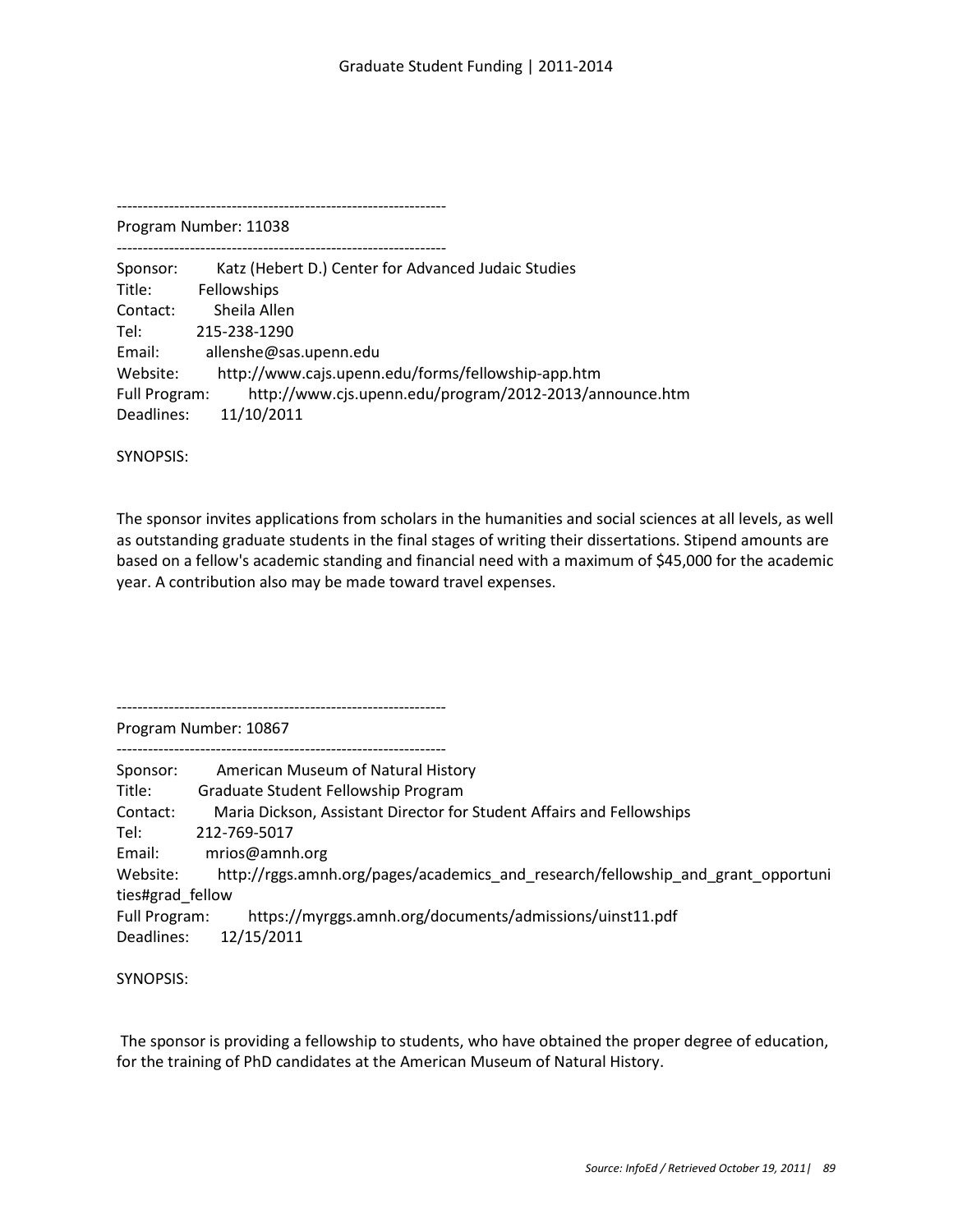--------------------------------------------------------------- Program Number: 10834

---------------------------------------------------------------

Sponsor: Institute of Electrical and Electronics Engineers (IEEE) Title: Life Member Graduate Study Fellowship in Electrical Engineering Contact: Tel: 732-562-3844 Email: awards@ieee.org Website: http://www.ieee.org/about/awards/index.html Full Program: http://www.ieee.org/about/awards/recognitions/lifemembergrad.html Deadlines: 11/15/2011

SYNOPSIS:

The sponsor is providing a fellowship annually to a first year, full-time graduate student obtaining their Masters for work in the area of electrical engineering, at an engineering school/program of recognized standing worldwide.

Program Number: 09949 --------------------------------------------------------------- Sponsor: American Antiquarian Society Title: Stephen Botein Fellowships Contact: Tel: 508-755-5221 Email: academicfellowships@mwa.org Website: http://www.americanantiquarian.org/ Full Program: http://www.americanantiquarian.org/botein.htm Deadlines: 1/15/2012

---------------------------------------------------------------

SYNOPSIS:

The sponsor funds short-term fellowships for access to the collections at the American Antiquarian Society in Worcester, Massachusetts.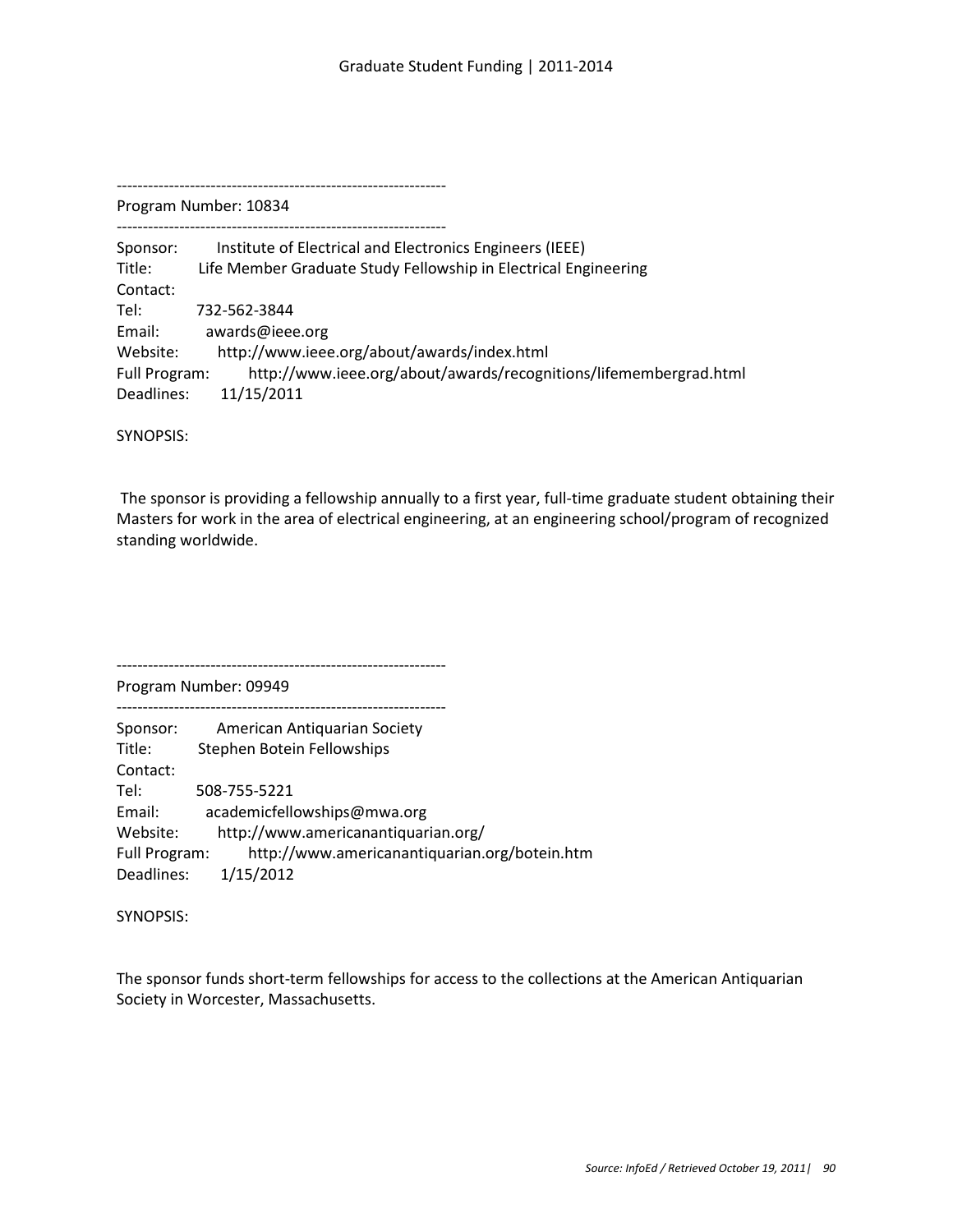---------------------------------------------------------------

Program Number: 09945

| Sponsor:      | American Antiguarian Society                                |
|---------------|-------------------------------------------------------------|
| Title:        | American Society for Eighteenth-Century Studies Fellowships |
| Contact:      |                                                             |
| Tel:          | 508-755-5221                                                |
| Email:        | academicfellowships@mwa.org                                 |
| Website:      | http://www.americanantiquarian.org                          |
| Full Program: | http://www.americanantiquarian.org/asecs.htm                |
| Deadlines:    | 1/15/2012                                                   |

SYNOPSIS:

The sponsor funds short-term fellowships for access to the collections at the American Antiquarian Society in Worcester, Massachusetts.

---------------------------------------------------------------

Program Number: 09938

| Sponsor:      | American Antiquarian Society                    |
|---------------|-------------------------------------------------|
| Title:        | Kate B. and Hall J. Peterson Fellowships        |
| Contact:      |                                                 |
| Tel:          | 508-755-5221                                    |
| Email:        | academicfellowships@mwa.org                     |
| Website:      | http://www.americanantiquarian.org              |
| Full Program: | http://www.americanantiquarian.org/peterson.htm |
| Deadlines:    | 1/15/2012                                       |
|               |                                                 |

SYNOPSIS:

The sponsor funds short-term fellowships for access to the collections at the American Antiquarian Society in Worcester, Massachusetts. Eligible applicants must hold a Ph.D. or be doctoral candidates engaged in dissertation research.

---------------------------------------------------------------

Program Number: 09646

---------------------------------------------------------------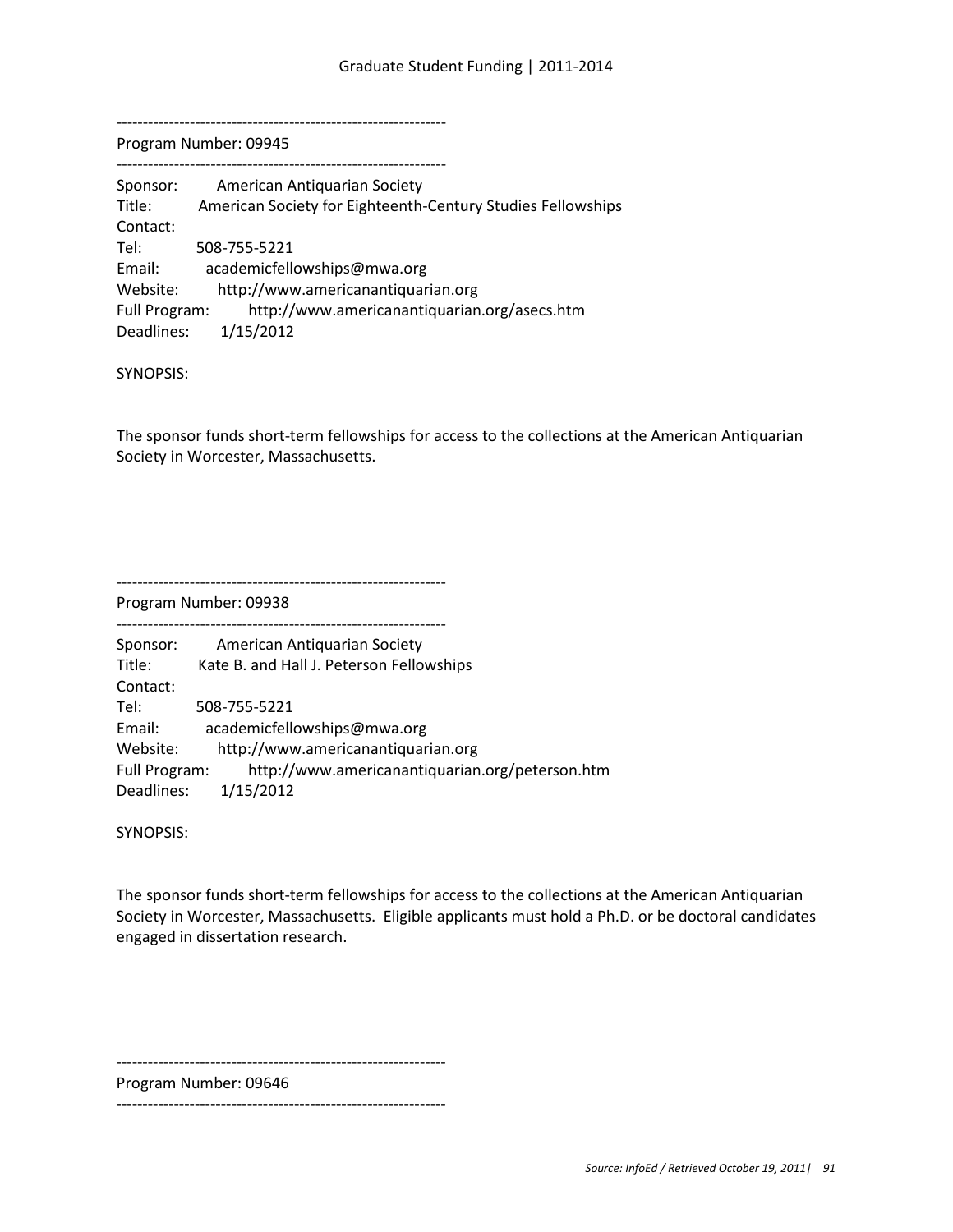## Graduate Student Funding | 2011-2014

| Sponsor:   | Pharmaceutical Research & Manufacturers of America (PhRMA) Foundation        |
|------------|------------------------------------------------------------------------------|
| Title:     | Paul Calabresi Medical Student Research Fellowship                           |
| Contact:   |                                                                              |
| Tel:       | 202-572-7756                                                                 |
| Website:   | http://www.phrmafoundation.org/                                              |
| Full       |                                                                              |
| Program:   | http://www.phrmafoundation.org/index.php?option=com award&task=sdetail&id=20 |
| Deadlines: | 2/1/2012                                                                     |

Deadline Note:

Applications are to be submitted via the Foundation website and received by February 1, 2012.

SYNOPSIS:

The sponsor provides support to medical or dental students who have substantial interests in research and teaching careers in pharmacology and clinical pharmacology, and who are willing to spend fulltime in a specific research effort within a pharmacology or clinical pharmacology unit. The student may undertake this investigative effort at his own school or at another institution. Fellowships are available for a minimum period of six months or any period of time up to twenty-four months with a maximum stipend of \$18,000.

Program Number: 09561

---------------------------------------------------------------

---------------------------------------------------------------

| Sponsor:   | Belfer Center for Science and International Affairs                                   |
|------------|---------------------------------------------------------------------------------------|
| Title:     | Religion in International Affairs Fellowships                                         |
| Contact:   | Monica Duffy Toft, Director                                                           |
| Tel:       | 617-495-8806                                                                          |
| Email:     | bcsia fellowships@ksg.harvard.edu                                                     |
| Website:   | http://belfercenter.ksg.harvard.edu/project/57/religion in international affairs.html |
| Deadlines: | 1/14/2012                                                                             |

SYNOPSIS:

The sponsor offers both predoctoral and advanced research fellowships for one year, with a possibility for renewal, to top graduate students with the goal to integrate a sophisticated understanding of religion with international affairs in policymaking and scholarship.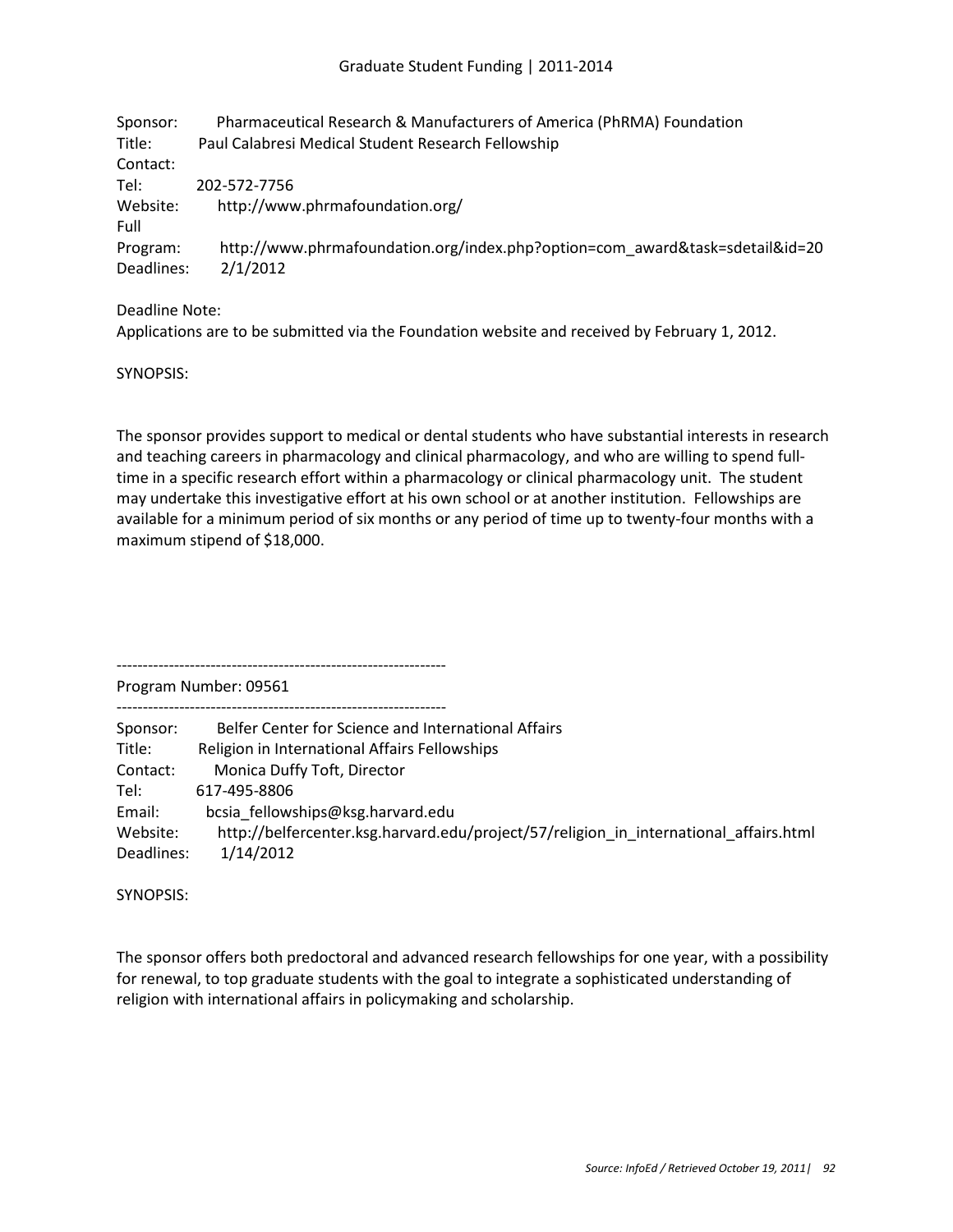---------------------------------------------------------------

Program Number: 09560

| Sponsor:      | Belfer Center for Science and International Affairs                  |
|---------------|----------------------------------------------------------------------|
| Title:        | Managing the Atom Fellowships                                        |
| Contact:      | Neal Doyle, Program Coordinator                                      |
| Tel:          | 617-495-8806                                                         |
| Email:        | neal doyle@harvard.edu                                               |
| Website:      | http://belfercenter.ksg.harvard.edu/fellowships/applying.html        |
| Full Program: | http://belfercenter.ksg.harvard.edu/project/3/managing_the_atom.html |
| Deadlines:    | 1/14/2012                                                            |

Deadline Note:

Applications for these fellowships for the 2011-2012 academic year will be accepted until January 14, 2012. Decisions will be announced by March 31, 2012.

SYNOPSIS:

The sponsor will provide fellowships for pre-doctoral, post-doctoral, and mid-career researchers for ten months, with a possibility for renewal, addressing the risks posed by nuclear weapons and weapons-usable materials; assessing the future of civilian nuclear power; strengthening international nuclear institutions; and strengthening democratic management of nuclear technology through improved access to information, broader public participation, and more effective regulation and oversight.

---------------------------------------------------------------

Program Number: 09372

--------------------------------------------------------------- Sponsor: American Honda Foundation Title: Grants Program Contact: Tel: 310-781-4090 Website: http://corporate.honda.com/images/banners/america/AHF\_brochure.pdf Full Program: http://corporate.honda.com/america/philanthropy.aspx?id=ahf Deadlines: 8/1/2011,11/1/2011

SYNOPSIS:

The sponsor provides grant support for projects in the areas of youth and scientific education. Average grants range from \$\$20,000 to \$60,000 per year.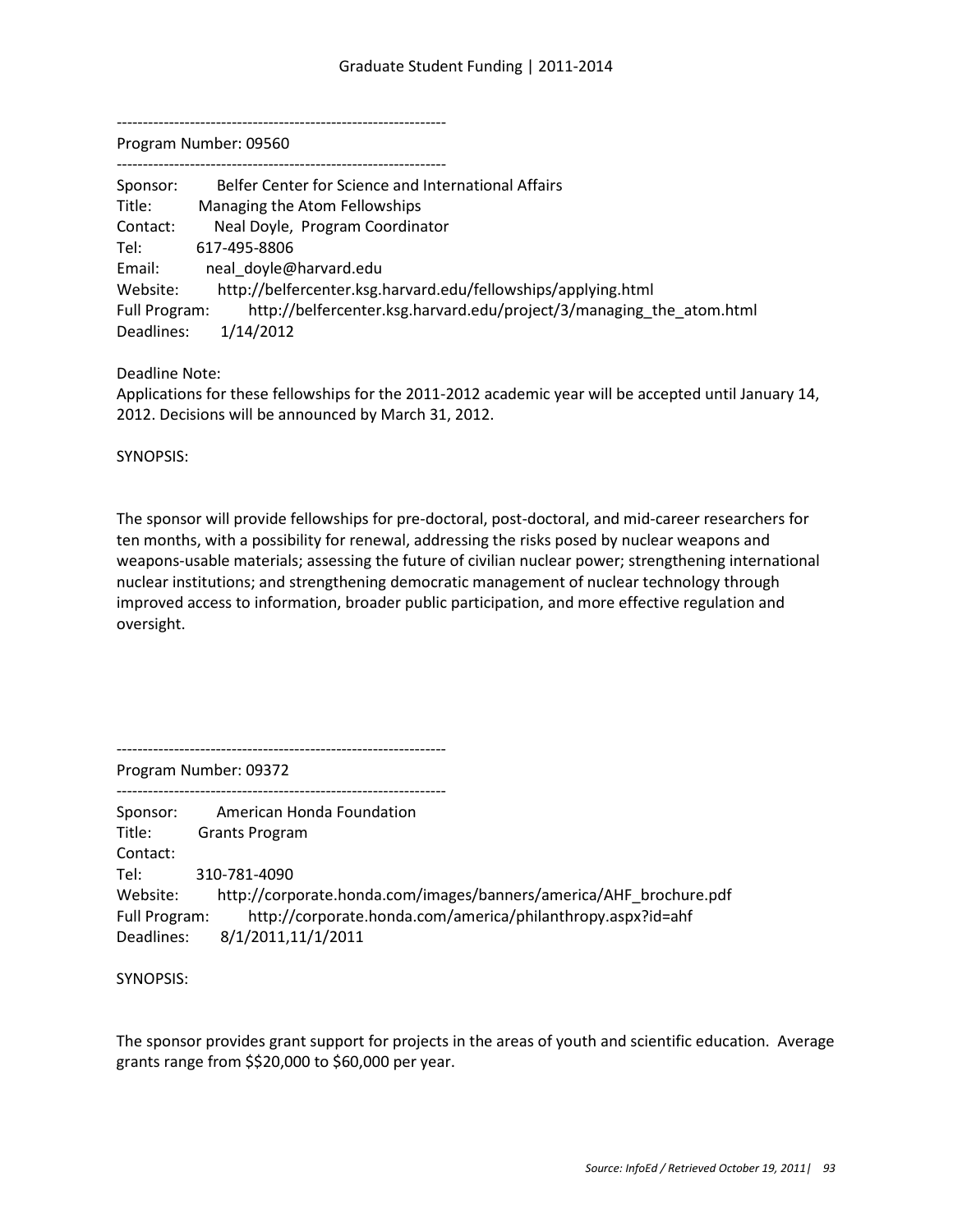Program Number: 09228 ---------------------------------------------------------------

Sponsor: National Gallery of Art Title: Chester Dale Predoctoral Fellowship (CASVA) Contact: Tel: 202-842-6482 Full Program: http://www.nga.gov/casva/casvapre.htm Deadlines: 11/15/2011

SYNOPSIS:

Two fellowships are awarded annually: one for 24 months, the other for 12 months. The 24-month fellowship is intended for the advancement or completion of a doctoral dissertation in any area of Western art, with a preference for modern and contemporary topics. The 12-month fellowship is intended for the advancement or completion of a doctoral dissertation in Western art.

---------------------------------------------------------------

---------------------------------------------------------------

Program Number: 09176

Sponsor: National Gallery of Art Title: Robert H. and Clarice Smith Predoctoral Fellowship (CASVA) Contact: Tel: 202-842-6482 Full Program: http://www.nga.gov/casva/casvapre.htm Deadlines: 11/15/2011

SYNOPSIS:

One fellowship is awarded annually for 12 months, for research on Northern European art between 1400 and 1700, intended for the advancement or completion of either a doctoral dissertation or a resulting publication.

---------------------------------------------------------------

Program Number: 09164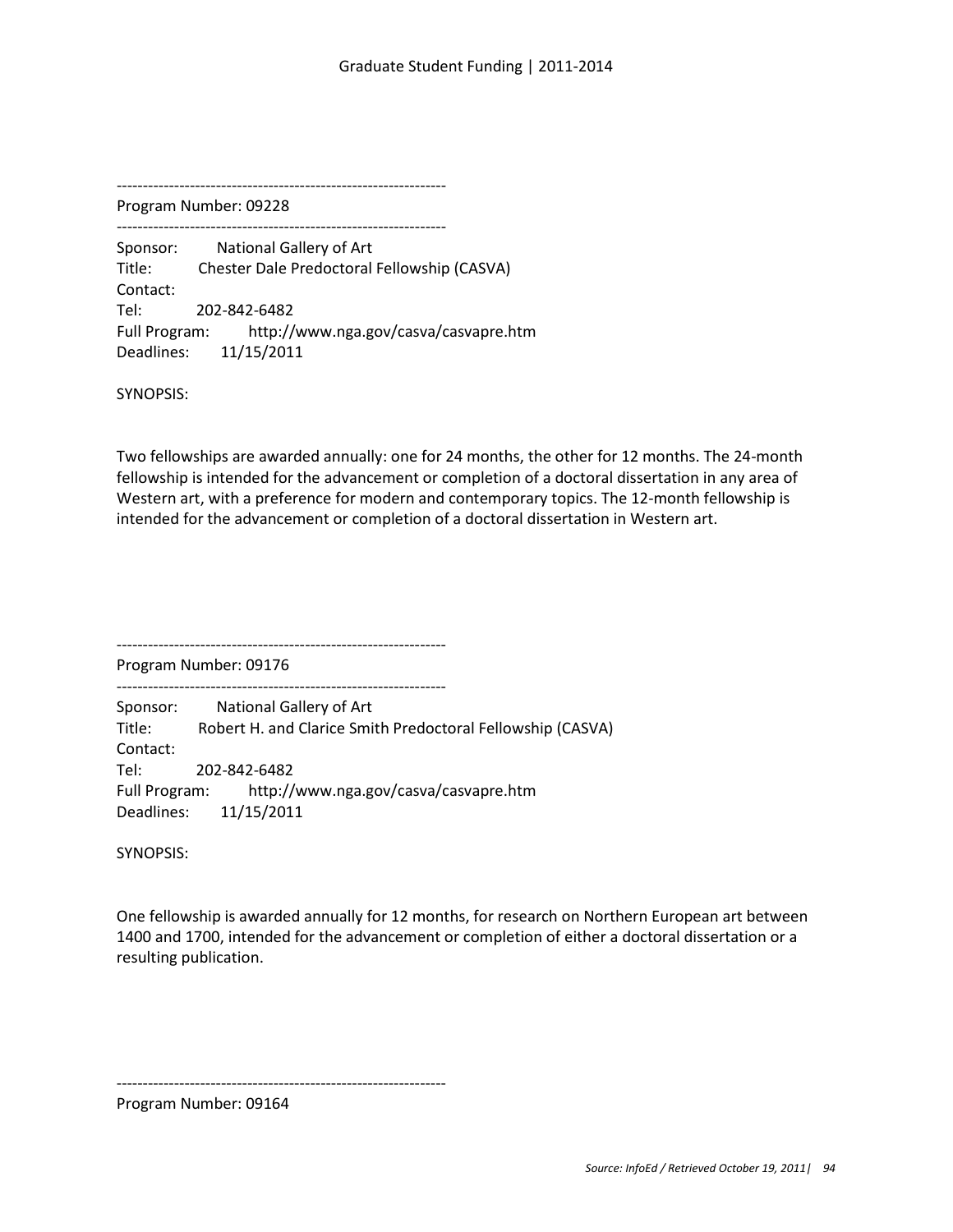--------------------------------------------------------------- Sponsor: National Gallery of Art Title: Ittleson Predoctoral Fellowship (CASVA) Contact: Tel: 202-842-6482 Full Program: http://www.nga.gov/casva/casvapre.htm Deadlines: 11/15/2011

SYNOPSIS:

One fellowship is awarded annually for 24 months. The fellowship is intended for the advancement and completion of a doctoral dissertation in the visual arts in a field other than European or American art.

Program Number: 09163

--------------------------------------------------------------- Sponsor: National Gallery of Art Title: Wyeth Predoctoral Fellowship (CASVA) Contact: Tel: 202-842-6482 Full Program: http://www.nga.gov/casva/casvapre.htm Deadlines: 11/15/2011

---------------------------------------------------------------

SYNOPSIS:

One fellowship is awarded annually for 24 months. The fellowship is intended for the advancement and completion of a doctoral dissertation that concerns aspects of art of the United States, including native and pre-Revolutionary America.

---------------------------------------------------------------

---------------------------------------------------------------

Program Number: 09158

Sponsor: National Gallery of Art Title: Paul Mellon Predoctoral Fellowship (CASVA) Contact: Tel: 202-842-6482 Full Program: http://www.nga.gov/casva/casvapre.htm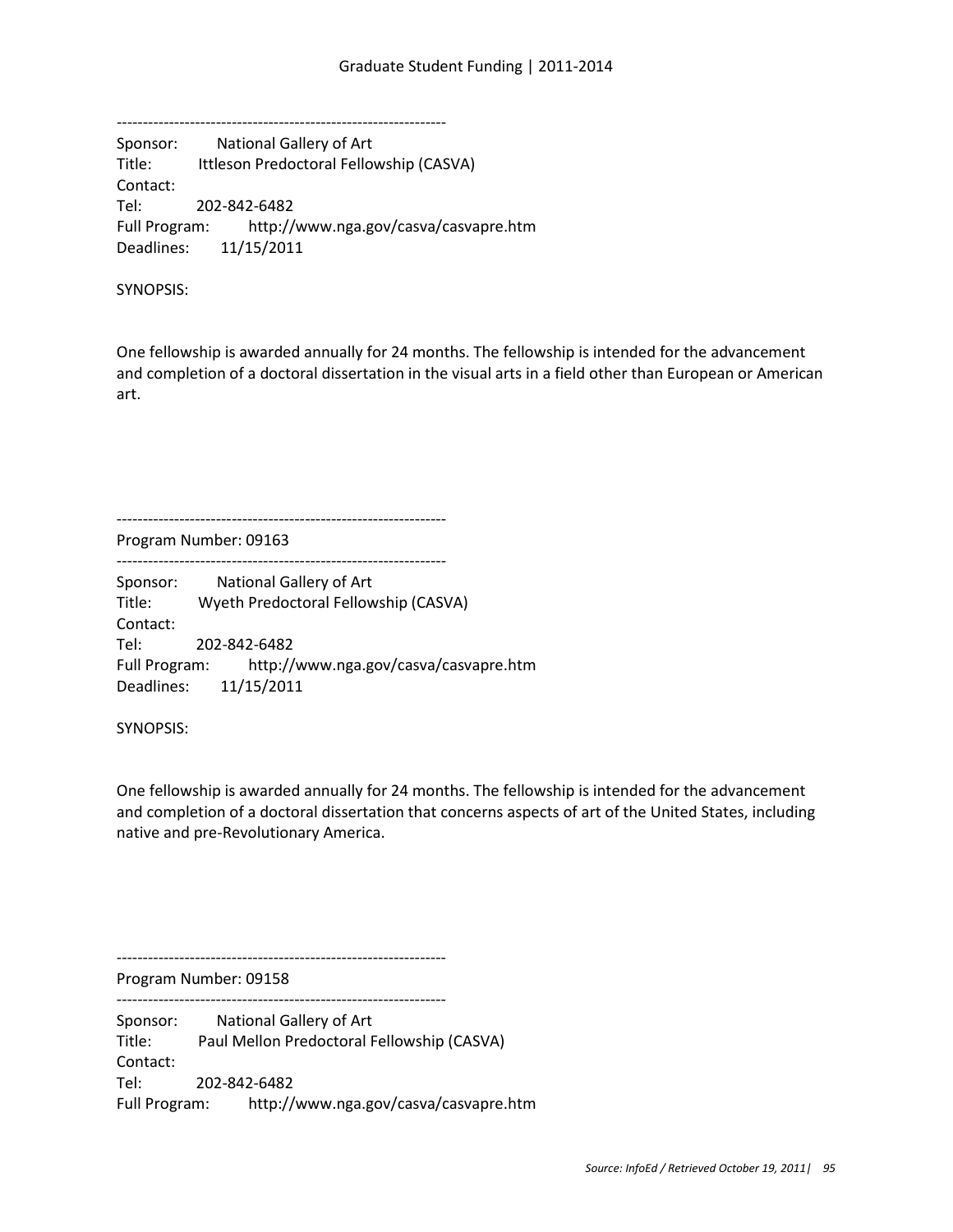Deadlines: 11/15/2011

SYNOPSIS:

The sponsor provides a fellowship is intended for the advancement and completion of a doctoral dissertation in Western art and to enable a candidate to reside abroad for two years to develop expertise in a specific city, locality or region related to the dissertation. The third year is to be spent in residency at the Center to complete the dissertation.

Program Number: 08831

---------------------------------------------------------------

--------------------------------------------------------------- Sponsor: Yale University Title: Agrarian Studies Visting Research Fellowships Contact: Tel: 203/432-9833 Email: agrarian.studies@yale.edu Website: http://www.yale.edu/agrarianstudies/real/ashome.html Full Program: http://www.yale.edu/agrarianstudies/real/fellprog.html Deadlines: 1/4/2012

Deadline Note:

The due date for a first-stage application for 2012–2013 is January 4, 2012. This is a firm deadline. All applications must be submitted electronically, preferably in PDF format. A short list of finalists will be contacted for letters of recommendation and a sample of their work. Stage 2 winners will be announced in March 2012.

SYNOPSIS:

The Agrarian Studies Program appoints fellows annually who are in residence for the year, present a paper, and attend the colloquia. This year the Program has four Fellows whose diversity reflects the breadth of the program, and a Research Affiliate who has already made an important contribution to agrarian studies. The sponsor also encourages applications from knowledgeable "activists" and "public intellectuals" whose work on rural life transcends the academy.

---------------------------------------------------------------

Program Number: 08288

---------------------------------------------------------------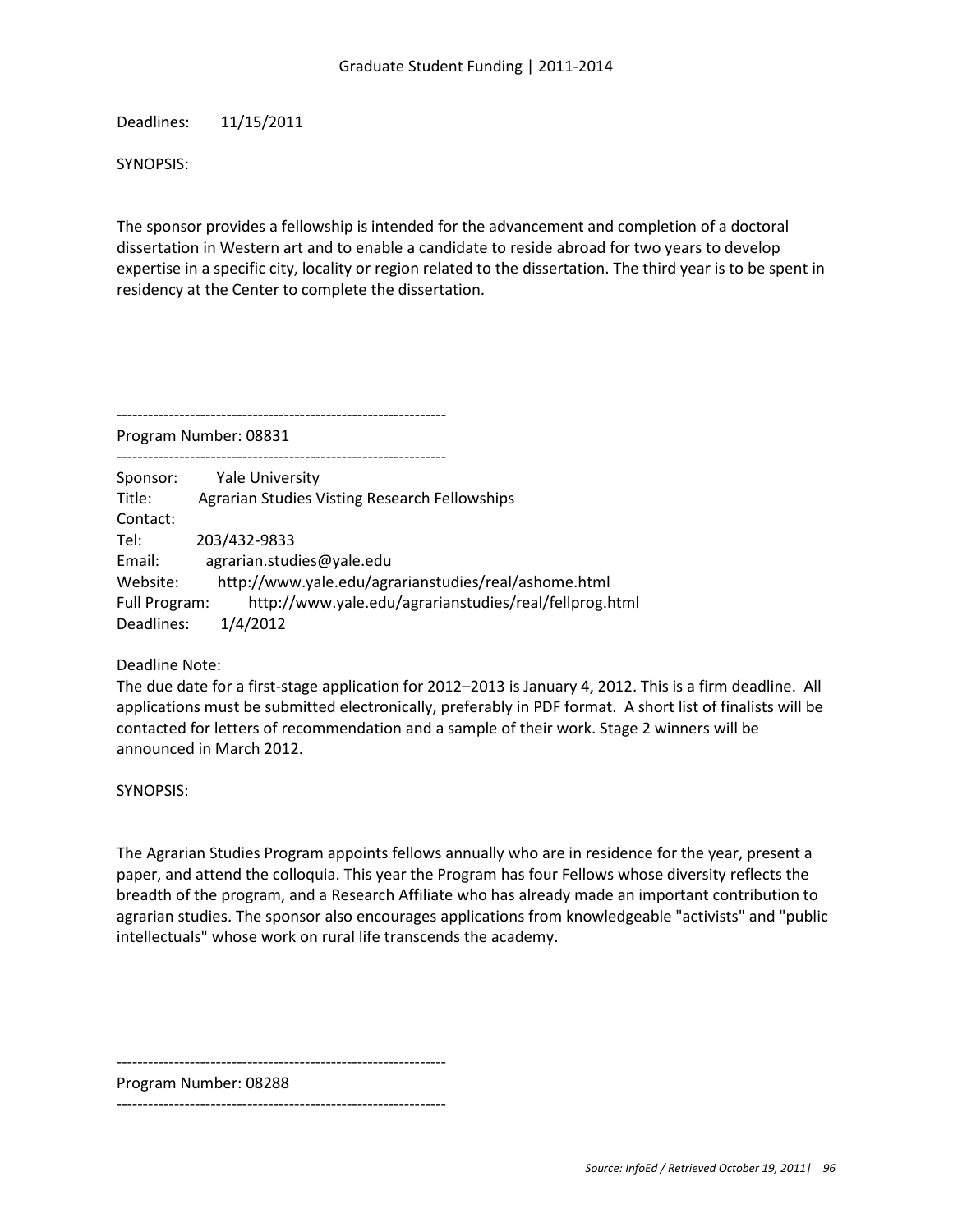Sponsor: Institute for Humane Studies Title: Humane Studies Fellowships Contact: Tel: 703-993-4480 Website: http://www.theihs.org/ Full Program: http://www.theihs.org/humane-studies-fellowships Deadlines: 12/31/2011

SYNOPSIS:

Fellowships are awarded to graduate students and outstanding undergraduates planning academic careers with liberty-advancing research interests.

Program Number: 08178

---------------------------------------------------------------

| Sponsor:      | Michigan Space Grant Consortium                                |
|---------------|----------------------------------------------------------------|
| Title:        | Undergraduate and Graduate Fellowship Program                  |
| Contact:      | Prof. Alec D. Gallimore                                        |
| Tel:          | 734 764 9508                                                   |
| Email:        | blbryant@umich.edu                                             |
| Website:      | http://sgc.engin.umich.edu/fellow/login.shtml                  |
| Full Program: | http://sgc.engin.umich.edu/cgi-bin/Fellowship Instructions.cgi |
| Deadlines:    | 11/21/2011                                                     |

SYNOPSIS:

The Consortium offers a total of \$100,000 of support in the form of graduate and undergraduate research and public service fellowships to students in aerospace, space science, Earth system science and other related science, engineering or mathematics fields.

---------------------------------------------------------------

Program Number: 08050 ---------------------------------------------------------------

Sponsor: Garden Club of America Title: GCA/RHS Interchange Fellowships Contact: Connie Yates Tel: 212-753-8287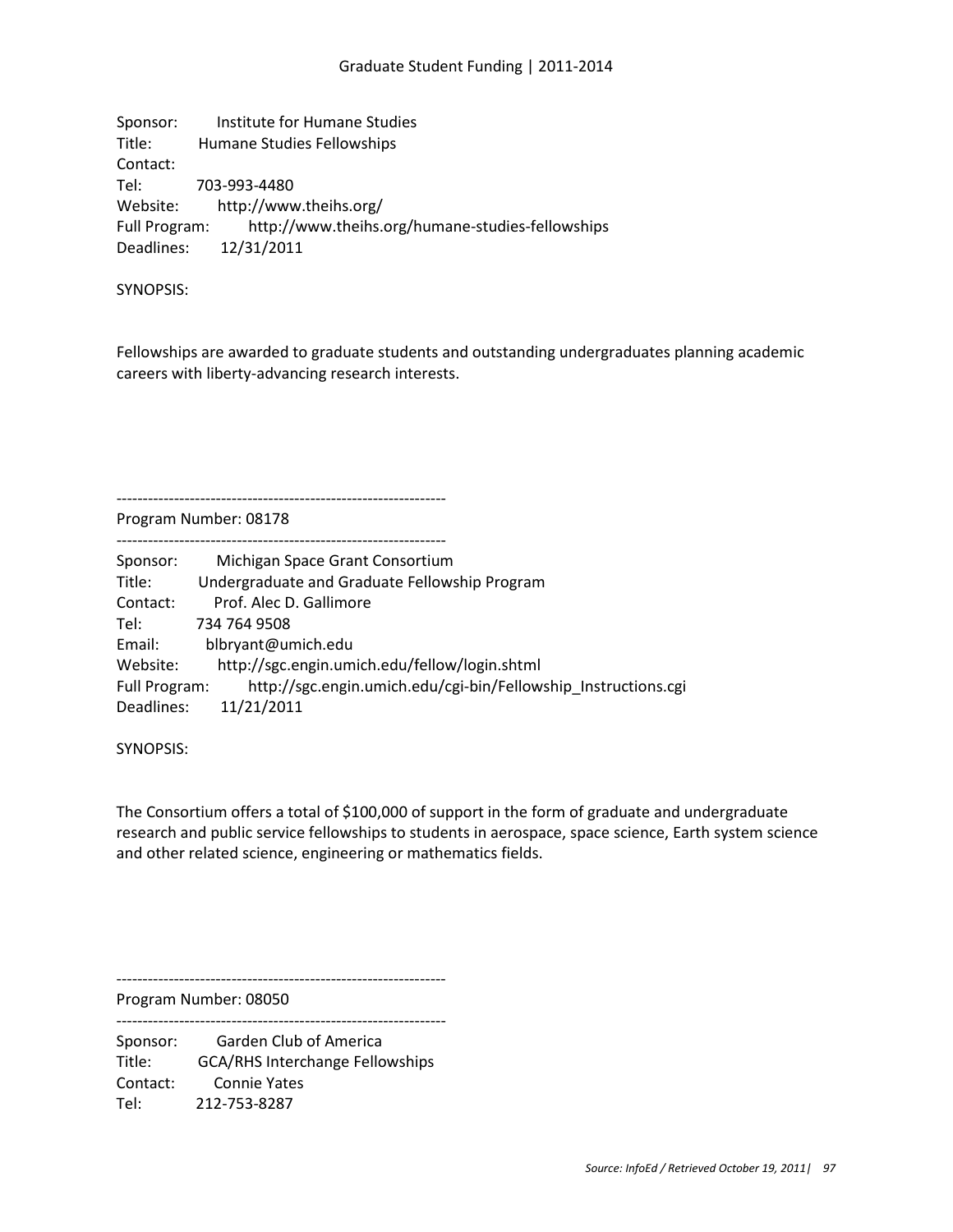Email: scholarship@gcamerica.org Website: http://www2.gcamerica.org/ Full Program: http://www2.gcamerica.org/outreach-scholarships-details.cfm?ScholarshipID=18 Deadlines: 10/31/2011,2/1/2012

Deadline Note:

British scholars to the US: application and information. Applications are due to the RHS by October 31 preceding the year of study. American scholars to the UK: Applications must be received at GCA Headquarters in New York no later than February 1st preceding the year of study.

SYNOPSIS:

The sponsor provides a reciprocal exchange of British and American graduate students in horticulture, landscape architecure, botany, environmental studies or related fields. The program is for one academic year and provides for study, research and practical work experience.

---------------------------------------------------------------

Program Number: 07999

---------------------------------------------------------------

Sponsor: Agency for Healthcare Research and Quality/DHHS Title: AHRQ Individual Awards for Postdoctoral Fellows (F32) Ruth L. Kirschstein National Research Service Awards (NRSA) Contact: Shelley M. Benjamin, M.S.W. Tel: 301-427-1528 Email: Shelley.Benjamin@ahrq.hhs.gov Full Program: http://grants1.nih.gov/grants/guide/pa-files/PA-09-229.html Deadlines: 4/8/2011,8/8/2011,12/8/2011,4/8/2012,8/8/2012

Deadline Note:

Applications are due April 8, August 8, and December 8 annually. This program will expire on September 8, 2012.

SYNOPSIS:

The sponsor provides individual fellowships in health services research. The F32 mechanism will be used. <S2S>

---------------------------------------------------------------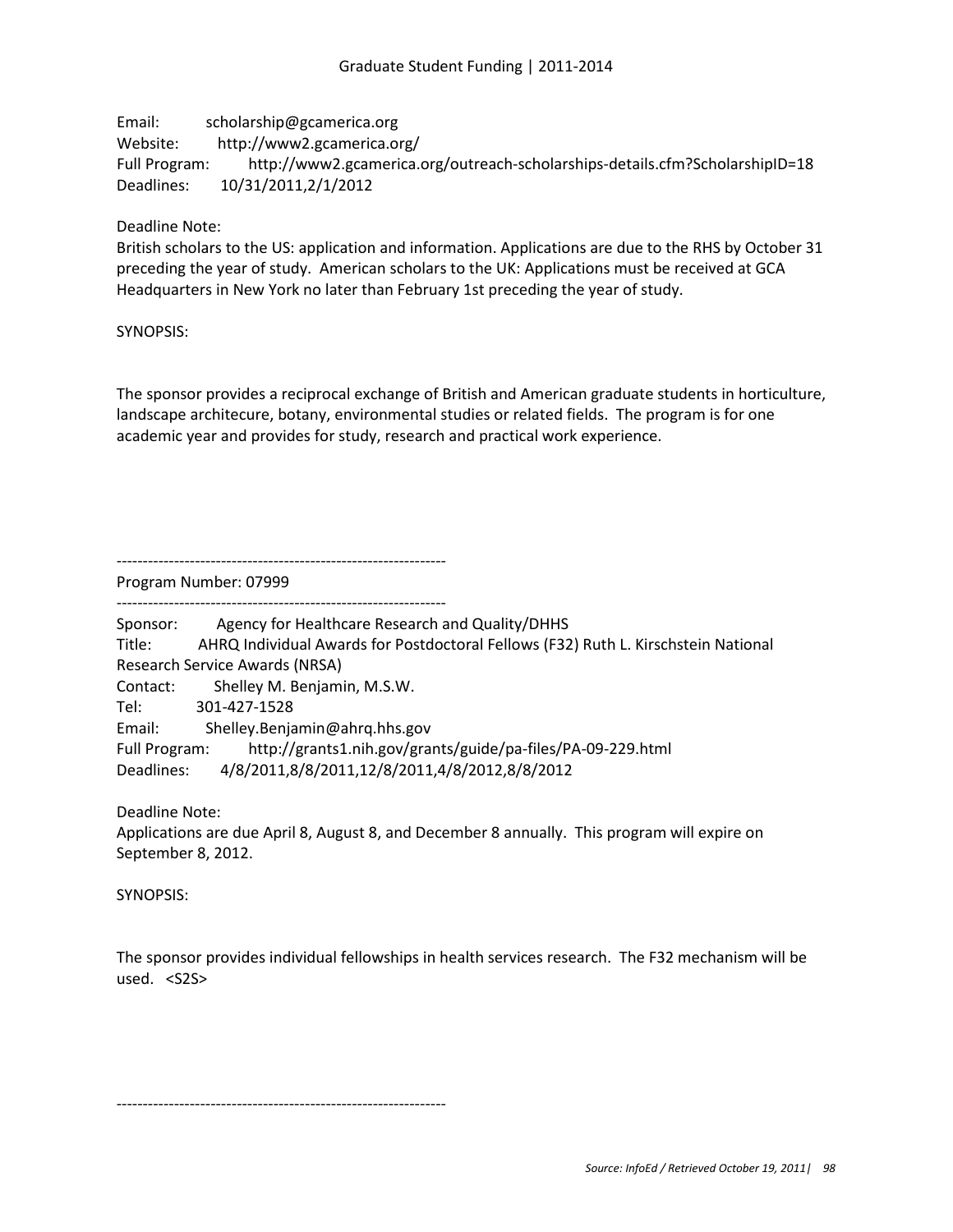Program Number: 07937

| Center for Arabic Study Abroad                                       |
|----------------------------------------------------------------------|
| CASA II                                                              |
|                                                                      |
| 512-471-3513                                                         |
| casaprogram1967@gmail.com                                            |
| http://www.utexas.edu/cola/centers/casa/programs/casa II.php         |
| http://www.utexas.edu/cola/centers/casa/faq/faq.php<br>Full Program: |
| 12/16/2011                                                           |
|                                                                      |

SYNOPSIS:

The CASA II program aims to provide further opportunities for CASA fellows who have completed the CASA Full-Year program within the past five years, to continue to enhance their language skills and advance their Arabic-based research in Egypt.

---------------------------------------------------------------

Program Number: 07768

| Sponsor:      | Center for Arabic Study Abroad                              |
|---------------|-------------------------------------------------------------|
| Title:        | CASA I (Full Year)                                          |
| Contact:      |                                                             |
| Tel:          | 512-471-3513                                                |
| Email:        | casaprogram1967@gmail.com                                   |
| Website:      | http://www.utexas.edu/cola/centers/casa/programs/casa_I.php |
| Full Program: | http://www.utexas.edu/cola/centers/casa/faq/faq.php         |
| Deadlines:    | 12/16/2011                                                  |

SYNOPSIS:

The Center for Arabic Study Abroad is an intensive advanced level Arabic program held at the American University in Cairo, Egypt. The CASA full-year program of study in Cairo includes three components: the summer program, the fall semester, and the spring semester.

---------------------------------------------------------------

Program Number: 07761

---------------------------------------------------------------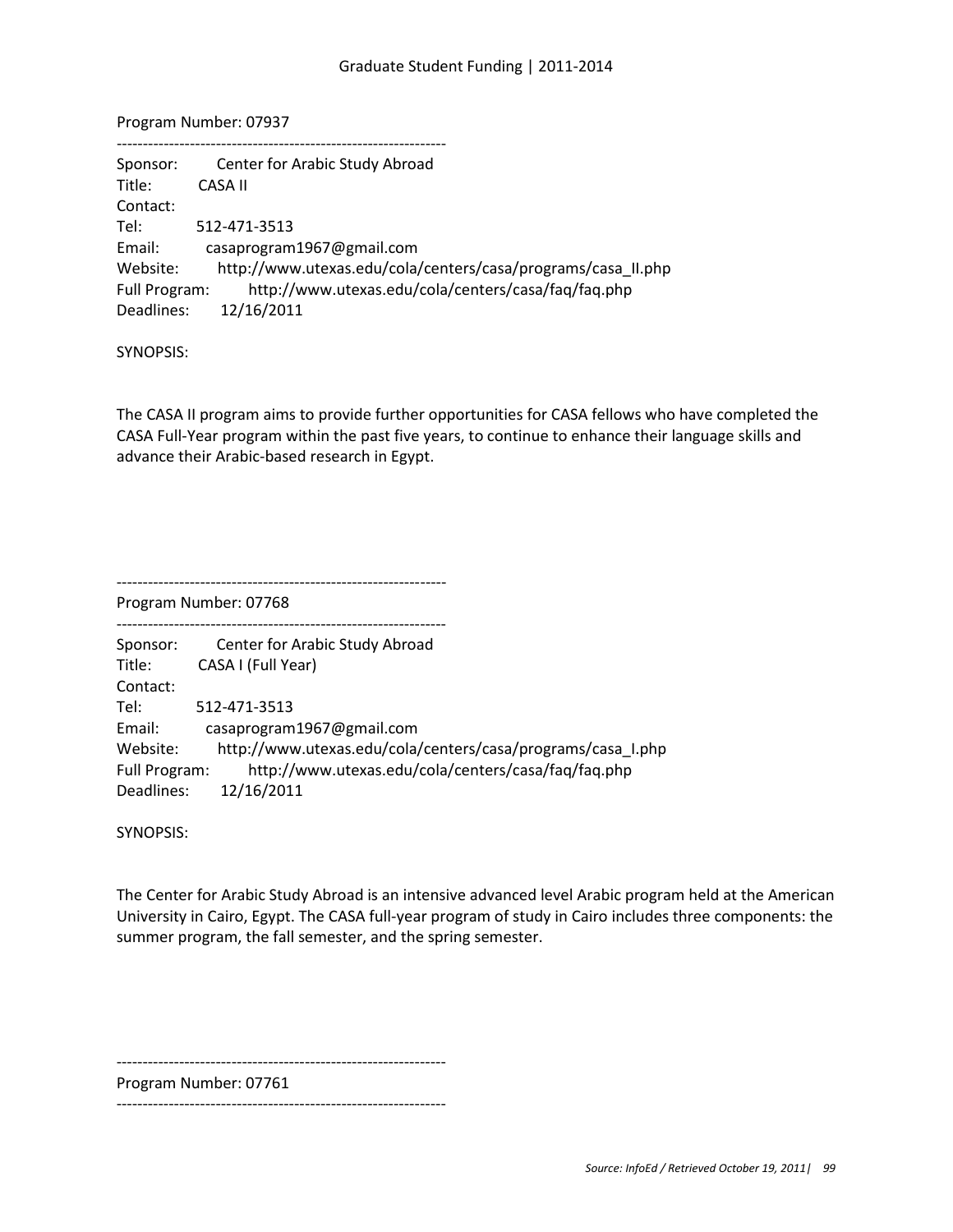Sponsor: American Association of Neurological Surgeons Title: AANS Medical Student Summer Research Fellowship Contact: Tel: (888) 566-2267 Email: info@aans.org Website: http://www.aans.org/Grants%20and%20Fellowships/Medical%20Students%20Summer %20Research%20Opportunities.aspx Full Program: http://www.aans.org/Grants%20and%20Fellowships/~/media/Files/Grants%20Fellowsh ip/MSSRF%20Final%20Application.ashx Deadlines: 2/1/2012

SYNOPSIS:

 The sponsor will award twenty medical students in the United States or Canada, who have completed one or two years of medical school, through a summer fellowship within an academic department of neurosurgery in the United States or Canada. Areas of study may incorporate any aspect of neurological surgery. The amount of each award will be \$2,500.<p/>

--------------------------------------------------------------- Program Number: 07055

--------------------------------------------------------------- Sponsor: Rutgers, the State University of New Jersey Title: Louis O. Kelso Fellowships Contact: Search Committee, Kelso Fellowships Tel: Email: kelso\_fellowships@smlr.rutgers.edu Website: http://www.smlr.rutgers.edu/misc/index.html Full Program: http://smlr.rutgers.edu/kelso-fellows Deadlines: 1/31/2012

Deadline Note:

Applicants must submit all required information in writing by January 31.

SYNOPSIS:

The Louis O. Kelso Fellowships are awarded to outstanding scholars studying the topic of broadened ownership of capital in a democratic society in the United States. PhD candidates, postdoctoral scholars, or visiting professors in the areas of business/economics/labor studies/management, history, law, philosophy, political science, psychology, public policy, or sociology may apply. .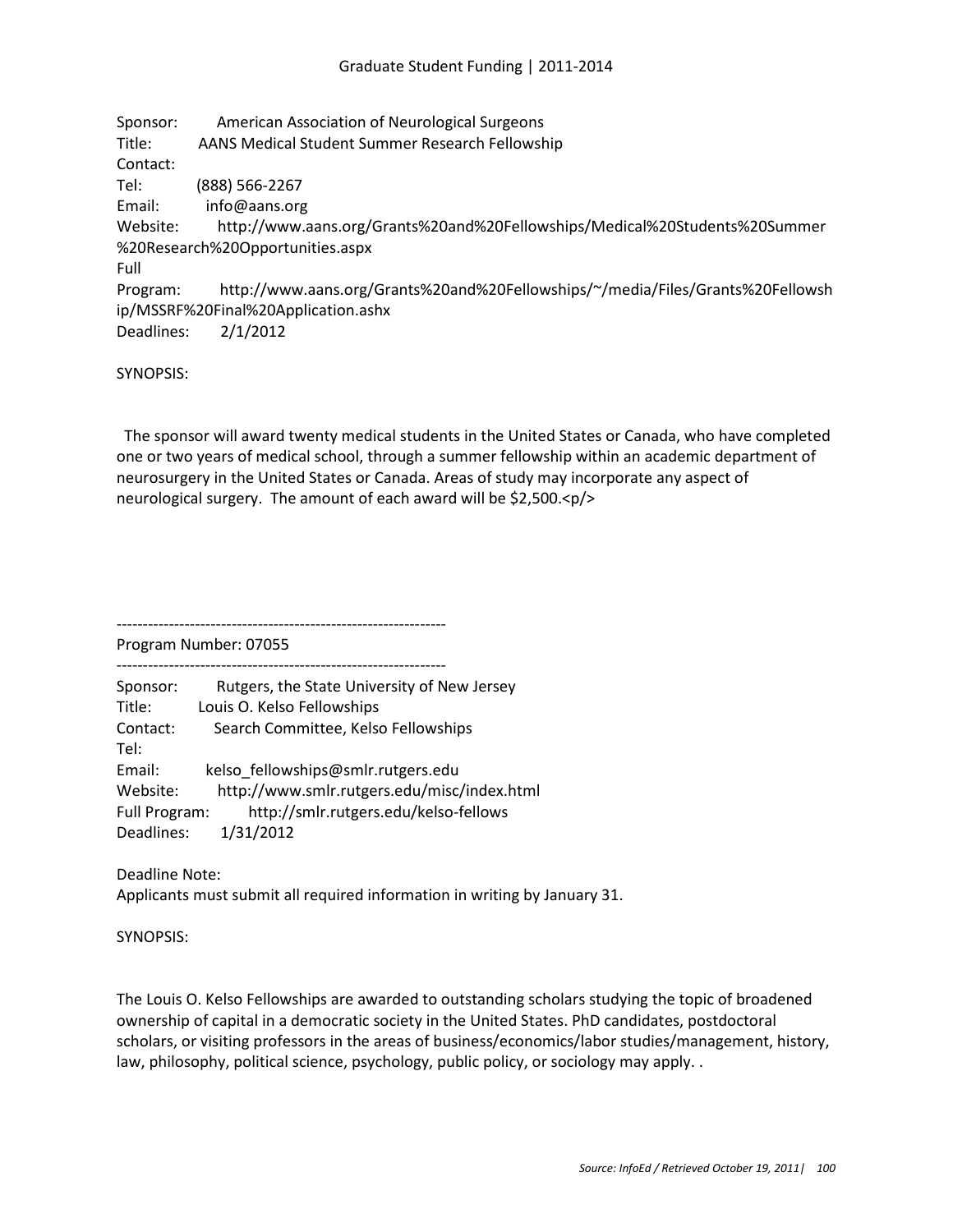--------------------------------------------------------------- Program Number: 06943

---------------------------------------------------------------

Sponsor: Research to Prevent Blindness Title: Medical Student Fellowships Contact: Tel: Email: pmoran@rpbusa.org Website: http://www.rpbusa.org Full Program: http://www.rpbusa.org/rpb/grants/grants/#medical\_student\_fellowships Deadlines: 1/1/2012,7/1/2012

SYNOPSIS:

Medical Student Fellowships allow gifted students to take a year off from medical school and devote time to the pursuit of a research project within an RPB grantee department.

---------------------------------------------------------------

Program Number: 06906

Sponsor: Florida Endowment for Higher Education Title: McKnight Doctoral Fellowship Program Contact: Tel: 813-272-2772 Email: mdf@fefonline.org Website: http://www.fefonline.org Full Program: http://www.fefonline.org/mdfapply/ Deadlines: 1/15/2012

---------------------------------------------------------------

Deadline Note: Applications must be postmarked no later than January 15th of each year.

SYNOPSIS:

The sponsor provides support for students pursuing Ph.D. degrees at the following universities in the State of Florida: Florida Agricultural and Mechanical University; University of Central Florida; Florida Atlantic University; University of Florida; Florida Institute of Technology; University of Miami; Florida International University; University of South Florida; and Florida State University.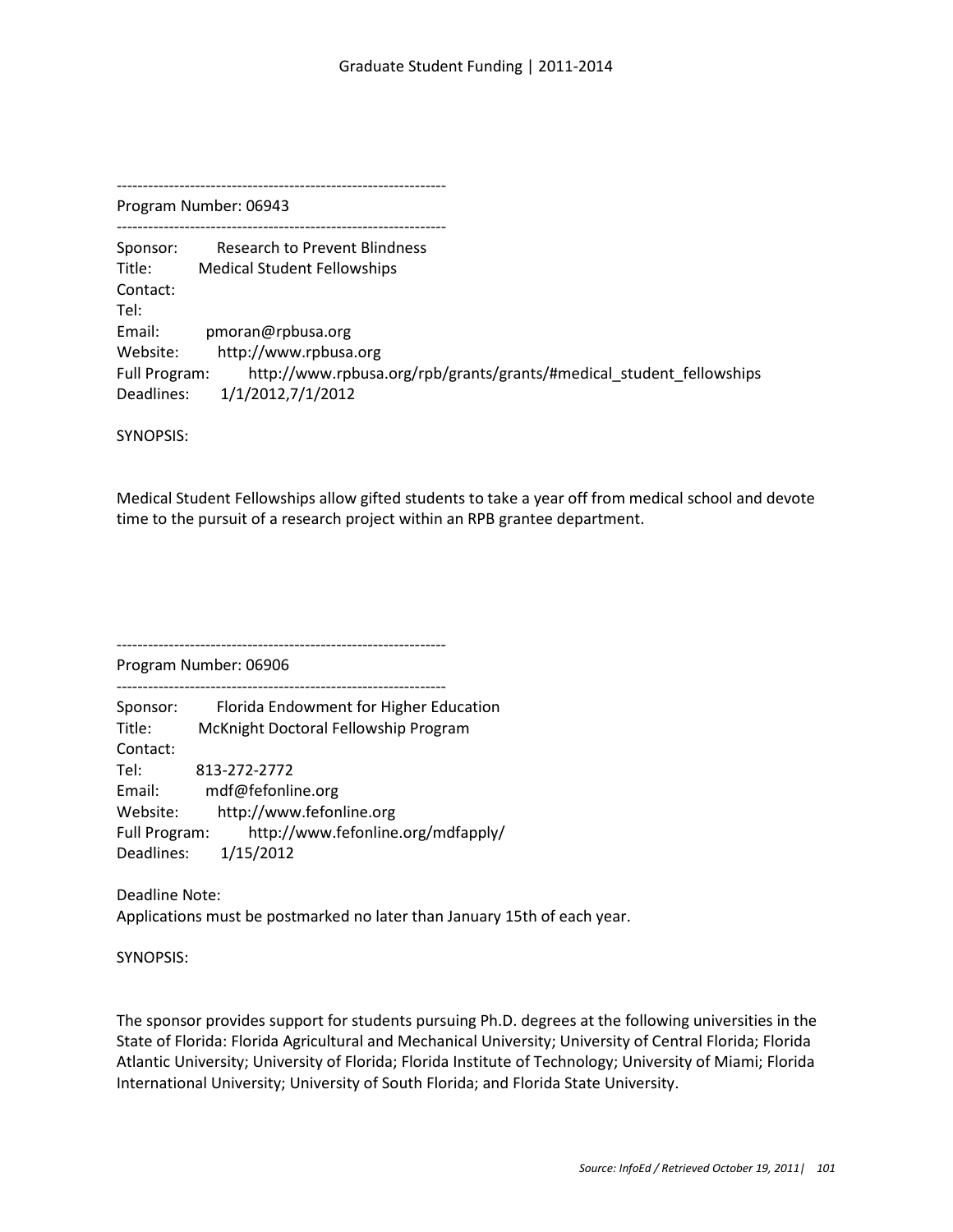--------------------------------------------------------------- Program Number: 06718

---------------------------------------------------------------

Sponsor: Center on Budget and Policy Priorities Title: State Policy Fellowship Program Contact: Tel: 202-408-1080 Email: fellowship@cbpp.org Website: http://www.cbpp.org/fellowship/index.htm Full Program: http://www.cbpp.org/fellowship/apply.htm Deadlines: 1/13/2012

Deadline Note:

The application process is open from October 17, 2011 through January 13, 2012. The sponsor encourages applications to be submitted earlier than the deadline, if possible.

SYNOPSIS:

The sponsor provides this career development program to highly-qualified candidates who have graduate degrees in public policy, law, social work, economics, or simliar fields and connects them to public policy organizations. State Policy Fellows will spend two years with influential state policy organizations belonging to the State Fiscal Analysis Initiative or with the state fiscal division at the Center on Budget and Policy Priorities in Washington, DC.

---------------------------------------------------------------

Program Number: 06188

| Sponsor:   | <b>Boston College</b>                                                |
|------------|----------------------------------------------------------------------|
| Title:     | African and African Diaspora Studies Program Dissertation Fellowship |
| Contact:   | Chair, AADS Fellowship Committee                                     |
| Tel:       |                                                                      |
| Email:     | aads@bc.edu                                                          |
| Website:   | http://www.bc.edu/schools/cas/aads/resources/dissfellowship.html     |
| Deadlines: | 2/3/2012                                                             |

SYNOPSIS: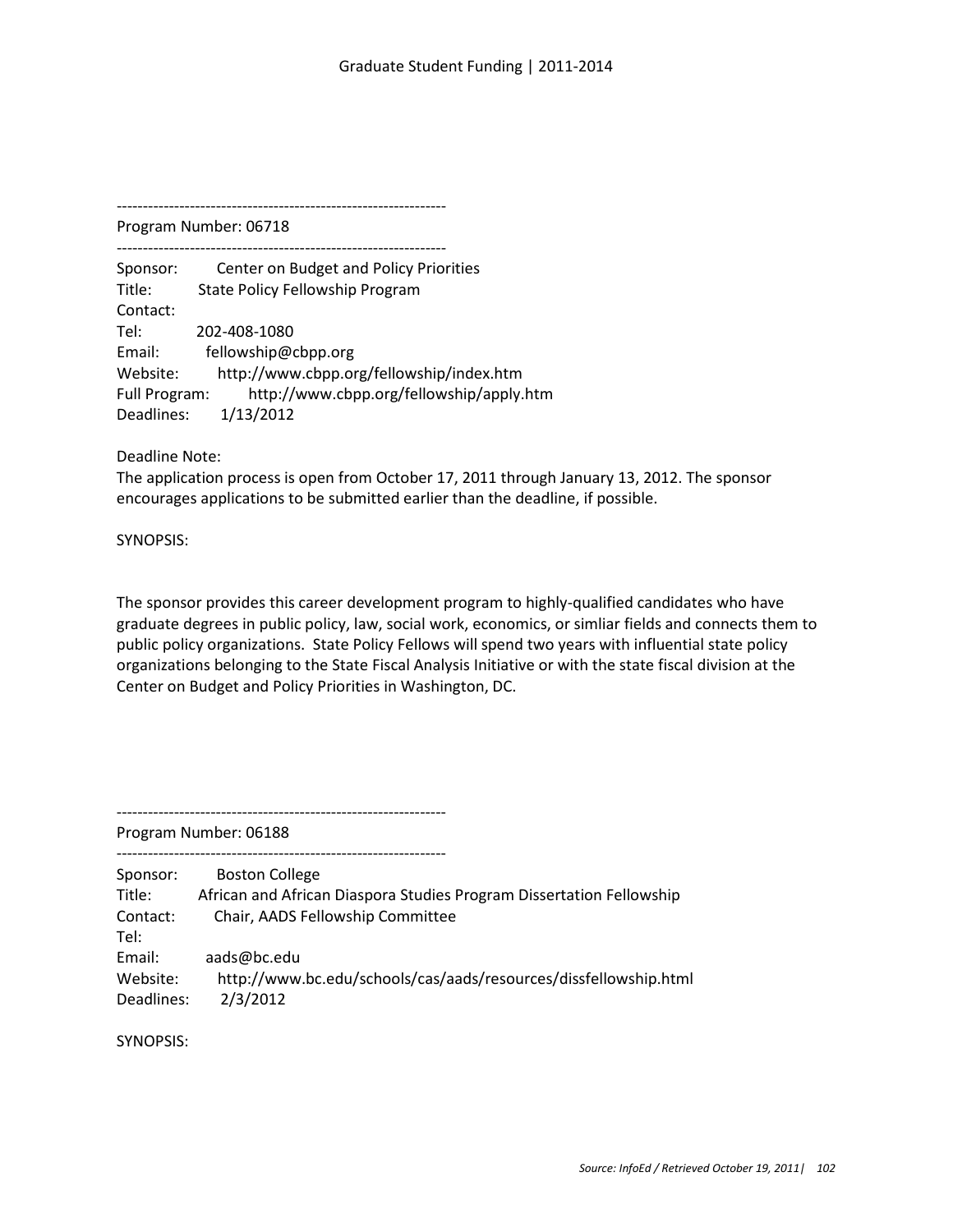Boston College's African & African Diaspora Studies Program (AADS) invites scholars working in any discipline in the Social Sciences or Humanities, with projects focusing on any topic within African and/or African Diaspora Studies, to apply for its dissertation fellowship. Applications are being sought for scholars pursuing innovative, preferably interdisciplinary, projects in dialogue with critical issues and trends within the field.

Program Number: 06167

---------------------------------------------------------------

---------------------------------------------------------------

Sponsor: American Chemical Society Title: Analytical Chemistry Division - Graduate Fellowship Program Contact: Dr. Emily Niemeyer Tel: Email: acsgrad@southwestern.edu Website: http://www.southwestern.edu/departments/chemistry/acsgraduatefellowship/ACS\_DA C\_site/American\_Chemical\_Society\_Division\_of\_Analytical\_Chemistry\_Gradua Full Program: http://www.analyticalsciences.org/awards.php?action=GradFellowship Deadlines: 12/9/2011

SYNOPSIS:

The American Chemical Society Division of Analytical Chemistry Graduate Fellowship Program is designed to encourage basic research in the field of analytical chemistry, to promote the growth of analytical chemistry in academic institutions and industry, and to provide recognition of future leaders in the field of analytical chemistry. The program has endeavored to be a model of the benefits of cooperation between the academic and industrial communities, with chemical companies employing Ph.D. analytical chemists sponsoring the fellowships for outstanding analytical graduate students.

--------------------------------------------------------------- Program Number: 06118

--------------------------------------------------------------- Sponsor: National Cancer Center Title: Fellowship Program Contact: Tel: 516-349-0610 Email: natlcancer@aol.com Website: http://www.nationalcancercenter.org/NCC\_grant.htm Full Program: http://www.nationalcancercenter.org/images/fellowship.pdf Deadlines: 12/15/2011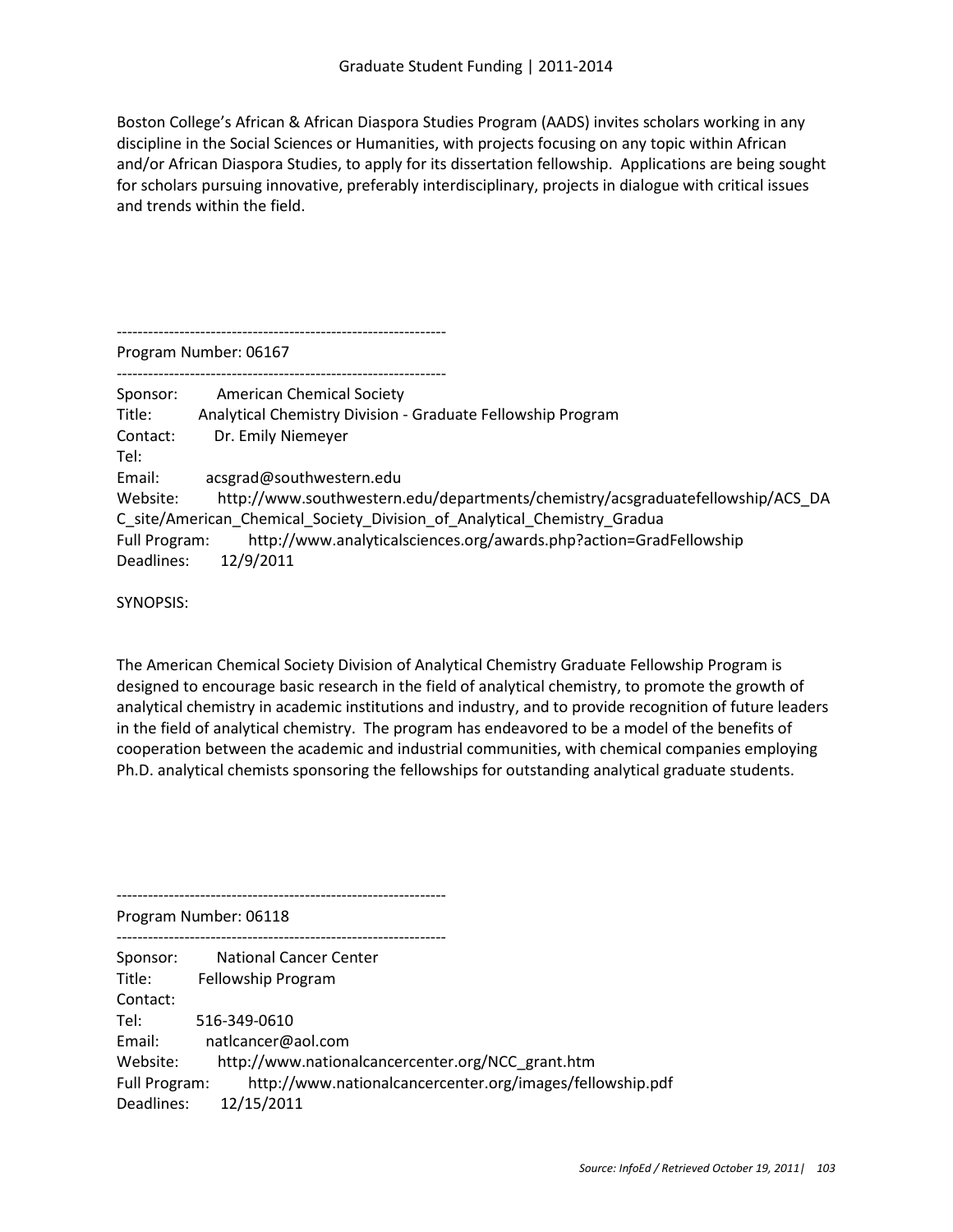# SYNOPSIS:

The sponsor has established funding for a limited number of postdoctoral fellowships for qualified applicants to receive training and experience in molecular genetics and the cellular aspects of cancer biology and tumor immunology.

---------------------------------------------------------------

---------------------------------------------------------------

Program Number: 06103

Sponsor: American Council of Learned Societies Title: Henry Luce Foundation/ACLS Dissertation Fellowship in American Art Contact: Nicole A. Stahlmann, Director of Fellowship Program Tel: 212-697-1505,x134 Email: fellowships@acls.org Website: http://www.acls.org Full Program: http://www.acls.org/grants/Default.aspx?id=516 Deadlines: 11/9/2011

Deadline Note:

Completed applications must be submitted through the ACLS Online Fellowship Application system (ofa.acls.org) no later than 9 p.m. Eastern Standard Time, November 9, 2011. The Online Fellowship Application system will open mid-July.

SYNOPSIS:

The Henry Luce Foundation/ACLS Dissertation Fellowships in American Art are awarded to graduate students in any stage of Ph.D. dissertation research or writing, for scholarship on a topic in the history of the visual arts of the United States. Although the topic may be historically and/or theoretically grounded, attention to the art object and/or image should be foremost.. Ten fellowships are available for a non-renewable, one-year term beginning between June and September 2012 for the 2012-2013 academic year.

---------------------------------------------------------------

Program Number: 05951 ---------------------------------------------------------------

Sponsor: National Institutes of Health/DHHS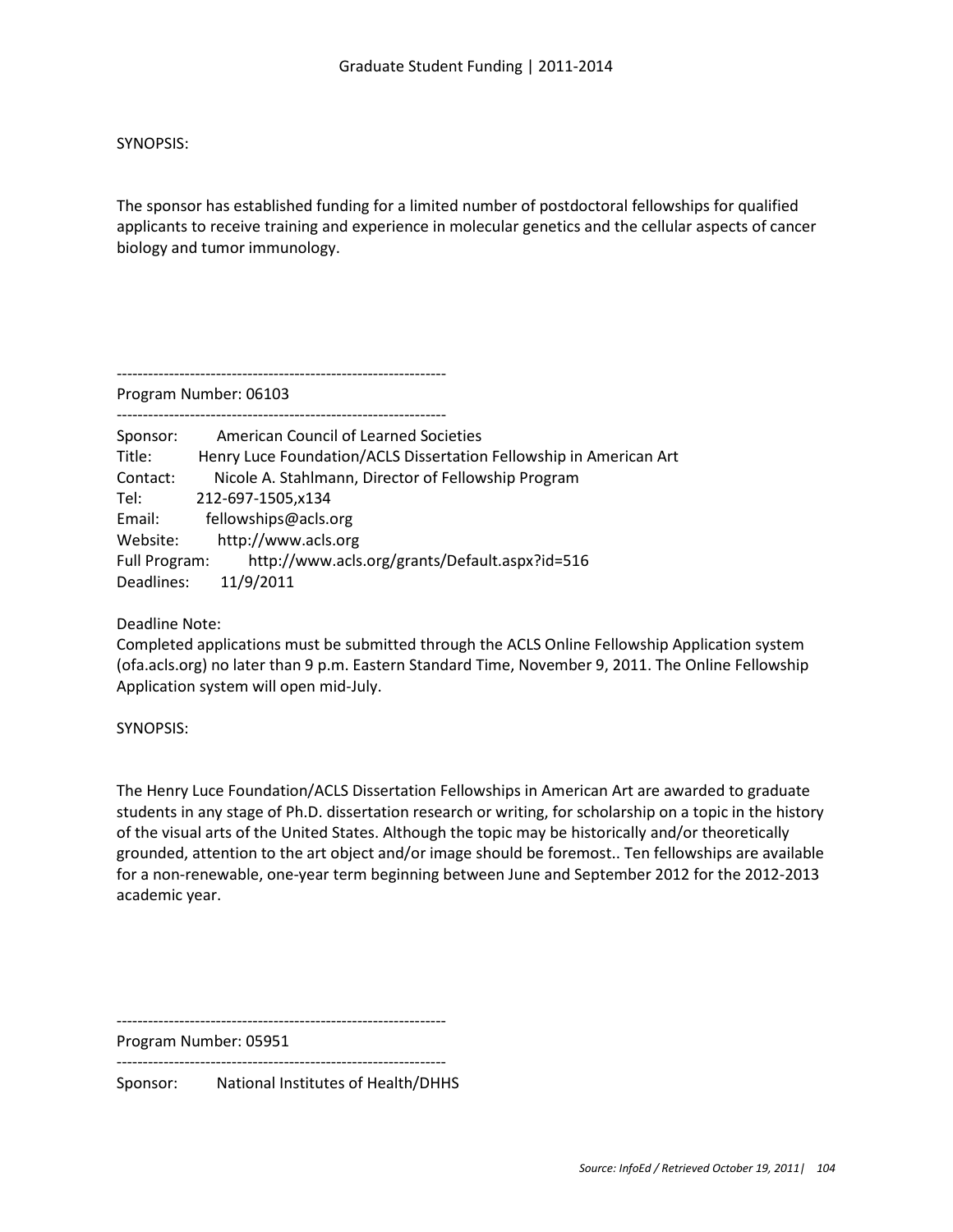Title: Ruth L. Kirschstein National Research Service Awards for Individual Predoctoral MD/PhD and Other Dual Doctoral Degree Fellows (Parent F30) Contact: Tel: Email: GrantsInfo@nih.gov Full Program: http://grants1.nih.gov/grants/guide/pa-files/PA-11-110.html

Deadlines: 4/8/2011,5/7/2011,8/8/2011,9/7/2011,12/8/2011,1/7/2012,4/8/2012,5/7/2012,8/8/2012,9/7/2012,1

2/8/2012,1/7/2013,4/8/2013,5/7/2013,8/8/2013,9/7/2013,12/8/2013,1/7/2014,4/8/2014,5/7/2014

Deadline Note:

The deadlines for receipt of standard applications under this announcement are: April 8, August 8, and December 8 annually. The deadlines for receipt of AIDS-related applications are: January 7, May 7, and September 7 annually. This program will expire on May 8, 2014.

SYNOPSIS:

The sponsor provides support for to individuals for combined MD/PhD and other dual doctoral degree training (e.g. DO/PhD, DDS/PhD, AuD/PhD). The participating Institutes award this Kirschstein-NRSA individual fellowship (F30) to qualified applicants with the potential to become productive, independent, highly trained physician-scientists and other clinician-scientists, including patientoriented researchers in their scientific mission areas. This funding opportunity supports individual predoctoral F30 fellowships with the expectation that these training opportunities will increase the number of future investigators with both clinical knowledge and skills in basic, translational or clinical research. This FOA will use the NIH Ruth L. Kirschstein National Research Service Award (NRSA) mechanism for Individual Predoctoral MD/PhD and other dual-degree Fellows (F30).

---------------------------------------------------------------

Program Number: 05573

Sponsor: California State University, Sacramento Title: Senate Fellowship Program Contact: Tel: 916-278-6906 Email: calstudies@csus.edu. Full Program: http://www.csus.edu/calst/senate\_fellows\_program.html Deadlines: 2/22/2012

---------------------------------------------------------------

SYNOPSIS:

This program offers college graduates a paid, full-time legislative staff position in the State Capitol for 11 months. The fellowship program's primary goals include exposing people with diverse life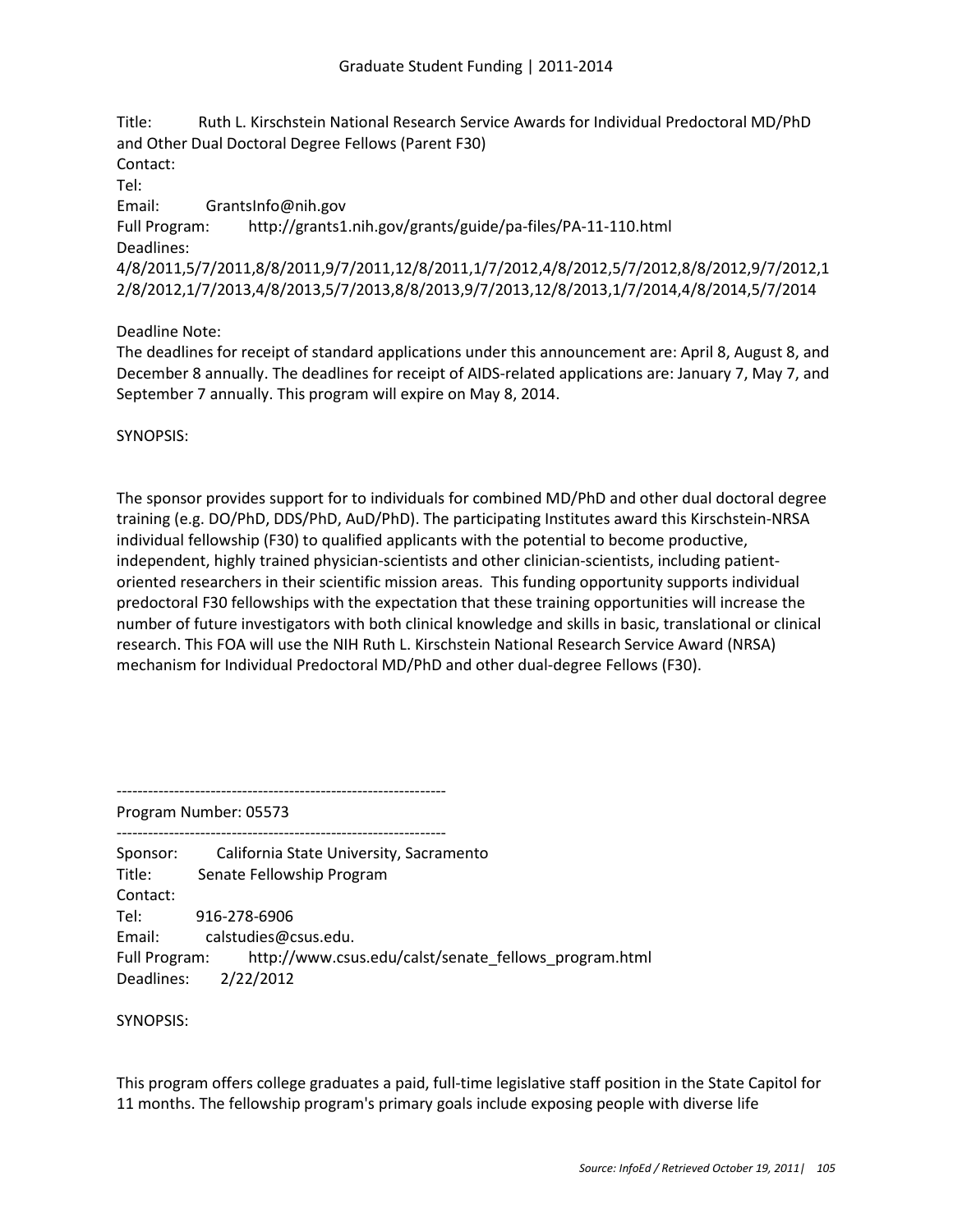experiences and backgrounds to the legislative process by providing research and other professional staff assistance to the Senate.

--------------------------------------------------------------- Program Number: 05411 --------------------------------------------------------------- Sponsor: Myotubular Trust Title: Fellowship Program Contact: Tel: 07518 113692 Email: research@myotubulartrust.org Website: http://www.myotubulartrust.org.uk/response.htm Full Program: http://www.myotubulartrust.com/documents/Myotubular%20Trust%20Research%20Fe llowship%20Application%20SEPTEMBER%202011.doc Deadlines: 12/16/2011

SYNOPSIS:

The sponsor provides support for research to find a cure and / or treatment for myotubular myopathy. Applicants will have identified a host institution and will be undertaking a basic science project of 3-4 years duration.

---------------------------------------------------------------

---------------------------------------------------------------

Program Number: 04988

| Sponsor:<br>Title:<br>Contact: | International Atomic Energy Agency<br>World Nuclear University Summer Institute     |
|--------------------------------|-------------------------------------------------------------------------------------|
| Tel:                           | $(+431)$ 2600-0                                                                     |
| Email:                         | Official.Mail@iaea.org                                                              |
| Website:                       | http://www.world-nuclear-university.org/                                            |
| Full Program:<br>Deadlines:    | http://www.world-nuclear-university.org/summerinstitute/applying.html<br>11/18/2011 |

SYNOPSIS: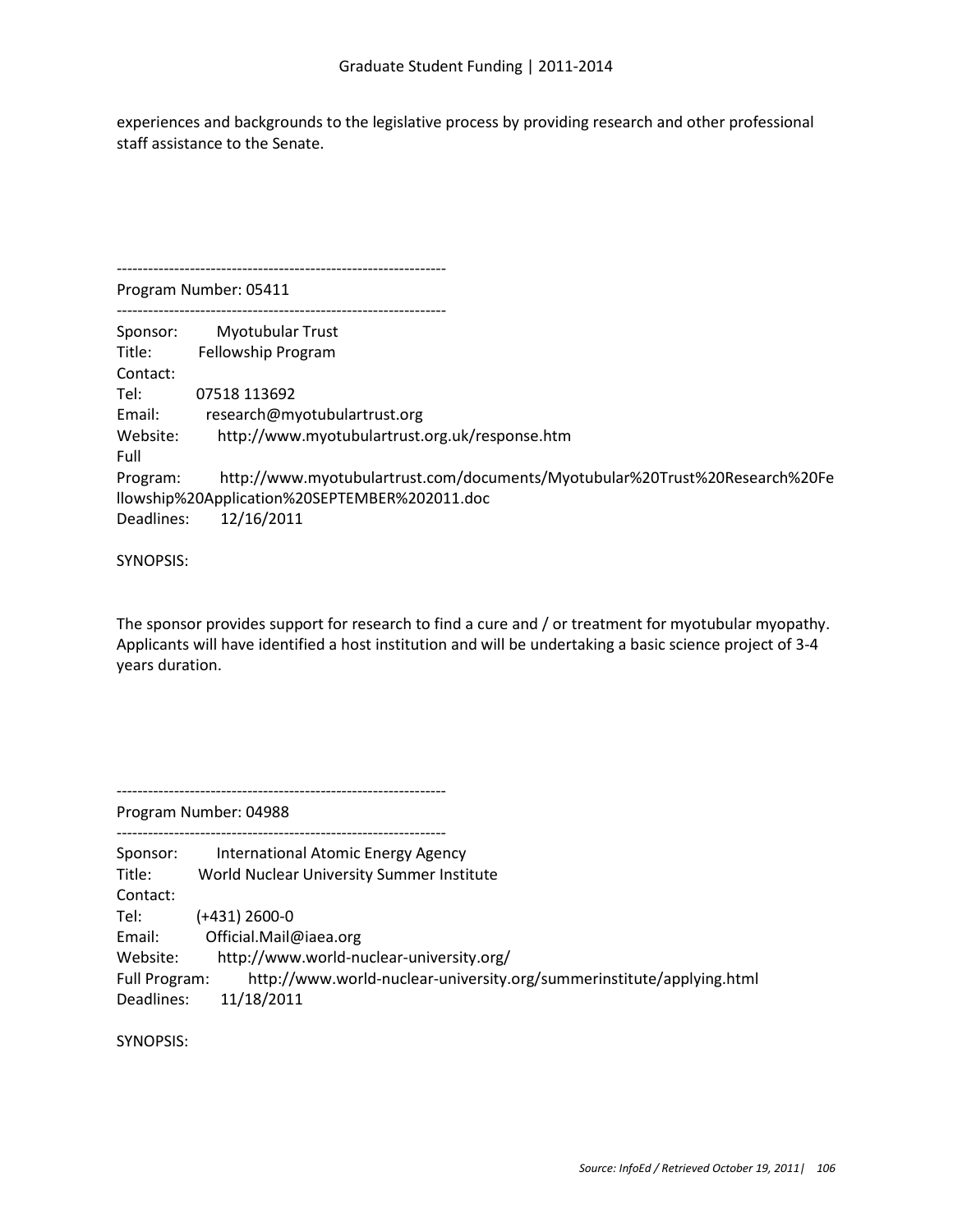The sponsor provides a period of intense education to a select group of graduate students and young professionals from throughout the world to enable participants to: gain cutting-edge knowledge and develop a broad international perspective on the full range of policy, environmental and social issues surrounding the peaceful applications of nuclear technology; hear from leading thinkers and educators on topics relevant to nuclear applications; experience practical teamwork with peers from many nations; and advance the global contribution of nuclear science and technology. The WNU SI 2012 will be held 7 July – 18 August 2012 at Christ Church College Oxford, United Kingdom.

---------------------------------------------------------------

Program Number: 04987

--------------------------------------------------------------- Sponsor: Chandra X-ray Center Title: Einstein Postdoctoral Fellowship Program Contact: Einstein Fellowship Program Office Tel: Email: fellows@head.cfa.harvard.edu. Website: http://cxc.harvard.edu/fellows/CfPfellow.2011.html Full Program: http://cxc.harvard.edu/fellows/ Deadlines: 11/3/2011

SYNOPSIS:

The National Aeronautics and Space Administration (NASA)-sponsored Einstein Fellowship Program provides an opportunity for highly qualified, recent postdoctoral scientists to conduct independent research that is broadly related to the science goals of the NASA Physics of the Cosmos program. This includes high energy astrophysics relevant to Chandra, Fermi, XMM-Newton, and future NASA X-ray missions, cosmological investigations relevant to Planck, WFIRST, or new dark energy missions, and gravitational astrophysics relevant to LISA, Pathfinder and subsequent related missions.

--------------------------------------------------------------- Program Number: 04986 --------------------------------------------------------------- Sponsor: California Institute of Technology Title: Sagan Postdoctoral Fellowship Program Contact: Tel: 626-395-1860 Email: saganfellowship@ipac.caltech.edu Website: http://nexsci.caltech.edu/sagan/fellowship.shtml Full Program: http://nexsci.caltech.edu/sagan/guidelines.shtml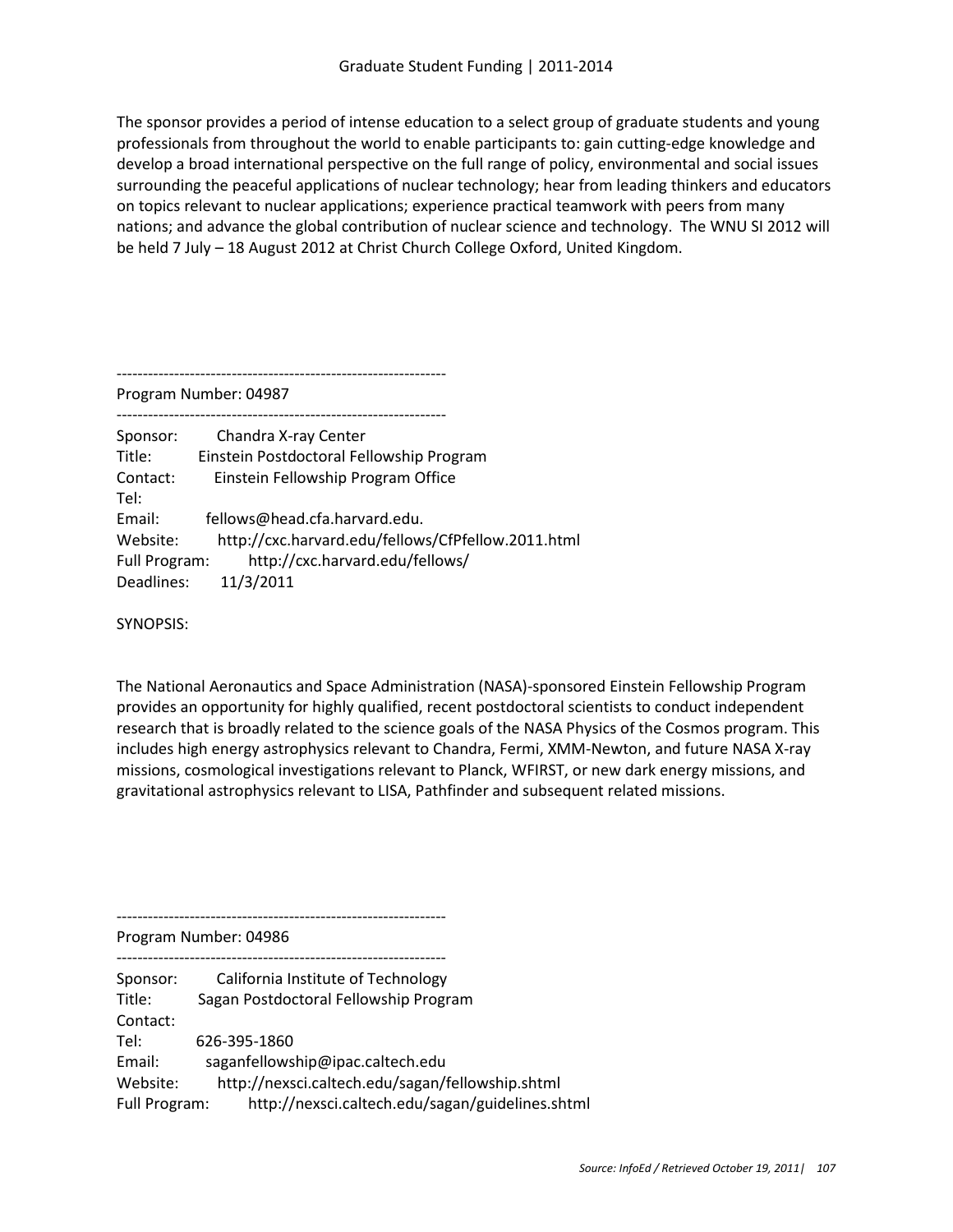Deadlines: 11/3/2011

## Deadline Note:

The application deadline for the 2012 Sagan Fellowship is Thursday, November 3, 2011 at 4 pm PDT.

SYNOPSIS:

The sponsor invites applications for the Sagan Postdoctoral Fellowship Program, which will support outstanding recent postdoctoral scientists to conduct independent research that is broadly related to the science goals of the NASA Exoplanet Exploration program.

---------------------------------------------------------------

Program Number: 04893

--------------------------------------------------------------- Sponsor: School for Advanced Research (SAR) Title: Summer Scholar Fellowships - Christopher Smeall Fellowship in Anthropological Linguistics Contact: Tel: 505-954-7201 Email: scholar@sarsf.org Website: http://sarweb.org/index.php?summer\_scholars Full Program: http://sarweb.org/media/files/summer\_scholar\_form.pdf Deadlines: 12/15/2011

SYNOPSIS:

This fellowship is part of the sponsor's Summer scholar fellowships, which are awarded to five or six scholars in anthropology and related fields to pursue research or writing projects that promote understanding of human behavior, culture, society, and the history of anthropology. Both humanistically- and scientifically-oriented scholars are encouraged to apply.

---------------------------------------------------------------

Program Number: 04865

--------------------------------------------------------------- Sponsor: Portland Cement Association Education Foundation Title: Research Fellowships Contact: Steven H. Kosmatka Tel: 847-972-9164 Email: skosmatka@cement.org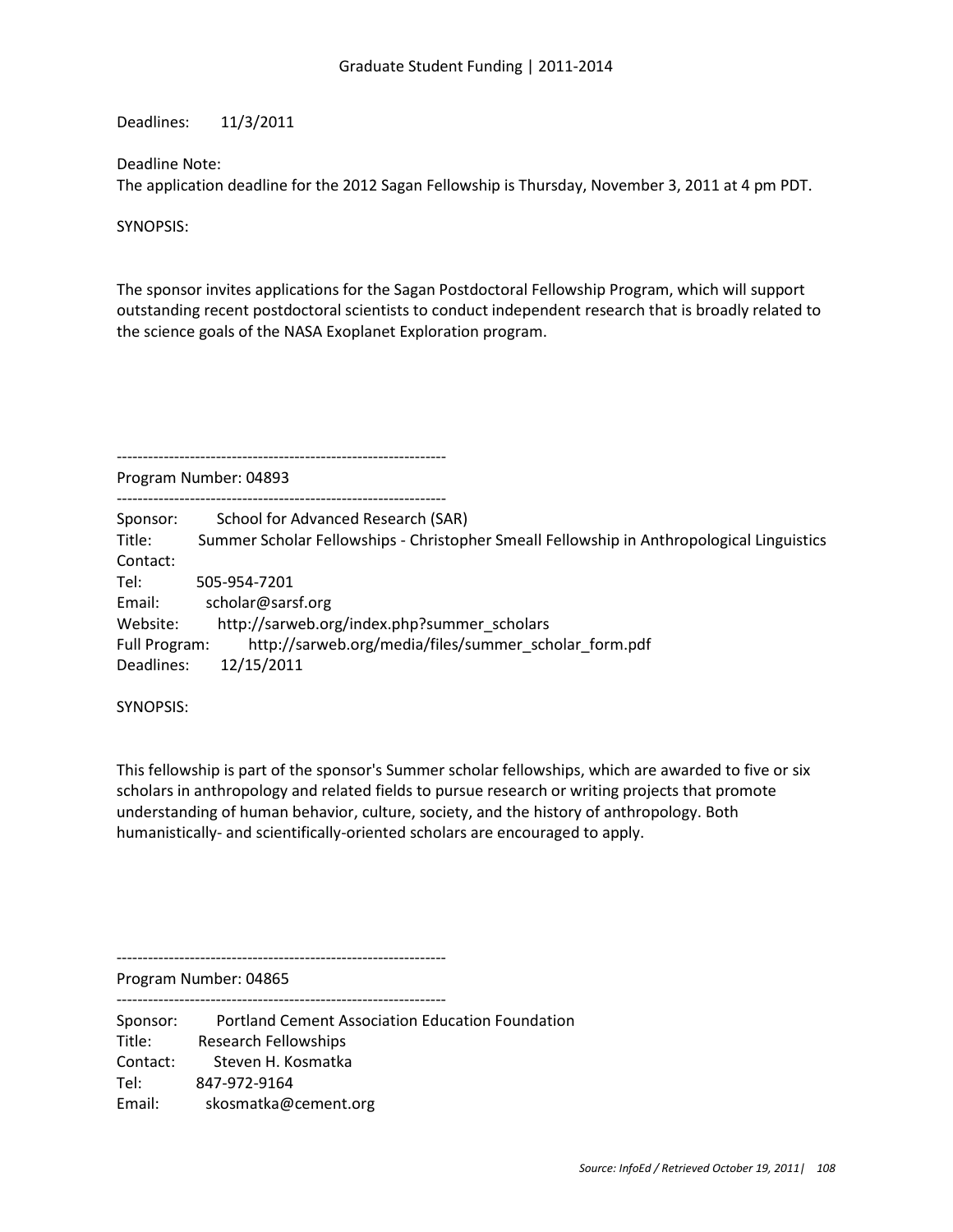Full Program: http://www.cement.org/research/res\_fellowship.asp Deadlines: 1/15/2012

Deadline Note:

A university professor and the candidate student must jointly submit applications. Applications must be received by January 15.

SYNOPSIS:

The sponsor seeks to identify and attract outstanding candidates in the field of engineering and the physical sciences and provide them with the necessary support to complete their studies. Additionally, this support is intended to provide them an opportunity for productive work in the cement and concrete industries.

Program Number: 04844

---------------------------------------------------------------

| Belfer Center for Science and International Affairs                            |
|--------------------------------------------------------------------------------|
| Ernest May Fellowship                                                          |
| Fellowship Coordinator                                                         |
| 617-495-8806                                                                   |
| bcsia fellowships@ksg.harvard.edu                                              |
| http://belfercenter.ksg.harvard.edu/fellowships/may-fellows.html               |
| http://belfercenter.ksg.harvard.edu/fellowships/applying.html<br>Full Program: |
| 1/14/2012                                                                      |
|                                                                                |

Deadline Note: The new online application will be launched December 1, 2011.

SYNOPSIS:

The sponsor will provide support for fellowships to help build the next generation of men and women who will bring professional history to bear on strategic studies and major issues of international affairs.

---------------------------------------------------------------

Program Number: 04802

---------------------------------------------------------------

Sponsor: School for Advanced Research (SAR)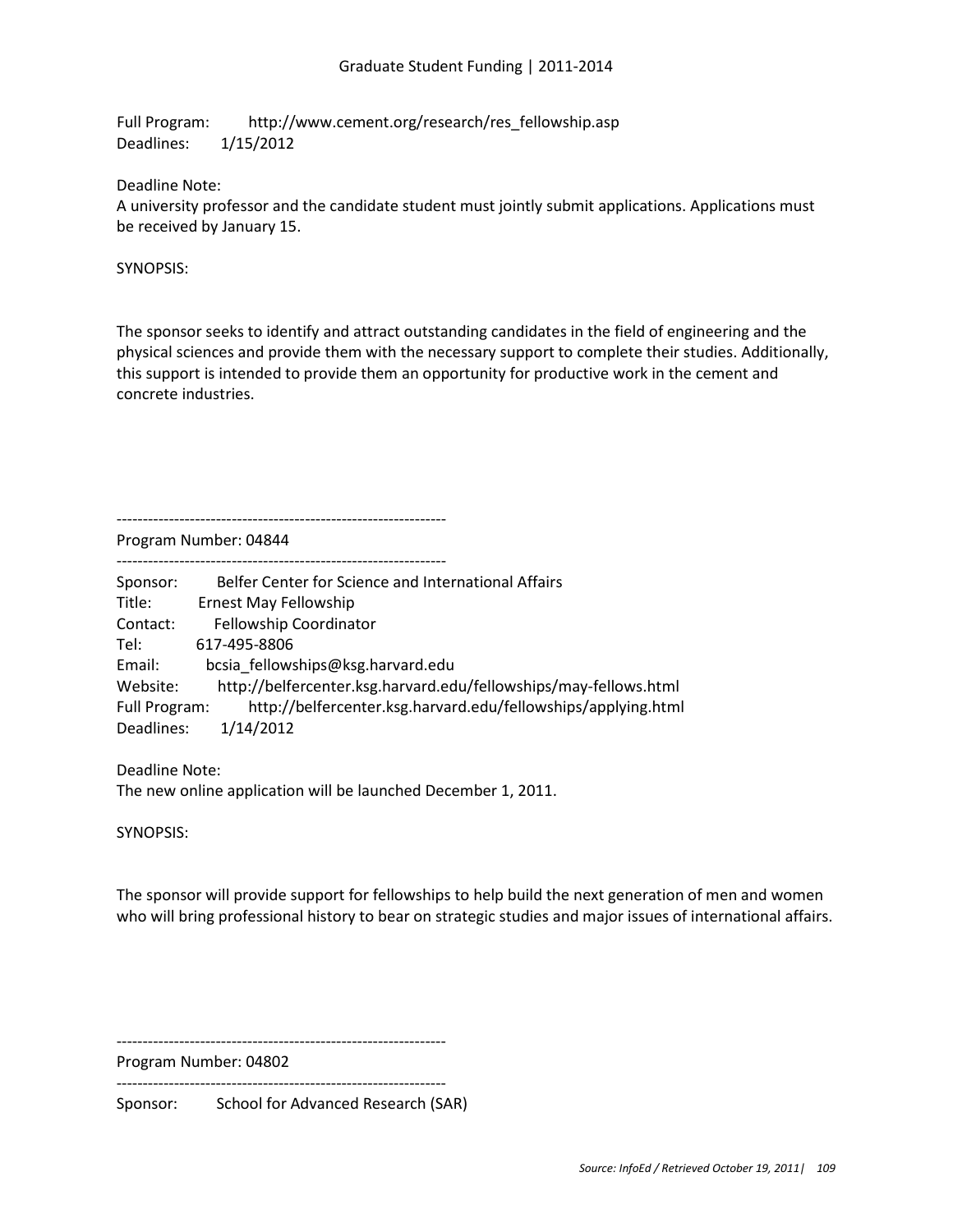Title: Summer Scholar Fellowships - Cotsen Fellowship in Archaeology Contact: Tel: 505-954-7201 Email: scholar@sarsf.org Website: http://sarweb.org/index.php?summer\_scholars Full Program: http://sarweb.org/media/files/summer\_scholar\_form.pdf Deadlines: 12/15/2011

SYNOPSIS:

This fellowship is part of the sponsor's Summer scholar fellowships, which are awarded to five or six scholars in anthropology and related fields to pursue research or writing projects that promote understanding of human behavior, culture, society, and the history of anthropology. Both humanistically- and scientifically-oriented scholars are encouraged to apply.

--------------------------------------------------------------- Program Number: 04801

---------------------------------------------------------------

Sponsor: School for Advanced Research (SAR)

Title: Summer Scholar Fellowships - William Y. and Nettie K. Adams Fellowship in the History of Anthropology

Contact:

Tel: 505-954-7201 Email: scholar@sarsf.org Website: http://sarweb.org/index.php?summer\_scholars Full Program: http://sarweb.org/media/files/summer\_scholar\_form.pdf Deadlines: 12/15/2011

SYNOPSIS:

This fellowship is part of the sponsor's Summer scholar fellowships, which are awarded to five or six scholars in anthropology and related fields to pursue research or writing projects that promote understanding of human behavior, culture, society, and the history of anthropology. Both humanistically- and scientifically-oriented scholars are encouraged to apply.

---------------------------------------------------------------

Program Number: 04747

---------------------------------------------------------------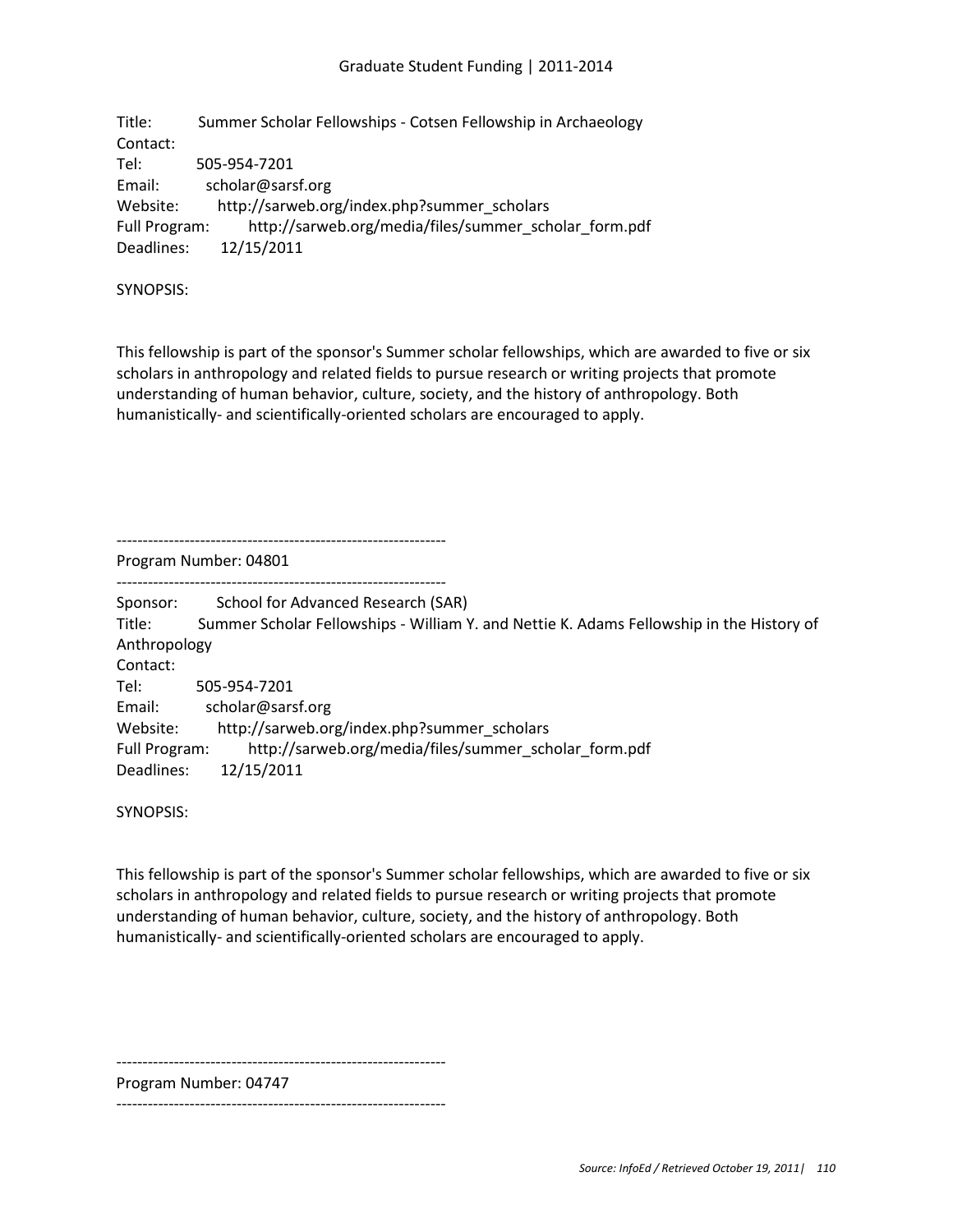Sponsor: Baeck (Leo) Institute Title: Fritz Halbers Fellowship Contact: Dr. Frank Mecklenburg Tel: 212-744-6400 Email: fmecklenburg@lbi.cjh.org Full Program: http://www.lbi.org/halbers.html Deadlines: 11/1/2011

---------------------------------------------------------------

SYNOPSIS:

The sponsor provides financial assistance of up to \$3,000 to scholars whose projects are connected with the culture and history of German-speaking Jewry. Eligible applicants are students enrolled in a Ph.D. program at an accredited institution of higher education.

Program Number: 04636

--------------------------------------------------------------- Sponsor: American Phytopathological Society Title: Raymond J. Tarleton Student Fellowship Contact: James Cook, Chair Tel: 509-592-0086 Email: rjcook@wsu.edu Website: http://www.apsnet.org Full Program: http://www.apsnet.org/members/foundation/apply/Pages/RaymondTarleton.aspx Deadlines: 1/13/2012

SYNOPSIS:

This program is intended to support graduate student in plant pathology research and to encourage students to further their careers in plant pathology.

---------------------------------------------------------------

Program Number: 04423 ---------------------------------------------------------------

Sponsor: American Association of University Women Educational Foundation Title: Selected Professions Fellowships Contact: Tel: 319-337-1716 x60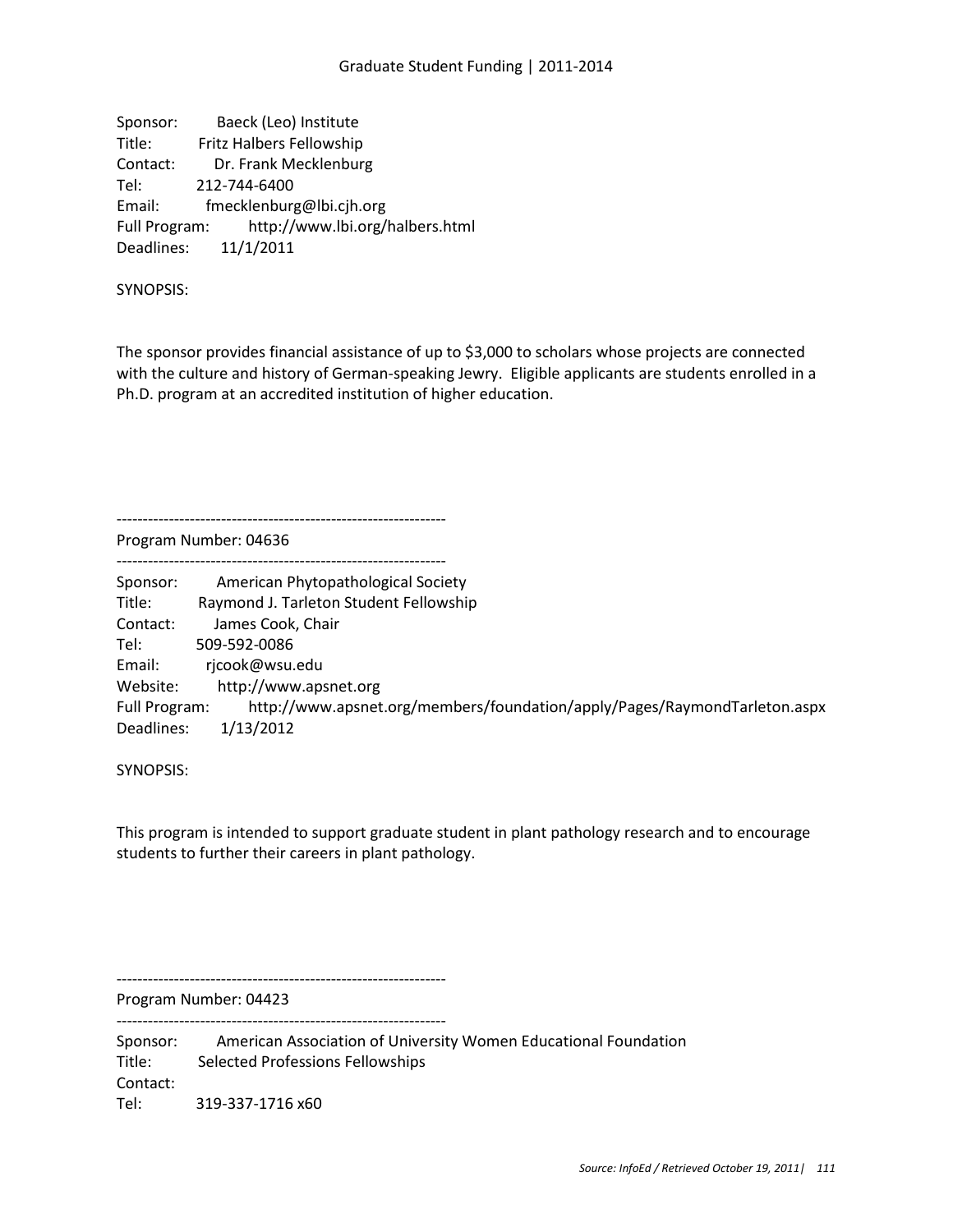Email: aauw@act.org Website: http://www.aauw.org Full Program: http://www.aauw.org/learn/fellowships\_grants/selected.cfm Deadlines: 1/10/2012

SYNOPSIS:

The Fellowships are awarded to women who intend to pursue a full-time course of study at accredited U.S. institutions during the fellowship year in one of the designated degree programs where women's participation traditionally has been low.

---------------------------------------------------------------

Program Number: 04006

| Sponsor:         | American Bar Foundation                                                          |
|------------------|----------------------------------------------------------------------------------|
| Title:           | Law and Social Science Dissertation Fellowship & Mentoring Program               |
| Contact:         | Laura Beth Nielsen                                                               |
| Tel:             | 312-988-6515                                                                     |
| Email:           | Inielsen@abfn.org                                                                |
| Website:<br>Full | http://www.americanbarfoundation.org/                                            |
| Program:         | http://www.americanbarfoundation.org/research/Fellowshipopportunities/LawandSoci |
|                  | alScienceDissertationFellowshipMentoringProgram.html                             |
| Deadlines:       | 12/1/2011                                                                        |
|                  |                                                                                  |

SYNOPSIS:

The Law and Society Association, in collaboration with the American Bar Foundation and the National Science Foundation, seeks applications for the Law and Social Science Dissertation Fellowship and Mentoring Program (LSS Fellowship). Fellowships are held in residence at the American Bar Foundation in Chicago, IL, where Fellows are expected to participate in the intellectual life of the ABF, including participation in a weekly seminar series.

---------------------------------------------------------------

---------------------------------------------------------------

Program Number: 03908

Sponsor: Huntington Library Title: Huntington Fellowships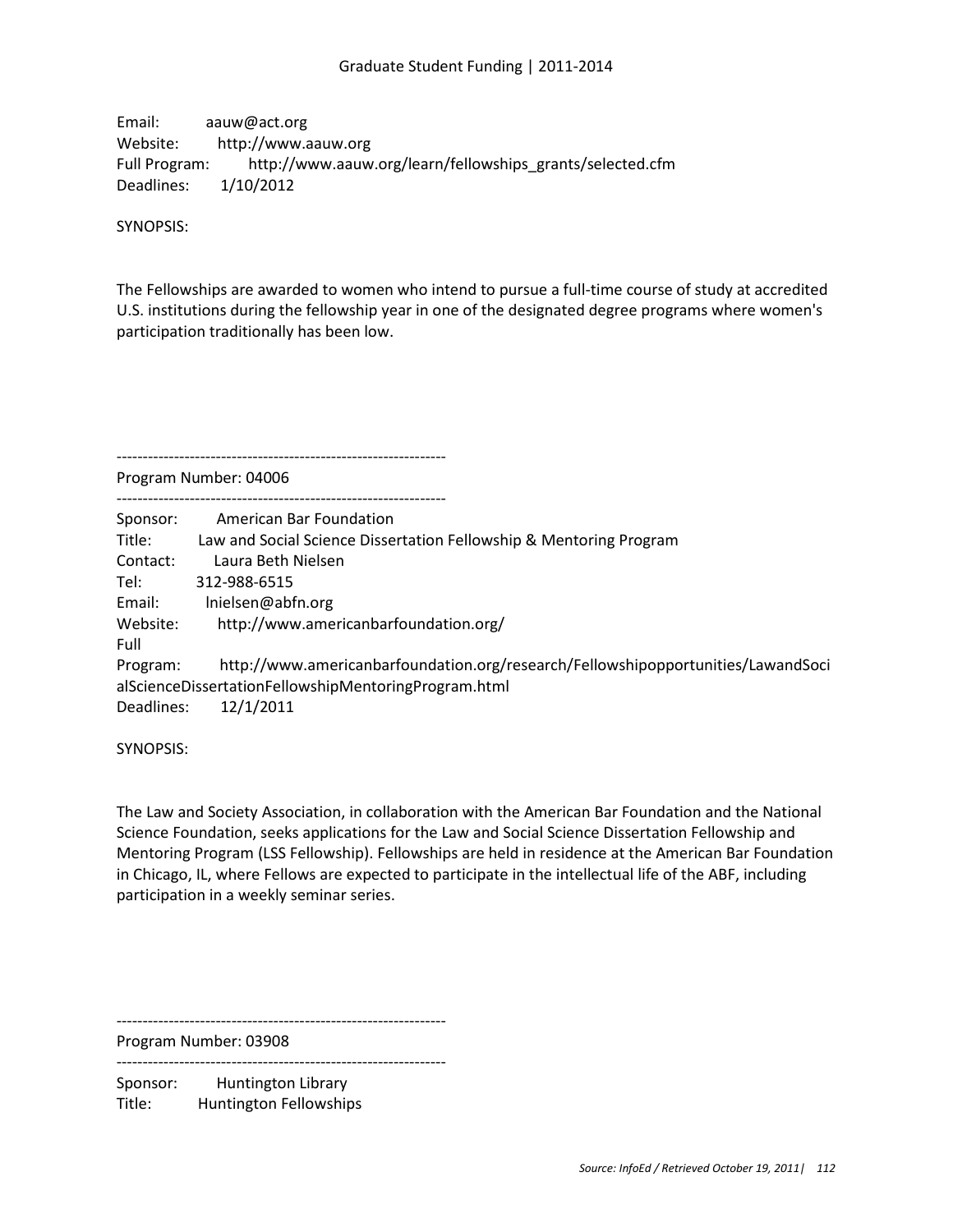Contact: Robert C. Ritchie, W.M. Keck Foundation Director of Research Tel: 626-405-2194 Email: cpowell@huntington.org Full Program: http://www.huntington.org/huntingtonlibrary.aspx?id=566 Deadlines: 12/15/2011

SYNOPSIS:

The sponsor provides in-residence fellowships to scholars to work in the holdings of its library collections.

---------------------------------------------------------------

---------------------------------------------------------------

Program Number: 03792

| Sponsor:   | Zonta International                                                             |
|------------|---------------------------------------------------------------------------------|
| Title:     | Amelia Earhart Fellowship Award                                                 |
| Contact:   |                                                                                 |
| Tel:       | 630-928-1400                                                                    |
| Email:     | programs@zonta.org                                                              |
| Website:   | http://www.zonta.org                                                            |
| Full       |                                                                                 |
| Program:   | http://www.zonta.org/WhatWeDo/InternationalPrograms/AmeliaEarhartFellowship.asp |
| x          |                                                                                 |
| Deadlines: | 11/15/2011                                                                      |
|            |                                                                                 |

SYNOPSIS:

The Fellowship is awarded annually to women pursuing Ph.D./doctoral degrees in aerospace-related sciences and aerospace-related engineering. The Fellowship may be used at any university or college offering accredited post-graduate courses and degrees in these fields.

---------------------------------------------------------------

Program Number: 03714 ---------------------------------------------------------------

Sponsor: American Bar Foundation

Title: Doctoral/Post-Doctoral Fellowship Program in Law and Social Science

Contact: Kathryn Harris, Administrative Associate for Academic Affairs and Research Administration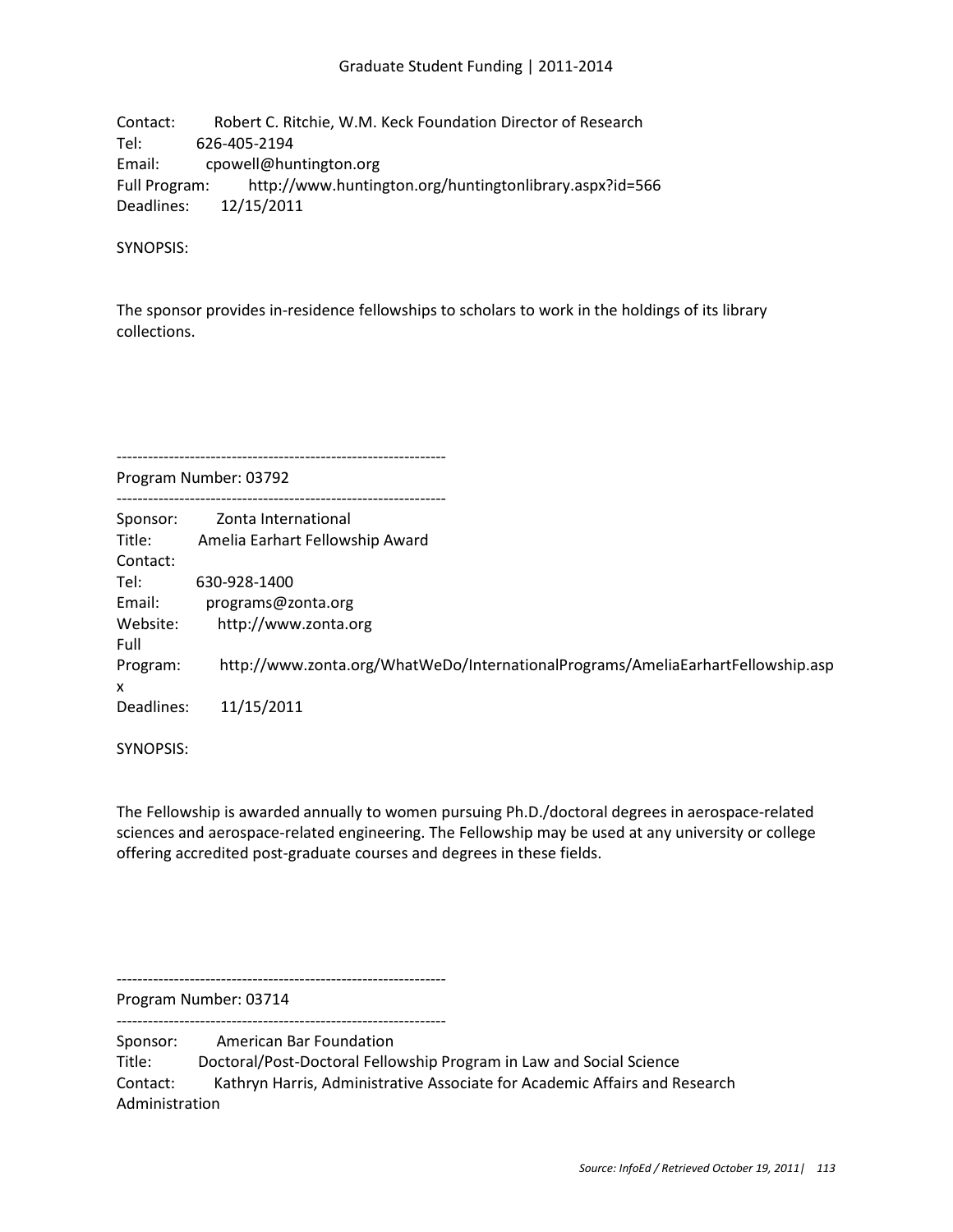Tel: 312-988-6515 Email: kharris@abfn.org Website: http://www.americanbarfoundation.org/ Full Program: http://www.americanbarfoundation.org/research/Fellowshipopportunities/ABFDoctora lFellowshipProgram.html Deadlines: 12/15/2011

SYNOPSIS:

The American Bar Foundation is committed to developing the next generation of scholars in the field of law and social science. The fellowships encourage original and significant research on law, the legal profession, and legal institutions.

Program Number: 03258

---------------------------------------------------------------

--------------------------------------------------------------- Sponsor: California State University, Sacramento Title: Executive Fellowship Program Contact: Tel: 916-278-6906 Email: calstudies@csus.edu Full Program: http://www.csus.edu/calst/executive\_fellowship\_program.html Deadlines: 2/22/2012

SYNOPSIS:

This program provides an experiential learning opportunity in California state government. Fellows work full-time in high levels of the executive branch and meet weekly for graduate seminars. This tenmonth program uniquely integrates work experience with academic and professional development.

---------------------------------------------------------------

Program Number: 03228 ---------------------------------------------------------------

Sponsor: National Institutes of Health/DHHS Title: Ruth L. Kirschstein National Research Service Awards (NRSA) for Individual Postdoctoral Fellows (Parent F32) Contact: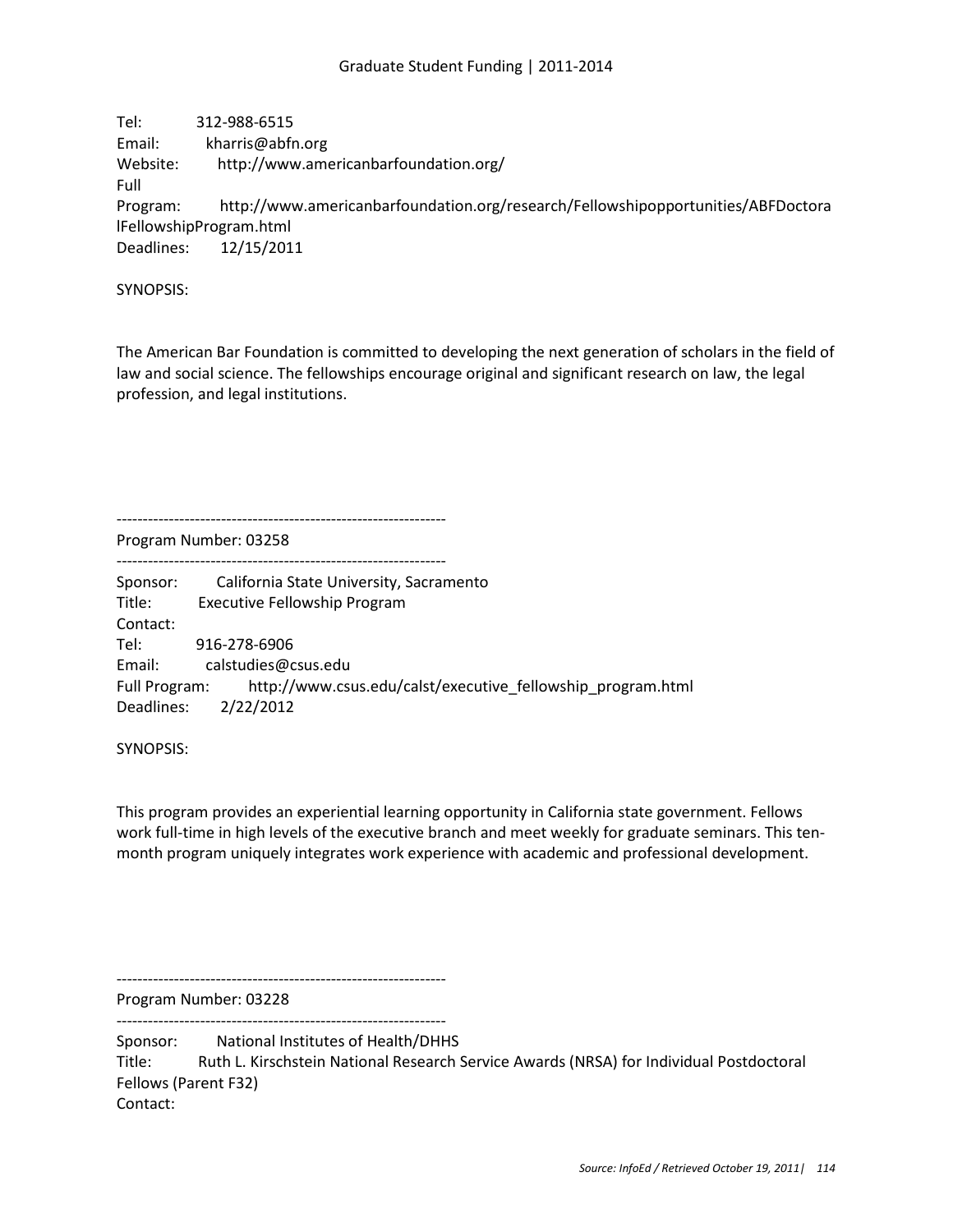Tel:

Email: GrantsInfo@nih.gov Full Program: http://grants1.nih.gov/grants/guide/pa-files/PA-11-113.html Deadlines: 8/8/2011,9/7/2011,12/8/2011,1/7/2012,4/8/2012,5/7/2012,8/8/2012,9/7/2012,12/8/2012,1/7/2013, 4/8/2013,5/7/2013,8/8/2013,9/7/2013,12/8/2013,1/7/2014,4/8/2014,5/7/2014

## Deadline Note:

The deadlines for receipt of standard applications under this announcement are: April 8, August 8, and December 8 annually. The deadlines for receipt of AIDS-related applications are: January 7, May 7, and September 7 annually. This program will expire on May 8, 2014.

SYNOPSIS:

The sponsor provides support for promising applicants with the potential to become productive, independent investigators in scientific health-related research fields relevant to the missions of participating NIH Institutes and Centers. This funding opportunity announcement (FOA) uses the Ruth L. Kirschstein Individual Postdoctoral National Research Service Award (NRSA) mechanism (F32).

Program Number: 03141

---------------------------------------------------------------

| Sponsor:      | Heart and Stroke Foundation of Canada                                     |
|---------------|---------------------------------------------------------------------------|
| Title:        | Junior Personnel Awards--Jump Start Resuscitation 3-- Research Fellowship |
| Contact:      | Caroline Evans, Administrator, Personnel Awards                           |
| Tel:          | 613-569-4361x257                                                          |
| Email:        | cevans@hsf.ca                                                             |
| Website:      | http://hsf.ca/research/en/home                                            |
| Full Program: | http://www.hsf.ca/research/sites/default/files/RFA-RF%20JSR%20ENG.pdf     |
| Deadlines:    | 11/1/2011                                                                 |

Deadline Note:

Applications must be received by HSFC no later than 4:00 p.m. Eastern time on the deadline date (no post-marking).

SYNOPSIS:

The aim of the Jump Start Resuscitation initiative is to build greater capacity for resuscitation research in Canada and to support the next generation of researchers who will contribute to advancing knowledge and improving the quality of patient care and patient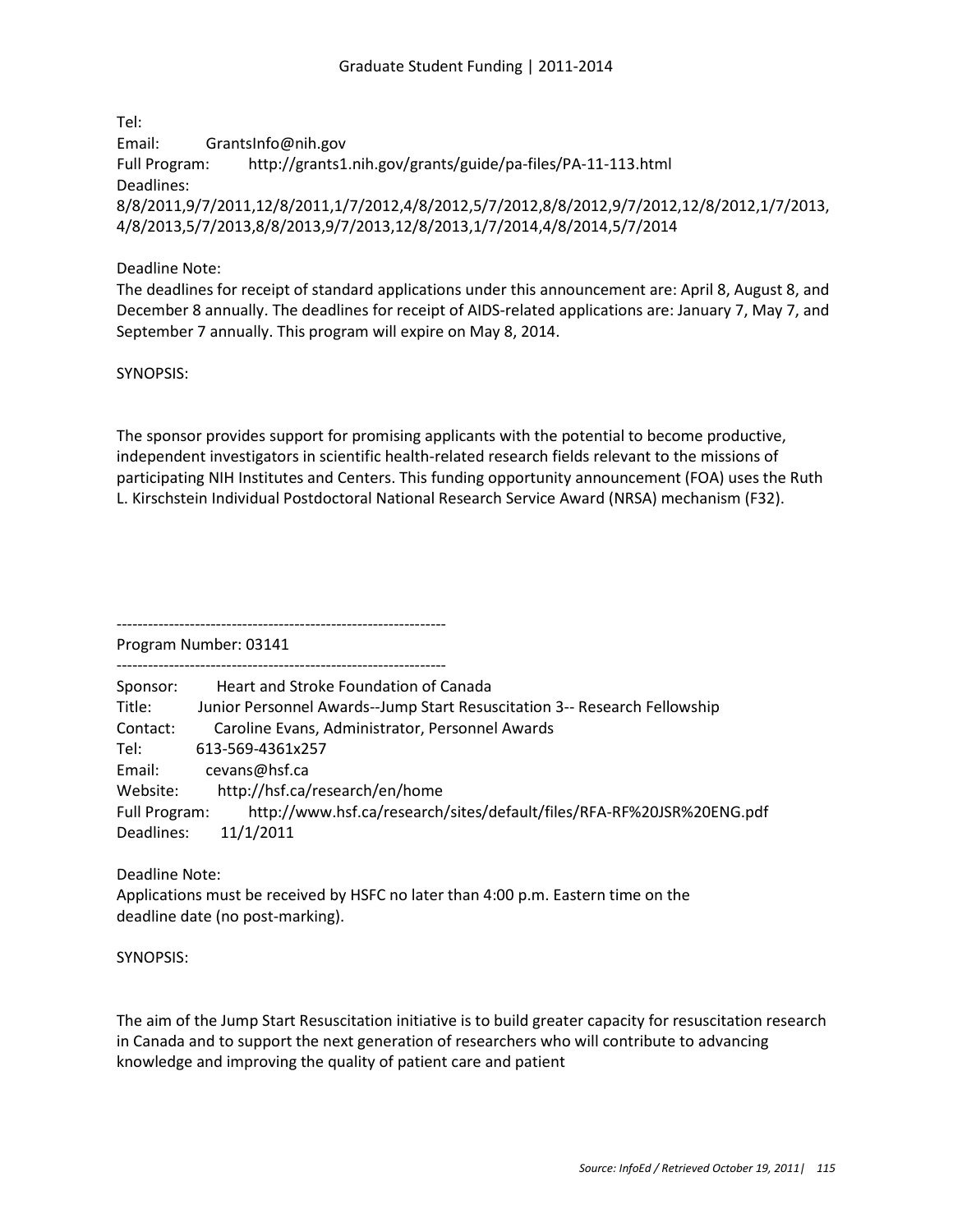outcomes in this important area. Research Fellowship awards are normally tenable in Canadian universities but may, under exceptional circumstances, be awarded to Canadian applicants for study abroad.

--------------------------------------------------------------- Program Number: 03091

| Sponsor:   | Idaho Operations Office/Department of Energy                                   |
|------------|--------------------------------------------------------------------------------|
| Title:     | Nuclear Energy University Programs--Fellowship and Scholarship Support         |
| Contact:   | Eliot Dye                                                                      |
| Tel:       | 208-526-5477                                                                   |
| Email:     | dyeej@id.doe.gov                                                               |
| Full       |                                                                                |
| Program:   | http://www07.grants.gov/search/search.do;jsessionid=DcRwLVnVpNs3MYGl9RfJ0ntCZj |
|            | MFvTz5CTRVg76rVpQQvXwByJHd!-1439639442?oppId=52537&mode=VIEW                   |
| Deadlines: | 3/3/2012                                                                       |

Deadline Note: Applications are open continuously through March 3, 2012.

SYNOPSIS:

The purpose of the program is to award 5-year cooperative agreements (which may run up to 8 years) to accredited U.S. Colleges and Universities. Universities that are awarded cooperative agreements will be pre-qualified to provide NE fellowships and scholarships to selected students.

Program Number: 03024

---------------------------------------------------------------

Sponsor: Scoville (Herbert) Peace Fellowship Title: Herbert Scoville Jr. Peace Fellowship Contact: Paul Revsine, Program Director Tel: 202-446-1565 Email: info@scoville.org Website: http://www.scoville.org/ Full Program: http://www.scoville.org/apply.html Deadlines: 10/1/2011,1/13/2012

---------------------------------------------------------------

Deadline Note: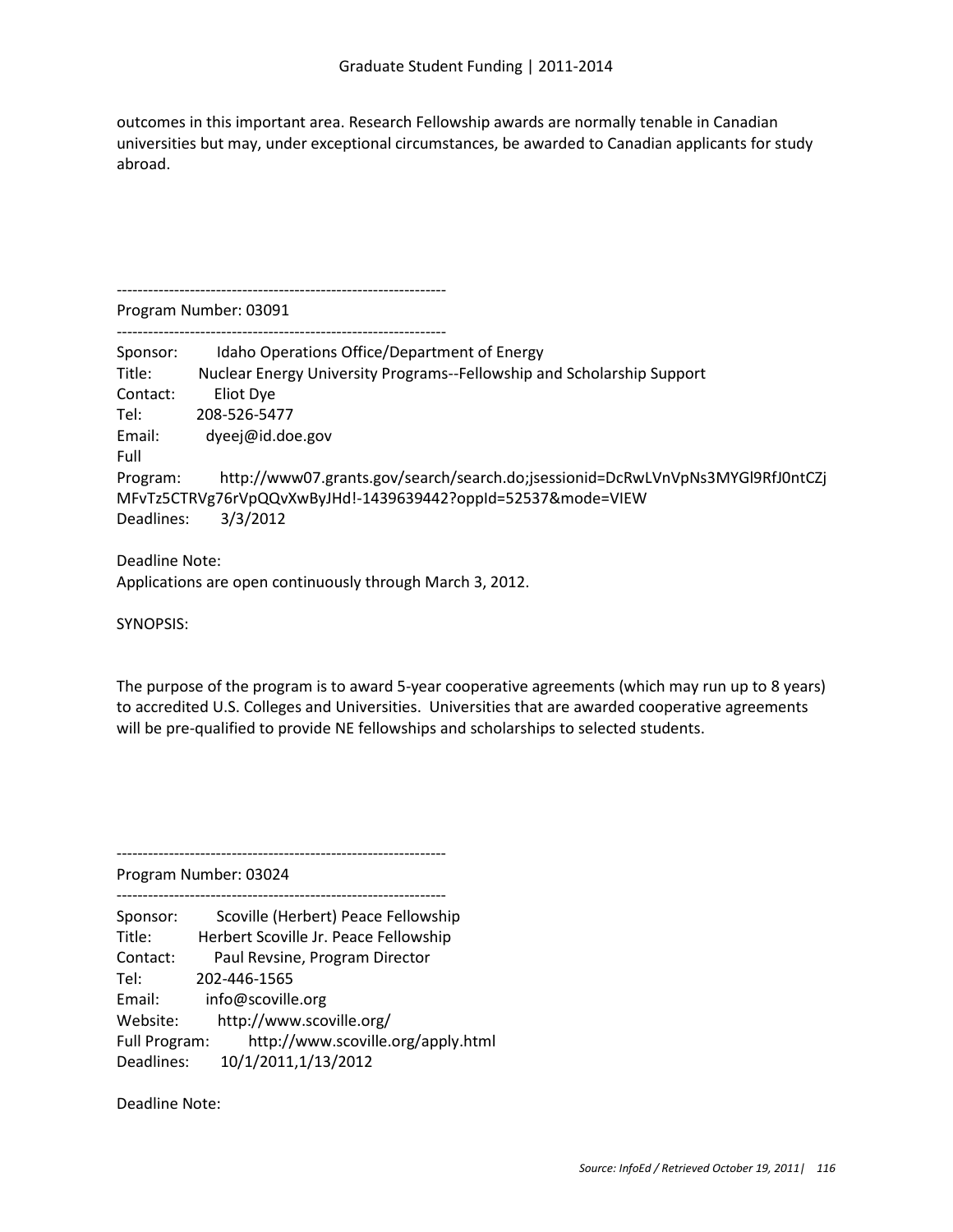The deadline for for the Spring 2012 Fellowship is October 1, 2011; the deadline for the Fall 2012 Fellowship is January 13, 2012.

SYNOPSIS:

The sponsor awards full-time, six- to nine-month fellowships of \$2,400 per month to provide college graduates with the opportunity to work in Washington D.C. with nonprofit, public-interest organizations addressing peace and security issues.

Program Number: 03005

---------------------------------------------------------------

--------------------------------------------------------------- Sponsor: Electrochemical Society Title: Summer Fellowships Contact: Tel: 609-737-1902 Email: awards@electrochem.org. Website: http://www.electrochem.org/awards/student/student\_awards.htm#n Full Program: http://www.electrochem.org/awards/student/rules/summer\_fellowship\_rules.htm Deadlines: 1/15/2012

SYNOPSIS:

This fellowship is given to assist a student during the summer months (June-September) in the pursuit of work in a field of interest to sponsor.

Program Number: 02528

--------------------------------------------------------------- Sponsor: American Antiquarian Society Title: Jay and Deborah Last Fellowships Contact: Tel: 508-755-5221 Email: academicfellowships@mwa.org Website: http://www.americanantiquarian.org Full Program: http://www.americanantiquarian.org/last.htm Deadlines: 1/15/2012

---------------------------------------------------------------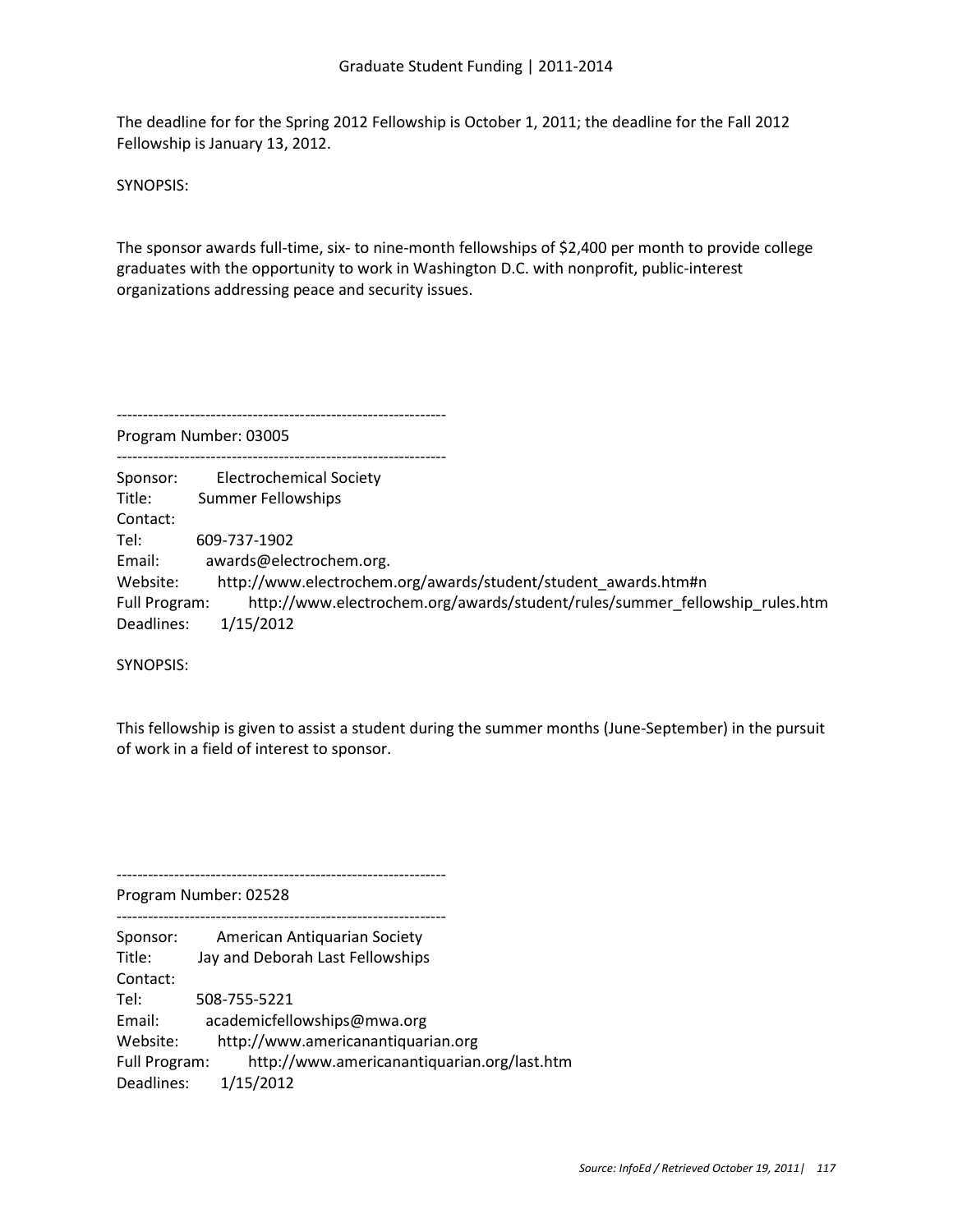SYNOPSIS:

The sponsor funds short-term fellowships for access to the collections at the American Antiquarian Society in Worcester, Massachusetts. Eligible applicants must hold a Ph.D. or be doctoral candidates engaged in dissertation research.

--------------------------------------------------------------- Program Number: 02515 --------------------------------------------------------------- Sponsor: Woodson (Carter G.) Institute Title: Predoctoral Residential Research Fellowship Contact: Deborah McDowell Tel: 434-924-3109 Email: dem8z@virginia.edu Website: http://artsandsciences.virginia.edu Full Program: http://artsandsciences.virginia.edu/woodson/fellowship/predoc.html Deadlines: 12/1/2011

SYNOPSIS:

The Carter G. Woodson Institute for African-American and African Studies at the University of Virginia invites scholars whose work focuses on Africa and/or the African Diaspora to apply for a two-year predoctoral research fellowship.

Program Number: 02420

--------------------------------------------------------------- Sponsor: American Sociological Association Title: Minority Fellowship Program Contact: Karina Havrilla Tel: 202-383-9005 Email: minority.affairs@asanet.org Full Program: http://www.asanet.org/funding/mfp.cfm Deadlines: 1/31/2012

---------------------------------------------------------------

SYNOPSIS: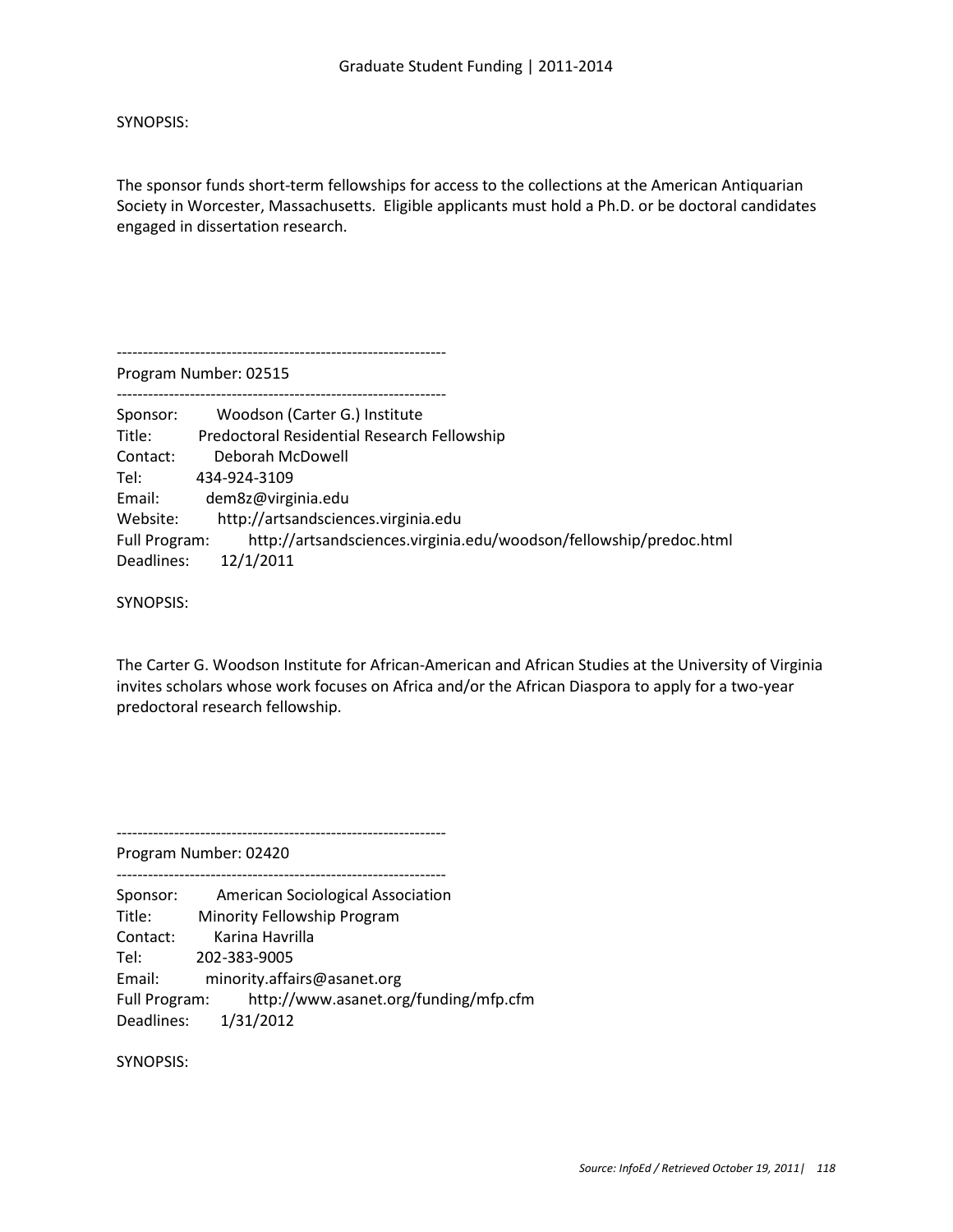Through its Minority Fellowship Program (MFP), the sponsor supports the development and training of sociologists of color in any sub-area or specialty in the discipline.

--------------------------------------------------------------- Program Number: 02351 --------------------------------------------------------------- Sponsor: Marine Biological Laboratory Title: William Townsend Porter Fellowship for Minority Investigators Contact: Research Award Coordinator Tel: 508-289-7173 Email: researchawards@mbl.edu Website: http://www.mbl.edu/research/summer/awards\_general.html Full Program: http://www.mbl.edu/research/summer/steps.html Deadlines: 12/15/2011

SYNOPSIS:

This fellowship offers support for young scientists who are from an under-represented minority group to do research with senior investigators at the Marine Biological Laboratory.

---------------------------------------------------------------

Program Number: 02323

--------------------------------------------------------------- Sponsor: Marine Biological Laboratory Title: Frederik B. and Betsy G. Bang Fellowship Fund Contact: Research Award Coordinator Tel: 508-289-7173 Email: researchawards@mbl.edu Website: http://www.mbl.edu/research/summer/awards\_general.html Full Program: http://www.mbl.edu/research/summer/steps.html Deadlines: 12/15/2011

SYNOPSIS:

Summer fellowships honoring the late Frederik B. Bang, M.D., are offered for the study of the immune capability of marine animals and more generally for the use of marine models for research in molecular biology or biomedicine.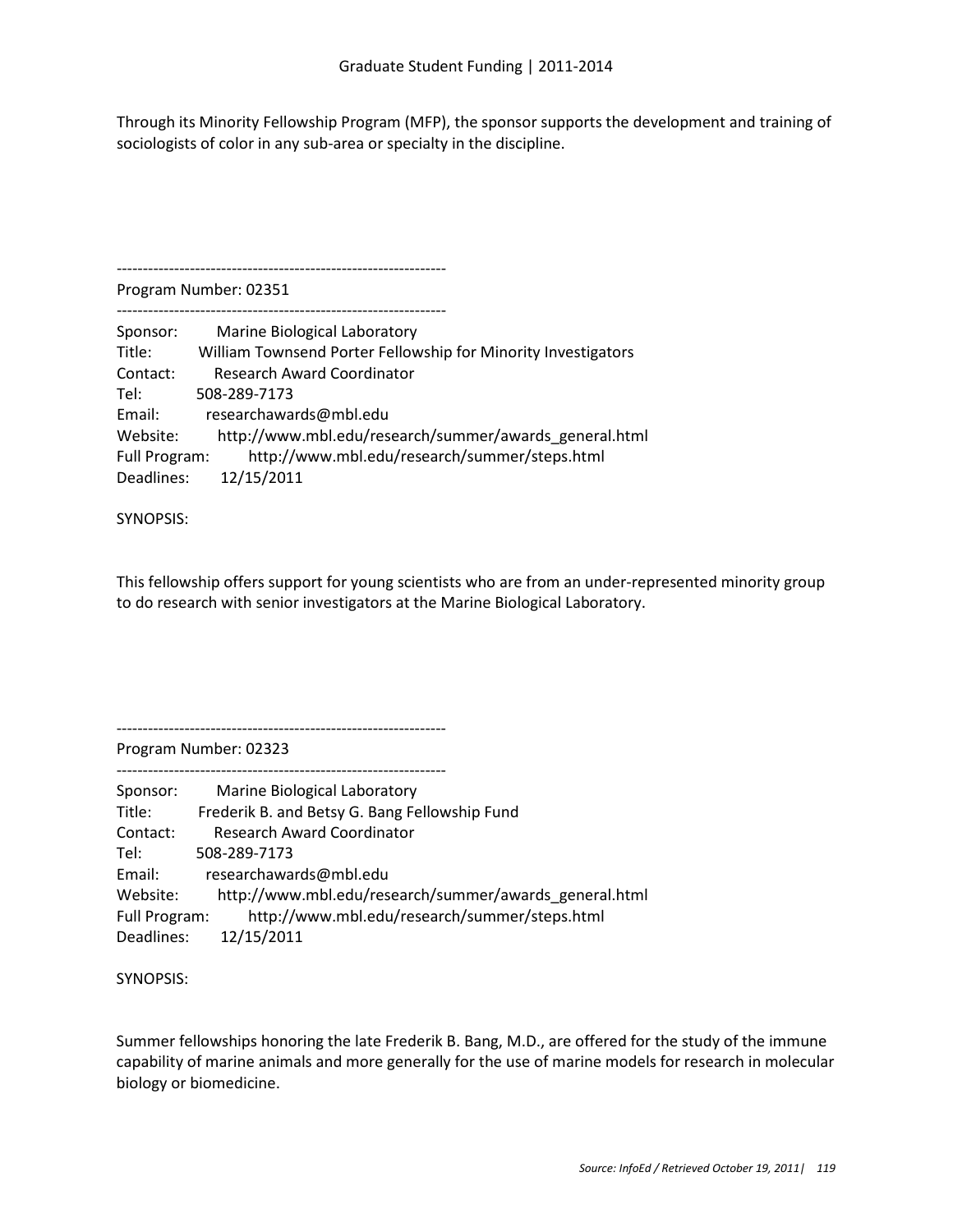Program Number: 02292 ---------------------------------------------------------------

Sponsor: Kappa Omicron Nu Title: Hettie M. Anthony Fellowship Contact: Dorothy Mitstifer Tel: 517-351-8335 Email: dmitstifer@kon.org Full Program: http://www.kon.org/awards/grants.html Deadlines: 1/15/2012

SYNOPSIS:

A \$2,000 fellowship is awarded for applicants enrolled in a doctoral program in family and consumer sciences or one of its specializations at colleges or universities with strong research programs and supporting disciplines for the chosen major or topic. Eligible applicants are Kappa Omicron Nu members who have demonstrated ability in graduate study, interest and competence in research, and professional leadership potential.

---------------------------------------------------------------

Program Number: 02283 ---------------------------------------------------------------

Sponsor: Kappa Omicron Nu Title: Omicron Nu Research Fellowship Contact: Dorothy Mitstifer Tel: 517-351-8335 Email: dmitstifer@kon.org Full Program: http://www.kon.org/awards/grants.html Deadlines: 1/15/2012

SYNOPSIS:

A \$2,000 fellowship is awarded for applicants enrolled in a doctoral program in family and consumer sciences or one of its specializations at colleges or universities with strong research programs and supporting disciplines for the chosen major or topic Eligible applicants are Kappa Omicron Nu members who have demonstrated ability in graduate study, interest and competence in research, and professional leadership potential.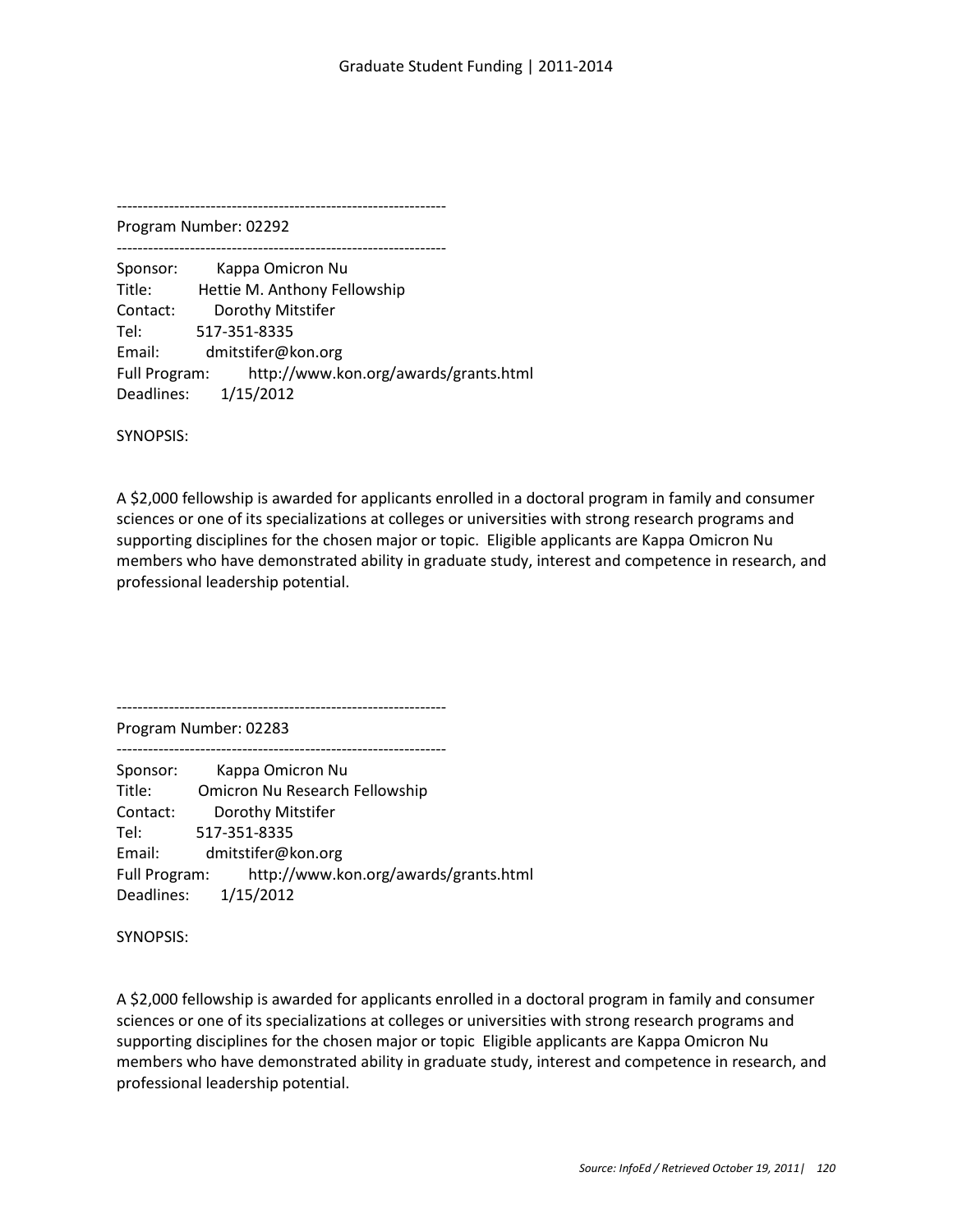Program Number: 02211 ---------------------------------------------------------------

Sponsor: American Council of Learned Societies Title: Dissertation Fellowships in East European Studies Contact: Tel: 212-697-1505 Website: http://www.acls.org Full Program: http://www.acls.org/grants/Default.aspx?id=532 Deadlines: 11/9/2011

SYNOPSIS:

The sponsor will offer support for writing dissertations in East European studies in all disciplines of the humanities and the social sciences.

---------------------------------------------------------------

Program Number: 02181 ---------------------------------------------------------------

Sponsor: Parkinson's Disease Foundation Title: Summer Fellowship Program Contact: Tel: 800-457-6676 Email: grants@pdf.org Full Program: http://www.pdf.org/en/grant\_funding\_fellow Deadlines: 1/23/2012

Deadline Note:

The next application period will open on Saturday, October 14, 2011 and close on Monday, January 23, 2012.

SYNOPSIS:

Support is provided for summer study in the area of Parkinson's disease by undergraduate and medical students under the supervision of an established investigator. Awards provide a stipend for ten weeks.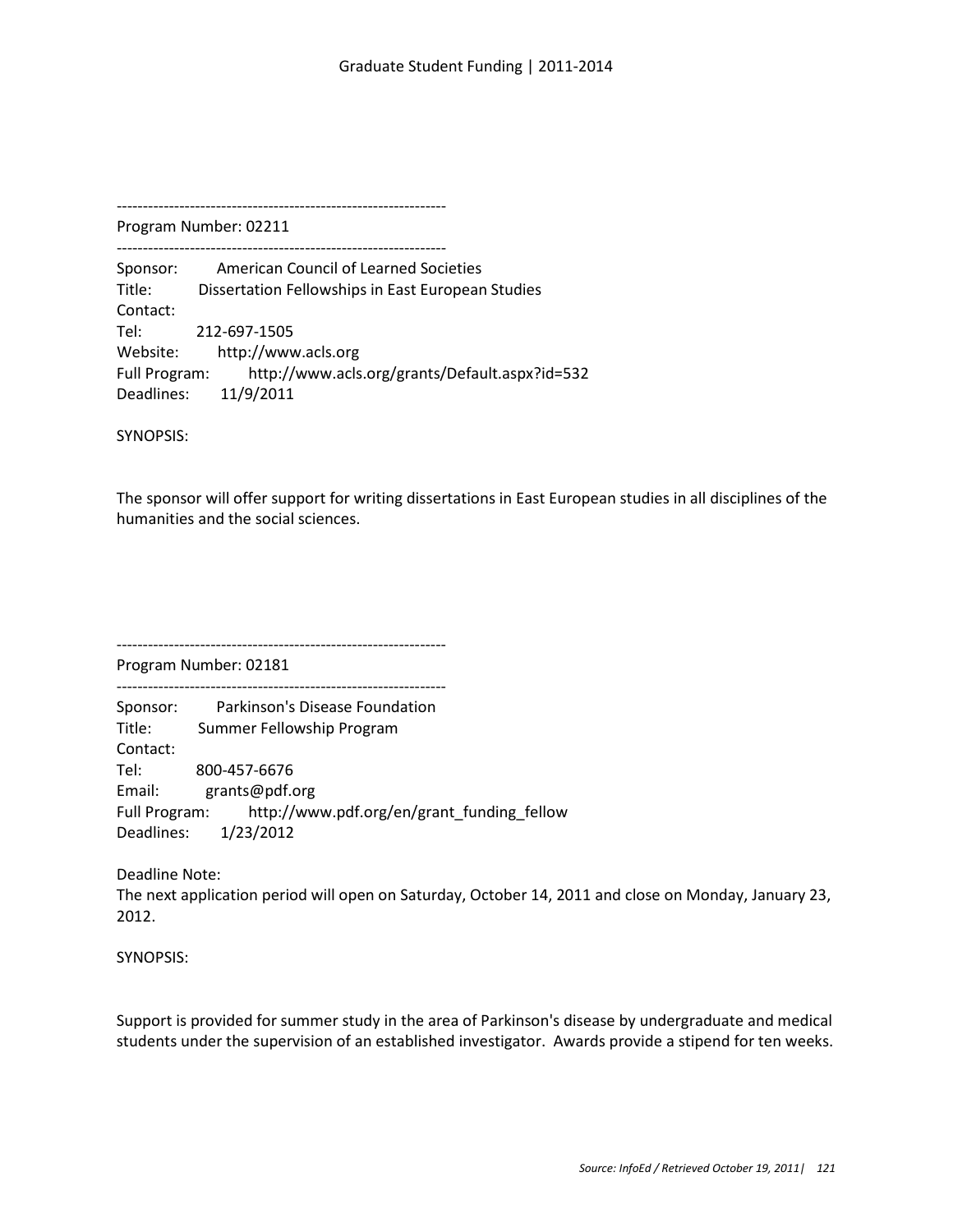Program Number: 02056

--------------------------------------------------------------- Sponsor: National Gallery of Art

Title: David E. Finley Predoctoral Fellowship (CASVA) Contact: Tel: 202-842-6482 Full Program: http://www.nga.gov/casva/casvapre.htm Deadlines: 11/15/2011

SYNOPSIS:

One fellowship is awarded annually for 36 months. A primary requirement for this fellowship is that the candidate have a significant interest in curatorial work.

---------------------------------------------------------------

Program Number: 02038

---------------------------------------------------------------

| Sponsor:      | Wilson (Woodrow) National Fellowship Foundation                               |
|---------------|-------------------------------------------------------------------------------|
| Title:        | Charlotte W. Newcombe Doctoral Dissertation Fellowships                       |
| Contact:      | Susan Billmaier, Assistant Program Director                                   |
| Tel:          | 609-452-7007x310                                                              |
| Email:        | Billmaier@woodrow.org                                                         |
| Website:      | http://www.woodrow.org/higher-education-fellowships/religion ethics/index.php |
| Full Program: | http://www.woodrow.org/higher-education-                                      |
|               | fellowships/religion ethics/application.php                                   |
| Deadlines:    | 11/15/2011                                                                    |

Deadline Note:

The Newcombe Fellowship selection process is highly competitive, and reapplications are not allowed. If applicant have not completed enough work on their dissertations to present a compelling case for it, or to convince the selection committees that applicant will be able to finish within the 12-month tenure of the award, applicant should postpone application for another year. Applications must be filed using the online form provided.

SYNOPSIS:

The Charlotte W. Newcombe Doctoral Dissertation Fellowships are designed to encourage original and significant study of ethical or religious values in all fields of the humanities and social sciences, and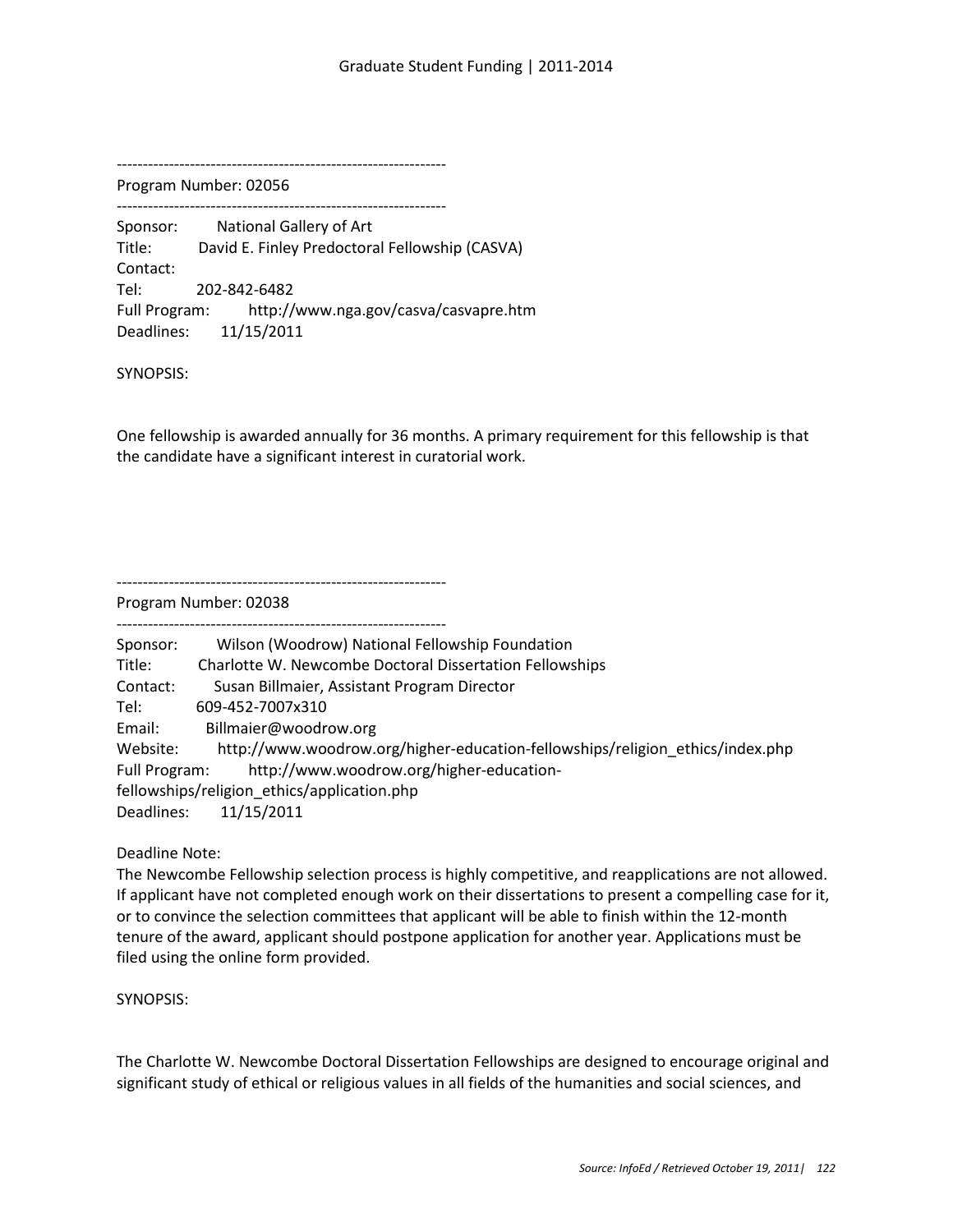particularly to help Ph.D. candidates in these fields complete their dissertation work in a timely manner.

Program Number: 02001

---------------------------------------------------------------

| Sponsor:             | <b>Williams College</b>                                                    |
|----------------------|----------------------------------------------------------------------------|
| Title:               | Gaius Charles Bolin Dissertation and Post-MFA Fellowships                  |
| Contact:             | Gail Burda                                                                 |
| Tel:                 | 413-597-4351                                                               |
| Email:               | gburda@williams.edu                                                        |
| Website:             | http://dean-faculty.williams.edu/graduate-fellowships/                     |
| <b>Full Program:</b> | http://dean-faculty.williams.edu/graduate-fellowships/gaius-charles-bolin- |
|                      | dissertation-and-post-mfa-fellowships/                                     |
| Deadlines:           | 11/15/2011                                                                 |

SYNOPSIS:

Williams College provides fellowships designed to promote diversity on college faculties by encouraging students from underrepresented groups to complete a terminal graduate degree and to pursue careers in college teaching. The fellowships are are two-year residencies at Williams College. Up to three scholars or artists are appointed each year. Fellows devote the bulk of the first year to the completion of dissertation work—or in the case of MFA applicants, building their professional portfolios—while also teaching one course as a faculty member in one of the College's academic departments or programs. The second year of residency (ideally with degree in hand) is spent on academic career development while again teaching just one course.

Program Number: 01971

--------------------------------------------------------------- Sponsor: Carnegie Institution of Washington Title: Department of Embryology - Graduate Studies Contact: Tel: 410-516-7330 Email: CMDBapplication@jhu.edu Website: http://cmdb.jhu.edu/ApplicationInfo.aspx Full Program: http://www.ciwemb.edu/pages/graduate.html Deadlines: 12/7/2011

---------------------------------------------------------------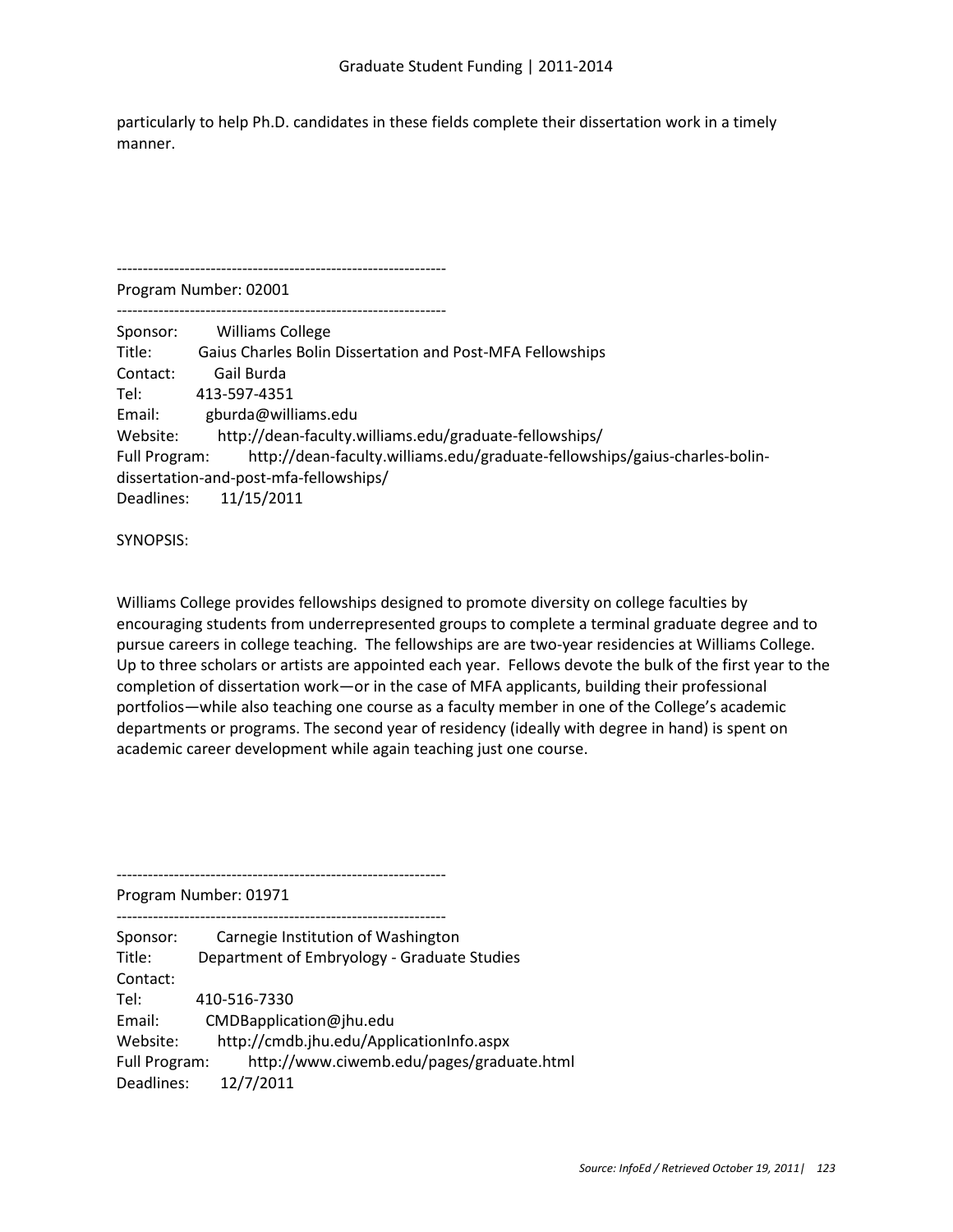SYNOPSIS:

Support is provided for graduate training in any of seven laboratories within the Department of Embryology. Each lab has a different scientific focus.

Program Number: 01930

---------------------------------------------------------------

| Sponsor:      | Metropolitan Museum of Art                                 |
|---------------|------------------------------------------------------------|
| Title:        | <b>Bothmer Fellowship</b>                                  |
| Contact:      | Marcie Karp                                                |
| Tel:          |                                                            |
| Email:        | education.grants@metmuseum.org                             |
| Website:      | http://www.metmuseum.org/education/fellowship.html#bothmer |
| Full Program: | http://www.metmuseum.org/education/fellow application.asp  |
| Deadlines:    | 11/4/2011                                                  |

Deadline Note:

Application, along with the required letters of recommendation, must be made by letter and must be received by the deadline date of November 4, 2011. Applications received after that date will not be considered. The sponsor will not accept electronically submitted applications or letters of recommendation.

SYNOPSIS:

The sponsor provides an in-residence fellowship to an outstanding graduate student who has submitted an outline of a thesis dealing with either Greek or Roman art. All fellowships must take place between September 1, 2012, and August 31, 2013. Fellowships generally begin in September.

---------------------------------------------------------------

Program Number: 01859

--------------------------------------------------------------- Sponsor: Hughes (Howard) Medical Institute Title: Medical Research Fellows Program Contact: Tel: 800 424-9924 Email: medfellows@hhmi.org Website: http://www.hhmi.org/grants/individuals/medfellows.html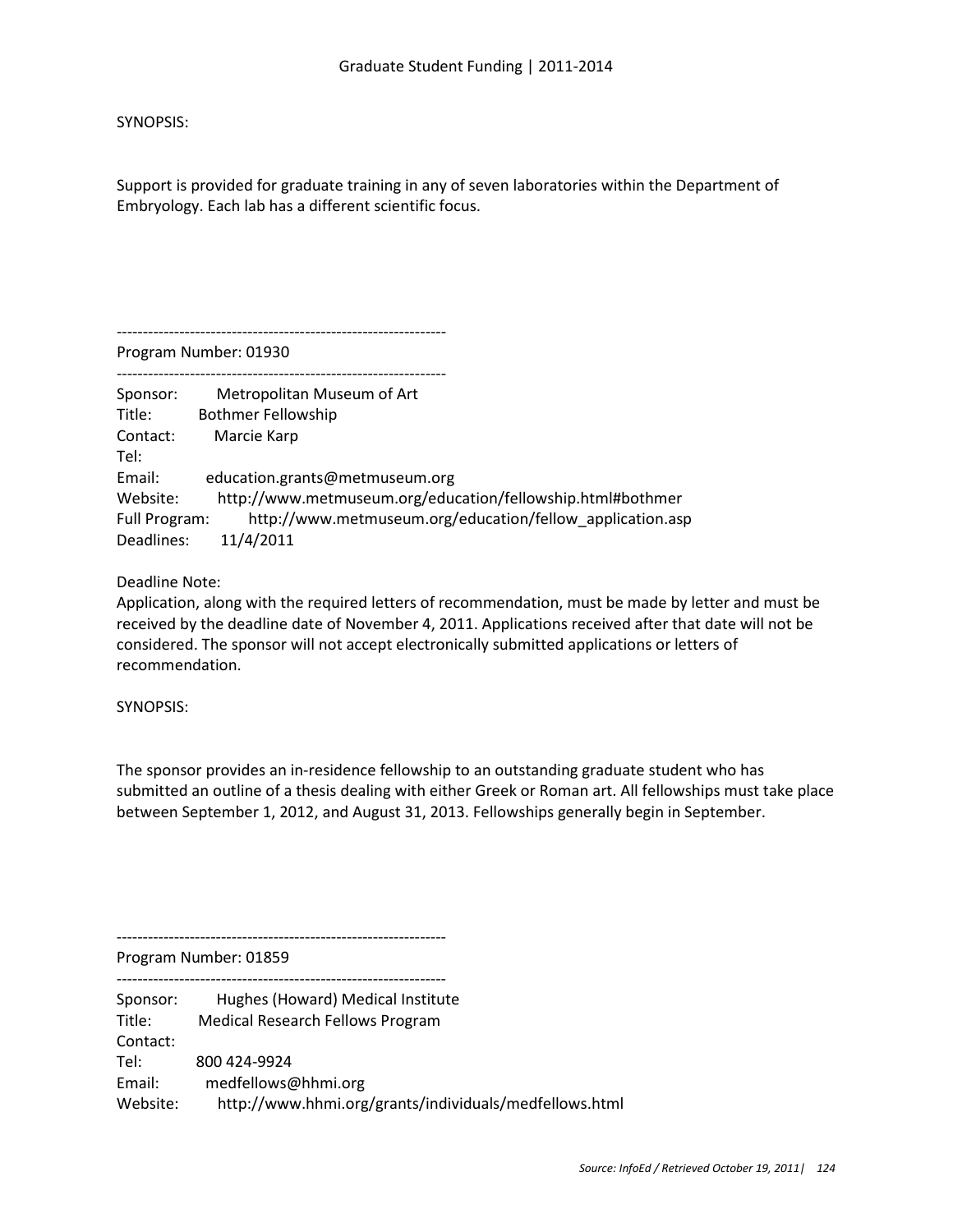Full Program: http://www.hhmi.org/grants/pdf/comp\_annc/2012med\_pa.pdf Deadlines: 1/11/2012

SYNOPSIS:

The fellowships provide funds to support fellows and meet their research- and education-related expenses. HHMI awards the fellowships through an annual competition. In 2012, HHMI plans to award up to 66 fellowships to medical, dental, and veterinary students who show the greatest promise for future achievement in biomedical research and who have demonstrated superior scholarship as undergraduates and during their initial medical, dental, or veterinary school training. The proposed project must be in the basic, translational, or applied biomedical sciences. HHMI does not fund health services or health policy research.

---------------------------------------------------------------

Program Number: 01847

| Sponsor:      | University of Delaware                                                           |
|---------------|----------------------------------------------------------------------------------|
| Title:        | Hagley Program -- Fellowships in the History of Technology and Industrialization |
| Contact:      | Patricia Orendorf, History Graduate Secretary                                    |
| Tel:          | 302-831-8226                                                                     |
| Email:        | pato@udel.edu                                                                    |
| Website:      | http://www.udel.edu/hagley/contact.html                                          |
| Full Program: | http://www.udel.edu/hagley/prospective/prospective.html                          |
| Deadlines:    | 1/15/2012                                                                        |

---------------------------------------------------------------

SYNOPSIS:

The sponsor provides fellowships for the study of technology, business, consumption, and work in industrial and post-industrial societies. Students in the Hagley Graduate Program can study with more than thirty fulltime faculty, who have international reputations in American, European, and non-Western History. The Program also benefits from strong interdisciplinary ties to Museum Studies, the American Civilization Program, and the Hagley Museum and Library.

---------------------------------------------------------------

Program Number: 01846 ---------------------------------------------------------------

Sponsor: Foundation for Jewish Culture Title: Maurice and Marilyn Cohen Fund for Doctoral Dissertation Fellowships in Jewish Studies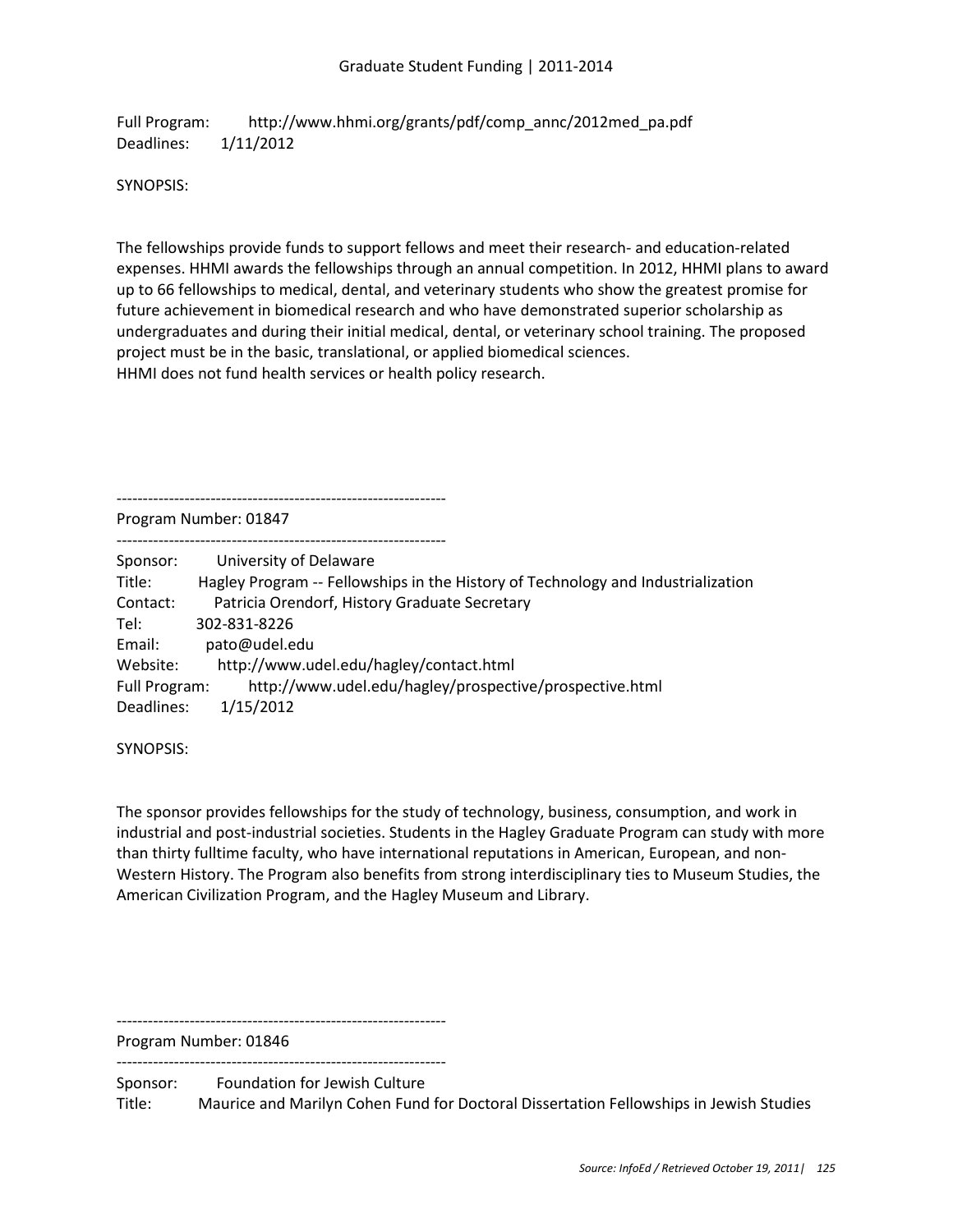## Graduate Student Funding | 2011-2014

Contact: Tel: 212-629-0500 Email: Grants@JewishCulture.org Website: http://www.jewishculture.org/?pid=scholarship Full Program: http://jewishculture.org/doctoral-dissertation-application-2012/ Deadlines: 12/12/2011

SYNOPSIS:

The sponsor provides support for one-year fellowships to graduate students to encourage scholarly research, publication, and teaching in the various disciplines of Jewish Studies. Eligible applicants are citizens or permanent residents of the U.S. or Canada who have completed all requirements for the doctoral degree except the dissertation.

Program Number: 01809

---------------------------------------------------------------

--------------------------------------------------------------- Sponsor: American Congress on Surveying and Mapping (ACSM) Title: AAGS Graduate Fellowship Award Contact: Ilse Genovese Tel: 240-632-9716 Email: ilse.genovese@acsm.net Website: http://www.acsm.net/ Full Program: http://www.acsm.net/document/docWindow.cfm?fuseaction=document.viewDocumen t&documentid=276&documentFormatId=284 Deadlines: 2/17/2012

Deadline Note:

Incomplete or improperly completed applications will be discarded. Applications must arrive at ACSM headquarters no later than 5:00 p.m. February, 17, 2012. Late applications will not be accepted. With the exception of students in category 1 and undergraduates in category 2, students planning to graduate prior to December 2011 are not eligible for a scholarship. Mail all documents in ONE envelope. Applications sent by fax or e-mail will not be accepted.

SYNOPSIS:

Awarded by the American Association for Geodetic Surveying (AAGS), this fellowship is intended to support students enrolled in a graduate program in geodetic surveying or geodesy.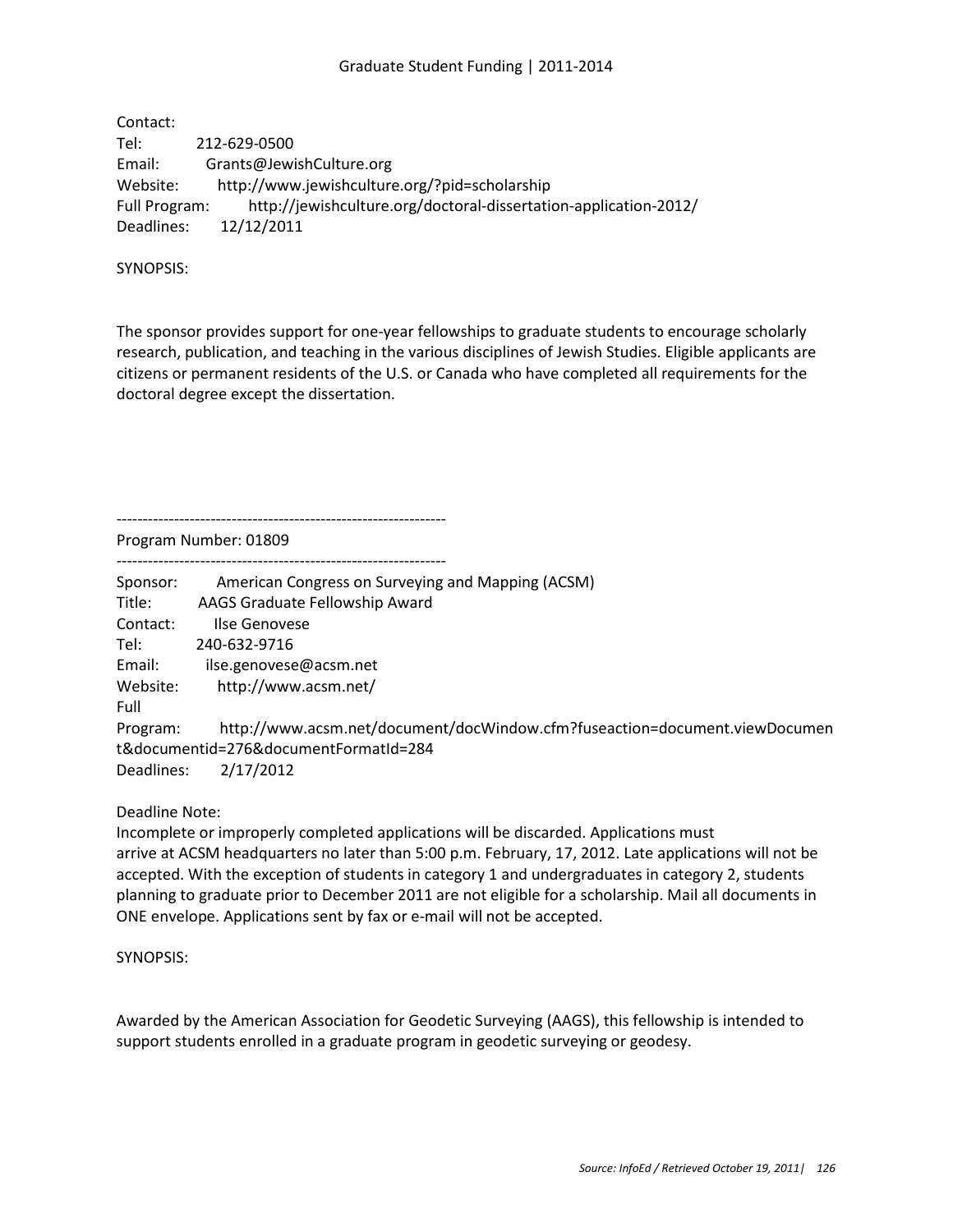Program Number: 01594

--------------------------------------------------------------- Sponsor: Metropolitan Museum of Art Title: Chester Dale Fellowships Contact: Marcie Karp Tel: Email: education.grants@metmuseum.org Website: http://www.metmuseum.org/education/fellowship.html#chester Full Program: http://www.metmuseum.org/education/fellow\_application.asp Deadlines: 11/4/2011

Deadline Note:

Application, along with the required letters of recommendation, must be made by letter and must be received by the deadline date of November 4, 2011. Applications received after that date will not be considered. The sponsor wil not accept electronically submitted applications or letters of recommendation.

SYNOPSIS:

The sponsor supports in-residence research related to the fine arts of the Western world at the Metropolitan Museum of Art. Fellowships range from three months to one year. All fellowships must take place between September 1, 2012, and August 31, 2013. Fellowships generally begin in September.

---------------------------------------------------------------

---------------------------------------------------------------

Program Number: 01462

| Sponsor:      | Natl. Consortium for Grad. Degrees for Minorities in Eng. & Science, Inc. |
|---------------|---------------------------------------------------------------------------|
| Title:        | Graduate Education for Minorities (GEM) Fellowship Program                |
| Contact:      | <b>Gerald Littleton</b>                                                   |
| Tel:          | 703-562-3646                                                              |
| Email:        | info@gemfellowship.org                                                    |
| Website:      | http://www.gemfellowship.org/gem-fellowship/apply                         |
| Full Program: | http://www.gemfellowship.org/gem-fellowship                               |
| Deadlines:    | 10/1/2011,11/15/2011                                                      |

Deadline Note:

For early consideration, applicants may complete their applications and provide their resumes and unofficial transcripts by October 1.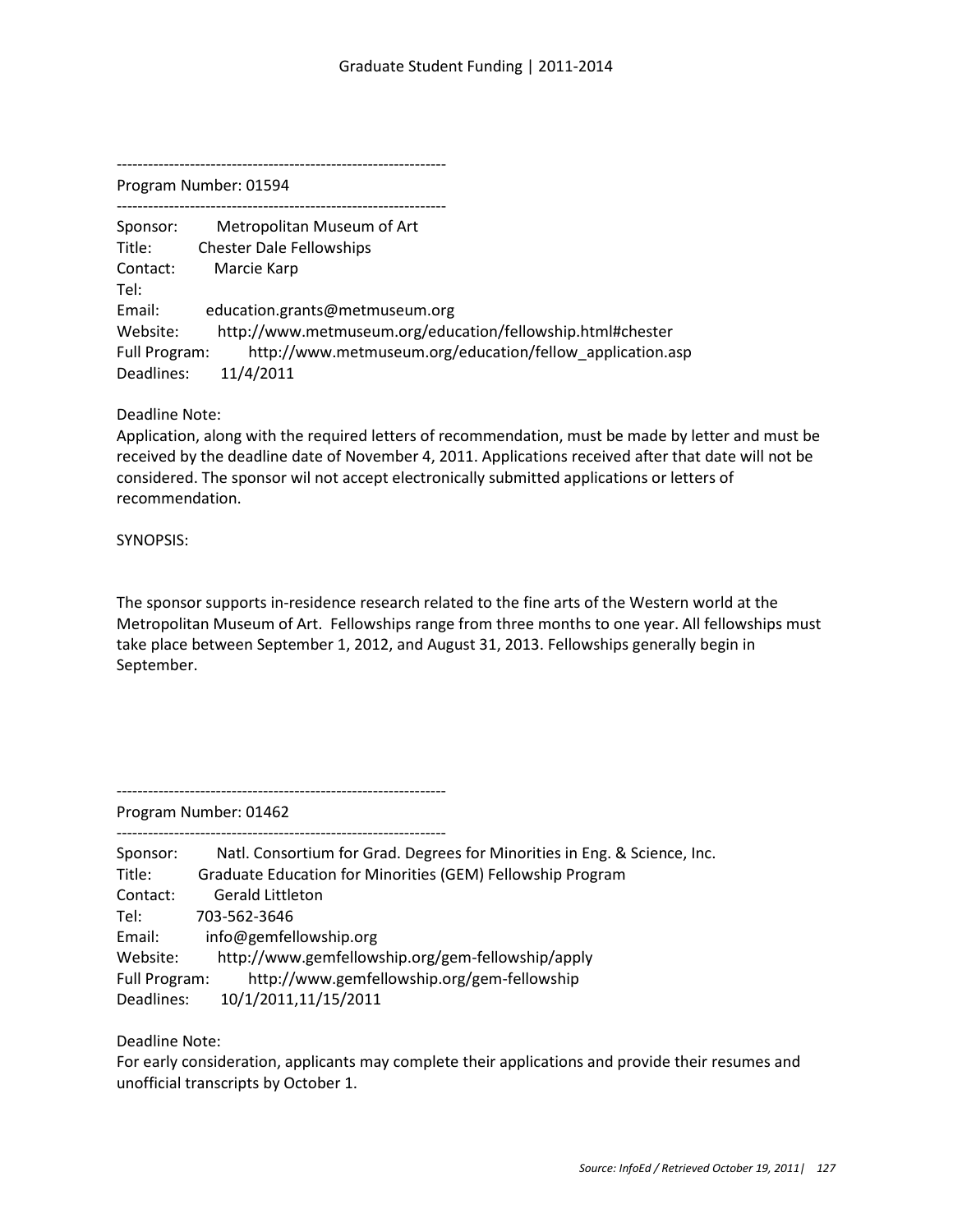SYNOPSIS:

The sponsor provides opportunities for under-represented minority students to obtain M.S. degrees in engineering and Ph.D. degrees in engineering and the natural and physical sciences through a program of paid summer internships and graduate financial assistance.

--------------------------------------------------------------- Program Number: 01388 --------------------------------------------------------------- Sponsor: Newberry Library Title: Frances C. Allen Fellowships Contact: Tel: 312-255-3666 Email: research@newberry.org Website: http://www.newberry.org/research/felshp/short-term.html Deadlines: 2/6/2012

SYNOPSIS:

A fellowship is provided for for women of American Indian heritage to spend a significant part of their tenure in residence at the Newberry's D'Arcy McNickle Center for American Indian History in Chicago.

--------------------------------------------------------------- Program Number: 01317 --------------------------------------------------------------- Sponsor: AT&T Laboratories Title: AT&T Labs Fellowship Program Contact: Tel: Email: webhelp@research.att.com Website: http://www.research.att.com Full Program: http://www.research.att.com/evergreen/working\_with\_us/internships.html?fbid=pAao SR-Z12t Deadlines: 1/31/2012

SYNOPSIS: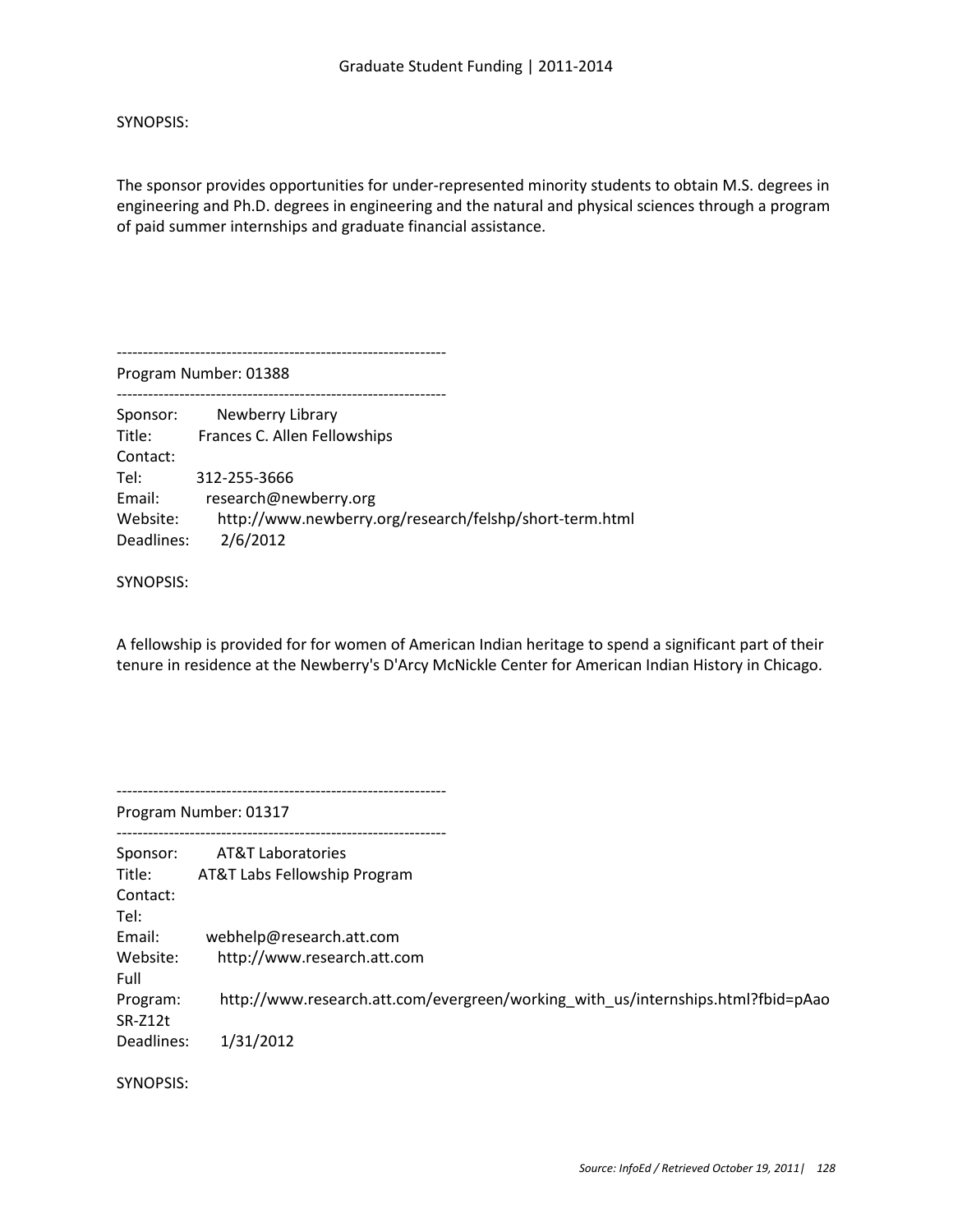Awards are made to minority and women students who are US citizens or permanent residents, and who are pursuing Ph.D. studies in computer and communications-related fields.

---------------------------------------------------------------

Program Number: 01222 ---------------------------------------------------------------

| Sponsor:      | Metropolitan Museum of Art                                   |
|---------------|--------------------------------------------------------------|
| Title:        | Andrew W. Mellon Fellowship in Conservation                  |
| Contact:      | Marcie Karp                                                  |
| Tel:          | 212-570-3756                                                 |
| Email:        | education.grants@metmuseum.org                               |
| Website:      | http://www.metmuseum.org/education/conserve_application.html |
| Full Program: | http://www.metmuseum.org/education/conservation.html         |
| Deadlines:    | 12/2/2011                                                    |

SYNOPSIS:

Support is provided for in-residence conservation training fellowships at the Metropolitan Museum of Art. Fellowships are for one year; shorter term fellowships are available for senior scholars.

---------------------------------------------------------------

Program Number: 01218

| Metropolitan Museum of Art                                                 |
|----------------------------------------------------------------------------|
| Andrew W. Mellon Fellowships                                               |
| Marcie Karp                                                                |
|                                                                            |
| education.grants@metmuseum.org                                             |
| http://www.metmuseum.org/education/fellowship.html#mellon                  |
| http://www.metmuseum.org/education/fellow application.asp<br>Full Program: |
| 11/4/2011                                                                  |
|                                                                            |

Deadline Note:

Application, along with the required letters of recommendation, must be made by letter and must be received by the deadline date of November 4, 2011. Applications received after that date will not be considered. The sponsor will not accept electronically submitted applications or letters of recommendation.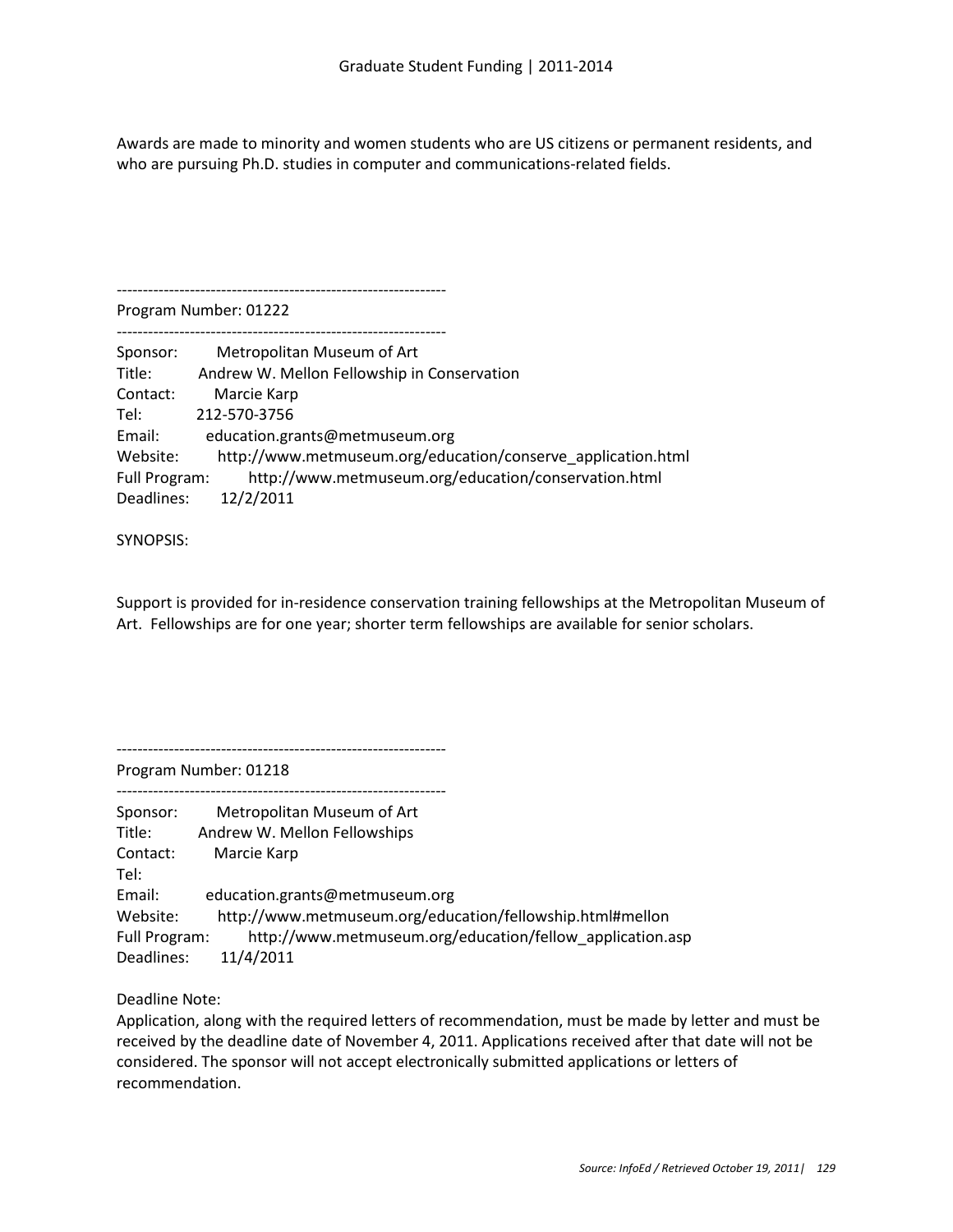SYNOPSIS:

The sponsor supports promising young scholars with commendable research projects related to the Metropolitan Museum's collections, as well as for distinguished visiting scholars from this country and abroad who can serve as teachers and advisers and make their expertise available to catalogue and refine the collections. All fellowships must take place between September 1, 2012, and August 31, 2013. Fellowships generally begin in September. /p>

---------------------------------------------------------------

Program Number: 01205

| Sponsor:      | Metropolitan Museum of Art                                 |
|---------------|------------------------------------------------------------|
| Title:        | Jane and Morgan Whitney Fellowships                        |
| Contact:      | Marcie Karp                                                |
| Tel:          |                                                            |
| Email:        | education.grants@metmuseum.org                             |
| Website:      | http://www.metmuseum.org/education/fellowship.html#whitney |
| Full Program: | http://www.metmuseum.org/education/fellow application.asp  |
| Deadlines:    | 11/4/2011                                                  |

Deadline Note:

Application, along with the required letters of recommendation, must be made by letter and must be received by the deadline date of November 4, 2011. Applications received after that date will not be considered. The sponsor will not accept electronically submitted applications or letters of recommendation.

SYNOPSIS:

The sponsor supports in-residence, one-year fellowships for study, work or research in the fine art fields related to the museum's collections, with preference to be given to students in the decorative arts who are under forty years of age. All fellowships must take place between September 1, 2012, and August 31, 2013. Fellowships generally begin in September.

---------------------------------------------------------------

Program Number: 01152 ---------------------------------------------------------------

Sponsor: American Society of Civil Engineers Title: ASCE J. Waldo Smith Hydraulic Fellowship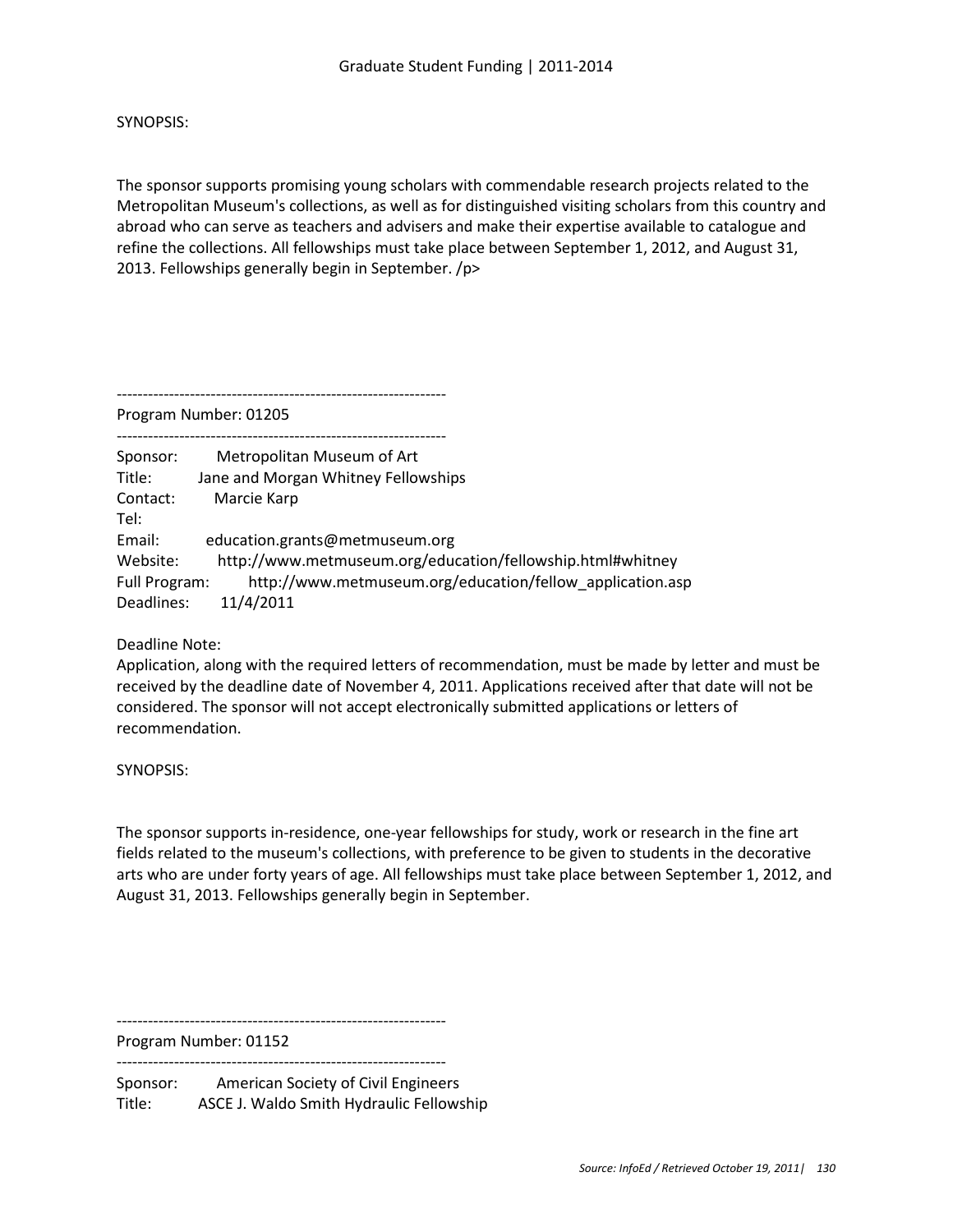Contact: Tel: Website: http://www.asce.org/Content.aspx?id=18337 Full Program: http://www.asce.org/Student-Organizations/Scholarships-and-Fellowships/2012-J-- Waldo-Smith-Hydraulic-Fellowship/ Deadlines: 2/9/2012

Deadline Note: This award is offered every third year.

SYNOPSIS:

Temporarily Suspended: The purpose of the award is to encourage research in the field of experimental hydraulics.

--------------------------------------------------------------- Program Number: 01035

---------------------------------------------------------------

Sponsor: National Research Council Title: Ford Foundation Predoctoral Fellowships Contact: Tel: 202-334-2872 Email: infofell@nas.edu Website: http://sites.nationalacademies.org/PGA/FordFellowships/PGA\_047958 Full Program: http://sites.nationalacademies.org/PGA/FordFellowships/PGA\_048203 Deadlines: 11/14/2011

Deadline Note:

In order to be reviewed, the online application must be submitted by 11:59 p.m. Eastern Time on November 14, 2011. Supplementary Materials must be received in the Fellowships Office by January 6, 2012.

SYNOPSIS:

The predoctoral fellowships provide three years of support for individuals engaged in graduate study leading to a Doctor of Philosophy (Ph.D.) or Doctor of Science (Sc.D.) degree. Predoctoral fellowships will be awarded in a national competition administered by the National Research Council (NRC) on behalf of the Ford Foundation. The awards will be made to individuals who, in the judgment of the review panels, have demonstrated superior academic achievement, are committed to a career in teaching and research at the college or university level, show promise of future achievement as scholars and teachers, and are well prepared to use diversity as a resource for enriching the education of all students.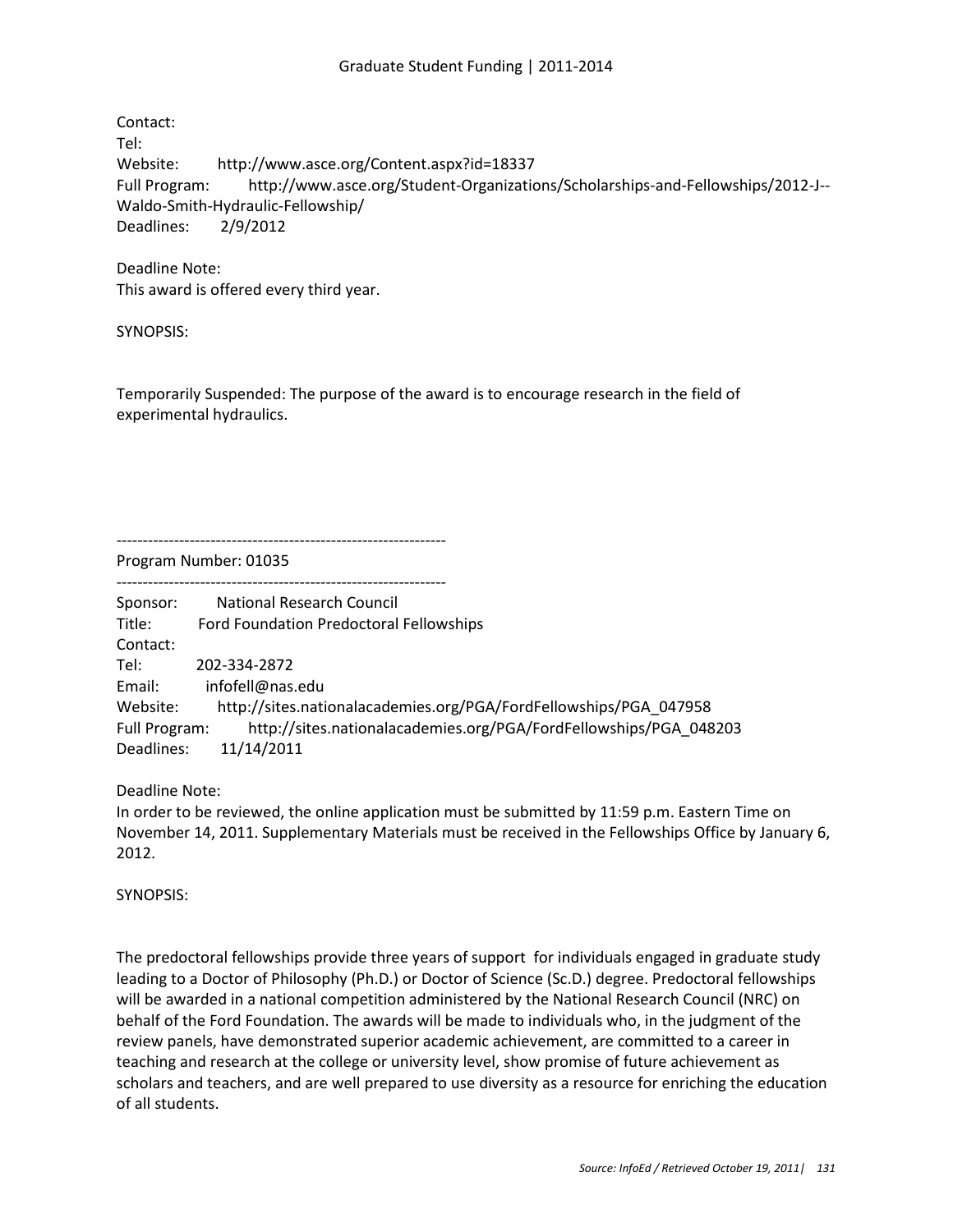Program Number: 01025 ---------------------------------------------------------------

Sponsor: American Society for Nutrition Title: Predoctoral Fellowships Contact: Tel: 301-634-7050 Website: http://www.nutrition.org Full Program: http://www.nutrition.org/about-asn/awards/pre-doctoral/ Deadlines: 12/1/2011

SYNOPSIS:

The sponsor offers fellowships for nutrition research to predoctoral students enrolled in a program registered with the ASNS Directory of Graduate Programs in Nutritional Sciences.

Program Number: 00989 --------------------------------------------------------------- Sponsor: Dumbarton Oaks Title: Junior Fellowships Contact: Tel: 202-339-6401 Email: DumbartonOaks@doaks.org Website: http://www.doaks.org Full Program: http://www.doaks.org/research/info\_fellowships.html Deadlines: 11/1/2011

---------------------------------------------------------------

SYNOPSIS:

The sponsor provides support for in-residence fellowships in three areas of study: Byzantine studies, Pre-Columbian Studies, and Garden and Landscape Studies. The fellowships are normally awarded for the academic year.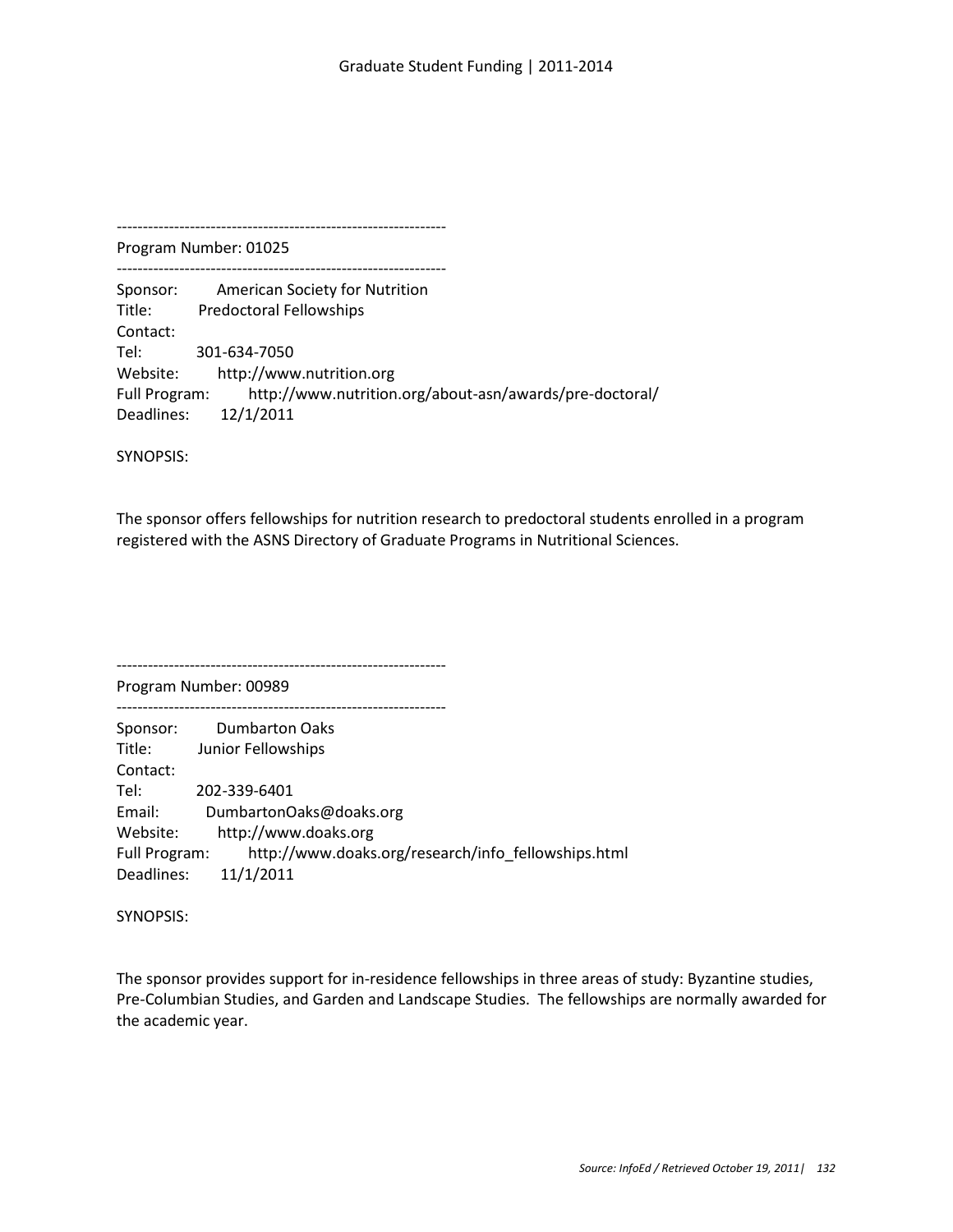Program Number: 00986

--------------------------------------------------------------- Sponsor: Dumbarton Oaks Title: Summer Fellowships Contact: Tel: 202-339-6401 Email: DumbartonOaks@doaks.org Website: http://www.doaks.org Full Program: http://www.doaks.org/research/info\_fellowships.html Deadlines: 11/1/2011

SYNOPSIS:

The sponsor offers an in-residence, summer fellowship for Byzantine Studies, Pre-Columbian studies, or Garden and Landscape Studies. Scholars at any level of advancement beyond the first year of graduate study may apply. Awards are provided for a period of six to nine weeks and include a maintenance allowance, housing, health insurance and travel expense reimbursement.

--------------------------------------------------------------- Program Number: 00981 --------------------------------------------------------------- Sponsor: Dumbarton Oaks Title: Fellowships Contact: Tel: 202-339-6401 Email: DumbartonOaks@doaks.org Website: http://www.doaks.org Full Program: http://www.doaks.org/research/info\_fellowships.html Deadlines: 11/1/2011

SYNOPSIS:

The sponsor provides support for in-residence fellowships in three areas of study: Byzantine Studies, Pre-Columbian Studies, and Garden and Landscape Studies. Eligible applicants are scholars who hold a doctorate or have established themselves in their field and wish to pursue their own research, or graduate students who expect to have the Ph.D. in hand prior to taking up residence at Dumbarton Oaks. Fellowships are normally awarded for the academic year.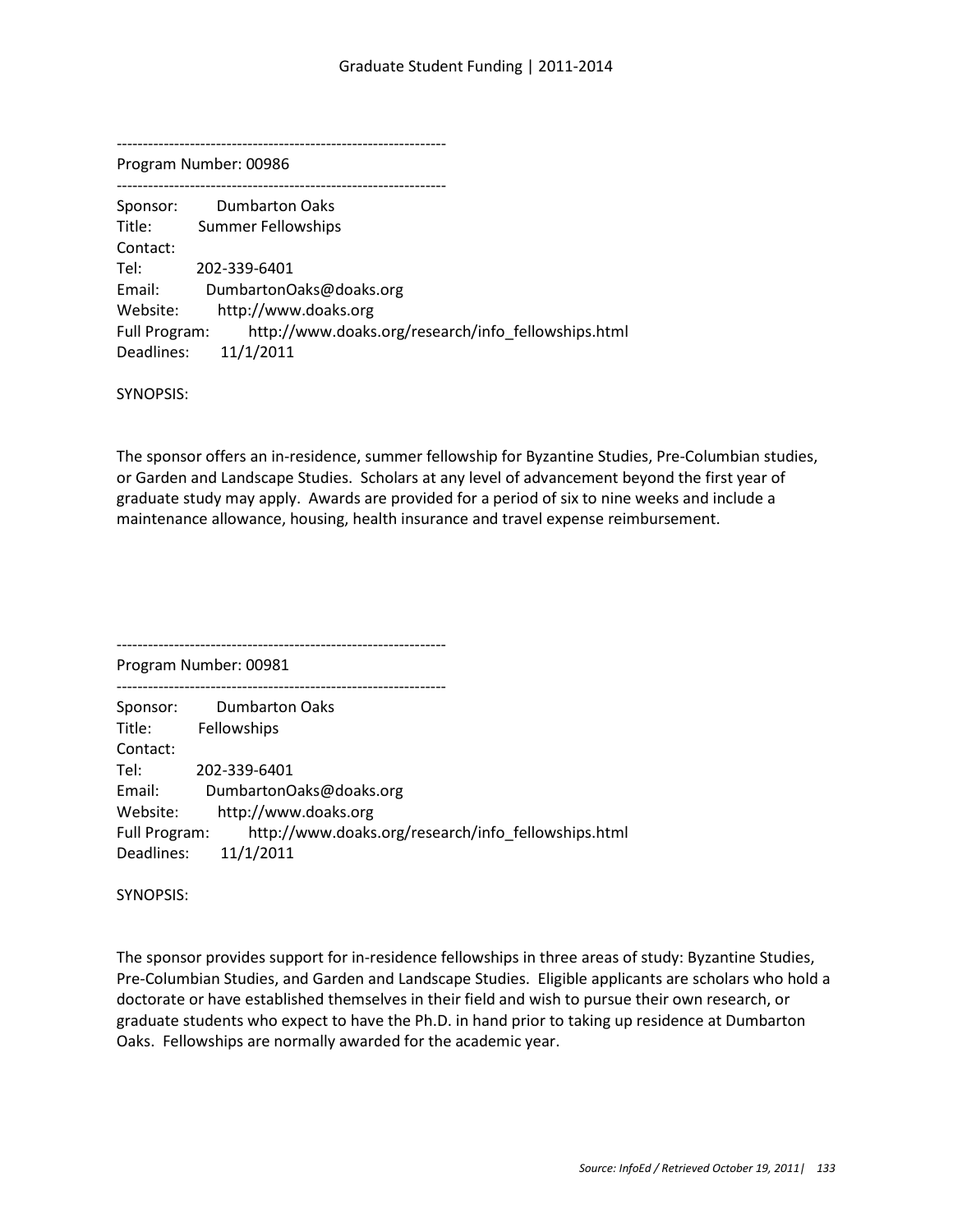Program Number: 00952

--------------------------------------------------------------- Sponsor: East-West Center Title: Graduate Degree Fellowship Program Contact: Tel: 808-944-7735 Email: scholarships@eastwestcenter.org Website: http://www.eastwestcenter.org/?id=865 Full Program: http://www.eastwestcenter.org/fileadmin/resources/education/StuApps/GDF\_apps/20 12\_Graduate\_Degree\_Fellowship\_Overview\_Booklet.pdf Deadlines: 11/1/2011

Deadline Note:

Only the EWC application and University of Hawaii application and supporting essays for both applications must be postmarked by November 1. Supporting documents such as test scores, transcripts and letters of recommendation do not have to be postmarked by November 1

SYNOPSIS:

The sponsor supports graduate study at the University of Hawaii to help promote understanding and cooperation among the governments and peoples of Asia, the Pacific, and the U.S. through research, education and seminar programs. Fellowships for master's (twenty-four month) and doctoral (fortyeight month) degrees are available.

---------------------------------------------------------------

---------------------------------------------------------------

Program Number: 00911

| Sponsor:<br>Title: I | California State University, Sacramento<br>Jesse M. Unruh Assembly Fellowship Program |
|----------------------|---------------------------------------------------------------------------------------|
| Contact:             |                                                                                       |
| Tel: I               | 916-278-6906                                                                          |
| Email:               | calstudies@csus.edu.                                                                  |
|                      | Full Program: http://www.csus.edu/calst/assembly fellowship program.html              |
|                      | Deadlines: 2/22/2012                                                                  |

SYNOPSIS: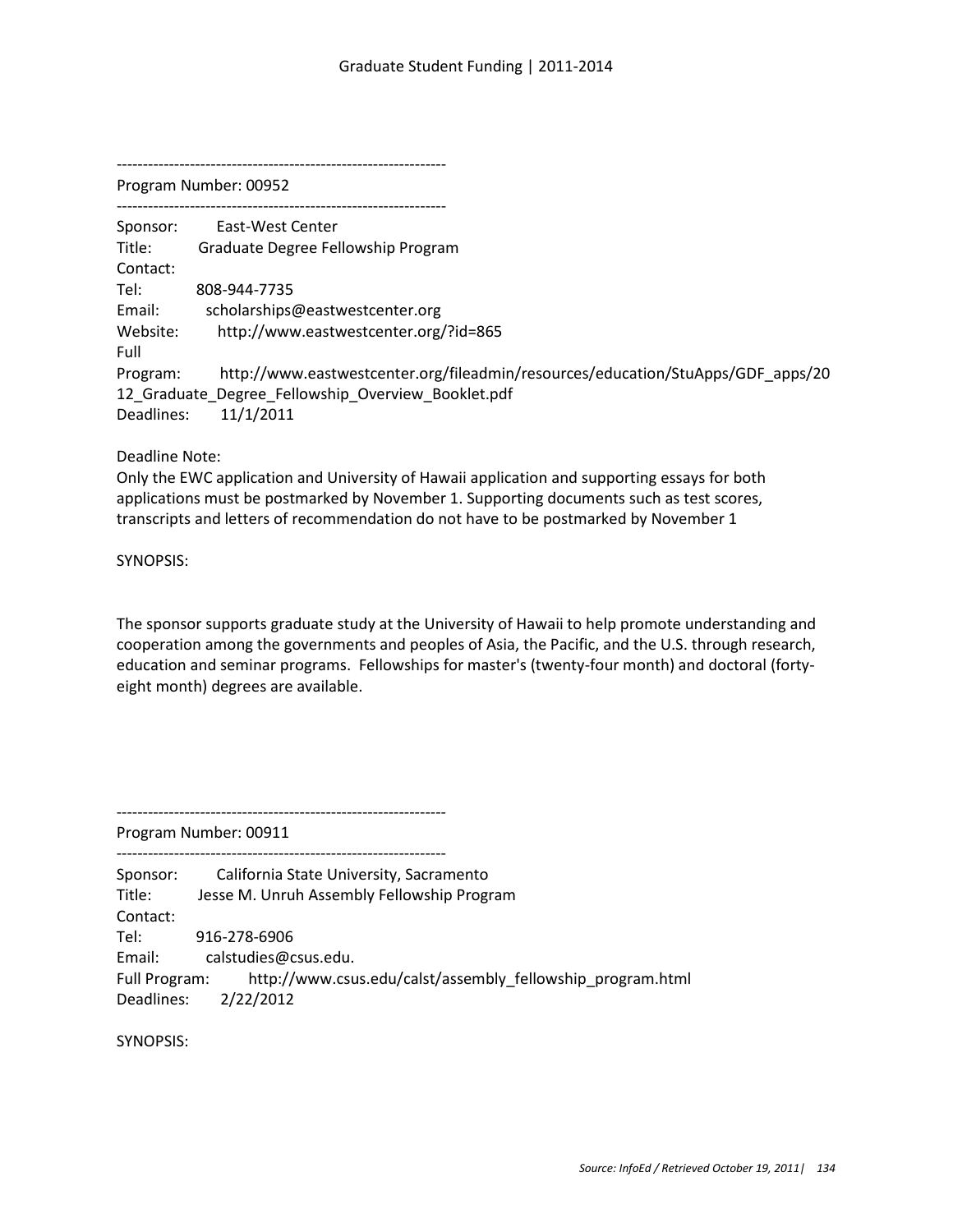This unique program provides an opportunity for individuals of all ages, ethnic backgrounds and experiences to directly participate in the legislative process. Each year, 18 individuals are selected to participate in the program. The 11-month fellowship provides an introduction to public policy formation and adoption in the California Legislature through full-time work as a professional legislative staff member.

--------------------------------------------------------------- Program Number: 00818 --------------------------------------------------------------- Sponsor: Water Research Foundation Title: Abel Wolman Fellowship Contact: Linda Moody, Scholarship Coordinator Tel: 303-347-6201 Email: lmoody@awwa.org Website: http://www.awwa.org/Membership/Content.cfm?ItemNumber=3501&navItemNumber =13974 Full Program: http://www.awwa.org/files/Education/ScholarshipForms/2012WolmanFellowshipApplic ationForm.pdf Deadlines: 1/17/2012

SYNOPSIS:

The sponsor provides support to promising students in the U.S., Canada and Mexico pursuing advanced training and research in the field of water supply and treatment..

---------------------------------------------------------------

Program Number: 00809

---------------------------------------------------------------

Sponsor: California State University, Sacramento

Title: Judicial Administration Fellowship Program

Contact: Donna Hoenig-Couch, Director

Tel: 916-278-4487

Email: hoenigco@csus.edu

Full Program: http://www.csus.edu/calst/judicial\_fellowship\_program.html

Deadlines: 2/22/2012

SYNOPSIS: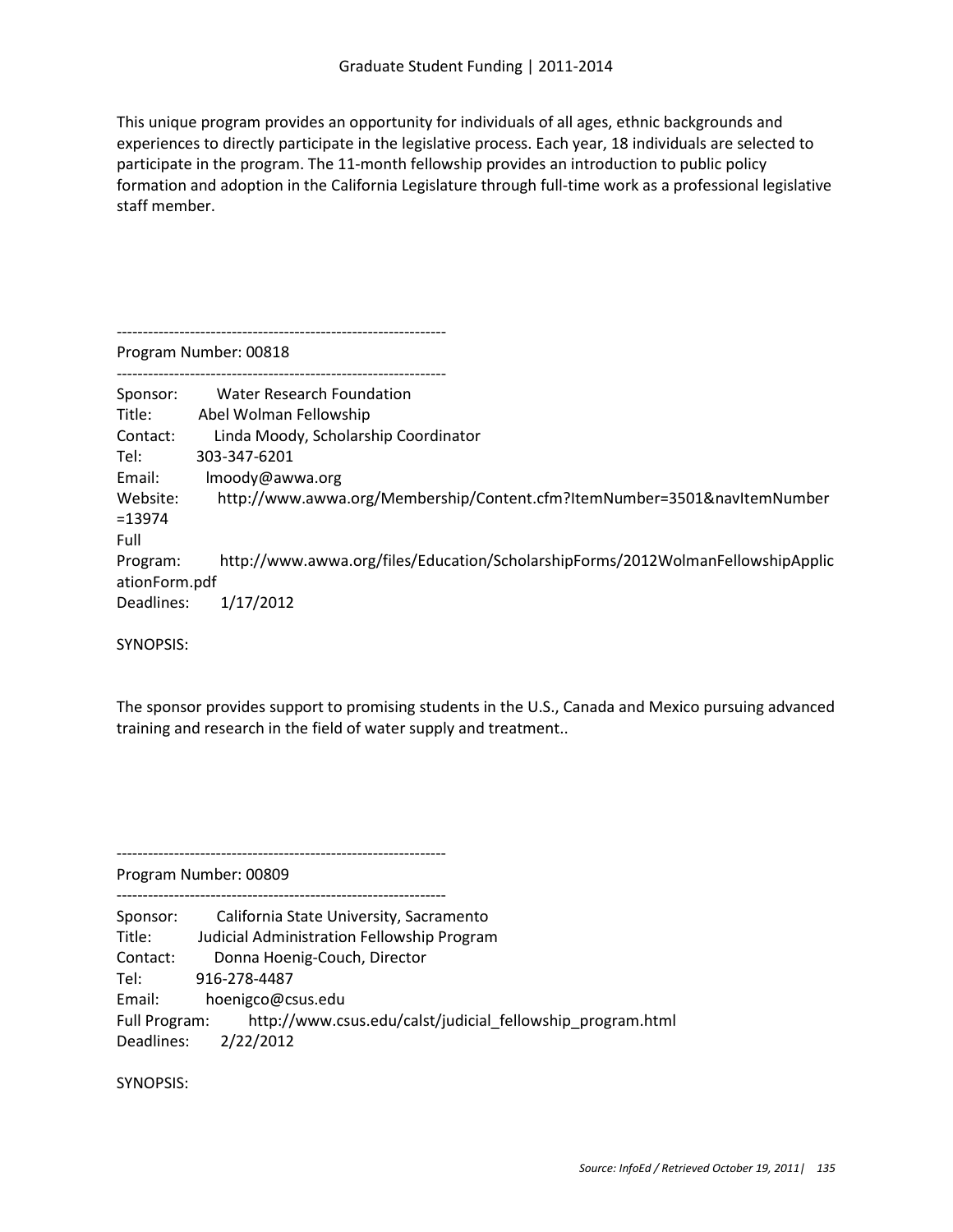The sponsor provides a ten-month fellowship to work directly in California's judicial branch and learn about the complexities, the changes, challenges and innovations in courts and court administrative offices across the state.

--------------------------------------------------------------- Program Number: 00758

--------------------------------------------------------------- Sponsor: Asian Cultural Council Title: Japan-United States Arts Program Contact: Tel: 212-843-0403 Email: acc@accny.org Website: http://www.asianculturalcouncil.org/?page\_id=2678 Full Program: http://www.asianculturalcouncil.org/?page\_id=16 Deadlines: 11/1/2011

Deadline Note:

Applications are available from September 1 to October 31, 2011. Application deadline is 5 p.m., November 1, 2011. Applicants from Japan should visit the ACC Japan website at http://asianculturalcouncil.org/japan/

SYNOPSIS:

The sponsor provides grants to individuals and institutions in Japan and the United States for exchange activities that encourage the study and understanding of Japanese art and culture.

Program Number: 00710

---------------------------------------------------------------

---------------------------------------------------------------

Sponsor: National Institute of General Medical Sciences/NIH/DHHS Title: Ruth L. Kirschstein National Research Service Awards (NRSA) for Individual Predoctoral Fellows in PharmD/PhD Programs (F31) Contact: Richard Okita, Ph.D. Tel: 301-594-3827 Email: okitar@nigms.nih.gov Full Program: http://grants1.nih.gov/grants/guide/pa-files/PA-11-129.html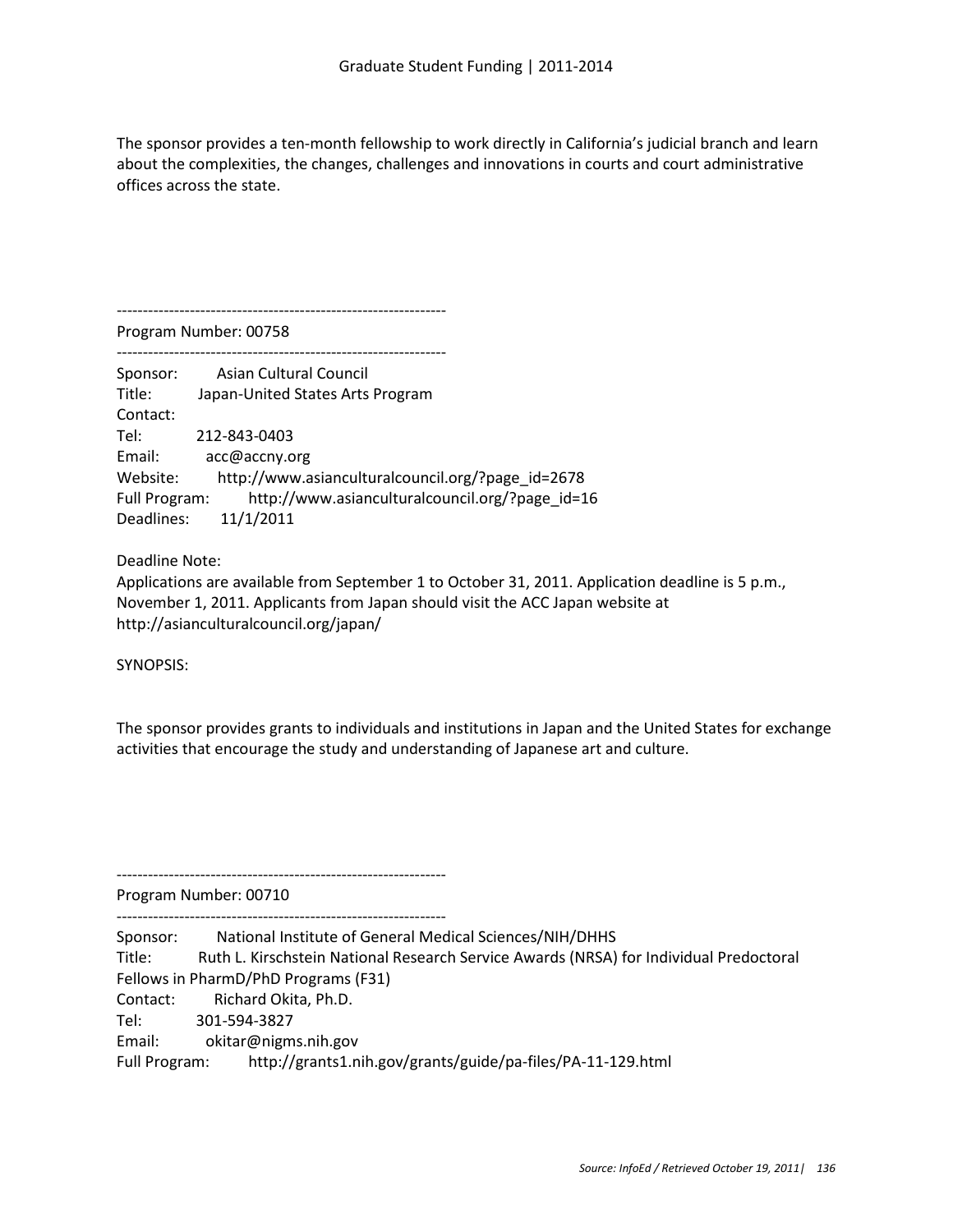Deadlines:

## 4/8/2011,5/7/2011,8/8/2011,9/7/2011,12/8/2011,1/7/2012,4/8/2012,5/7/2012,8/8/2012,9/7/2012,1 2/8/2012,1/7/2013,5/7/2013,8/4/2013,8/8/2013,9/7/2013,12/8/2013,1/7/2014,4/8/2014,5/7/2014

Deadline Note:

Applications may be submitted to Grants.gov in response to this announcement on or after March 8, 2011. The deadlines for receipt of standard applications under this announcement are: April 8, August 8, and December 8 annually. The deadlines for receipt of AIDS-related applications are: January 7, May 7, and September 7 annually. This program will expire on May 8, 2014.

SYNOPSIS:

The sponsor provides support for the Ruth L. Kirschstein National Research Service Awards for Individual Predoctoral Fellows in PharmD/PhD Programsfor promising students enrolled in a PharmD/PhD degree program who will be performing dissertation research and training in areas relevant to the missions of NIGMS, NICHD, and the Office of Dietary Supplements. This FOA will utilize the NIH Ruth L. Kirschstein Individual Predoctoral National Research Service Award (NRSA) award mechanism (F31).

Program Number: 00698

---------------------------------------------------------------

| Sponsor:      | American Psychological Foundation             |
|---------------|-----------------------------------------------|
| Title:        | Esther Katz Rosen Graduate Student Fellowship |
| Contact:      | Parie Kadir, Program Officer                  |
| Tel:          | 202-336-5843                                  |
| Email:        | pkadir@apa.org                                |
| Website:      | http://www.apa.org/apf/funding/rosen.aspx     |
| Full Program: | http://www.apa.org/apf/funding/rosen-rfp.pdf  |
| Deadlines:    | 3/1/2012                                      |

---------------------------------------------------------------

SYNOPSIS:

This fellowship supports activities related to the psychological understanding of gifted and talented children and adolescents.

---------------------------------------------------------------

Program Number: 00648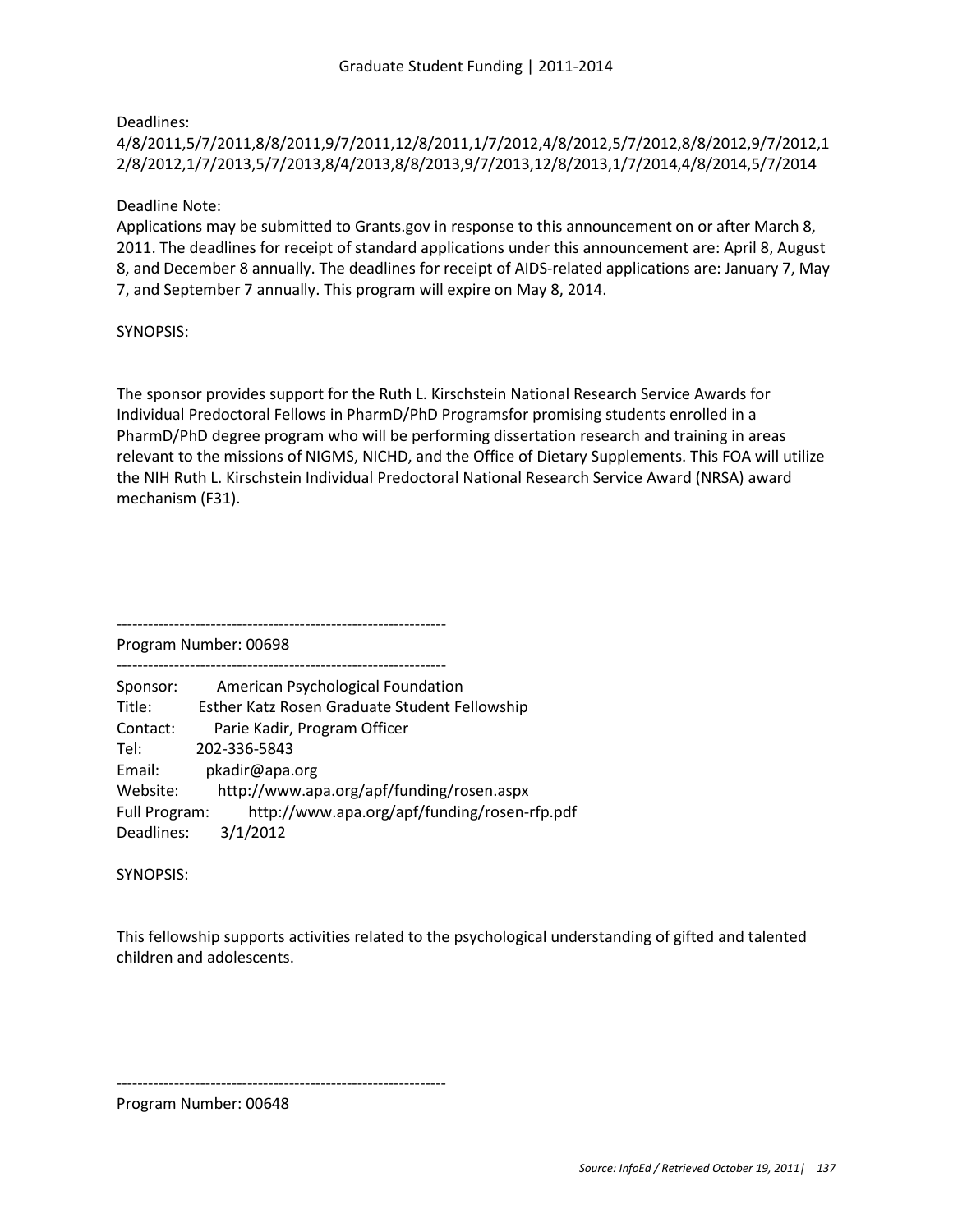| Sponsor:      | American Association of University Women Educational Foundation |
|---------------|-----------------------------------------------------------------|
| Title:        | <b>Dissertation Fellowships</b>                                 |
| Contact:      |                                                                 |
| Tel:          | 319-337-1716 x60                                                |
| Email:        | aauw@act.org                                                    |
| Website:      | http://www.aauw.org/                                            |
| Full Program: | http://www.aauw.org/learn/fellowships grants/american.cfm       |
| Deadlines:    | 11/15/2011                                                      |

SYNOPSIS:

The sponsor provides a fellowship to support women doctoral candidates completing dissertations.

Program Number: 00633

---------------------------------------------------------------

---------------------------------------------------------------

---------------------------------------------------------------

Sponsor: Baeck (Leo) Institute Title: LBI/DAAD Fellowships for Research at the Leo Baeck Institute Contact: Dr. Frank Mecklenburg Tel: 212-744-6400 Email: fmecklenburg@lbi.cjh.org Full Program: http://www.lbi.org/daad.html Deadlines: 11/1/2011

SYNOPSIS:

The sponsor provides support for two fellowships per year for recent Ph.D.'s or doctoral students affiliated with an accredited American institution of higher education for research using the sponsor's resources in New York.

---------------------------------------------------------------

Program Number: 00558 ---------------------------------------------------------------

Sponsor: Congressional Black Caucus Foundation, Inc. Title: Congressional Fellows Program Contact: Tel: 202-263-2800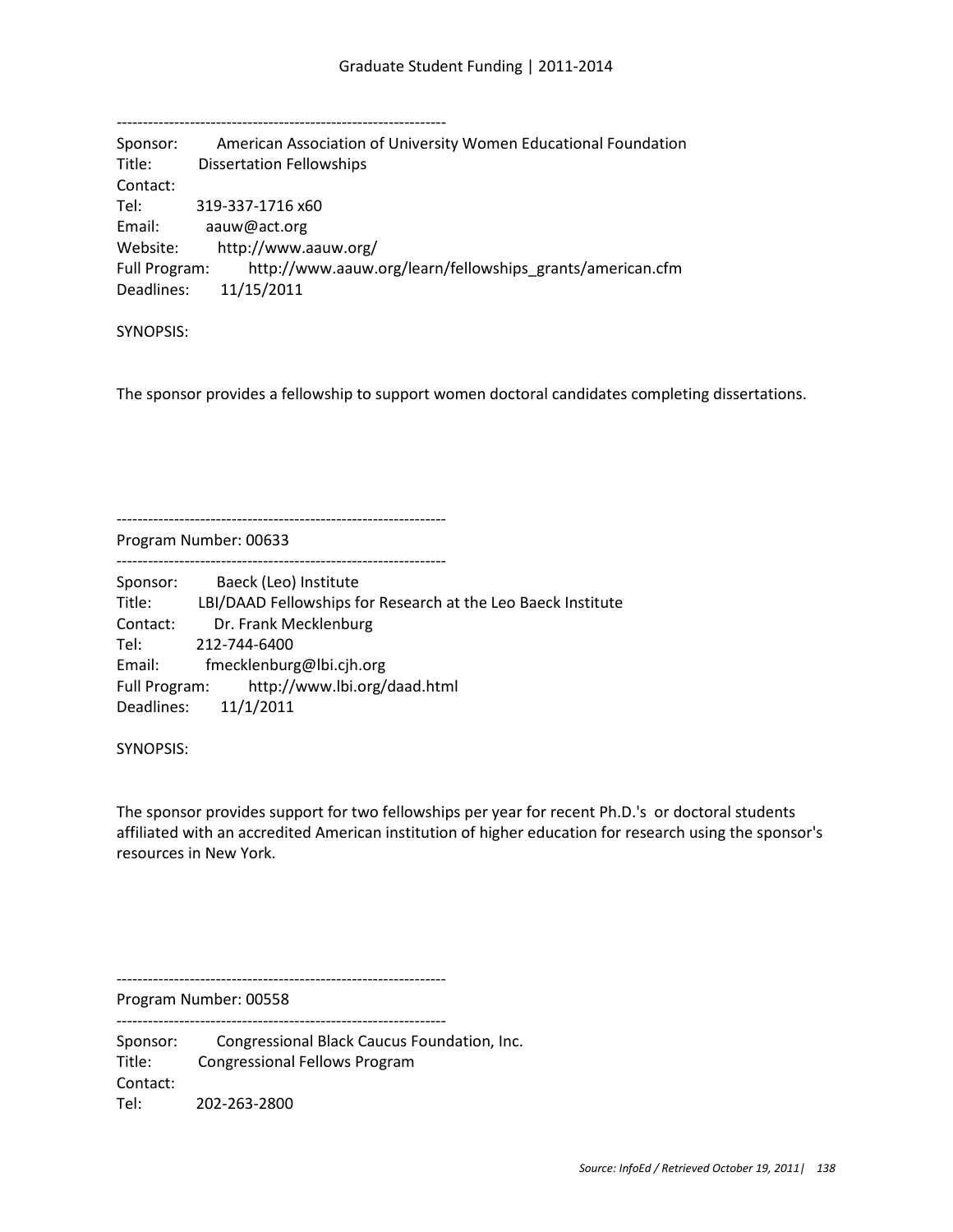Email: info@cbcfinc.org Full Program: http://www.cbcfinc.org/fellowships/congressional-fellows-program.html Deadlines: 3/20/2012

## SYNOPSIS:

The Congressional Fellows Program offers public policy training to young professionals by providing them with an opportunity to work on Capitol Hill. Fellows work in congressional member and committee offices, attend leadership development seminars, complete a community service project and produce policy papers. Office assignments as full-time legislative aides run from September through August. During the office placement, Fellows gain invaluable experience as they assist in the development of legislative and public policy initiatives. Fellows work 40 hours per week on a range of staff assignments, including legislative analysis, responding to constituent mail, drafting talking points and speeches for members, and coordinating logistics and public testimony for Congressional hearings. Fellows also have educational enrichment opportunities through seminars on policy and politics. These seminars explore hot-button policy issues, the politics of policymaking and policy implementation, and evaluation of policy already implemented. Fellows are also exposed to the history and work of the Congressional Black Caucus (CBC), and prepared to analyze the impact of policies on African Americans and other minority groups. Participants in the Congressional Fellows Program must reside in or relocate to the Washington, D.C., metropolitan area. Fellows are paid an annual salary of \$40,000, with benefits. Fellows are responsible for their own travel, housing and other associated expenses. The current program dates are from August 30, 2012 to May 9, 2014.

--------------------------------------------------------------- Program Number: 00483 --------------------------------------------------------------- Sponsor: Kress (Samuel H.) Foundation Title: Conservation Fellowships Contact: Tel: 212-861-4993 Email: info@kressfoundation.org Website: http://www.kressfoundation.org Full Program: http://www.kressfoundation.org/fellowships/default.aspx?id=38 Deadlines: 3/1/2012

SYNOPSIS:

The sponsor awards one-year post-graduate internships in advanced conservation at a museum or conservation facility.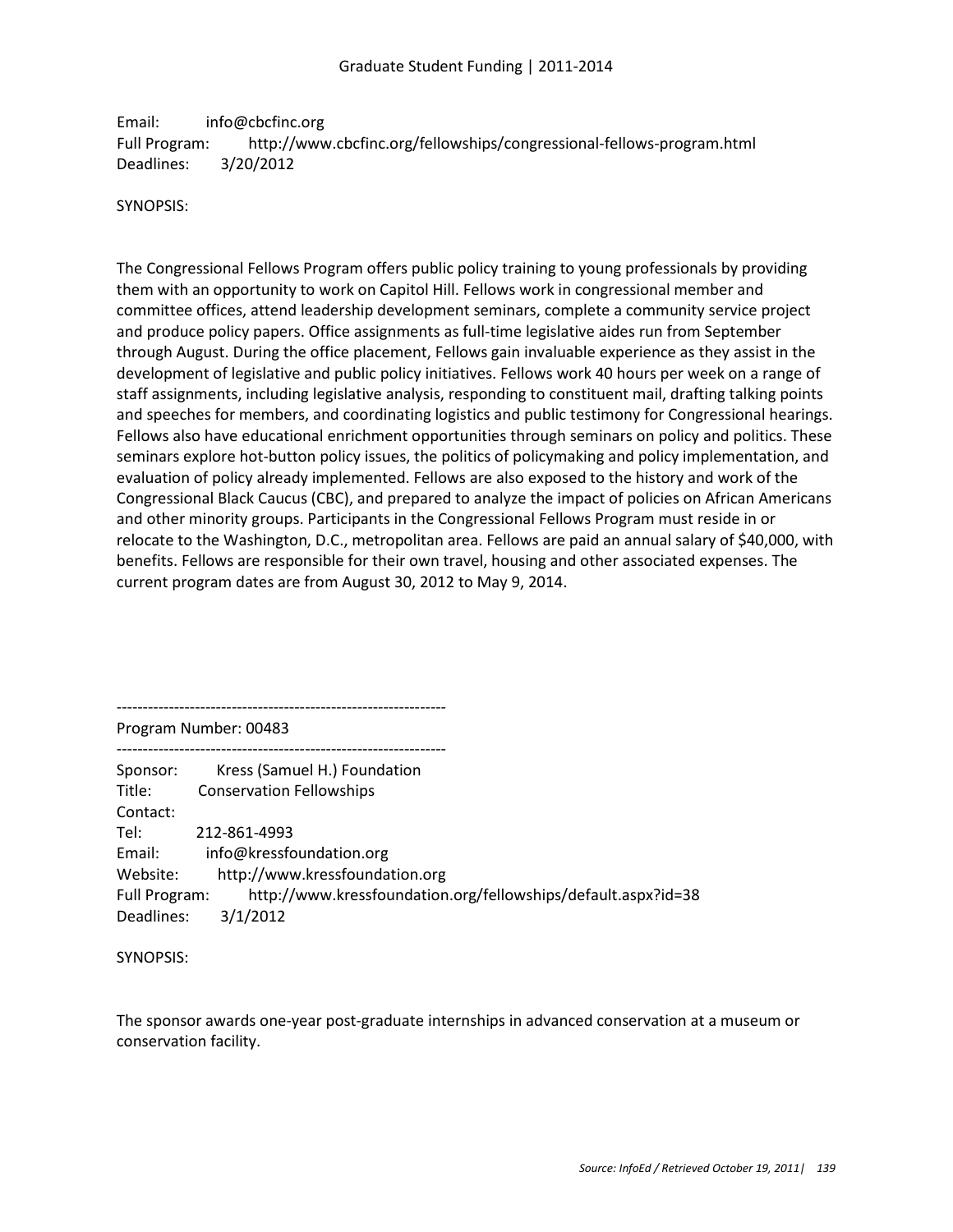Program Number: 00465 --------------------------------------------------------------- Sponsor: Getty (J. Paul) Trust Title: Pre- and Postdoctoral Fellowships Contact: Tel: 310-440-7374 Email: researchgrants@getty.edu Website: http://www.getty.edu/ Full Program: http://www.getty.edu/foundation/funding/residential/getty\_pre\_postdoctoral\_fellows hips.html Deadlines: 11/1/2011

SYNOPSIS:

The sponsor provides support for emerging scholars to complete work on projects related to the sponsor's annual theme. Recipients are in residence at the Getty Research Institute, where they pursue research to complete their disserations or to expand them for publication.

Program Number: 00401

---------------------------------------------------------------

---------------------------------------------------------------

| Sponsor:      | Huebner (S.S.) Foundation for Insurance Education                           |
|---------------|-----------------------------------------------------------------------------|
| Title:        | <b>Doctoral Fellowships</b>                                                 |
| Contact:      | Ben Lin                                                                     |
| Tel:          | 215-898-9631                                                                |
| Email:        | linz@wharton.upenn.edu                                                      |
| Website:      | http://www.huebnergeneva.org/huebner/SSHuebner ApplicationForFellowship.pdf |
| Full Program: | http://www.huebnergeneva.org/huebner/fellowships.php                        |
| Deadlines:    | 1/15/2012                                                                   |

SYNOPSIS:

The sponsor awards doctoral fellowships to pursue a Ph.D. in insurance economics and risk management at the Wharton School of the University of Pennsylvania. An annual stipend is awarded.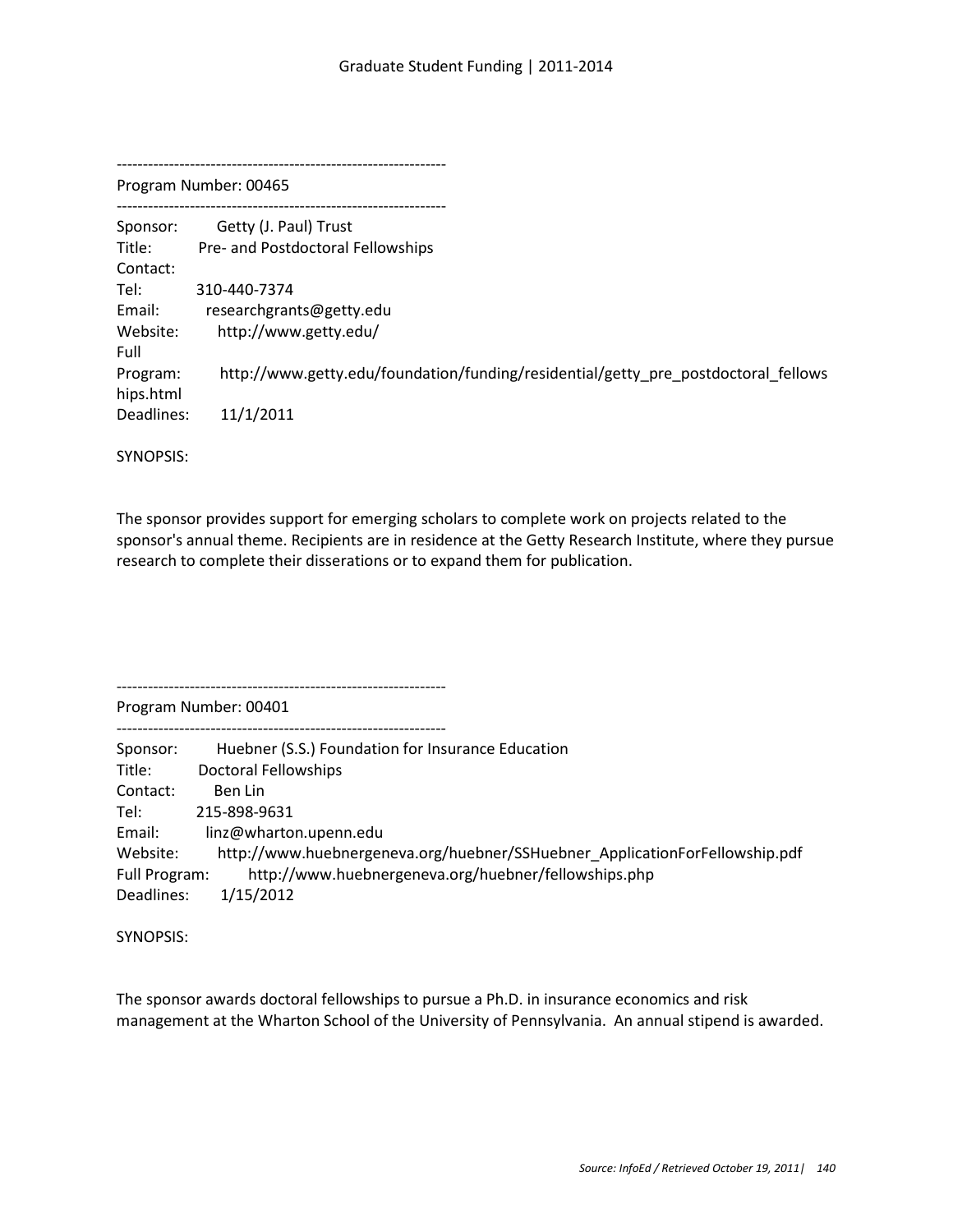Program Number: 00341

| Sponsor:      | Virginia Foundation for the Humanities                            |
|---------------|-------------------------------------------------------------------|
| Title:        | <b>Resident Fellows Program</b>                                   |
| Contact:      | VFH Fellowship Progam                                             |
| Tel:          | 434-924-3296                                                      |
| Email:        | VFHfellowships@virginia.edu                                       |
| Website:      | http://www.virginiafoundation.org/research/fellowships/index.html |
| Full Program: | http://www.virginiafoundation.org/research/fellowships/apply.html |
| Deadlines:    | 12/1/2011                                                         |

Deadline Note: The deadline for 2012-2013 fellowships is December 1, 2011.

SYNOPSIS:

The sponsor offers residential fellowships to scholars and writers in the humanities.

--------------------------------------------------------------- Program Number: 00266

---------------------------------------------------------------

Sponsor: Center for Judaic Studies

Title: Postdoctoral Fellowships - Institutionalization, Innovation and Conflict in 13th Century Judaism: A Comparative View Contact: Sheila Allen, Fellowship Program

Tel: 215-238-1290

Email: allenshe@sas.upenn.edu

Website: http://www.cjs.upenn.edu

Full Program: http://www.cjs.upenn.edu/program/2012-2013/announce.htm Deadlines: 11/10/2011

SYNOPSIS:

The theme for the sponsor's proposed 2012-2013 fellowship years is Institutionalization, Innovation and Conflict in 13th Century Judaism: A Comparative View. The proposed fellowship year will bring together scholars of Jewish, Christian, and Islamic social and intellectual history. The aim of this interdisciplinary enterprise will be to develop a more fully integrated account of Europe and the Mediterranean basin in the 13th century. Major attention will be paid to the way that material and social changes contribute to the creation of new kinds of political and religious institutions and also to the formation of new intellectual horizons and religious concepts.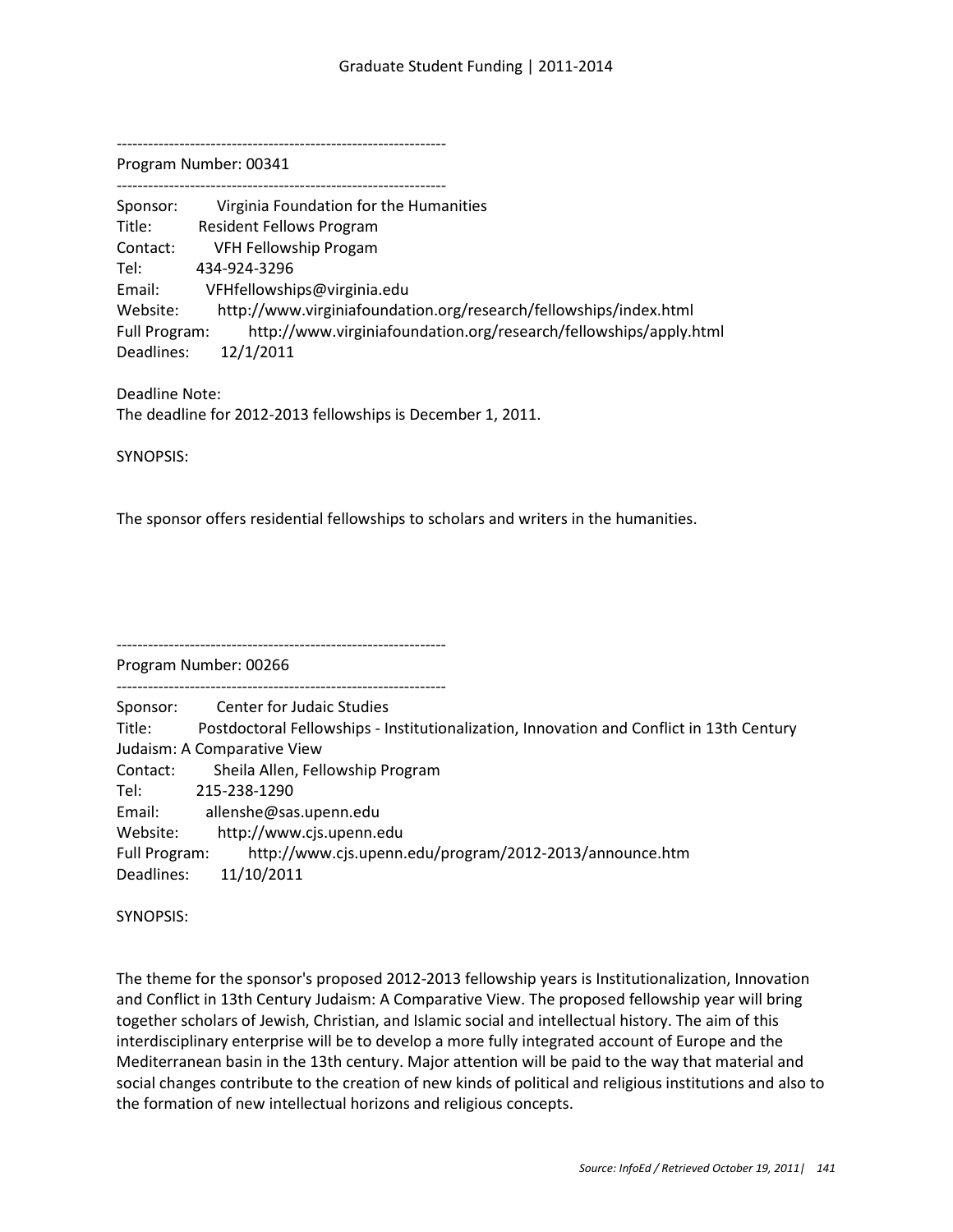--------------------------------------------------------------- Program Number: 00250 --------------------------------------------------------------- Sponsor: American Diabetes Association, Inc. Title: Clinical Scholars Awards Contact: Magda Galindo, Research Program Manager Tel: Email: grantquestions@diabetes.org Website: http://professional.diabetes.org/Diabetes Research.aspx?cid=64376&typ=18 Full Program: http://professional.diabetes.org/Diabetes\_Research.aspx?typ=18&cid=64383#CS\_Awar d Deadlines: 1/17/2012

SYNOPSIS:

These awards provide one year of research support to medical students interested in clinical and basic science diabetes research. Those working on an M.D., Pharm.D., or D.O. are eligible.

---------------------------------------------------------------

---------------------------------------------------------------

Program Number: 00195

Sponsor: Smithsonian Institution Title: Predoctoral Fellowships Contact: Tel: 202-275-0655 Email: siofg@si.edu Website: http://si.edu/ofg/ Full Program: http://si.edu/ofg/Applications/SIFELL/SIFELLapp.htm Deadlines: 1/15/2012

SYNOPSIS:

The fellowship allows predoctoral students to conduct research in association with members of the Smithsonian professional research staff, and to utilize the resources of the Institution.